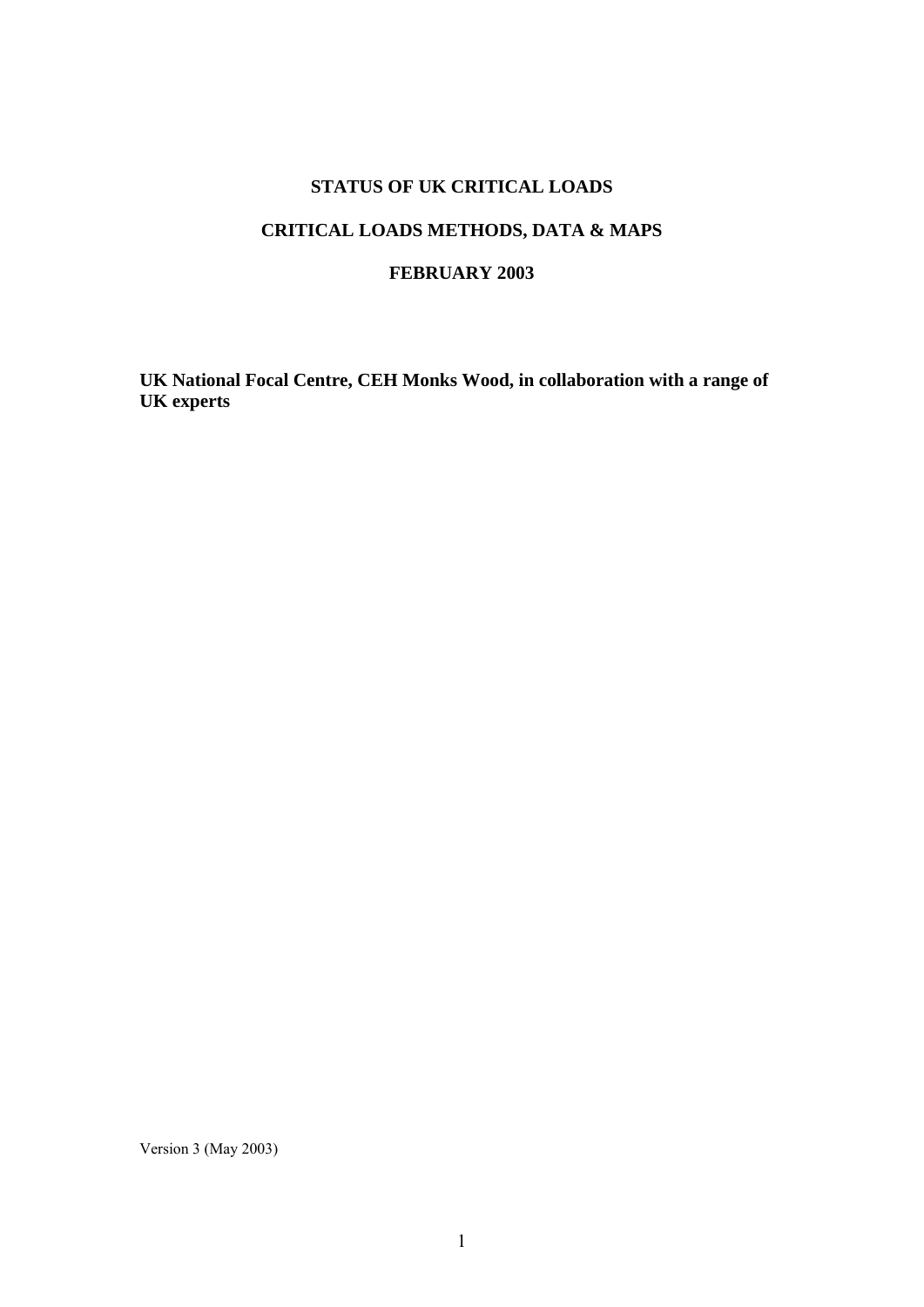# **Foreword by Defra**

#### *Aim*

This Status Report documents the new updates to methods used to calculate and map critical loads for acidity and nutrient nitrogen for sensitive UK habitats, in light of new scientific findings. It is a factual scientific document, prepared by external experts. The Status report aims to summarise the changes in a transparent and detailed format to be helpful to stakeholders, policymakers and scientific experts.

### *The Critical Load as a policy tool*

Air pollutants can adversely affect sensitive habitats, as highlighted in the report of the National Expert Group on Transboundary Air Pollution (2001). The critical load forms the basis of the effects-based approach, used to guide policy on reducing the environmental impacts of transboundary air pollutants, such as sulphur dioxide, nitrogen oxides and ammonia. The critical load is defined as:

 'A quantitative estimate of the exposure to one or more pollutants below which significant harmful effects on specified sensitive elements of the environment do not occur according to present knowledge' (Nilsson & Grennfelt,  $1988^1$  $1988^1$ )

The amount of deposited pollutant above the critical load is termed the exceedance. Reducing the exceedance of critical loads is one of the main aims of international agreements to curb transboundary air pollution, such as the UNECE Protocol to Abate Acidification, Eutrophication and Ground-level ozone (1999), and the EC National Emission Ceilings Directive (2001). Both these agreements set national emission ceilings for sulphur dioxide, nitrogen oxides, ammonia and volatile organic compounds to be achieved from 2010. Both the Protocol and the Directive are scheduled for review in 2004/5, and critical loads will continue to be an important tool to evaluate potential future emission scenarios.

### *International Data on Critical Loads*

Each party to the UNECE's Convention on Long Range Transboundary Air Pollution is required to submit spatial information on national critical loads and associated habitat areas, on a regular basis to the Coordination Centre on Effects (CCE) in the Netherlands. The CCE then combines the national data sets to produce critical load maps for Europe. These European maps are used to calculate exceedances for a range of potential European emission abatement scenarios, to be considered during negotiations. The most recent request from the CCE calls for data by the end of March 2003.

The UNECE's Mapping Manual (UBA, 1996) provides guidance on the calculation of critical loads, so that transparent common methods are applied across Europe. The Mapping Manual was last updated in 1996. Since that time, new research has provided further information on the adverse effects of air pollution on sensitive

<span id="page-1-0"></span><sup>&</sup>lt;u>.</u> <sup>1</sup> J. Nilsson and P. Grennfelt, 1988, Critical loads for sulphur and nitrogen. Report 1988:15. UNECE/Nordic Council of Ministers, Copenhagen, Denmark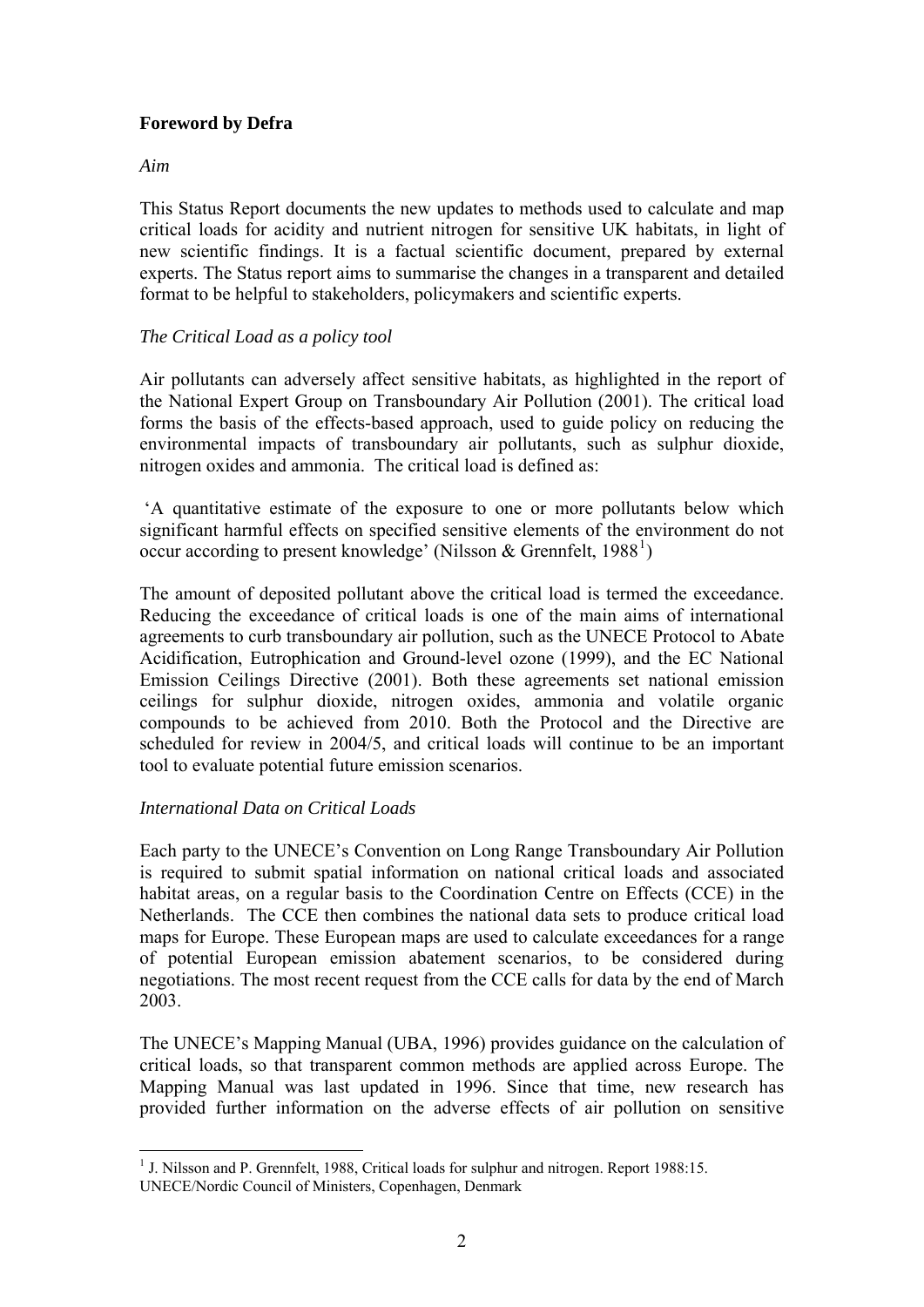habitats, particularly for nutrient nitrogen. In light of this, in November 2002, a UNECE workshop was held in Berne, to review and update the critical loads for nutrient nitrogen for a range of ecosystems. UK experts participated fully, and the results have been used in updating nutrient nitrogen critical loads for UK mapping (see below). The Mapping Manual is being updated to include the recommendations of the workshop.

The CCE requires habitat information to be submitted with critical load data. In order to harmonise the naming and classification of habitats used to calculate critical loads for Europe, the CCE now requires habitat codes from EUNIS (EUropean Nature Information System) for each of the habitat types for which critical loads are mapped.

### *UK Data on Critical Loads*

The critical loads for UK habitats are calculated and mapped by the National Focal Centre (NFC) for Critical Loads, at CEH Monks Wood. The UK NFC website provides background information on critical loads, as well as status reports and updates, fully documenting the methods used to calculate critical loads for acidity and nutrient nitrogen. This Status Report (February 2003) is the latest in the series. In the last call for data from the CCE (February 2001), minor amendments were made to the critical load values. However, in recent months, the availability of new information, including the new CEH Land Cover Map 2000, has led to a thorough update of the national critical load data sets for acidity and nutrient nitrogen.

The UK's National Focal Centre produces maps at a resolution of 1km x 1km consistent with the resolution of national-scale soils data. The maps provide the broad pattern of sensitivity of habitats across the UK to acidity and nutrient nitrogen. However, they are not necessarily representative at the fine scale, where more detailed information would be required to produce a critical load relevant to a specific site.

### *Future developments on critical loads*

Attention is now turning to the use of critical loads to gauge the potential impacts of air pollution at individual sites. Drivers such as the Habitats Directive and the Integrated Pollution, Prevention and Control Directive require an assessment of impacts on ecosystems at the site level.In close collaboration with the Countryside Council for Wales, English Nature, and the Joint Nature Conservation Committee, the Environment Agency are evaluating the application of the critical loads approach to ecologically relevant site-specific air pollution impact assessment. The updating of the national critical loads data set as described in this report, provides an important backdrop to the work being conducted at finer scale.

#### *Next Steps*

The NFC has also prepared maps of exceedance, by overlaying maps of deposition of acidity and nitrogen over the critical loads maps. These maps highlight the areas where critical loads are exceeded, and to what extent. As well as maps, statistics provide the areas of each habitat in England, Scotland, Wales and Northern Ireland exceeding critical loads. The maps and statistics are published on the critical loads web site ([http://critloads.ceh.ac.uk\)](http://critloads.ceh.ac.uk/) as an addendum to this report.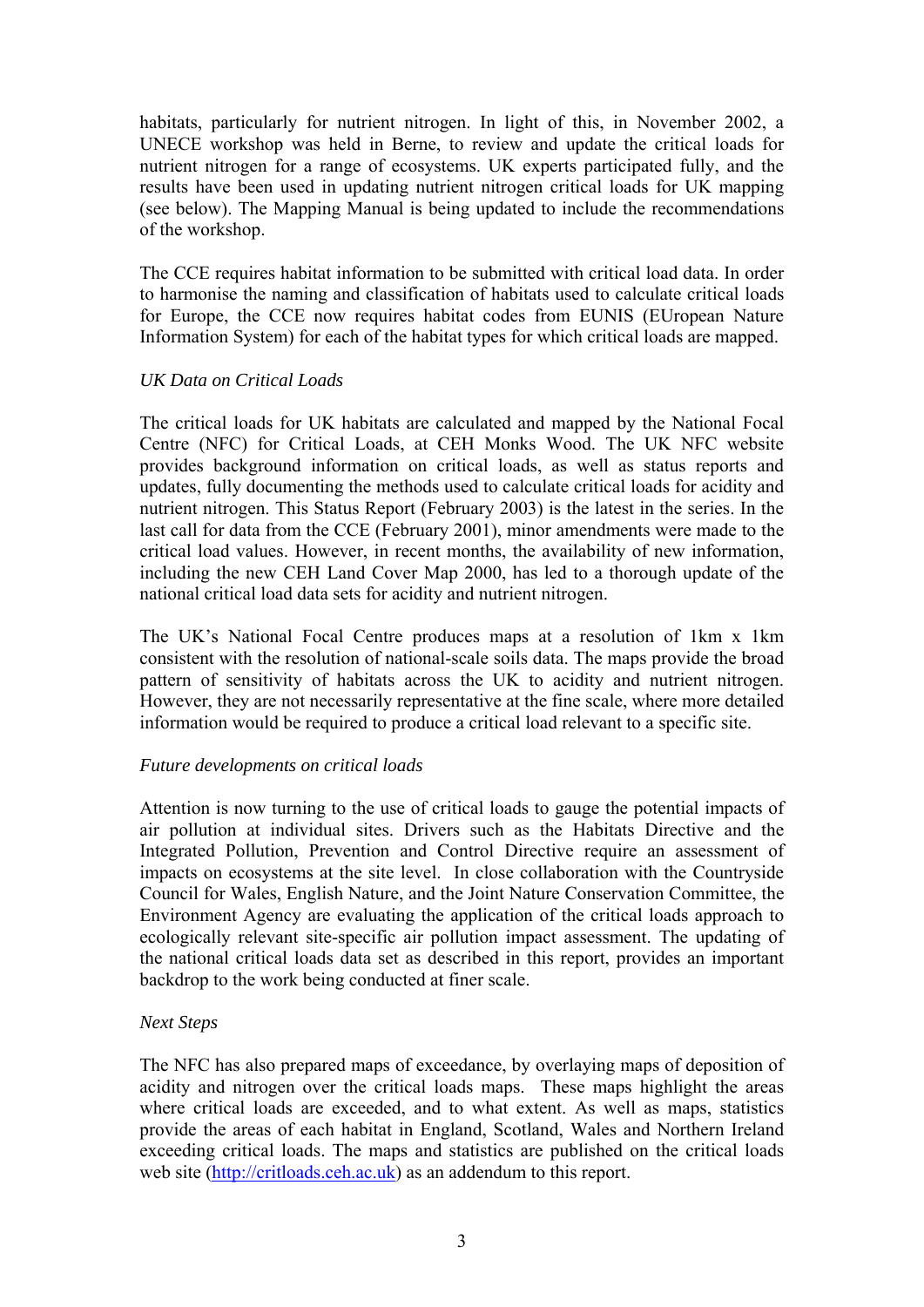This report is compiled by the UK's National Focal Centre for Critical Loads, in collaboration with a range of experts, listed below.

#### **UK National Focal Centre, CEH Monks Wood**

Jane Hall Jackie Ullyett Liz Heywood Rich Broughton Joseph Fawehinmi

#### **Collaborators:**

Mike Ashmore, University of Bradford Simon Bareham, CCW Mark Broadmeadow, Forest Research Louise Calver, University of York Simon Caporn, Manchester Metropolitan University Malcolm Cresser, University of York Chris Curtis, University College London Alan Davison, University of Newcastle Bridget Emmett, CEH Bangor Chris Evans, CEH Bangor Jon Foot, SEPA Matthew Griffiths, Forest Research Ron Harriman, FFL Pitlochry Mark Hill, CEH Monks Wood Mike Hornung, CEH Merlewood Mike Hughes, University College London Alan Jenkins, CEH Wallingford Laurence Jones, CEH Bangor Crawford Jordan, DARDNI Martin Kernan, University College London Simon Langan, MLURI Sally Power, Imperial College Chris Preston, CEH Monks Wood Brian Reynolds, CEH Bangor David Roy, CEH Monks Wood Richard Smart, University of York Geoff Smith, CEH Monks Wood Ron Smith, CEH Edinburgh Mark Sutton, CEH Edinburgh Clare Whitfield, JNCC Sarah Woodin, University of Aberdeen

#### **Acknowledgements (data)**

John Bell, MLURI Ian Bradley, NSRI David Horsfield, SNH Rebecca Isted, EN Ann Malcolm, MLURI David Mitchel, EHS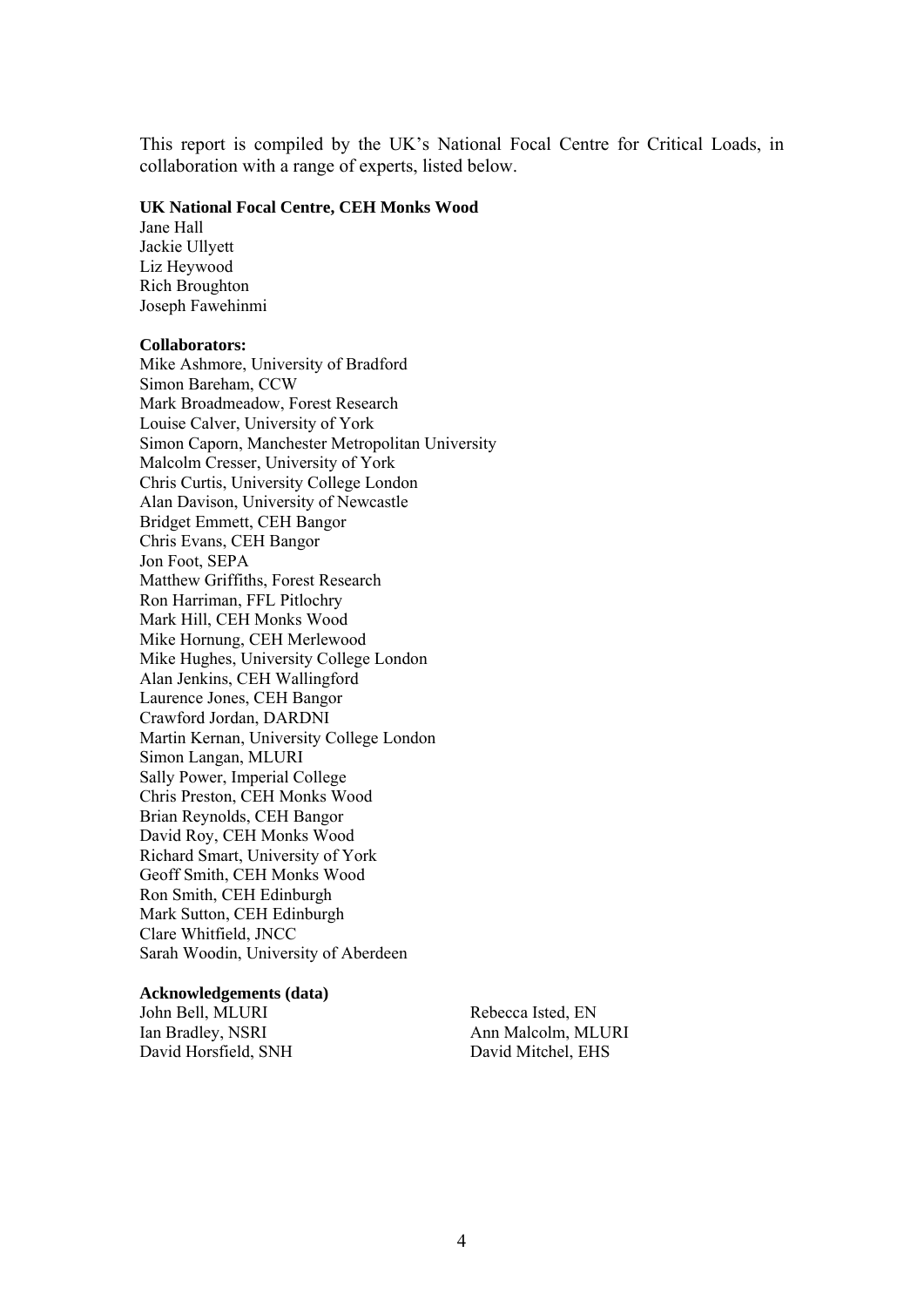# **CONTENTS PAGE**

| 1. Executive summary                                                                                                           | 7        |
|--------------------------------------------------------------------------------------------------------------------------------|----------|
| 2. An introduction to critical loads                                                                                           | 10       |
| 2.1 Introduction                                                                                                               | 10       |
| 2.2 Calculation and mapping of critical loads                                                                                  | 10       |
| 3. Habitat mapping                                                                                                             | 13       |
| 3.1 Introduction                                                                                                               | 13       |
| 3.2 Updated Maps - Broad Habitat Critical Load Maps (2003)                                                                     | 13       |
| 3.2.1 Land Cover Map 2000                                                                                                      | 13       |
| 3.2.2 Refinements                                                                                                              | 13       |
| 3.3 Assigning Critical Loads to Broad Habitats<br>3.4 Harmonising habitat classification at UNECE CLRTAP level                 | 15<br>15 |
| 3.5 Assigning EUNIS codes to UK BAP Broad Habitats                                                                             | 15       |
| 3.6 Overview of uncertainties                                                                                                  | 16       |
| 3.7 Specific mapping information for each Broad Habitat                                                                        | 16       |
| 3.7.1 Woodland habitats                                                                                                        | 16       |
| 3.7.2 Grassland habitats                                                                                                       | 20       |
| 3.7.3 Heathland habitats                                                                                                       | 22       |
| 3.7.4 Wetland habitats                                                                                                         | 25       |
| 3.7.5 Montane habitats                                                                                                         | 27       |
| 3.7.6 Coastal habitats                                                                                                         | 27       |
| 4. Critical loads of acidity for terrestrial habitats                                                                          | 30       |
| 4.1 Introduction                                                                                                               | 30       |
| 4.2 Critical loads of acidity for soils                                                                                        | 30       |
| 4.2.1 Empirical critical loads of acidity for non-peat soils                                                                   | 30       |
| 4.2.2 Acidity critical loads for peat soils                                                                                    | 31       |
| 4.2.3 Other implications of changes to the 1km soils data<br>4.3 Empirical critical loads of acidity for non-woodland habitats | 32<br>33 |
| 4.4 Simple Mass Balance acidity critical loads for woodland habitats                                                           | 33       |
| 4.4.1 Chemical criteria                                                                                                        | 33       |
| 4.4.2 Gibbsite equilibrium constant                                                                                            | 33       |
| 4.4.3 Calcium Deposition                                                                                                       | 34       |
| 4.4.4 Base cation and calcium weathering                                                                                       | 34       |
| 4.4.5 Base cation, calcium and nitrogen uptake values                                                                          | 34       |
| 5. Acidity Critical Loads Function for Terrestrial Habitats                                                                    | 39       |
| 5.1 Introduction                                                                                                               | 39       |
| 5.2 Maximum Critical load of Sulphur (CLmaxS)                                                                                  | 39       |
| 5.3 Minimum Critical Load of Nitrogen (CLminN)                                                                                 | 40       |
| 5.4 Maximum Critical Load of Nitrogen (CLmaxN)                                                                                 | 41       |
| 6. Critical loads of acidity for freshwaters                                                                                   | 43       |
| 6.1 Introduction                                                                                                               | 43       |
| 6.2 Updates to parameters in FAB model                                                                                         | 43       |
| 6.2.1 Forest uptake data                                                                                                       | 43       |
| 6.2.2 Denitrification data                                                                                                     | 44       |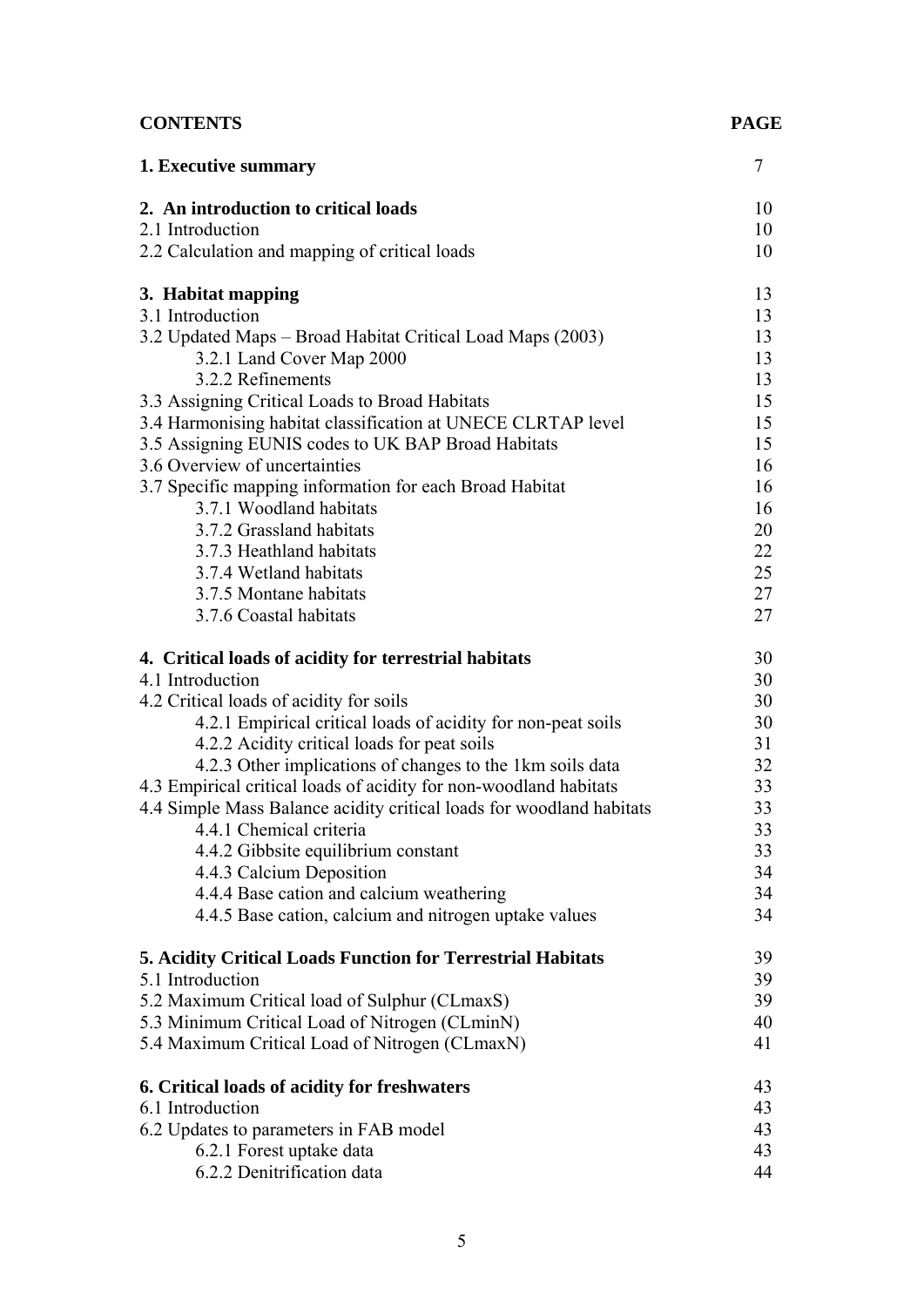| 6.2.3 In lake retention component                                              | 44 |
|--------------------------------------------------------------------------------|----|
| 6.2.4 Long term Nitrogen Immobilisation                                        | 44 |
| 6.3 Choice of ANC <sub>crit</sub>                                              | 45 |
| 7. Critical loads of nutrient nitrogen for terrestrial ecosystems              | 47 |
| 7.1 Introduction                                                               | 47 |
| 7.1.1 Ecological and Ecosystem Responses to Nitrogen Deposition                | 47 |
| 7.1.2 Critical Load for Nutrient Nitrogen                                      | 47 |
| 7.2 Empirical Critical Load for Nutrient Nitrogen                              | 48 |
| 7.2.1 Introduction                                                             | 48 |
| 7.2.2 Principles underlying the choice of UK Mapping values for                | 50 |
| empirical nutrient nitrogen critical loads                                     |    |
| 7.2.3 Interpretation of exceedance of empirical critical loads for nitrogen    | 53 |
| 7.2.4 Field evidence of impacts of deposited nitrogen                          | 54 |
| 7.3 UK Mapping values for non-forest ecosystems                                | 56 |
| 7.3.1 Grasslands                                                               | 56 |
| 7.3.2 Heathland/Moorland                                                       | 58 |
| 7.3.3 Wetlands                                                                 | 60 |
| 7.3.4 Coastal habitats                                                         | 61 |
| 7.4 Summary of new empirical critical loads for nitrogen for forest ecosystems | 61 |
| 7.5 Steady State Mass Balance Critical Loads for nutrient nitrogen             | 63 |
| 8. Overview of changes to UK critical load maps                                | 67 |
| 8.1 Introduction                                                               | 67 |
| 8.2 Choice of habitats for which critical loads are mapped                     | 67 |
| 8.3 Habitat distribution maps                                                  | 68 |
|                                                                                |    |
| 8.3.1 Acid grassland ecosystem vs Acid grassland broad habitat                 | 68 |
| 8.3.2 Calcareous grassland ecosystem vs Calcareous grassland                   | 69 |
| broad habitat                                                                  |    |
| 8.3.3 Heathland ecosystem vs Dwarf shrub heath broad habitat                   | 69 |
| 8.3.4 Coniferous woodland ecosystem vs coniferous woodland                     | 69 |
| broad habitat                                                                  |    |
| 8.3.5 Deciduous woodland ecosystem vs broadleaved, mixed and                   | 70 |
| yew woodland broad habitat                                                     |    |
| 8.4 Changes to underlying data                                                 | 70 |
| 8.5 Changes in methods to calculate or assign critical loads                   | 70 |
| 8.6 Changes in acidity critical load values                                    | 71 |
| 8.7 Changes in nutrient nitrogen critical loads                                | 71 |
| 8.8 Resultant changes in critical load exceedance                              | 76 |

Appendix 1: Overview of methods to calculate critical loads 1A: Critical loads of acidity for soils and terrestrial habitats 1B: Critical loads of acidity for freshwaters

| Appendix 2: BAP Broad Habitats and LCM2000 classes                 |
|--------------------------------------------------------------------|
| Appendix 3: Relationships between the UK BAP Broad Habitats, EUNIS |
| Classes and UK Broad Habitat critical load maps                    |
| Appendix 4: Figures                                                |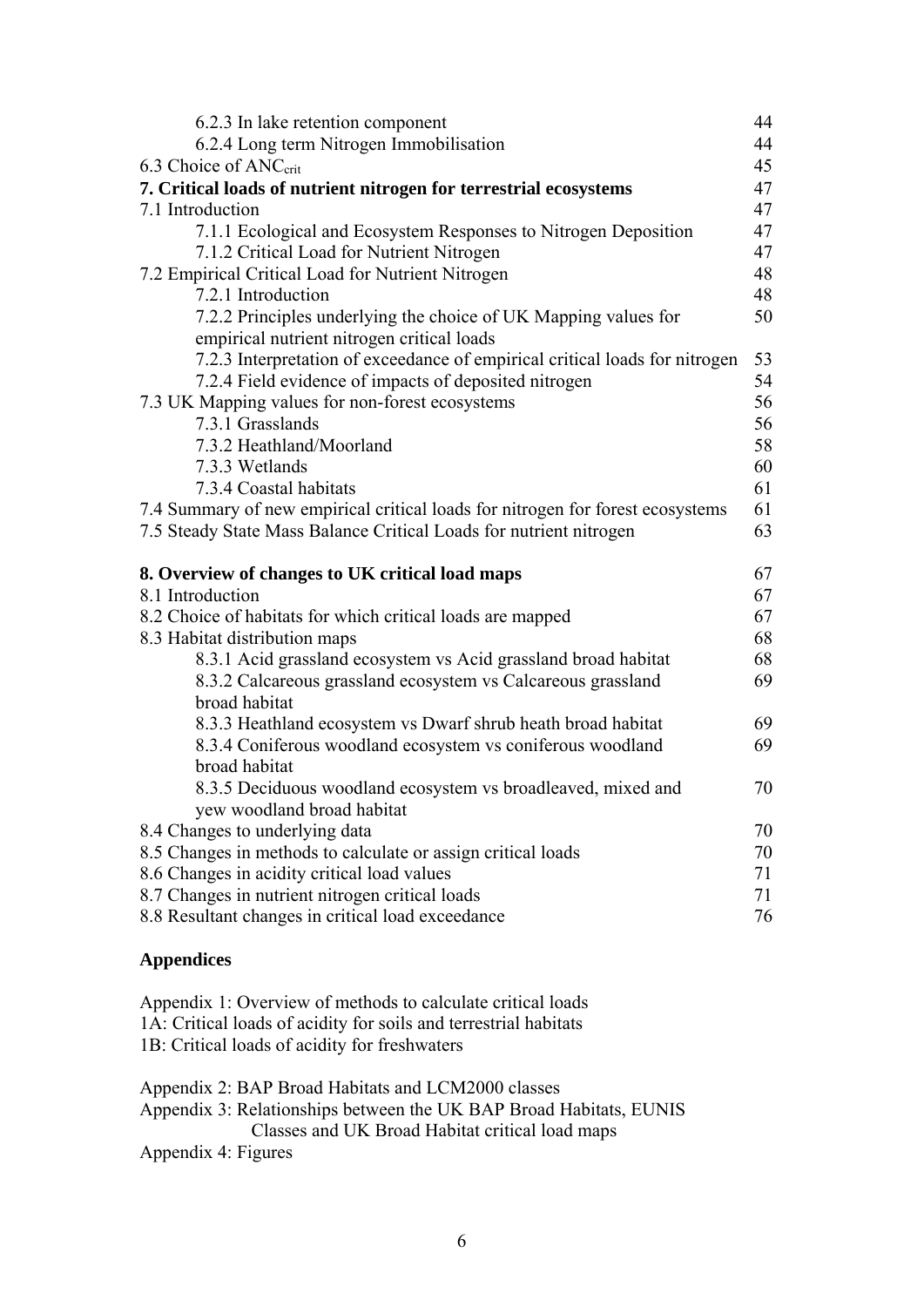### **1. EXECUTIVE SUMMARY**

The air pollutants sulphur dioxide, nitrogen oxides and ammonia can contribute to acidification, and nitrogen oxides and ammonia can contribute to terrestrial eutrophication. Both problems can adversely affect semi-natural ecosystems. The common measure used across Europe since the 1980s, to gauge these problems, is the critical load. It is defined as **'**a quantitative estimate of the exposure to one or more pollutants below which significant harmful effects on specified sensitive elements of the environment do not occur according to present knowledge'. Maps of critical loads assigned to the main ecosystems are produced for the UK on a grid at a resolution of 1km x 1km for terrestrial habitats, and 10km x 10km for freshwaters.

The preparation of critical loads maps has two main components (i) mapping the distribution of the main habitats and (ii) calculation of critical loads to assign to those habitats. Both these areas are the focus of considerable research, which is drawn together under the UK's National Focal Centre (NFC) for Critical Loads, at CEH Monks' Wood. The NFC's website [\(www.critloads.ceh.ac.uk\)](http://www.critloads.ceh.ac.uk/) provides information on the methods used to calculate and map UK critical loads.

This document presents the latest update to the critical loads for acidity and nitrogen for sensitive UK habitats, which have been made in the light of new research findings and revisions to (i) the map of habitats, (ii) underlying data sets such as soil type, (iii) methods for calculating of critical loads. The updated data were submitted to the UNECE's Coordination Centre for Effects on 31 March 2003.

The main changes to the critical loads maps are summarised below. A selection of maps to illustrate the results of these changes is presented in Appendix 4, and are referenced in the main text.

#### *Changes in habitats for which critical loads are mapped*

Maps of land cover and species distributions are required to map critical loads for sensitive habitats. Previously, critical loads were mapped for six general ecosystem types: acid grassland, calcareous grassland, heathland, coniferous woodland, deciduous woodland and freshwaters, based upon the CEH Land Cover Map 1990 and additional data sets. The CEH Land Cover Map 2000 is now available, and has been used in this update, together with additional data on species distributions and other data sets, to map the critical loads for the terrestrial UK Biodiversity Action Plan Broad Habitats where both appropriate and feasible. Critical loads are now mapped for: calcareous grassland, acid grassland, dwarf shrub heath, bog, coniferous woodland, broad leaved, mixed and yew woodland, montane, and supralittoral sediment.

For freshwaters, critical loads are calculated using water chemistry samples taken from lakes and streams in acid-sensitive areas of the UK. From an original dataset of samples over 1500 sites, rigorous screening of the data in this update, has produced a set of 1163 lakes and streams, for which critical loads have been calculated and mapped on a 10km grid.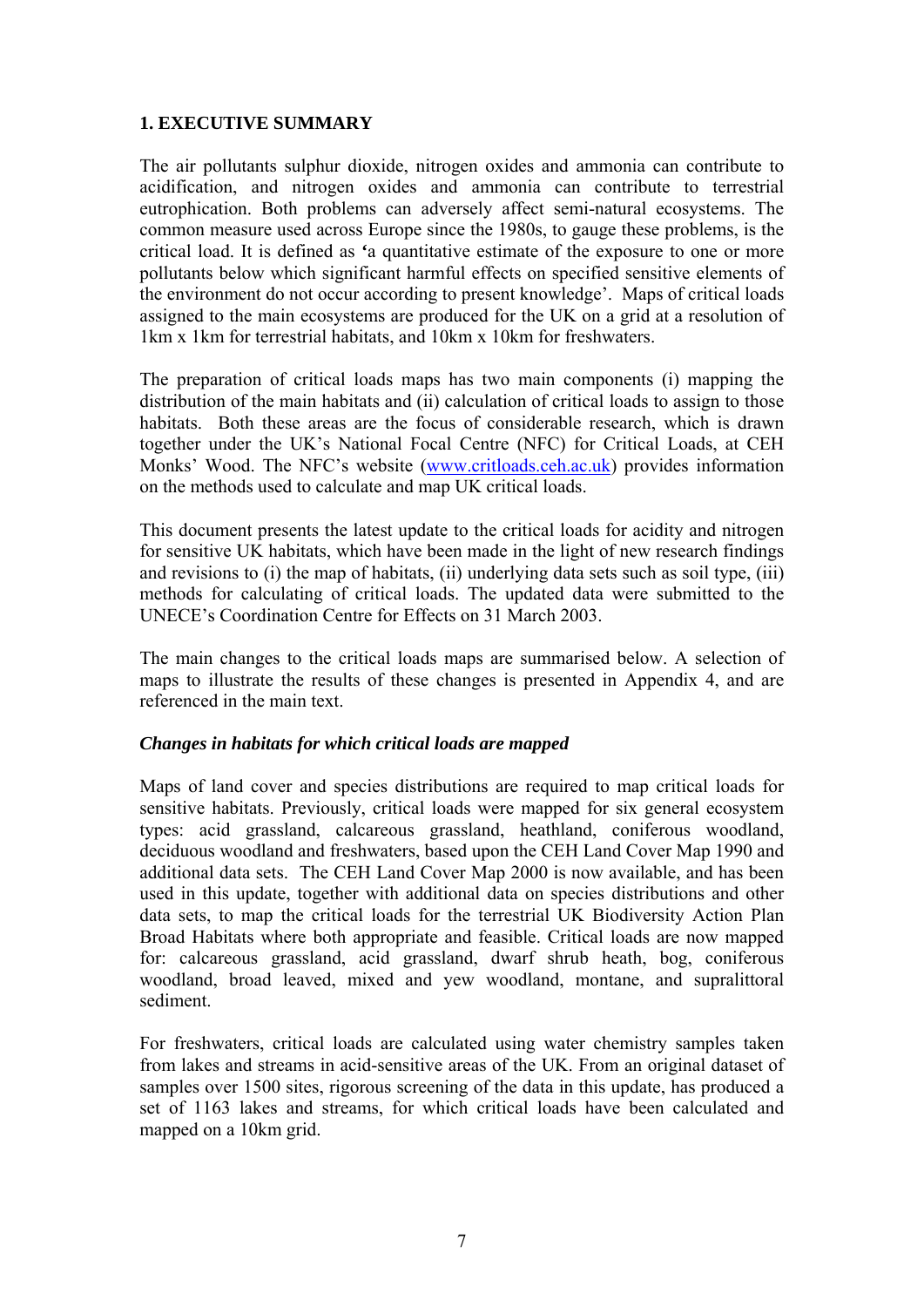In order to harmonise the naming and classification of habitats across Europe, habitat codes from the EUNIS habitat classification scheme (Davies & Moss, 1999 and 2002) have also been provided for the first time for each of the habitat types for which critical loads are mapped.

### *Changes to underlying data sets*

(i) National soil data (section 4.2)

The critical loads of acidity for soils are calculated for each 1km grid square based on the dominant soil type in that square. In the last year, the National Soil Resources Institute (NSRI, formerly the Soil Survey and Land Research Centre) has revised the 1km soils database for England and Wales, and the Macaulay Land Use Research Institute has updated and revised the 1km soils database for Scotland. These updates have resulted in changes to some of the percentage areas of the different soil types in each 1km grid square. As a consequence, the dominant soil series (or map unit), on which the empirical critical loads of acidity for soils are based, has changed in some grid squares leading to changes in the acidity critical loads map.

Changes in the national soils data have also led to revisions in the data sets of calcium weathering rates, base cation weathering rates, nitrogen immobilisation, denitrification and acidity critical loads for peat soils, which are all dependent on the dominant soil type.

### (ii) National deposition data (Section 4.4.3)

The calculations of critical loads of acidity require non-marine base cation, nonmarine chloride and total (marine plus non-marine) calcium deposition. These data sets have been updated to the measured values for 2000.

(iii) Individual input parameters (Section 4.4)

A number of specific input values (eg, nitrogen and base cation uptake, nitrogen leaching) have been updated based on the availability of new or additional data.

### *Changes in methods used to calculate critical loads (sections 4,7).*

### (i) Acidity critical loads for peat soils.

Changes in the number and distribution of peat-dominated 1km squares have resulted from the revision of the GB soils databases, including revisions to those soils classified as peats in Scotland. The method for the calculation of acidity critical loads for peat soils has been reviewed and a new method based on critical soil solution pH adopted.

(ii) Empirical critical loads of nutrient nitrogen.

In Berne in November 2002, a UNECE expert workshop reviewed the available literature and prepared a revised table of ranges of nutrient nitrogen critical loads for natural and semi-natural habitats, based on new scientific findings since 1996 (the date of the last update of the UNECE Mapping Manual). The critical loads for nutrient nitrogen used for UK mapping have been revised in light of the conclusions of the Berne workshop.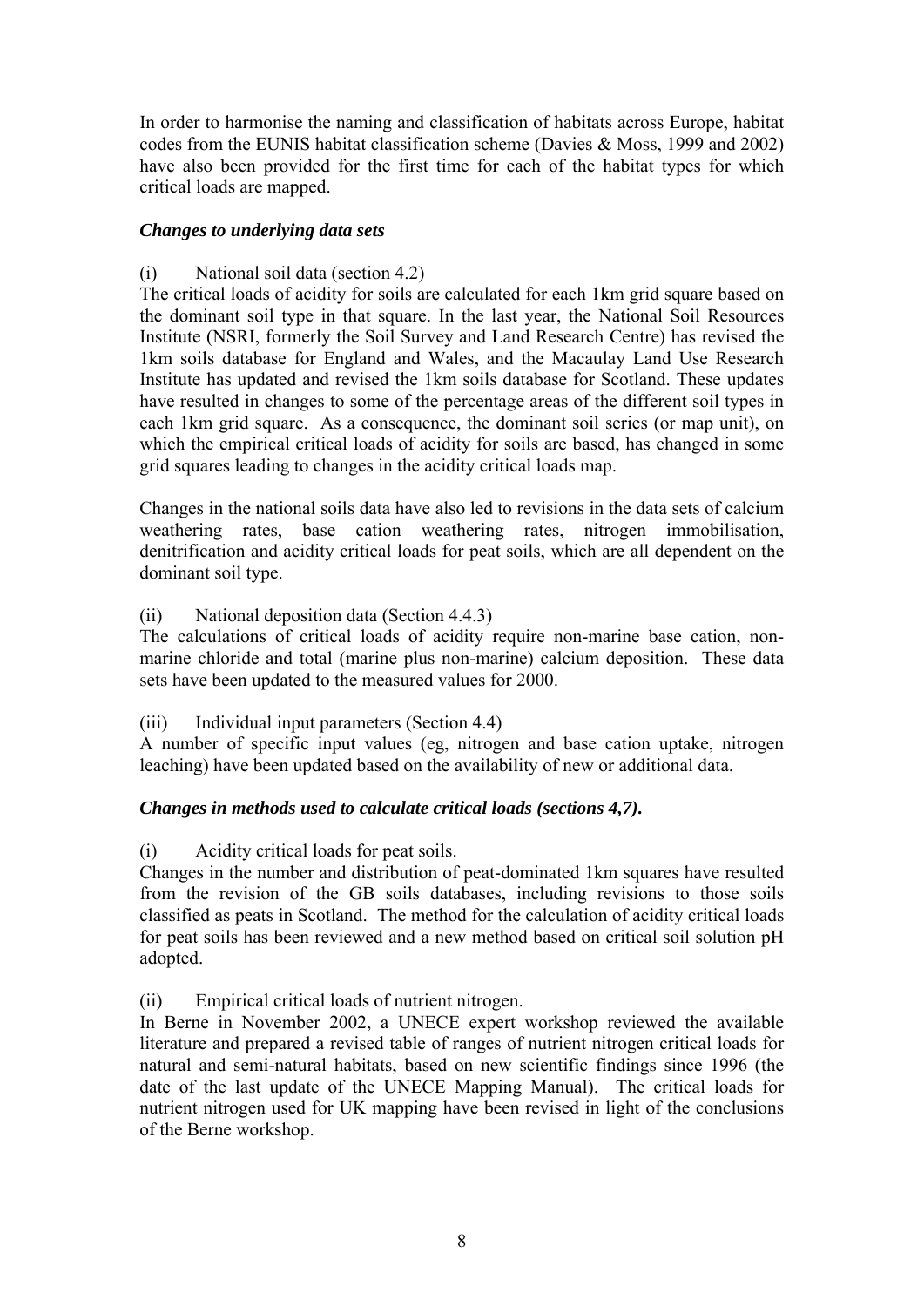### *Recommendations for freshwaters*

In the case of acidity critical loads for freshwaters, no changes to the method have been made in this update, however several parameters used to define nitrogen processes have been updated. The critical chemical criterion of  $ANC=0\mu eq^{-1}$  has not been updated. However, experts acknowledge that there is a growing body of evidence to suggest that the value of  $ANC=0\mu$ eql<sup>-1</sup> currently used to calculate freshwater critical loads, does not provide adequate protection for freshwater biota. Further research is being conducted, and experts recommend a review of the ANC value as further evidence becomes available.

#### *Next Steps – Exceedance calculations*

The NFC has now used the updated critical load maps to calculate and map critical load exceedance, by comparison with national deposition maps for acidity and nitrogen. The resultant maps and statistics on the areas exceeding critical loads are published as an addendum to this report on the UK NFC web site (http://critloads.ceh.ac.uk).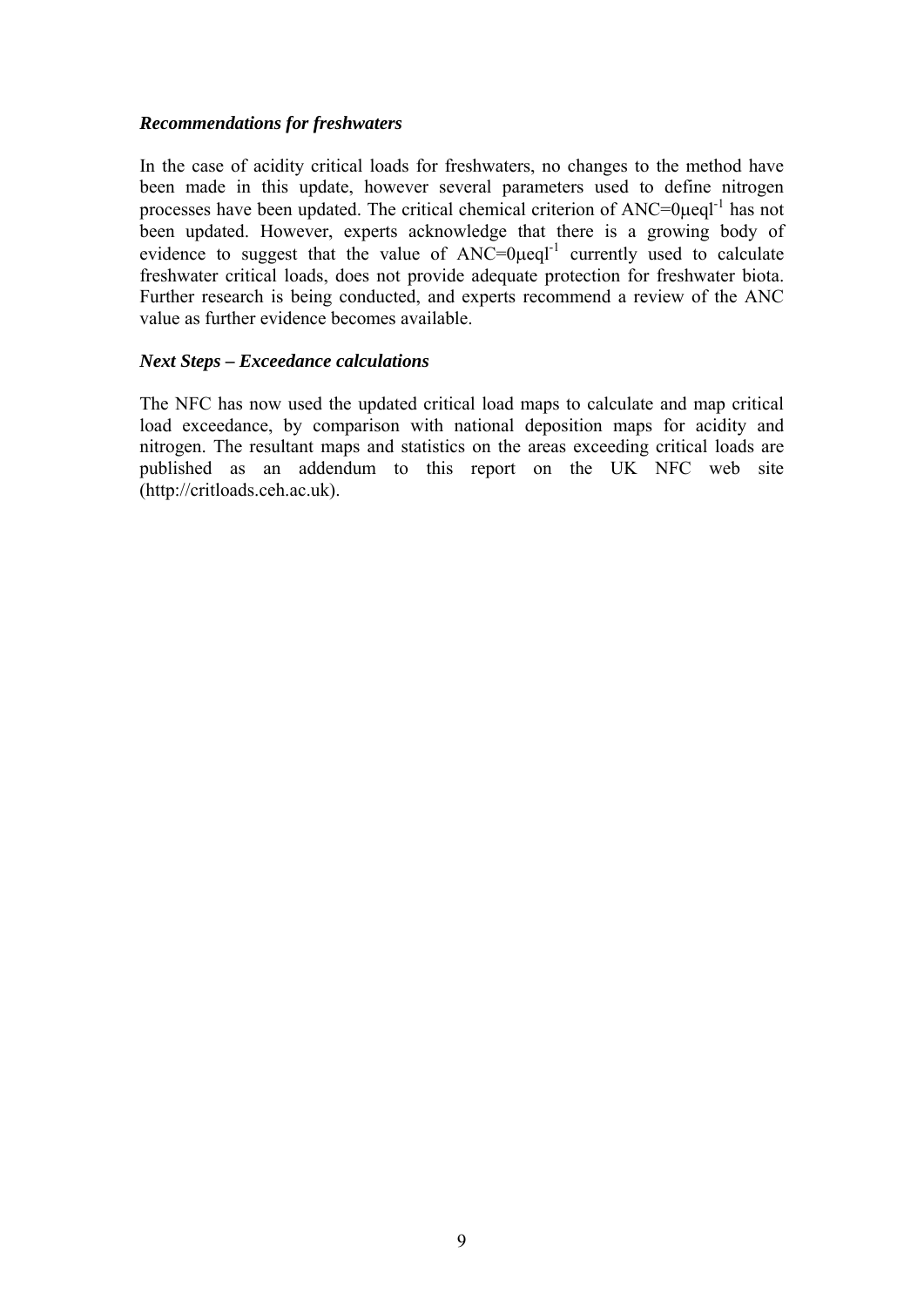# **2 AN INTRODUCTION TO CRITICAL LOADS**

### **2.1 Introduction**

The air pollutants sulphur dioxide, nitrogen oxides and ammonia can contribute to acidification, and nitrogen oxides and ammonia can contribute to terrestrial eutrophication. Both problems can adversely affect semi-natural ecosystems. The National Expert Group on Transboundary Air Pollution recently reviewed the impacts of air pollutants on UK ecosystems and prospects for the future (NEGTAP, 2001). Measuring and quantifying the potential ecological damage by air pollutants is not a simple matter. The common measure, used across Europe since the 1980s, is the critical load. This is defined as **'**a quantitative estimate of the exposure to one or more pollutants below which significant harmful effects on specified sensitive elements of the environment do not occur according to present knowledge' (Nilsson & Grennfelt, 1988).

The amount of deposited pollutant that exceeds the critical load of acidity or nutrient nitrogen, is called the 'exceedance'. Exceedance of critical loads represents the potential for damage, but is not a quantitative estimate of damage to the environment. The critical load is an equilibrium concept and gives no information on the timescales for damage (when the critical load is exceeded) or recovery (when deposition is reduced below the critical load). Timescales for damage and recovery vary greatly, depending on the environmental receptor and the pollutant combination; to estimate these dynamic models are required. Such models are being developed under Defra contracts and under the UNECE Convention on Long-Range Transboundary Air Pollution (CLRTAP), but are not discussed in this Report.

The application of critical loads has proved very useful for policy development. It provides an 'effects-based' approach where the environmental benefits of emission reductions can be gauged. Closing the gap between estimated pollutant deposition (above the critical load) and the critical load, for ecosystems across Europe, is one of the main drivers of emission control agreements under the UNECE CLRTAP, the EC European Acidification Strategy, and Clean Air For Europe.

### **2.2 Calculation and Mapping of Critical Loads**

The preparation of Critical Loads maps has two main components: (i) mapping the distribution of the main habitats and (ii) calculation of critical loads to assign to those habitats. This report documents the updates made to the habitats maps and critical load values in light of new scientific findings.

Maps of the main terrestrial habitats, on a 1km x 1km grid, are generated using the CEH Land Cover Map 2000 and additional data such as species distributions. In this update, Biodiversity Action Plan Broad Habitats are used for the calculation of critical loads for the first time. In addition, in order to harmonise the naming and classification of habitats across Europe, habitat codes from the EUNIS habitat classification scheme (Davies & Moss, 1999 and 2002) are also provided for each of the habitat types for which critical loads are mapped.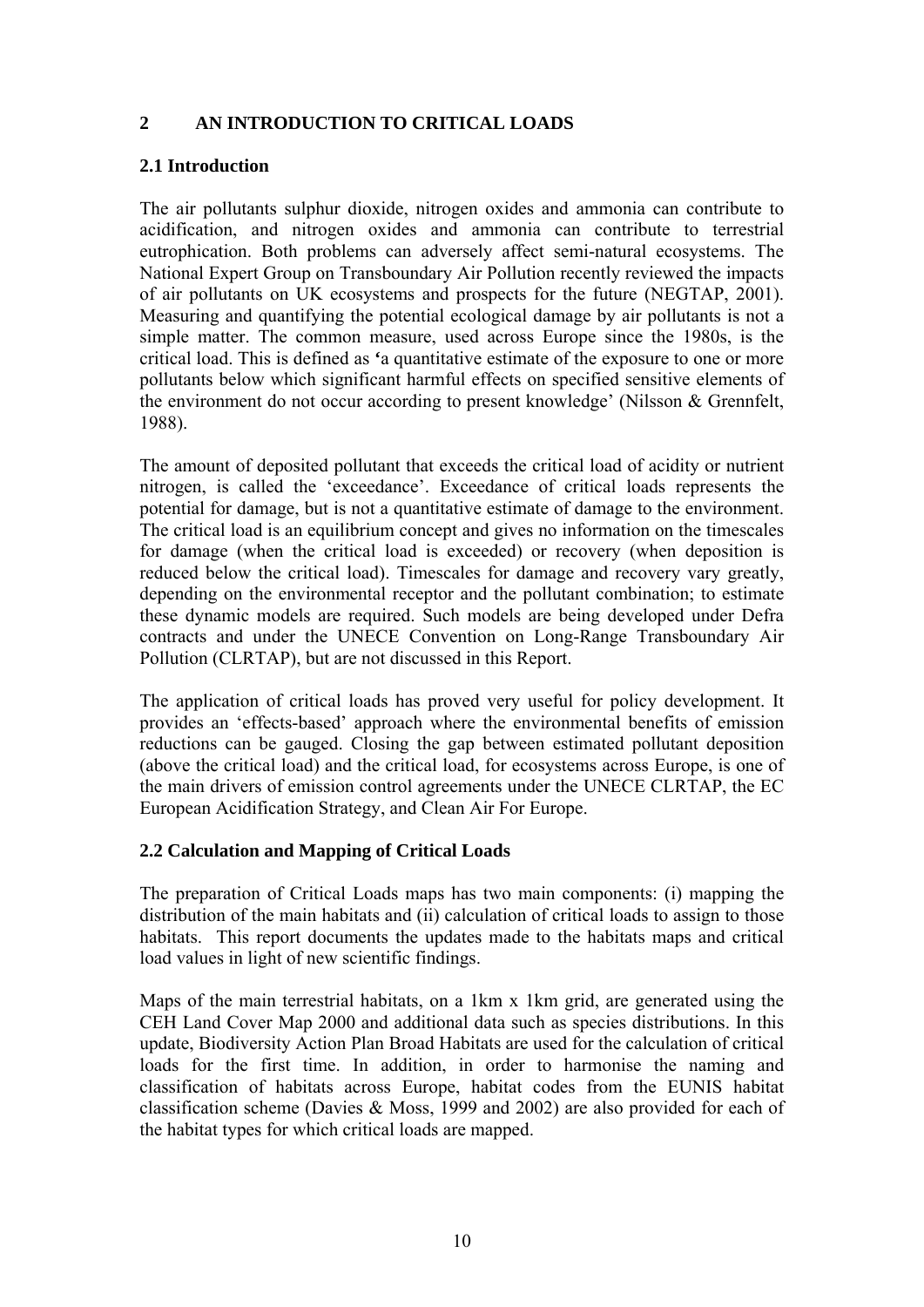A number of methods exist to determine the critical loads of acidity or nutrient nitrogen, which fall into two broad categories (i) mass balance and (ii) empirical approaches. In the mass balance approach, the long term chemical inputs and outputs (affecting acidity or nitrogen) are calculated, and the critical load is exceeded when the critical chemical criterion is breached. The chemical criterion is chosen to reflect a change in the ecosystem which would lead to damage. In the empirical approach, the critical load is estimated rather than calculated, based on experimental and field evidence for the ecosystem response to deposition.

Appropriate methods, critical chemical criteria and ranges for empirical critical loads are agreed at the UNECE level under the International Cooperative Programme on Modelling and Mapping. These methods are summarised in the UNECE's Mapping Manual (<http://www.umweltbundesamt.de/mapping>). The methods currently used in the UK to calculate acidity and nutrient nitrogen critical loads are consistent with the Mapping Manual and are summarised in Table 2.1. Appendix 1 provides an overview of the UK methods to calculate critical loads for (A) terrestrial habitats and (B) freshwaters. Appendix 1 also describes the Critical Load Function (CLF) used to examine the effects of sulphur and nitrogen deposition which can simultaneously contribute to acidification.

| <b>Habitat type</b>      | Method to assign critical        | <b>Method to assign critical</b> |
|--------------------------|----------------------------------|----------------------------------|
|                          | load for acidity                 | load for nutrient                |
|                          |                                  | nitrogen                         |
| Unmanaged woodland       | <b>Steady State Mass Balance</b> | Empirical                        |
| Managed woodland         | <b>Steady State Mass Balance</b> | <b>Steady State Mass Balance</b> |
| Non-woodland terrestrial | Empirical, based on              | Empirical                        |
| habitats                 | dominant soil type               |                                  |
| Freshwater lakes and     | <b>First Order Acidity</b>       | Not used $1$                     |
| streams                  | Balance [FAB]                    |                                  |

Table 2.1 Summary of the methods used to calculate critical loads for sensitive habitats in the UK

 $<sup>1</sup>$  Acidified freshwaters in UK are assumed not to be susceptible to eutrophication, due to phosphorus</sup> limitation

Further information on methods in Appendix 1

Research on the ecological effects of acidification and eutrophication continues in the UK and Europe. As new findings emerge, it is necessary to update the critical load values on a regular basis. Changes in critical load values can emerge as a result of

- a) changes in the underlying data sets used to calculate critical loads, e.g. soil maps
- b) changes in the effects criterion used to determine damage, e.g. threshold value of ANC (Acid Neutralising Capacity) for freshwaters
- c) changes in the methodology to calculate critical loads, e.g. calculation of acidity critical loads for peats.

This report documents the updates made to the habitats maps and critical load values in light of new scientific findings.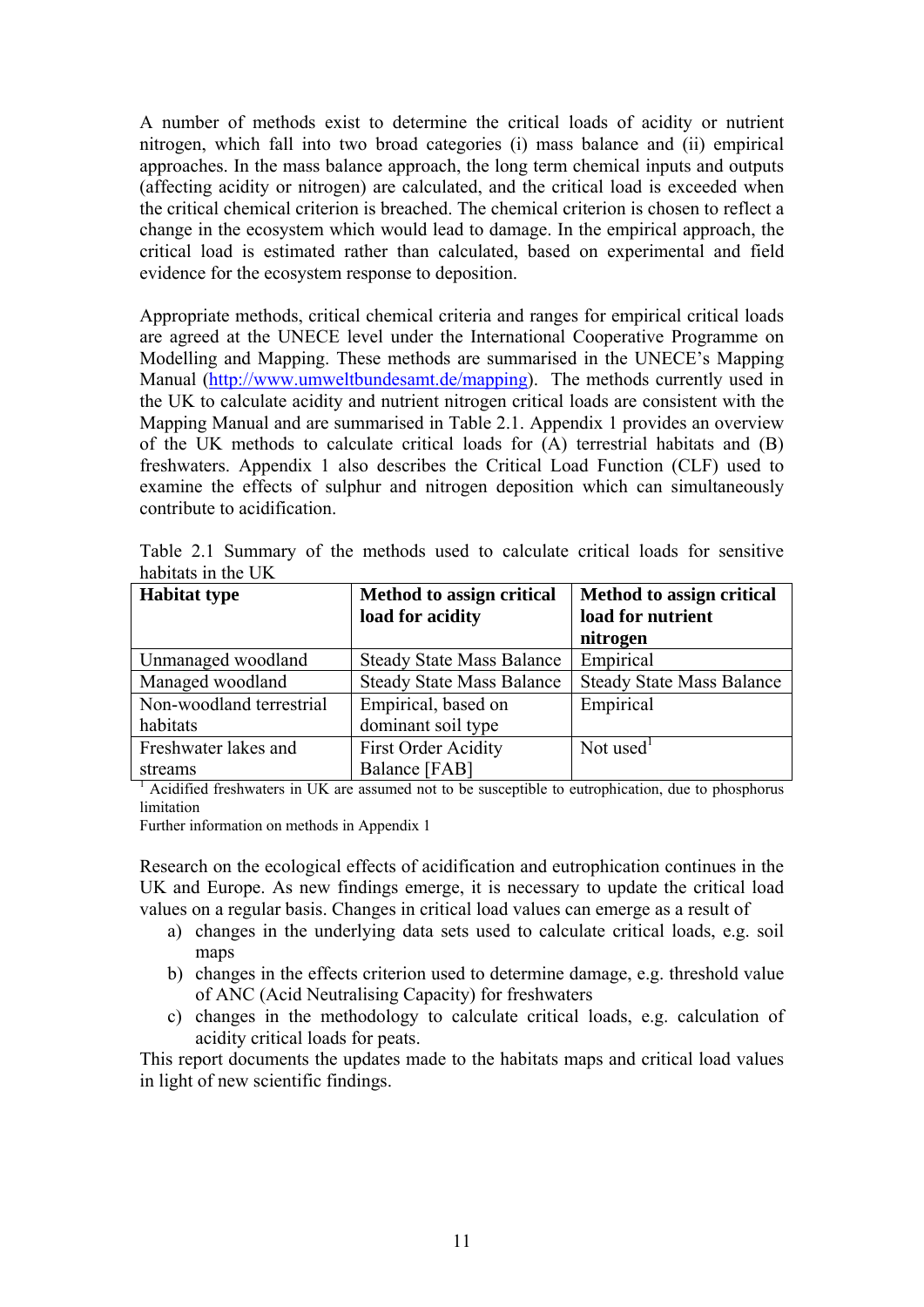#### **References**

Davies, C.E. & Moss. D. 1999. EUNIS Habitat Classification. Draft Final Report to the European Environment Agency European Topic Centre on Nature Conservation. 1999 Work Programme: Task 4.3. Institute of Terrestrial Ecology, November 1999.

Davies, C.E. & Moss. D. 2002. EUNIS Habitat Classification. 2001 Work Programme, Final Report to the European Environment Agency European Topic Centre on Nature Protection and Biodiversity. Centre for Ecology and Hydrology, February 2002.

NEGTAP, 2001. Transboundary Air Pollution: Acidification, Eutrophication and Ground-Level Ozone in the UK. Report prepared by the National Expert Group on Transboundary Air Pollution on behalf of the UK Department of the Environment, Food and Rural Affairs (DEFRA) and the devolved administrations. Also available on the web at: <http://www.nbu.ac.uk/negtap>

J. Nilsson and P. Grennfelt, 1988, Critical loads for sulphur and nitrogen. Report 1988:15. UNECE/Nordic Council of Ministers, Copenhagen, Denmark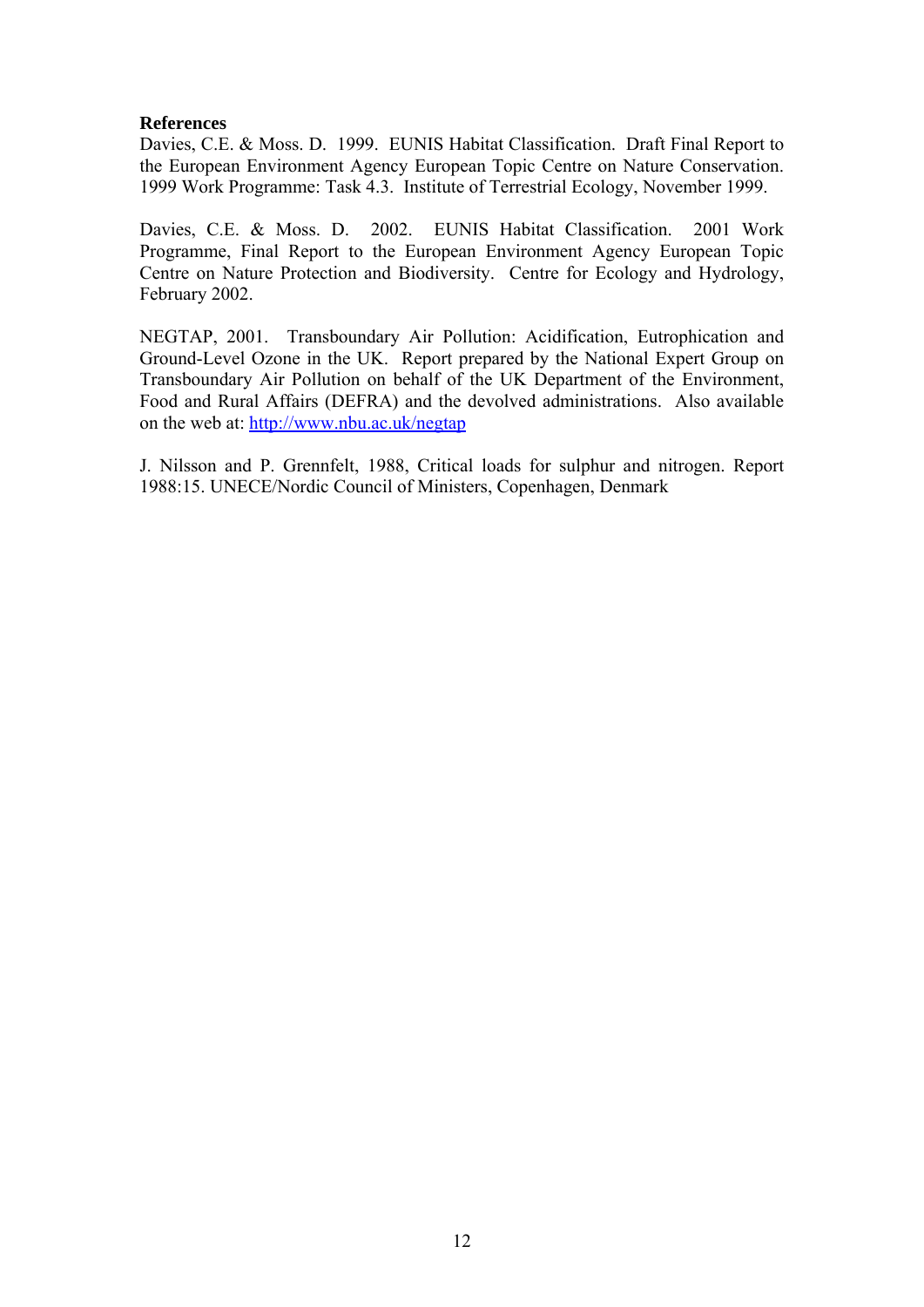# **3. HABITAT MAPPING**

### **3.1 Introduction**

Critical loads are mapped for habitats sensitive to acidification and/or eutrophication. Therefore information on the location and distribution of these habitats is required to enable them to be mapped. Updates to these habitat maps have been made based on the new Land Cover Map 2000 (Fuller *et al.*, 2002(a) & 2002(b)), species distribution data (Preston, Pearman & Dines, 2002), vegetation classification information (NVC; Rodwell, 1991-2000) and revised 1km soil maps.

In previous years, critical loads have been calculated and mapped for six ecosystems in the UK: acid grassland, calcareous grassland, heathland, coniferous woodland, deciduous woodland and freshwaters (Hall *et al.*, 1998; Hall *et al.*, 2001). The areas of terrestrial ecosystems were primarily defined from the 1990 CEH Land Cover Map (LCM1990) of Great Britain (Fuller *et al*., 1994), and in some cases the areas were refined using species distribution data. For Northern Ireland the level 3 CORINE land cover map was translated into classes of the LCM1990. The freshwater ecosystem areas were defined by the catchment boundaries of the lakes and streams sampled by University College London under contract to the then Department of the Environment.

### **3.2 Updated maps - Broad Habitat Critical Load Maps (2003)**

### *3.2.1 Land Cover Map 2000*

In 2002, the CEH Land Cover Map 2000 (LCM2000) was completed (Fuller *et al.*, 2002(a) & 2002(b)). Both LCM1990 and LCM2000 were derived using classified satellite imagery. The 2000 map includes Northern Ireland and uses a new classification enabling many of the UK Biodiversity Action Plan (BAP) Broad Habitats to be identified and mapped. The habitat categories in LCM2000 relevant to this work are listed in Appendix 2*.* In agreement with Defra, in this February 2003 update, the NFC has calculated and mapped critical loads for selected BAP Broad Habitats, enabling both critical loads and their exceedances to be considered in relation to these habitats of conservation importance. No changes have been made to the catchment boundaries of the lakes and streams, however, a number of freshwater sites have been removed from the critical loads database using several screening criteria.

Figure 3.1 in Appendix 4 shows LCM1990 and LCM2000.

### *3.2.2 Refinements*

The LCM2000 identified 16 target classes (level 1), which are sub-divided into 27 sub-classes (level 2) to allow the construction of the widespread Broad Habitats (Appendix 2). However, there are limitations in using satellite data to map very specific habitat types. Therefore, the NFC in collaboration with LCM2000 and habitats experts, has developed a method to refine the LCM2000 using additional data sets (such as species distribution, altitude and soil type), to map terrestrial Broad Habitats for this work.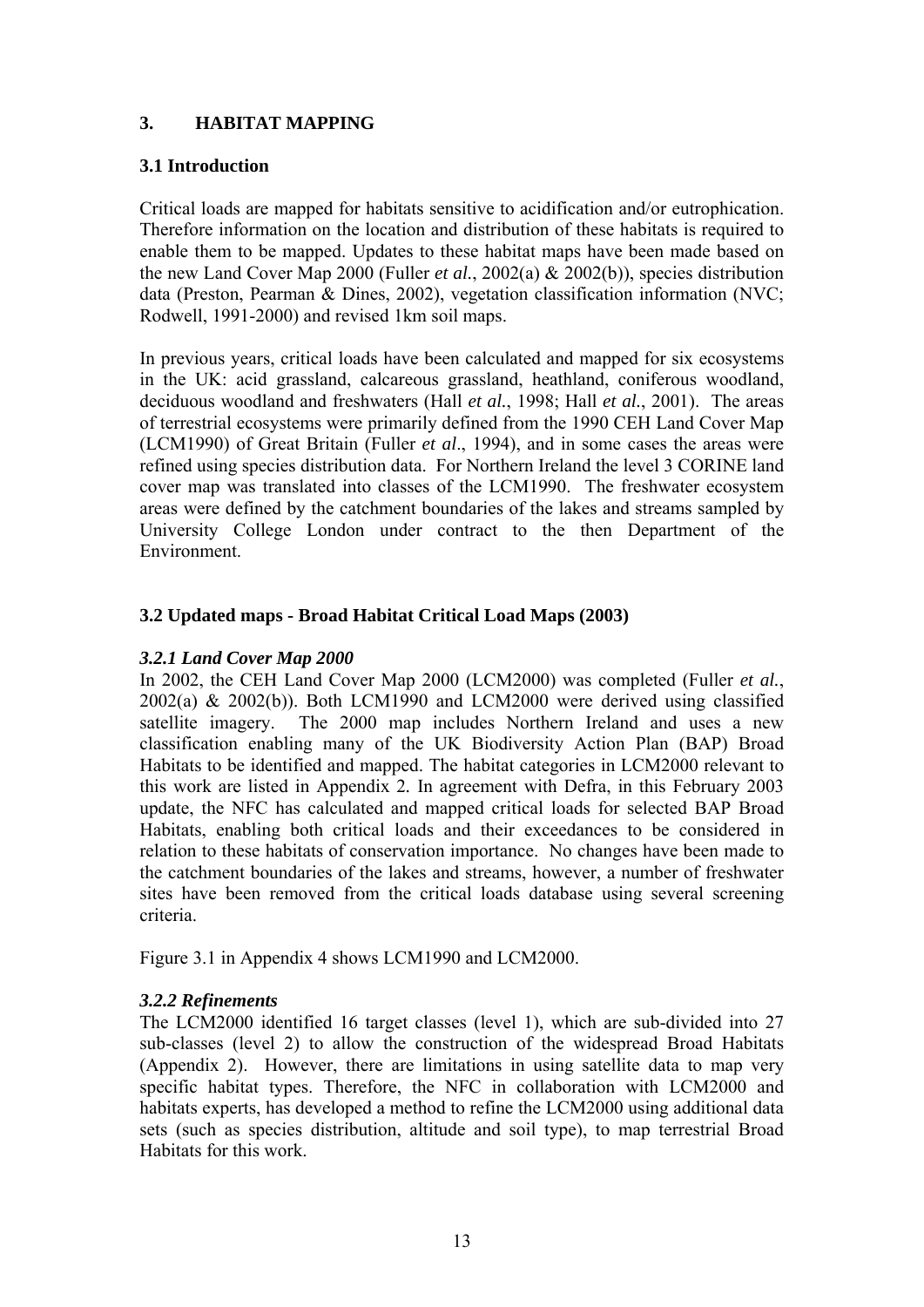<span id="page-13-0"></span>To produce the Broad Habitat Critical Load Maps for acid grassland, calcareous grassland, dwarf shrub heath and bog, maps of species distributions have been used to refine the LCM2000 data. Preston *et al.* (2003) identified all species associated with individual BAP Broad Habitats, and produced 10km resolution maps showing the percentage of species in each 10km square, making adjustments for the latitudinal gradient in species diversity in the UK.<sup>[2](#page-13-0)</sup> In collaboration with habitat experts, a cutoff value for the percentage of species that best represent the key areas for the habitats has been applied. For calcareous grassland, the cut-off value is 50% (i.e. 10km squares where more than 50% of the species pool is present have been selected). In all other cases, a cut-off of 40% has been used.

The 10km squares selected using the species distribution data were overlaid on the corresponding 1km LCM map, and the 1km LCM squares falling within the 10km squares were mapped to represent the habitat. In some cases, additional data have also been used to sub-divide the habitats. For example, the 1km Hydrology of Soil Types (Boorman *et al*., 1995) data were used to distinguish between wet and dry areas of acid grassland and of dwarf shrub heath.

For the coniferous and broadleaved woodland habitats, a combination of LCM and Forest Research data have been used to distinguish the managed and unmanaged woodland areas.

The montane broad habitat (represented by *Racomitrium* heath) and the Atlantic oak woods (a sub-habitat of unmanaged broadleaved and coniferous woodland) required more specific information to map them. Therefore a combination of LCM2000 data, 10km mapped classes of the National Vegetation Classification (Rodwell, 1991(a), 1991(b), 1992, 1995, 2000) and for montane, altitude data, have been used.

Further information on the combinations of data used to map the individual habitats is given later in Sections  $3.7.1 - 3.7.6$ .

It is pointed out that in all cases, the LCM2000 is used throughout as the base map for terrestrial habitats, since this provides the habitat area values for each 1km square. These areas are used in assessments of national critical load exceedance and are also required by the CCE. Whilst the additional data (10km maps of species distributions or National Vegetation Classification classes) are useful to refine the habitat distribution maps, they cannot be used alone, since they do not provide the habitat area values at the required resolution.

1

<sup>2</sup> Preston *et al.* (2003) used habitat associations of vascular plants, based on field quadrat data to calculate the frequency of plant species within the BAP Broad Habitat types. Two major sources of quadrat data were used: (i) the original data used to derive the National Vegetation Classification (Rodwell, 1991(a), 1991(b), 1992, 1995, 2000); (ii) quadrat samples collected by Countryside Survey 2000 (Haines-Young *et al*., 2000). The table of frequencies from these datasets was used to calculate preference indices for species to broad habitat categories. Species diversity in a 10km square was defined simply as the number of species for each habitat type that were recorded for the square. Species distribution data were derived from the *New Atlas* of plants (Preston *et al.*, 2002); records prior to 1930 were excluded. The species diversity in a 10km square was then compared to the species diversity of its biogeographic zone to account for the latitudinal gradient in species diversity within the UK.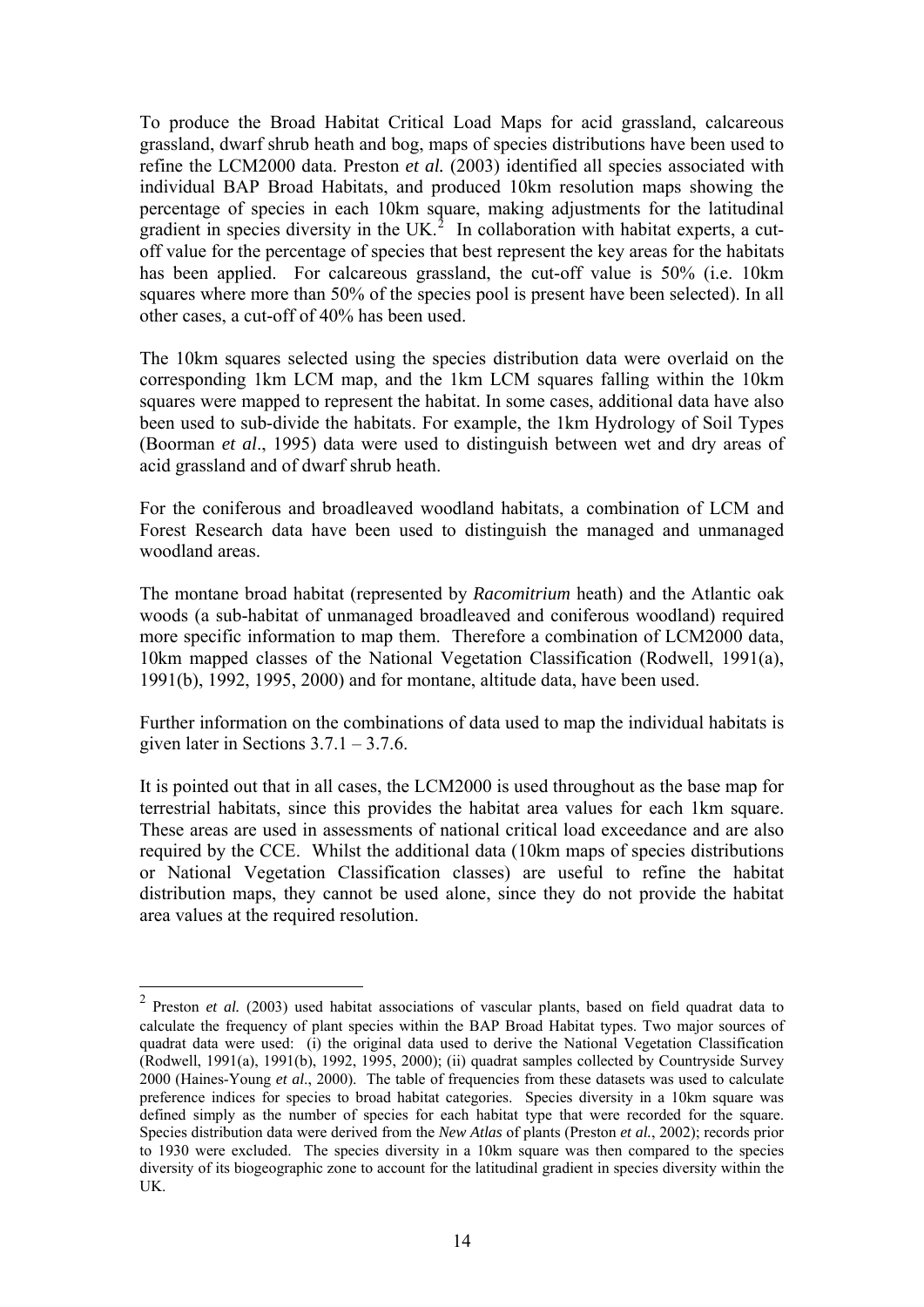### **3.3 Assigning Critical Loads to Broad Habitats**

As in previous years, for acidity, the empirical critical loads for soils are applied to areas of non-woodland terrestrial habitats. These critical loads are set to protect the soils upon which the habitats depend. This contrasts with the mass balance acidity critical loads for woodland habitats and the nutrient nitrogen (both empirical and mass balance) critical loads, which aim to protect both the soils and the vegetation. This is explained in more detail in Chapter 4. The methods for assigning critical loads to freshwaters remain unchanged (Chapter 6).

### **3.4 Harmonising habitat classification at UNECE CLRTAP level**

It is useful for UK policy purposes to map critical loads for the BAP Broad Habitats, identified in the UK Biodiversity Action Plan. However, different habitats may be more appropriate in other countries. This leads to critical loads being assigned to a wide range of habitat types across Europe. In order to improve transparency at the UNECE CLRTAP level, in 2000, the UK NFC carried out a study as a "contribution in kind" to the International Cooperative Programme on Modelling and Mapping (ICPMM) to harmonise the definitions of ecosystems for which countries submitted critical loads data (Hall, 2001).

The UK NFC's study showed that countries identify and map their sensitive ecosystems from a variety of data sources, ranging from land cover maps to aerial photographs or survey data. However, no information had previously been collated on the methods and data used to define these ecosystems; countries submitted an ecosystem name with their critical loads data to the CCE and it was assumed that all ecosystems with the same name represented similar ecosystems. A method to harmonise the definitions of ecosystems was required to enable comparisons of critical loads data and maps for similar ecosystems in different countries.

The UK NFC study recommended the EUropean Nature Information System (EUNIS)(Davies & Moss, 1999 & 2002). EUNIS is a hierarchical habitat classification scheme, developed for pan-European applications (not specifically for critical loads) and enables habitats to be assigned a habitat code regardless of the source of data used for mapping them. The key advantage of EUNIS to critical loads work is that it provides a consistent method of habitat classification across Europe enabling cross-comparison of results on a habitats basis. EUNIS has been adopted by the CCE and ICPMM and countries are now asked by the CCE to submit the appropriate EUNIS habitat codes with their critical loads data. In line with this approach, the recent UNECE expert workshop on empirical nutrient nitrogen critical loads (Bobbink *et al.*, in press) used the EUNIS classification as a basis for setting critical load values for sensitive habitats.

### **3.5 Assigning EUNIS codes to UK BAP Broad Habitats**

For the UK, although national mapping activities are now focused on the BAP Broad Habitats, the data submitted to the CCE need to have the relevant EUNIS habitat codes assigned. The BAP Broad Habitats and EUNIS systems identify and name ecosystems using different methods. Empirical critical loads for nutrient nitrogen have been agreed at the UNECE level using EUNIS codes to identify the habitats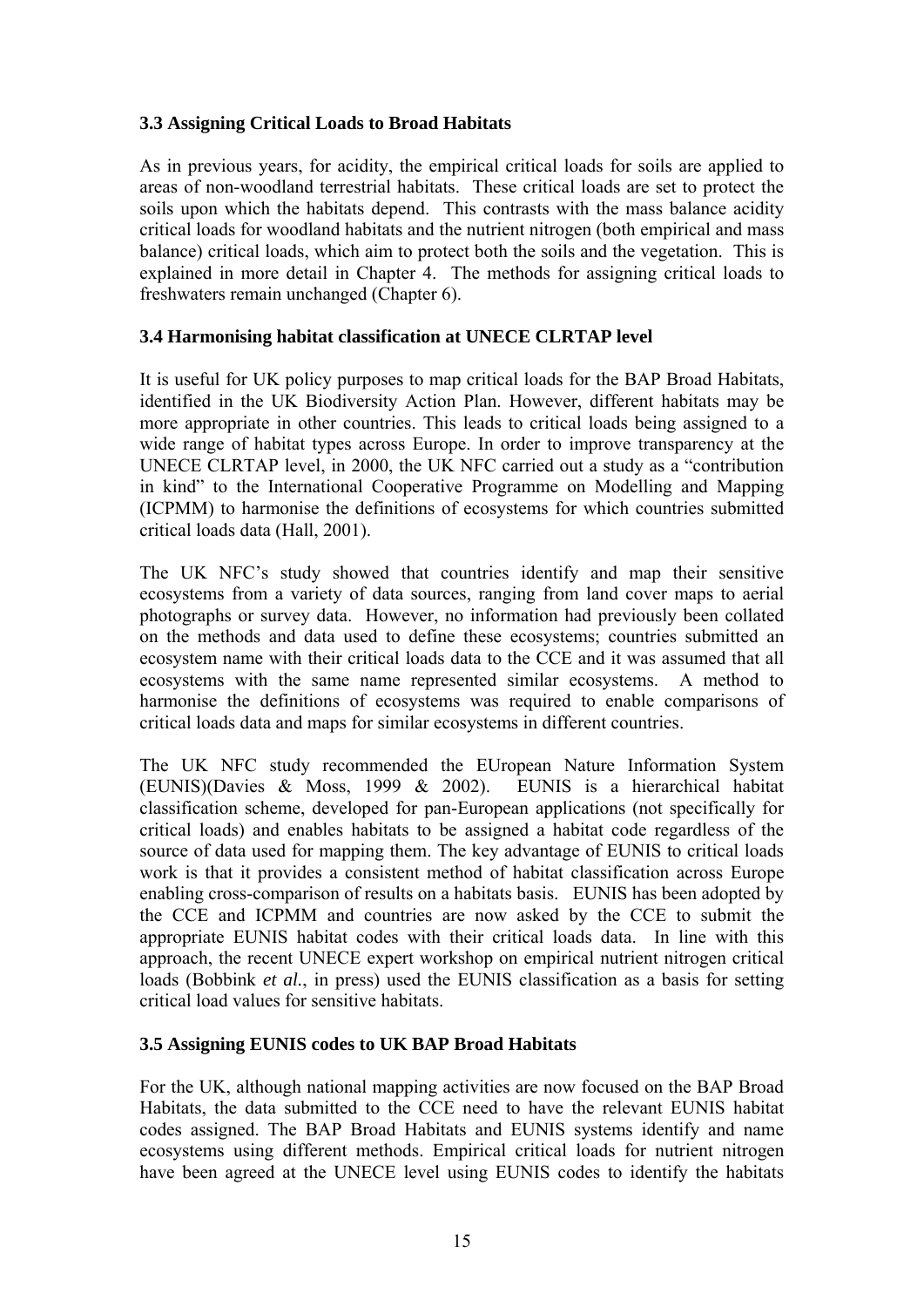(Chapter 7). The UK NFC has therefore identified the corresponding BAP Broad Habitat, so that UK critical loads for nutrient nitrogen can be consistently mapped in terms of Broad Habitats. Conversely, all other critical loads (for acidity and mass balance nutrient nitrogen) have been mapped on the Broad Habitat level, and the UK NFC has identified the corresponding EUNIS classes. The relationships between the BAP Broad Habitats, EUNIS classes and the habitats mapped are given in Appendix 3. *However, it should be noted that there is rarely a direct relationship between the BAP Broad Habitats and the EUNIS classes; the two schemes are not directly interchangeable.*

### **3.6 Overview of uncertainties**

The Broad Habitat Critical Load maps have been produced using the best available data and have been discussed and agreed by habitat experts. Although *they may not include every small area of each sensitive habitat at the regional or local scale, they do give national pictures of the main habitat types*, adequate for *national* critical loads mapping purposes.

There are however, uncertainties associated with the maps. The main reasons are:

- There are uncertainties in all the data sets used (land cover, forest land use data, species distributions, NVC classes, soils data, altitude data)
- The Broad Habitat Critical Load Maps are presented at a resolution of 1km, for consistency with the critical loads data, however, they are based on a combination of data sets at different resolutions (e.g. 1km land cover and 10km species distributions).
- Where the 10km species distribution maps are used to refine habitat areas from the LCM2000, the 10km grid squares selected represent the Broad Habitat in terms of the species composition present (above the percentage threshold used). However, this does not necessarily mean that all the species occur within every 1km grid square within each 10km square; the habitat area could therefore be overestimated.
- The 10km NVC class maps have the same uncertainties associated with them as the 10km species data above.

### **3.7 Specific mapping information for each Broad Habitat**

The paragraphs below describe the methods used to map each habitat in this Update, highlighting any differences between the methods for mapping the habitat for acidity critical loads, and the more specific habitats mapped for nutrient nitrogen critical loads.

# *3.7.1 Woodland habitats*

The UK BAP identifies two woodland Broad Habitats: "broadleaved, mixed and yew woodland" and "coniferous woodland". For critical loads both managed and unmanaged woodlands are included, since the long-term protection of the whole ecosystem function (ie, soils, trees, linked aquatic ecosystems) is important. However, these managed and unmanaged systems are treated separately as the critical loads are determined by different approaches. While LCM2000 distinguishes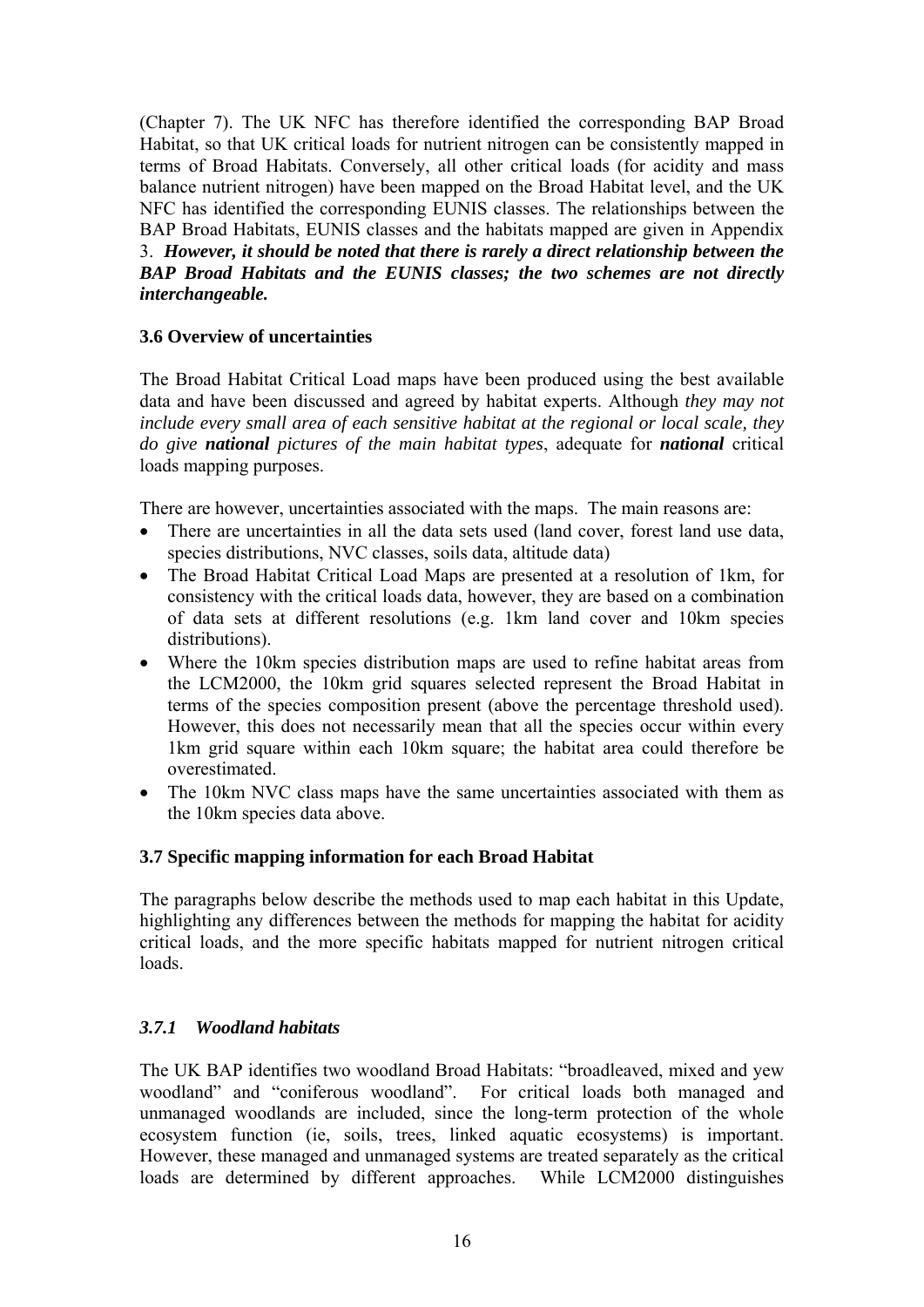between broadleaved and coniferous woodland, satellite imagery cannot be used alone to separate managed from unmanaged woodland, or to identify specific types of woodland, such as Atlantic oak woods. Therefore, a combination of LCM2000 data, Forest Research (FR) data and National Vegetation Classification (NVC) data have been used in the mapping of these habitats. The FR data consisted of a combination of the National Inventory of Woodland and Trees (NIWT) and the Ancient and Seminatural Woodland Inventories of English Nature, the Countryside Council for Wales and Scottish Natural Heritage (FC, 2001; FC, 2002a; FC 2002b). Together these data identified areas of managed coniferous woodland, managed broadleaved woodland, unmanaged coniferous and broadleaved woodland and Atlantic oak woods. The unmanaged woodland consists of ancient and semi-natural woodland, yew and Scots Pine and is "managed" for biodiversity or amenity, but not timber production. All other coniferous and broadleaved woodland is assumed to be primarily managed as productive forest where harvesting and removal of trees takes place.

For this update, four classes of woodland within the BAP woodland Broad Habitats have been mapped:

- managed (productive) coniferous woodland
- managed (productive) broadleaved woodland
- unmanaged (ancient & semi-natural) coniferous and broadleaved woodland
- Atlantic oak woods (a sub-division of the unmanaged woodland)

Each of these is presented as a separate map because it is possible for more than one woodland type to occur in a 1km grid square (see below).

Critical loads for nutrient nitrogen are assigned to each of the above woodland types using different methods (Chapter 7). Critical loads for acidity are calculated using the Simple Mass Balance method, using different values of calcium, base cation and nitrogen uptake for managed and unmanaged woodlands (Chapter 4).

For consistency with the mapping of other habitats, the LCM2000 data provides the basis for the woodland habitat areas. The LCM woodland data were compared with the FR data; although the two sets of data coincide in many areas, there is not a complete match for a number of reasons:

- The data sets have been generated using different methods and for different purposes.
- LCM is a map of land cover, whereas the FR data are for land use.
- Unlike FR data, LCM does not distinguish between the managed and unmanaged woodland areas.
- FR data can include other habitat types, for example, areas of young trees that would be classified as non-woodland cover types (eg, grassland, heathland) on the LCM.

To overcome these differences, a method has been developed in agreement with FR, that uses the ratio of the different FR woodland types in each 1km square to estimate the areas of woodland from the LCM data (see below). The paragraphs below describe the methods used to map the four woodland types.

#### *Managed (productive) coniferous woodland (Figure 3.2)*

First the FR 1km data for managed coniferous woodland were overlaid onto the LCM class (2.1) for coniferous woodland. Then the distribution of managed coniferous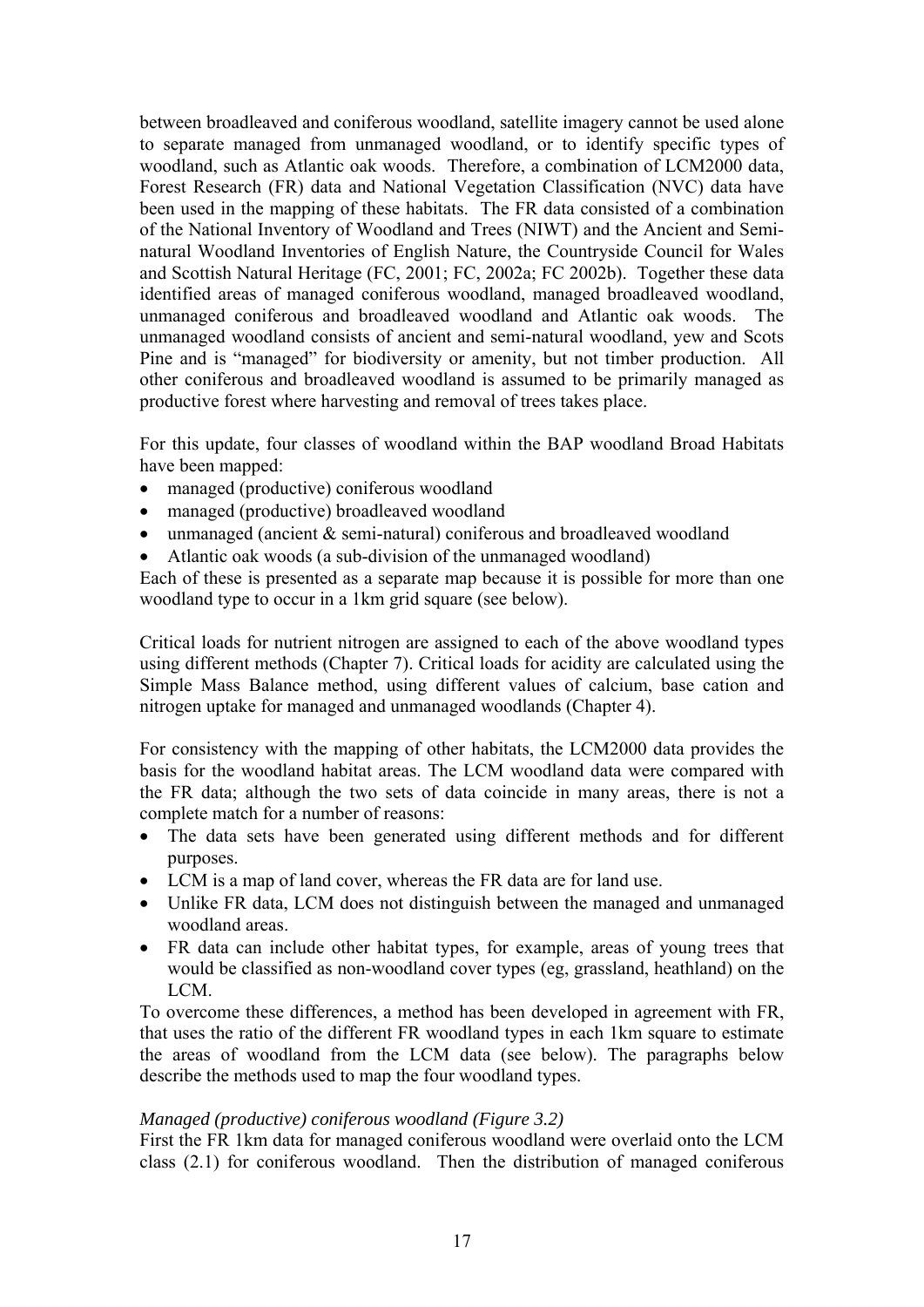woodland was mapped as those 1km grid squares where both FR and LCM data occur. The managed coniferous woodland areas were calculated as:

Managed conifers = (ratio of FR managed coniferous woodland area to FR total woodland area) \* LCM coniferous woodland area

where FR total woodland area  $=$  sum of managed and unmanaged coniferous and broadleaved woodland.

#### *Managed (productive) broadleaved woodland (Figure 3.3)*

First the FR 1km data for managed broadleaved woodland were overlaid onto the LCM class (1.1) for broadleaved/mixed woodland. Then the distribution of managed broadleaved woodland was mapped as those 1km grid squares where both FR and LCM data occur. The managed broadleaved woodland areas were calculated as:

Managed broadleaved = (ratio of FR managed broadleaved woodland area to FR total woodland area) \* LCM broadleaved/mixed woodland area

#### *Unmanaged (ancient & semi-natural) coniferous & broadleaved woodland (Figure 3.4)*

First the FR data for unmanaged broadleaved and coniferous woodland were overlaid onto the LCM total woodland (ie, sum of LCM classes 1.1 and 2.1). Then the distribution of unmanaged woodland was mapped as those 1km grid squares where both FR and LCM data occur. Areas mapped as Atlantic oak woods (see below) form a sub-set of the unmanaged woodland area and were therefore removed from this map. The remaining unmanaged woodland areas were calculated as:

Unmanaged woodland = (ratio of FR unmanaged area to FR total woodland area)  $*$ LCM total woodland area

#### *Atlantic oak woods (Figure 3.5)*

The first stages in generating this map are identical to generating the unmanaged woodland map. The FR data for unmanaged broadleaved and coniferous woodland were overlaid onto the LCM total woodland (ie, sum of LCM classes 1.1 and 2.1) and the distribution of unmanaged woodland mapped as the 1km grid squares where both FR and LCM data occur. This map was then overlaid with the 10km grid squares of the National Vegetation Classification woodland class W17 (*Quercus petraea* – *Betula pubescens* – *Dicranum majus* woodland). The 1km unmanaged woodland areas within the 10km squares were selected to represent areas of Atlantic oak woods. The areas of these woods were calculated in the same way as the unmanaged woodland above.

#### *Woodland areas for Northern Ireland*

The LCM2000 includes areas of coniferous and deciduous woodland for NI. However, data are not currently available for this region to distinguish managed from unmanaged woodland. The Environment and Heritage Service (David Mitchel, EHS, pers. comm.) advise that (a) all the coniferous woodland in NI would be managed (b) the majority of broadleaved woodland is semi-natural woodland with only a small percentage of broadleaved plantation; the latter is not necessarily managed, as a large proportion of this is estate amenity woodland. In addition, the NVC data for the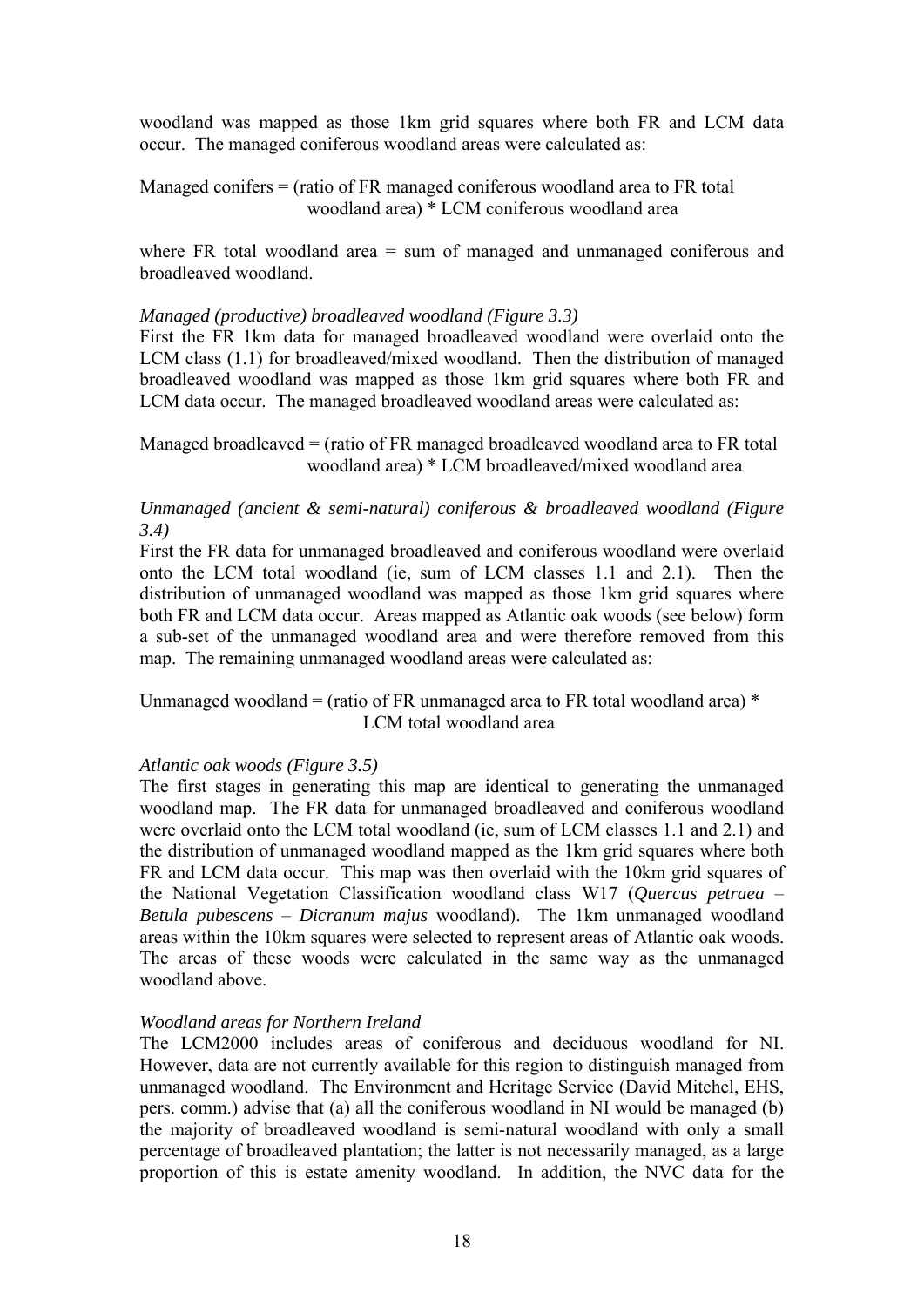woodland class W17 are also unavailable for NI at the present time. Therefore, based on the information from EHS, the following approach has been used in this update to map two types of woodland for NI:

- Managed coniferous woodland: mapped using LCM class 2.1 (coniferous woodland) only and assuming all areas managed.
- Unmanaged broadleaved woodland: mapped using LCM class 1.1 (broadleaved/mixed woodland) only and assuming all areas unmanaged.

### *Summary of the use of the different woodland habitat maps*

Critical loads have been calculated for the four woodland classes mapped. However, as the FR data used for GB do not distinguish between unmanaged coniferous woodland and unmanaged broadleaved woodland, these woodlands cannot be mapped separately or correctly associated with their respective BAP Broad Habitats. Hence, for this update, the unmanaged coniferous woodland (including native Scots Pine) has been included with unmanaged broadleaved woodland under the BAP Broad Habitat for "Broadleaved, mixed and yew woodland". The critical loads data have been submitted to the CCE by the EUNIS codes given in the tables below.

| БАГ Бтош пирнин 1. Бтошиеиуеи, тіхеи ини уем моодини |                                                                                              |                                                                                                                |  |
|------------------------------------------------------|----------------------------------------------------------------------------------------------|----------------------------------------------------------------------------------------------------------------|--|
| Critical load                                        | <b>EUNIS</b> class                                                                           | Woodland habitats mapped                                                                                       |  |
| G1 Broadleaved woodland*<br>Acidity                  |                                                                                              | Managed (productive) broadleaved<br>woodland                                                                   |  |
|                                                      | G1&G3 Broadleaved &<br>coniferous woodland*                                                  | $(i)$ Unmanaged (ancient $&$ semi-<br>natural) coniferous & broadleaved<br>woodland<br>(ii) Atlantic oak woods |  |
| Nutrient<br>nitrogen                                 | G1 Broadleaved woodland**                                                                    | Managed (productive) broadleaved<br>woodland                                                                   |  |
|                                                      | $G1\&G3-GF$ Broadleaved $\&$<br>coniferous woodland<br>(effects on ground flora)<br>only)*** | Unmanaged (ancient $&$ semi-<br>natural) coniferous & broadleaved<br>woodland                                  |  |
|                                                      | G1-LA Broadleaved woodland<br>(effects on epiphytic lichens)<br>$only$ )***                  | Atlantic oak woods                                                                                             |  |

*BAP Broad Habitat 1: Broadleaved, mixed and yew woodland* 

Simple Mass balance for acidity method used

Steady State mass balance for nutrient nitrogen method used

\*\*\* Empirical critical loads used

| <b>BAP Broad Habitat 2: Coniferous woodland</b> |  |
|-------------------------------------------------|--|
|-------------------------------------------------|--|

| Critical load | EUNIS class              | Woodland habitats mapped        |
|---------------|--------------------------|---------------------------------|
| Acidity       | G3 Coniferous woodland*  | Managed (productive) coniferous |
|               |                          | woodland                        |
| Nutrient      | G3 Coniferous woodland** | Managed (productive) coniferous |
| nitrogen      |                          | woodland                        |

\* Simple Mass balance for acidity method used

Steady State mass balance for nutrient nitrogen method used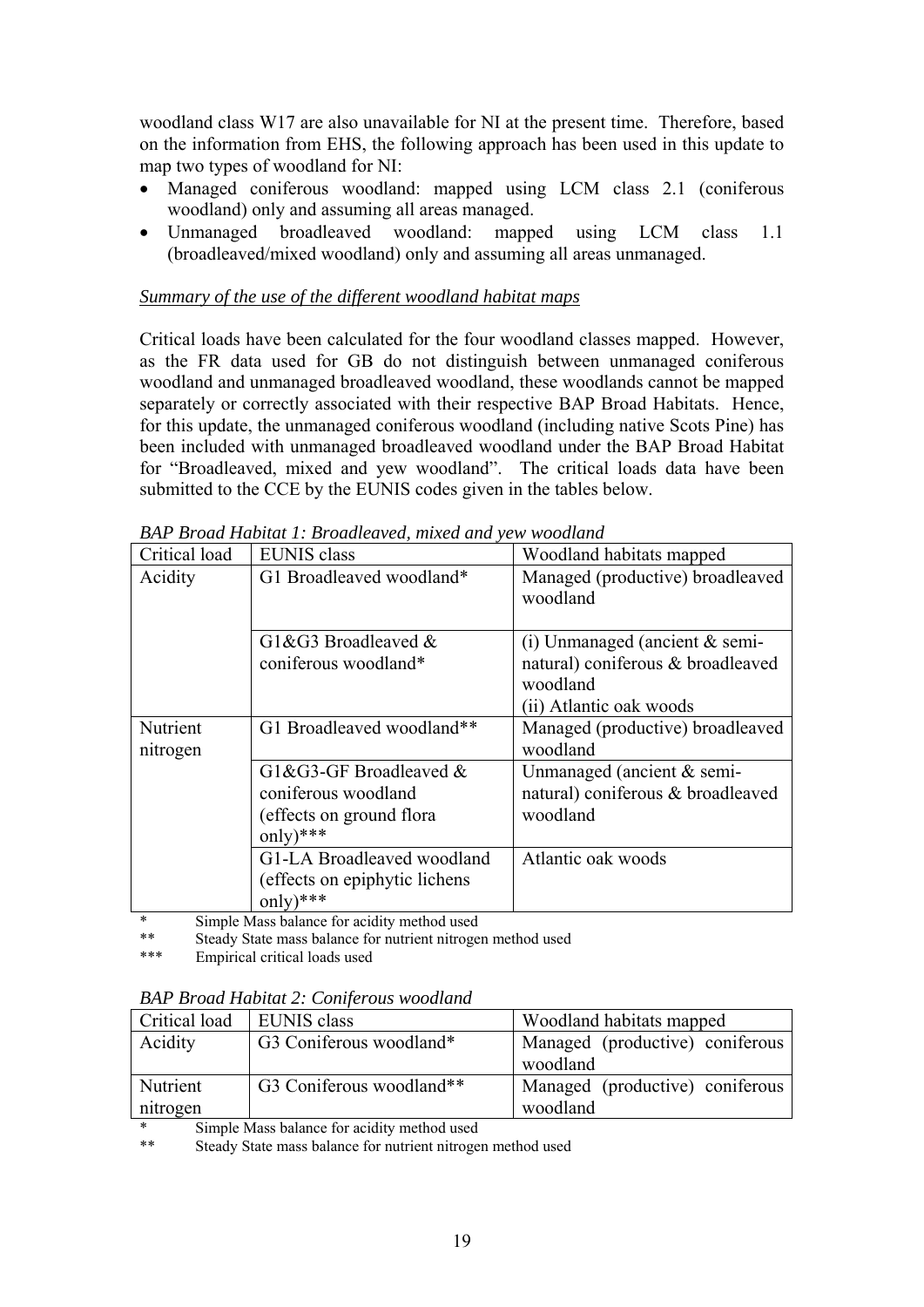### *3.7.2 Grassland habitats*

Only two of the BAP grassland Broad Habitats are mapped for critical loads: acid grassland and calcareous grassland. However, it is not possible to distinguish these grassland habitats using satellite imagery alone. Hence a three-class "soil acid sensitivity" map (Hornung *et al*., 1995), based on soil pH and base saturation, was used in combination with the original grassland imagery in LCM 2000 to produce three separate acid, neutral and calcareous LCM grassland classes (Table 3.1 below; Fuller *et al.,* 2002(a) & 2002(b)).

This method worked reasonably well for defining the acid grassland areas. The calcareous grassland areas may be overestimated as the "soil acid sensitivity" class (pH >5.5) used is likely to include some areas of grassland with a more neutral pH. However, the calcareous grassland map obtained using this method shows a reasonable correspondence with the species data for this habitat. Acid and calcareous grassland are therefore included in the Broad Habitat Critical Loads maps. Species data have been used to refine the distributions (see below). However, neutral grassland is excluded, and critical loads for acidity and nutrient nitrogen for neutral grassland are not mapped for three reasons:

- The pH range of the "soil acid sensitivity" map class used for this grassland type (Table 3.1) tends towards the acid side of neutral, so areas of neutral grassland are likely to be overestimated. Species data for neutral grassland do not help in this case since they cover many areas where grassland does not appear on LCM 2000.
- As explained in Section 7.3.1, a critical load for nutrient nitrogen has not been assigned to neutral grassland; it is therefore not necessary to map the habitat.
- Neutral grassland in the UK is largely composed of improved grasslands, including hay meadows.

Table 3.1. Definition of the three classes of the "soil acid sensitivity" map by Hornung et al (1995) and their use in LCM 2000

| Soil acid sensitivity class   Base |            | pH   | LCM grass category                   |
|------------------------------------|------------|------|--------------------------------------|
|                                    | saturation |      |                                      |
| Highly sensitive                   | $<$ 20%    | 4.5  | Acid grassland                       |
| Moderately sensitive               | $20 - 60%$ |      | $>4.5$ and $< 5.5$ Neutral grassland |
| Low sensitivity                    | $>60\%$    | >5.5 | Calcareous grassland                 |

### *BAP Broad Habitat 7: Calcareous grassland*

Two maps of calcareous grassland have been generated: one for the areas sensitive to acidification and the other for areas sensitive to eutrophication. For nutrient nitrogen critical loads the 1km LCM map of calcareous grassland was overlaid with the 10km species data for this Broad Habitat, and the 1km LCM areas within the 10km squares selected for mapping (Figure 3.6).

Some of the 1km calcareous grassland squares mapped for nutrient nitrogen critical loads coincide with 1km squares that have low empirical soil acidity critical loads (ie, below 2.0 keq ha<sup>-1</sup> year<sup>-1</sup>). The soil acidity critical loads are based on the dominant soil type in each square (see later, Section 4.2); soils derived from base-poor rocks are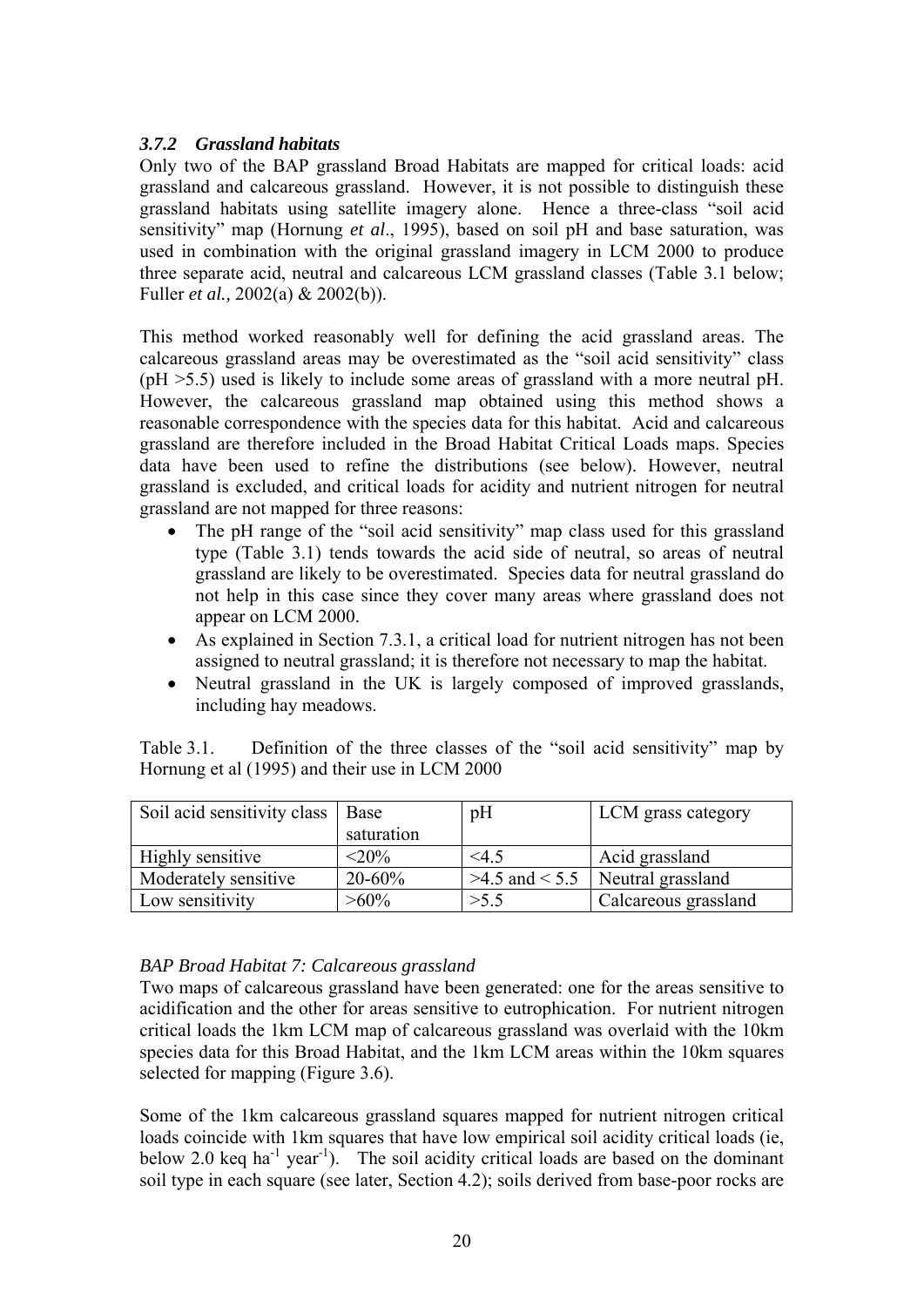more acid and result in low critical loads. Calcareous grassland may occur in 1km squares that have a low soil acidity critical load, but is unlikely to be found on the acid soil determining the low soil critical load. The soils upon which the calcareous grassland occurs are likely to have a higher acidity critical load. Therefore, when mapping acidity critical loads for calcareous grassland nationally, squares with an empirical soil acidity critical load below 2.0 keq ha<sup>-1</sup> year<sup>-1</sup> are omitted from the map, on the basis that the critical load (calculated using the empirical method based on the dominant soil) is not appropriate for this grassland soil (Figure 3.7).

It should be noted that the threshold for excluding soil acidity critical loads squares has been amended in this update from 0.5 keq ha<sup>-1</sup> year<sup>-1</sup>to 2.0 keq ha<sup>-1</sup> year<sup>-1</sup>.

| Critical load | <b>EUNIS</b> class          | Habitat map used                                   |
|---------------|-----------------------------|----------------------------------------------------|
| Acidity       | E1.26 Sub-Atlantic semi-dry | Combination of LCM & species                       |
|               | calcareous grassland        | data and excluding areas where                     |
|               |                             | empirical soil acidity critical loads              |
|               |                             | $\leq$ 2.0 keq ha <sup>-1</sup> year <sup>-1</sup> |
| Nutrient      | E1.26 Sub-Atlantic semi-dry | Combination of LCM & species                       |
| nitrogen      | calcareous grassland        | data                                               |

*BAP Broad Habitat 7: Calcareous grassland* 

### *BAP Broad Habitat 8: Acid grassland (Figures 3.8 and 3.9)*

To provide the map for acidity critical loads the LCM 2000 acid grassland class was overlaid with the 10km species data for the habitat, and the 1km LCM areas within the 10km squares selected. For nutrient nitrogen the areas of acid grassland needed to be separated into areas of wet and dry grassland to represent and map the critical loads for two EUNIS classes (see below). Although the UK mapping value for both the wet and dry grassland is the same (Chapter 7), it is necessary to identify the separate areas for submitting data to the CCE by EUNIS class. The 29 classes of the 1km Hydrology of Soil Types (HOST) map were divided into wet and dry categories (Table 3.2). The HOST class for each 1km grid square is based on the dominant soil type in the square, so each square can only be defined as having either wet or dry soils. These 1km data have been overlaid on the acid grassland map defined above, enabling wet and dry grassland to be mapped separately. However, for the UK maps (Figures 3.8 and 3.9) these have been combined into a single "acid grassland" map, since only wet or dry grassland can be mapped in any 1km grid square.

| Critical load | <b>EUNIS</b> class             | Habitat maps used              |
|---------------|--------------------------------|--------------------------------|
| Acidity       | E1.7 Non-Mediterranean dry     | Combination of LCM and species |
|               | acid and neutral closed        | data                           |
|               | grassland*                     |                                |
|               | E3.5 Moist or wet oligotrophic |                                |
|               | grassland                      |                                |
| Nutrient      | E3.5 Moist or wet oligotrophic | Combination of LCM and species |
| nitrogen      | grassland                      | data within areas of wet soils |
|               |                                |                                |
|               | E1.7 Non-Mediterranean dry     | Combination of LCM and species |
|               | acid and neutral closed        | data within areas of dry soils |
|               | grassland $*$ <sup>#</sup>     |                                |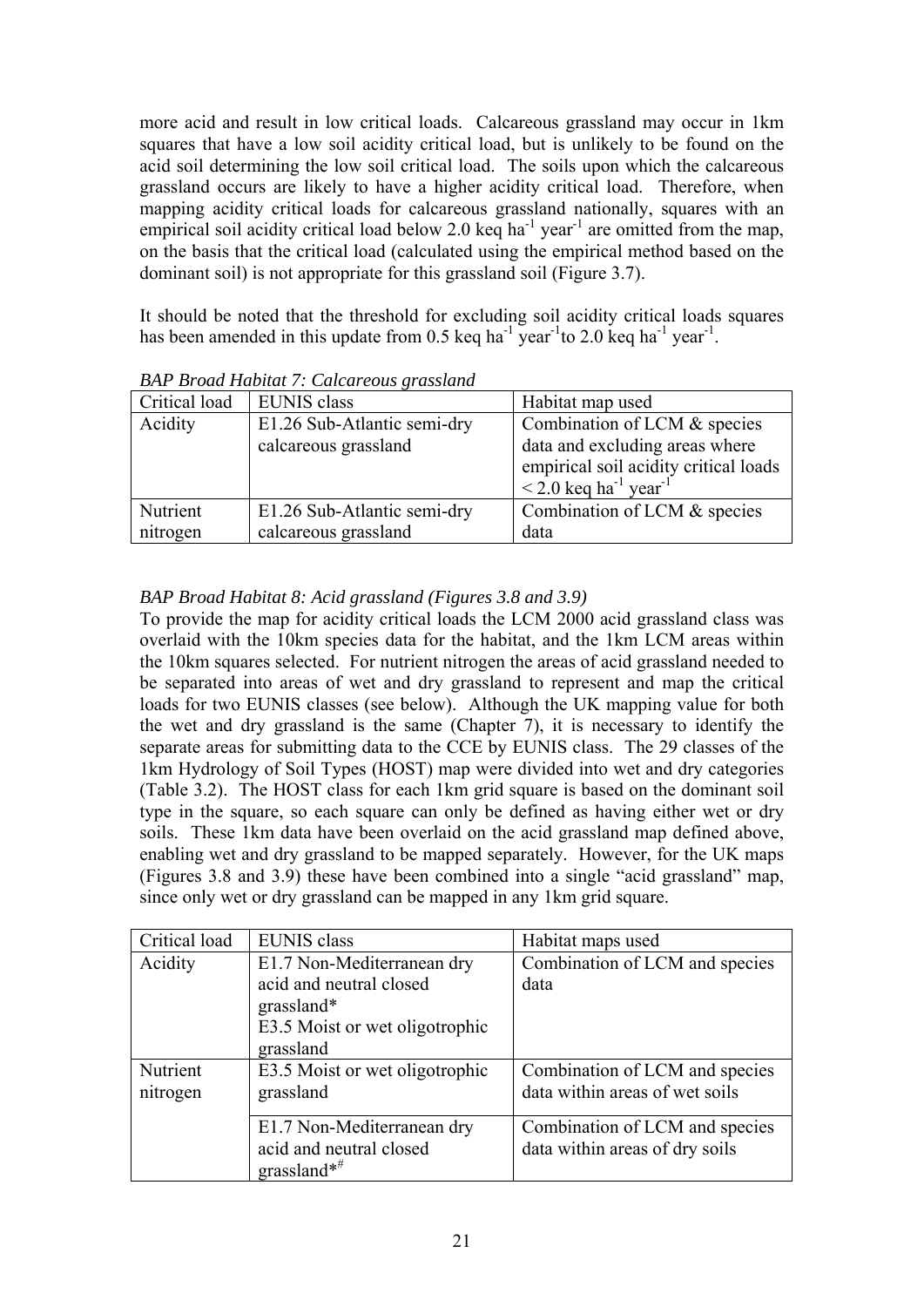\* Although the definition of EUNIS class E1.7 includes both acid and neutral grassland, only acid grassland is mapped in this update.

# The empirical nutrient nitrogen critical loads assigned to EUNIS class E1.7 are based on evidence for acid grasslands only (see Section 7.3.1).

#### *3.7.3 Heathland habitats*

The BAP dwarf shrub heath Broad Habitat map is based on the LCM2000 classes for both dwarf shrub heath and open shrub heath. The habitat area is further refined by selecting the LCM areas within the 10km squares of the Broad Habitat species map (Figure 3.10). For nutrient nitrogen different empirical critical loads have been set for two EUNIS classes: dry heaths (F4.2) and Northern wet heaths (F4.11), the latter comprising *Calluna*-dominated and *Erica*-dominated wet heaths. Satellite imagery cannot identify individual species, nor separate areas of wet and dry heathland. The wet heath categories cannot be distinguished using species distribution data, since these are presence/absence data and both species tend to occur in the same grid squares. Therefore, a distinction has not been made between the two wet heathland types. The HOST data have been used to identify areas of wet and dry heaths which were then combined into a single "dwarf shrub heath" map (Figure 3.11) as only wet or dry heath can be mapped in any 1km grid square.

| Critical load | <b>EUNIS</b> class            | Habitat maps used              |
|---------------|-------------------------------|--------------------------------|
| Acidity       | F4 Temperate shrub heathland  | Combination of LCM and species |
|               |                               | data                           |
| Nutrient      | F4.11 Northern wet heaths     | Combination of LCM and species |
| nitrogen      | (Calluna-dominated upland wet | data within areas of wet soils |
|               | heaths & Erica-dominated      |                                |
|               | lowland wet heaths)           |                                |
|               | F4.2 Dry heaths               | Combination of LCM and species |
|               |                               | data within areas of dry soils |

*BAP Broad Habitat 10: Dwarf shrub heath*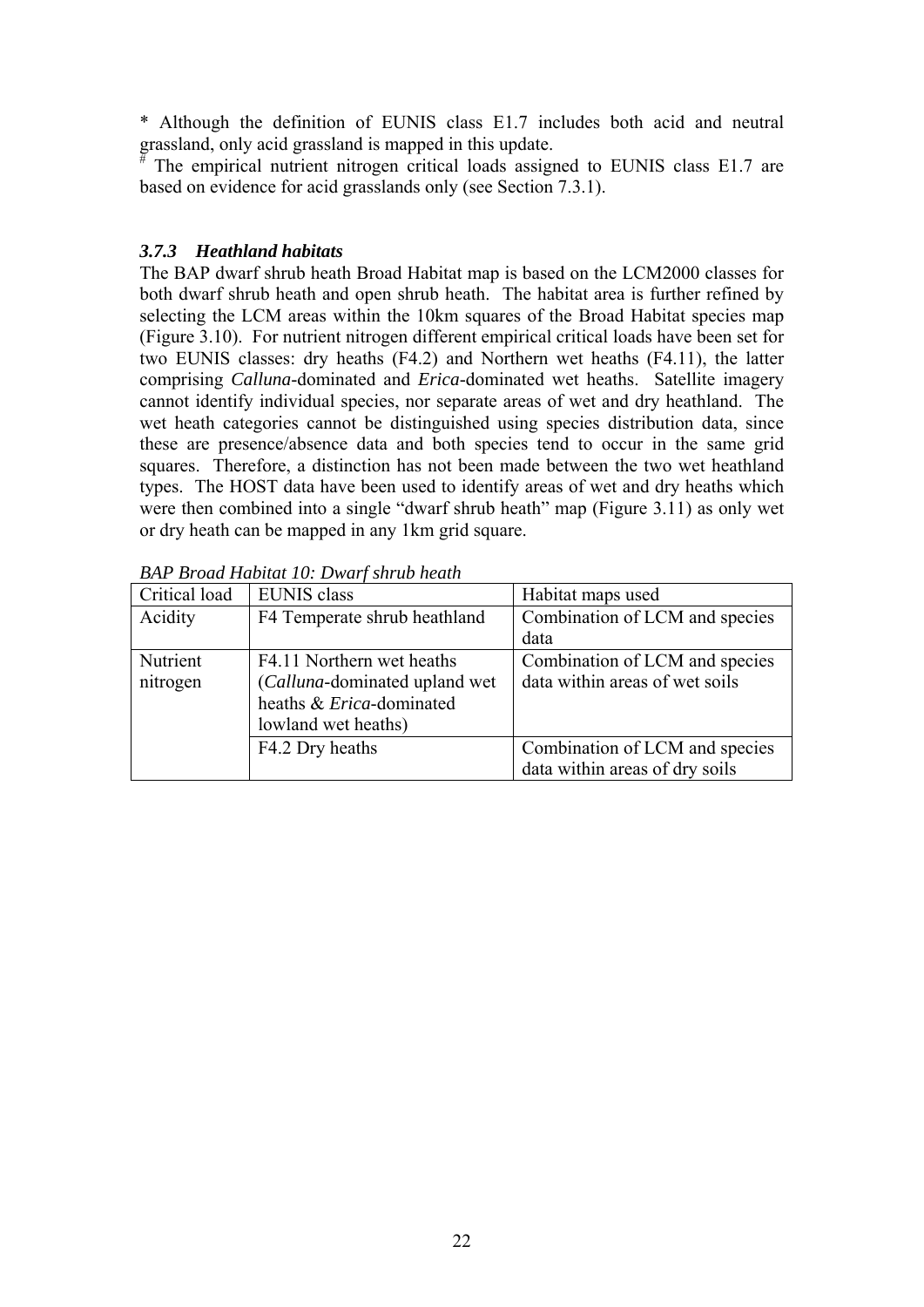# Table 3.2 Division of the HOST classes into wet and dry soils

| <b>HOST</b>      | Soil characteristics                                      | Substrate hydrogeology                                 | Groundwater or aquifer            | Soil:  |
|------------------|-----------------------------------------------------------|--------------------------------------------------------|-----------------------------------|--------|
| class            |                                                           |                                                        |                                   | Wet(W) |
|                  |                                                           |                                                        |                                   | Dry(D) |
|                  | Mineral soil, no impermeable or gleyed layer within       | Weakly consolidated, microporous, by-pass flow         | Normally present and at >2m       | D      |
|                  | 100cm                                                     | uncommon (chalk)                                       |                                   |        |
| $\overline{2}$   | Mineral soil, no impermeable or gleyed layer within       | Weakly consolidated, microporous, by-pass flow         | Normally present and at >2m       | D      |
|                  | 100cm                                                     | uncommon (limestone)                                   |                                   |        |
| 3                | Mineral soil, no impermeable or gleyed layer within       | Weakly consolidated, macroporous, by-pass flow         | Normally present and at >2m       | D      |
|                  | 100cm                                                     | uncommon                                               |                                   |        |
| 4                | Mineral soil, no impermeable or gleyed layer within       | Strongly consolidated, non or slightly porous, by-pass | Normally present and at >2m       | D      |
|                  | 100cm                                                     | flow common                                            |                                   |        |
| 5                | Mineral soil, no impermeable or gleyed layer within       | Unconsolidated, macroporous, by-pass flow very         | Normally present and at >2m       | D      |
|                  | 100cm                                                     | uncommon                                               |                                   |        |
| 6                | Mineral soil, no impermeable or gleyed layer within       | Unconsolidated, microporous, by-pass flow common       | Normally present and at >2m       | D      |
|                  | 100cm                                                     |                                                        |                                   |        |
| 7                | Mineral soil, either no impermeable or gleyed layer       | Unconsolidated, macroporous, by-pass flow very         | Normally present and at <= 2m     | D      |
|                  | within 100cm, or impermeable layer within 100cm or        | uncommon                                               |                                   |        |
|                  | gleyed layer at 40-100cm                                  |                                                        |                                   |        |
| 8                | Mineral soil, either no impermeable or gleyed layer       | Unconsolidated, microporous, by-pass flow common       | Normally present and at $\leq 2m$ | D      |
|                  | within 100cm, or impermeable layer within 100cm or        |                                                        |                                   |        |
|                  | gleyed layer at 40-100cm                                  |                                                        |                                   |        |
| $\boldsymbol{9}$ | Mineral soil, gleyed layer within $40cm$ (IAC <12.5)      | Unconsolidated, mircoporous, by-pass flow common       | Normally present and at $\leq 2m$ | W      |
| 10               | Mineral soil, gleyed layer within 40cm ( $IAC \ge 12.5$ ) | Unconsolidated, mircoporous, by-pass flow common       | Normally present and at <= 2m     | W      |
| 11               | Peat soil, drained                                        | Unconsolidated, mircoporous, by-pass flow common       | Normally present and at $\leq$ 2m | D      |
| 12               | Peat soil, undrained                                      | Unconsolidated, mircoporous, by-pass flow common       | Normally present and at $\leq$ 2m | W      |
| 13               | Mineral soil, impermeable layer within 100cm or gleyed    | Strongly consolidated, non or slightly porous, by-pass | Normally present and at $>2m$     | D      |
|                  | layer at 40-100cm                                         | flow common                                            |                                   |        |
| 14               | Mineral soil, gleyed layer within 40cm                    | Strongly consolidated, non or slightly porous, by-pass | Normally present and at >2m       | W      |
|                  |                                                           | flow common                                            |                                   |        |
| 15               | Peat soil                                                 | Strongly consolidated, non or slightly porous, by-pass | Normally present and at >2m       | W      |
|                  |                                                           | flow common                                            |                                   |        |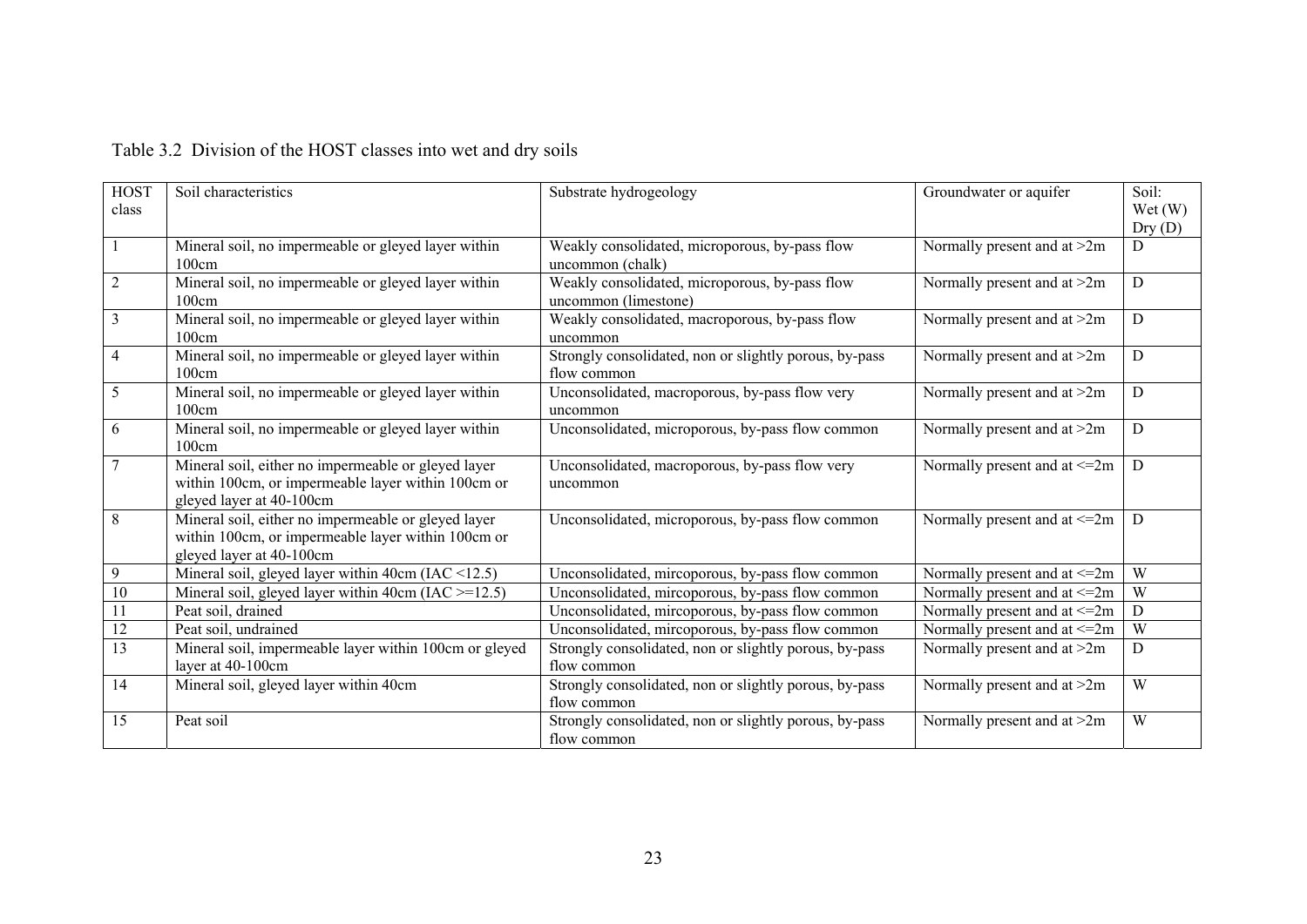| <b>HOST</b><br>class | Soil characteristics                                                                          | Substrate hydrogeology | Groundwater or aquifer                   | Soil:<br>Wet(W)<br>Dry(D) |
|----------------------|-----------------------------------------------------------------------------------------------|------------------------|------------------------------------------|---------------------------|
| 16                   | Mineral soil, no impermeable or gleyed layer within<br>100cm                                  | Slowly permeable       | No significant groundwater or<br>aquifer | D                         |
| 17                   | Mineral soil, no impermeable or gleyed layer within<br>100cm                                  | Impermeable (hard)     | No significant groundwater or<br>aquifer | D                         |
| 18                   | Mineral soil, impermeable layer within 100cm or gleyed<br>layer at 40-100cm (IAC $>7.5$ )     | Slowly impermeable     | No significant groundwater or<br>aquifer | W                         |
| 19                   | Mineral soil, impermeable layer within 100cm or gleyed<br>layer at 40-100cm (IAC $>7.5$ )     | Impermeable (hard)     | No significant groundwater or<br>aquifer | W                         |
| 20                   | Mineral soil, impermeable layer within 100cm or gleyed<br>layer at 40-100cm (IAC $>7.5$ )     | Impermeable (soft)     | No significant groundwater or<br>aquifer | W                         |
| $\overline{21}$      | Mineral soil, impermeable layer within 100cm or gleyed<br>layer at 40-100cm (IAC $\leq$ =7.5) | Slowly impermeable     | No significant groundwater or<br>aquifer | W                         |
| 22                   | Mineral soil, impermeable layer within 100cm or gleyed<br>layer at 40-100cm (IAC $\leq$ =7.5) | Impermeable (hard)     | No significant groundwater or<br>aquifer | D                         |
| 23                   | Mineral soil, impermeable layer within 100cm or gleyed<br>layer at 40-100cm (IAC $\leq$ =7.5) | Impermeable (soft)     | No significant groundwater or<br>aquifer | W                         |
| 24                   | Mineral soil, gleyed layer within 40cm                                                        | Slowly impermeable     | No significant groundwater or<br>aquifer | W                         |
| 25                   | Mineral soil, gleyed layer within 40cm                                                        | Impermeable (soft)     | No significant groundwater or<br>aquifer | W                         |
| 26                   | Peat soil                                                                                     | Slowly permeable       | No significant groundwater or<br>aquifer | W                         |
| 27                   | Peat soil                                                                                     | Impermeable (hard)     | No significant groundwater or<br>aquifer | W                         |
| 28                   | Peat soil                                                                                     | Eroded peat            | No significant groundwater or<br>aquifer | W                         |
| 29                   | Peat soil                                                                                     | Raw peat               | No significant groundwater or<br>aquifer | W                         |

NB. HOST classes 18, 20, 21 and 23 may be dry soils in areas where agricultural drainage occurs. However, as the HOST data are being used to define habitats in nonagricultural areas, this should not pose a problem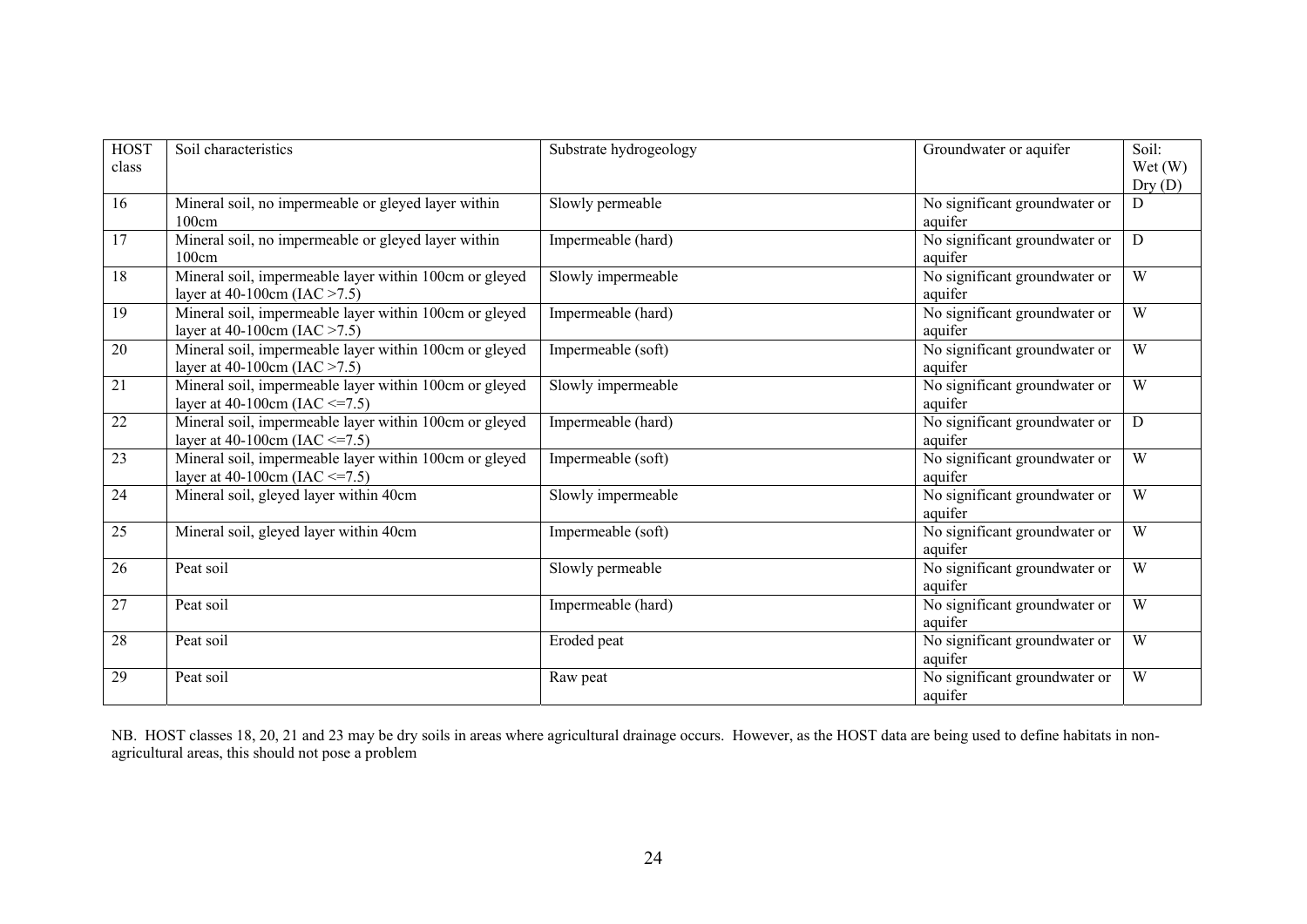### *3.7.4 Wetland habitats*

The wetland BAP Broad Habitats considered for critical loads in the UK are (i) bogs, (ii) standing open water & canals and (iii) rivers and streams. Bogs are mapped for critical loads of acidity and nutrient nitrogen. Only a sub-set of UK standing open waters, rivers and streams are mapped (see below), and due to the nature of the sites selected they are considered in terms of acidification only.

### *BAP Broad Habitat 12: Bogs*

Bogs were previously mapped as part of both the acid grassland and heathland ecosystems, by selecting those 1km squares dominated by peat soils. LCM 2000 has a specific class for bog habitats based on a combination of the satellite imagery and the British Geological Survey peat map. For this work, the habitat distribution has been further improved by overlaying the 10km species data for the bog Broad Habitat onto the LCM map, and then selecting the LCM areas within the 10km squares. The same map is used for mapping both acidity and nutrient nitrogen critical loads (Figure 3.12).

| Critical load | EUNIS class                | Habitat maps used              |
|---------------|----------------------------|--------------------------------|
| Acidity       | D1 Raised and blanket bogs | Combination of LCM and species |
|               |                            | data                           |
| Nutrient      | D1 Raised and blanket bogs | Combination of LCM and species |
| nitrogen      |                            | data                           |

#### *BAP Broad Habitat 13: Standing open water and canals BAP Broad Habitat 14: Rivers and streams*

Critical loads for freshwaters are based on the water chemistry samples for a large number of sites, consisting of a mixture of standing waters (lakes) and low-order streams, found largely in upland areas sensitive to acidification. Rigorous screening of the dataset used to map freshwater ecosystems has been undertaken in this update. The 'base set' consists of 1470 lakes and streams sampled by University College London under contract to the then Department of the Environment, together with additional data from a new critical loads survey in Northern Ireland, funded by DoE NI. The latter survey increased the number of sites included in critical loads mapping for Northern Ireland from 93 to 140, and replaced older chemistry data with results from the new survey undertaken in March 2000. Therefore, these critical loads data do not represent the whole of the two Broad Habitats (13 and 14), nor are they mapped separately, although the data have been submitted to the CCE for the separate EUNIS classes C1 (surface standing waters) and C2 (surface running waters).

The screening has resulted in the removal of a number of sites from the mapping dataset for a variety of reasons described below.

i) Charge balance error  $> \pm 10\%$  or  $\pm 150$  uegl<sup>-1</sup>

Calculation of the charge balance (sum of positive ions minus sum of negative ions) was undertaken, making assumptions about the charge density of organic species measured as TOC. 67 sites for which there was a charge balance error greater than either  $\pm 10\%$  or  $\pm 150$  usual  $^{-1}$  were removed from the mapping dataset.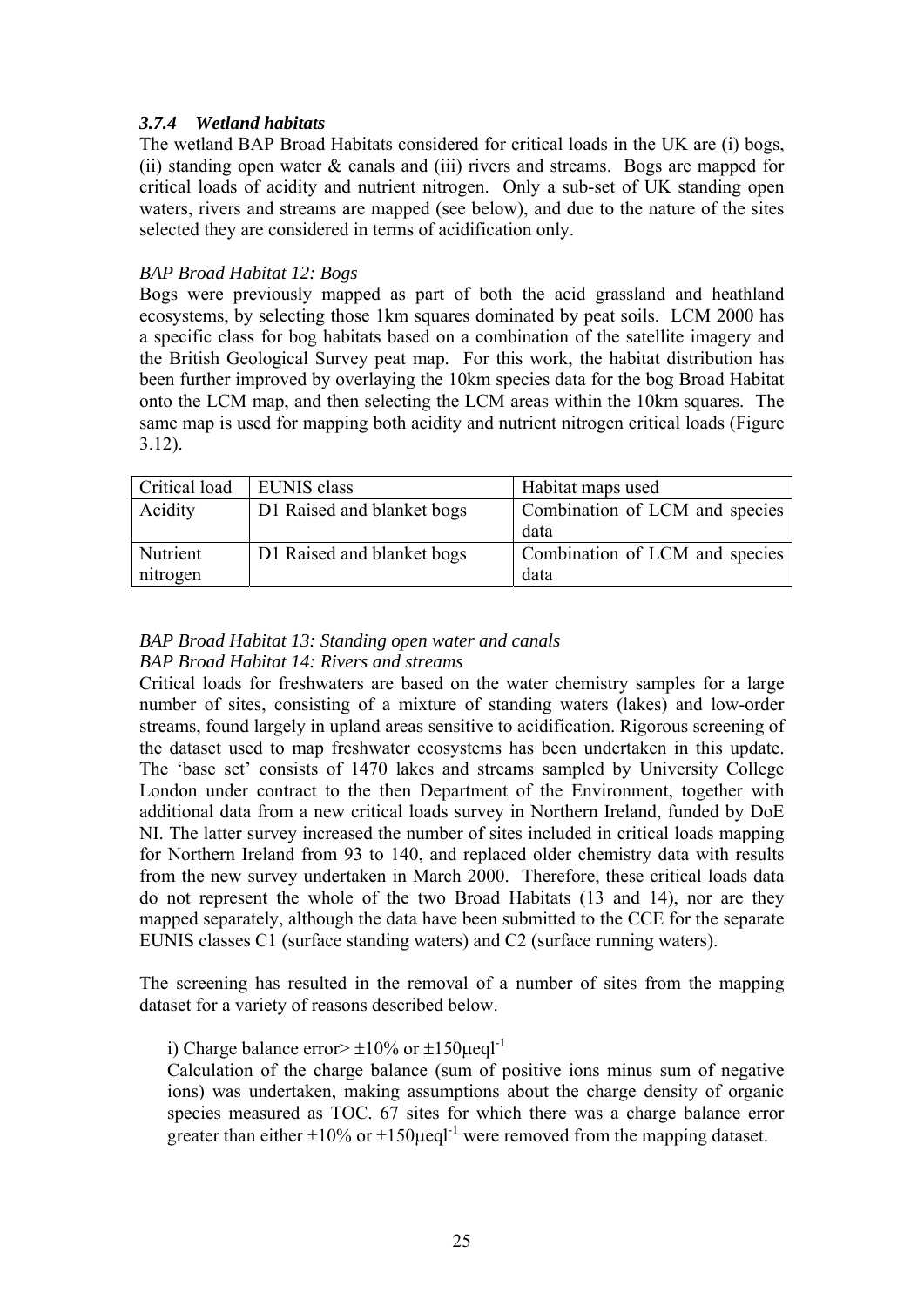#### ii) Na:Cl ratio <0.4

Four sites with an apparent Na:Cl ratio of less than 0.4 were excluded as outliers in the dataset.

#### iii)  $Cl > 5000 \mu$ eql<sup>-1</sup>

Sites with chloride concentrations exceeding  $5000$  ueql<sup>-1</sup> are defined as brackish and therefore inappropriate for freshwater critical loads modelling. 11 of these sites have been removed from the mapping dataset.

#### iv) Site specific factors

Rigorous inspection of site field sheets provided local information which justified the removal of a further 18 sites from the mapping dataset (e.g. observed presence of slurry drainage into sampled water bodies). Since the assumptions of the critical load models (e.g. marine origin of chloride, no direct inputs of N) do not hold if there are direct pollutant inputs to surface waters other than atmospheric sources, such sites have been excluded from further analysis.

### v) Non-marine sulphate  $>$  500 $\mu$ eql<sup>-1</sup>

Critical loads models cannot be applied where there is evidence of non-marine sulphur inputs other than acid deposition. Since data are available on deposition input fluxes and estimated runoff fluxes of non-marine sulphate, it is possible to select a cut-off ratio of inputs to outputs to remove sites where non-atmospheric sources of S may be significant. This method assumes that the sulphate anion is mobile in terrestrial catchments but allows for uncertainty in calculation of input and output fluxes. A potential problem with this approach may occur at sites where stored sulphur is released into surface waters, for example by the oxidation of organic S. A conservative ratio of 2:1 (runoff to deposition flux for non-marine S) is therefore used as a pragmatic screening cut-off, i.e. where the leaching flux is more than double the deposition flux, sites have been removed from the mapping dataset because of potential non-atmospheric sources of S.

This final stage of screening reduces the number of mapped sites to 1044 for Great Britain and 119 for Northern Ireland. The total number of screened mapping sites for the UK is therefore 1163, compared with 1610 in the unscreened dataset and 1273 when only the non-marine sulphate cut-off concentration of 500  $\mu$ eql<sup>-1</sup> is used.

These specific freshwater sites are not considered sensitive to eutrophication and therefore only acidity critical loads are available for them.

Empirical nutrient nitrogen critical loads are defined in UNECE Mapping Manual for oligotrophic lakes and dune slack pools; however both of these habitats are too small to map at the national scale.

| Critical load | <b>EUNIS</b> class                    | Habitat maps used                    |  |
|---------------|---------------------------------------|--------------------------------------|--|
| Acidity       | C1 surface standing waters            | Catchment boundaries of sites        |  |
|               | C <sub>2</sub> surface running waters | sampled under Freshwater             |  |
|               |                                       | Umbrella project                     |  |
| Nutrient      | C1.1 Oligotrophic lakes               | Areas of these habitats too small to |  |
| nitrogen      | C1.16 Dune slack pools                | map at the national scale            |  |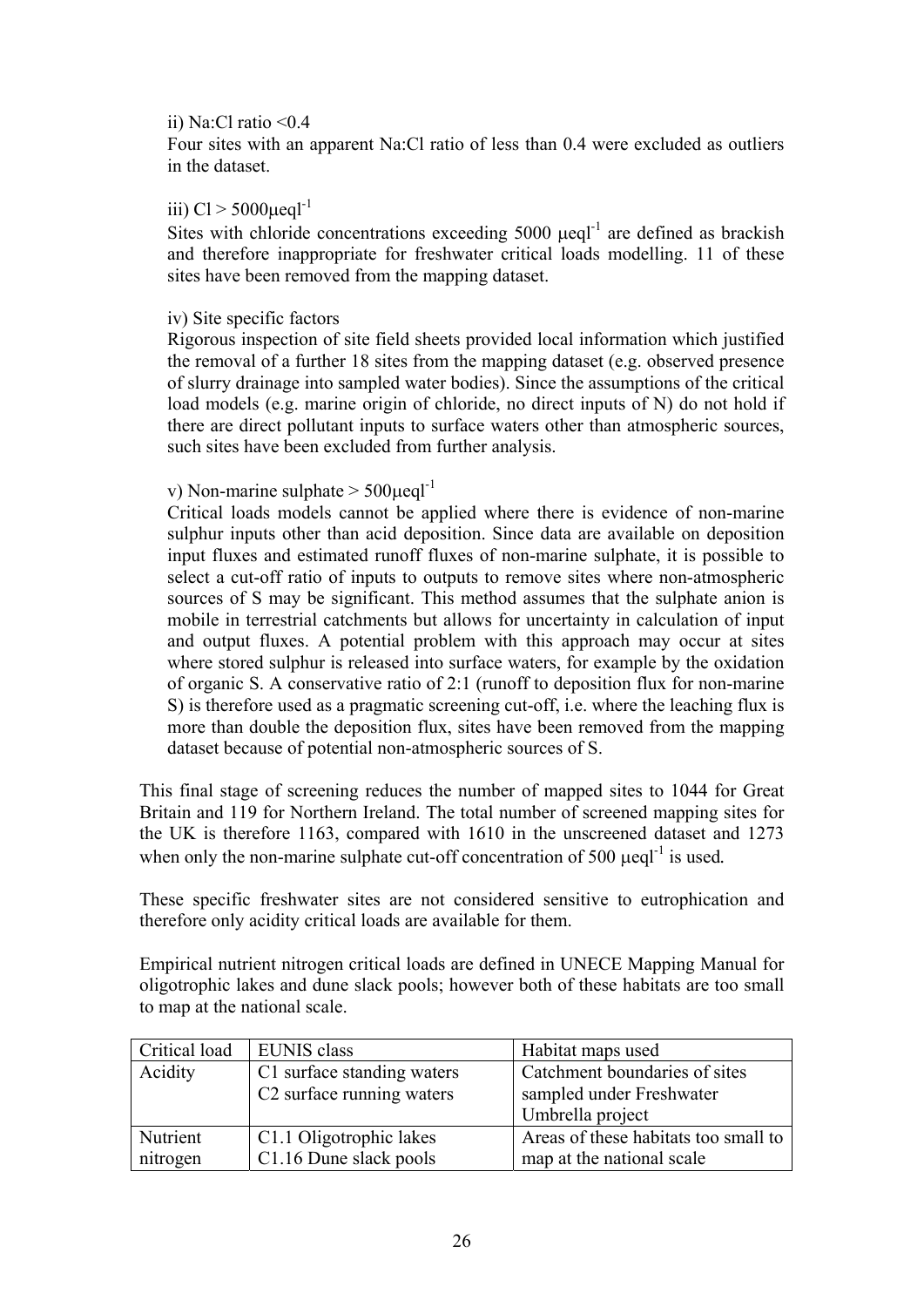### *3.7.5 Montane habitat*

This BAP Broad Habitat includes moss and lichen dominated heaths of mountain summits, also represented by EUNIS class E4.2 (see below) for which empirical nitrogen critical loads have been set. However, this habitat cannot easily be mapped from satellite data alone. Additional information is required, such as species distributions and altitude. *Racomitrium* heath, found within montane habitats, is considered to be very sensitive to eutrophication and acidification. The 10km distribution map of the NVC class (U10) for *Carex bigelowii-Racomitrium lanuginosum* moss heath has been overlaid onto the LCM2000 data for the montane and inland bare ground classes. The LCM areas within the 10km squares have been selected and finally using a digital elevation model, any areas below 600m were excluded from the map (Figure 3.13).

| <b>DIM DIVAA HADHAI IS, MONANO</b> |                                                               |                                    |  |  |  |
|------------------------------------|---------------------------------------------------------------|------------------------------------|--|--|--|
| Critical load                      | <b>EUNIS</b> class                                            | Habitat maps used                  |  |  |  |
| Acidity                            | E4.2 Moss and lichen dominated   Combination of LCM data, NVC |                                    |  |  |  |
|                                    | mountain summits                                              | distribution map and altitude data |  |  |  |
| Nutrient                           | E4.2 Moss and lichen dominated   Combination of LCM data, NVC |                                    |  |  |  |
| nitrogen                           | mountain summits                                              | distribution map and altitude data |  |  |  |

*BAP Broad Habitat 15: Montane* 

### *3.7.6 Coastal habitats*

LCM2000 includes classes for the coastal BAP Broad Habitats littoral and supralittoral rock and sediment. Whilst these habitats are not sensitive to acidification they can be sensitive to eutrophication and empirical nitrogen critical loads have been set for a number of coastal habitats (Chapter 7). For the UK only two of these habitats can be mapped, in combination, at the national scale. The LCM class areas for supralittoral sediment (19.1) and littoral sediment (21.1) were added together. For this update, habitat experts have identified five key dune grassland species (*Ammophila arenaria, Carex arenaria, Corynephorus canescens, Leymus arenarius, Phleum arenarium*) and the distribution of these has been mapped for each 10km square across the UK. The LCM areas within any 10km square containing any of these species have been selected to represent the EUNIS classes for shifting coastal dunes and stable dune grassland (Figure 3.14).

| Critical load | EUNIS class                 | Habitat maps used                  |
|---------------|-----------------------------|------------------------------------|
| Acidity       | None                        | None                               |
| Nutrient      | B1.3 Shifting coastal dunes | Combination of LCM data and        |
| nitrogen      | B1.4 Coastal stable dune    | distribution data of five key dune |
|               | grassland                   | grassland species.                 |

*BAP Broad Habitat 19: Supralittoral sediment*

### **References**

Bobbink R, Ashmore MR, Braun S, Fluckiger W & van den Wyngaert IJJ (in press). Empirical nitrogen critical loads for natural and semi-natural ecosystems: 2002 update. Background document for the Expert Workshop on Empirical critical Loads for Nitrogen on (Semi-)natural Ecosystems. In: Revised UN/ECE manual on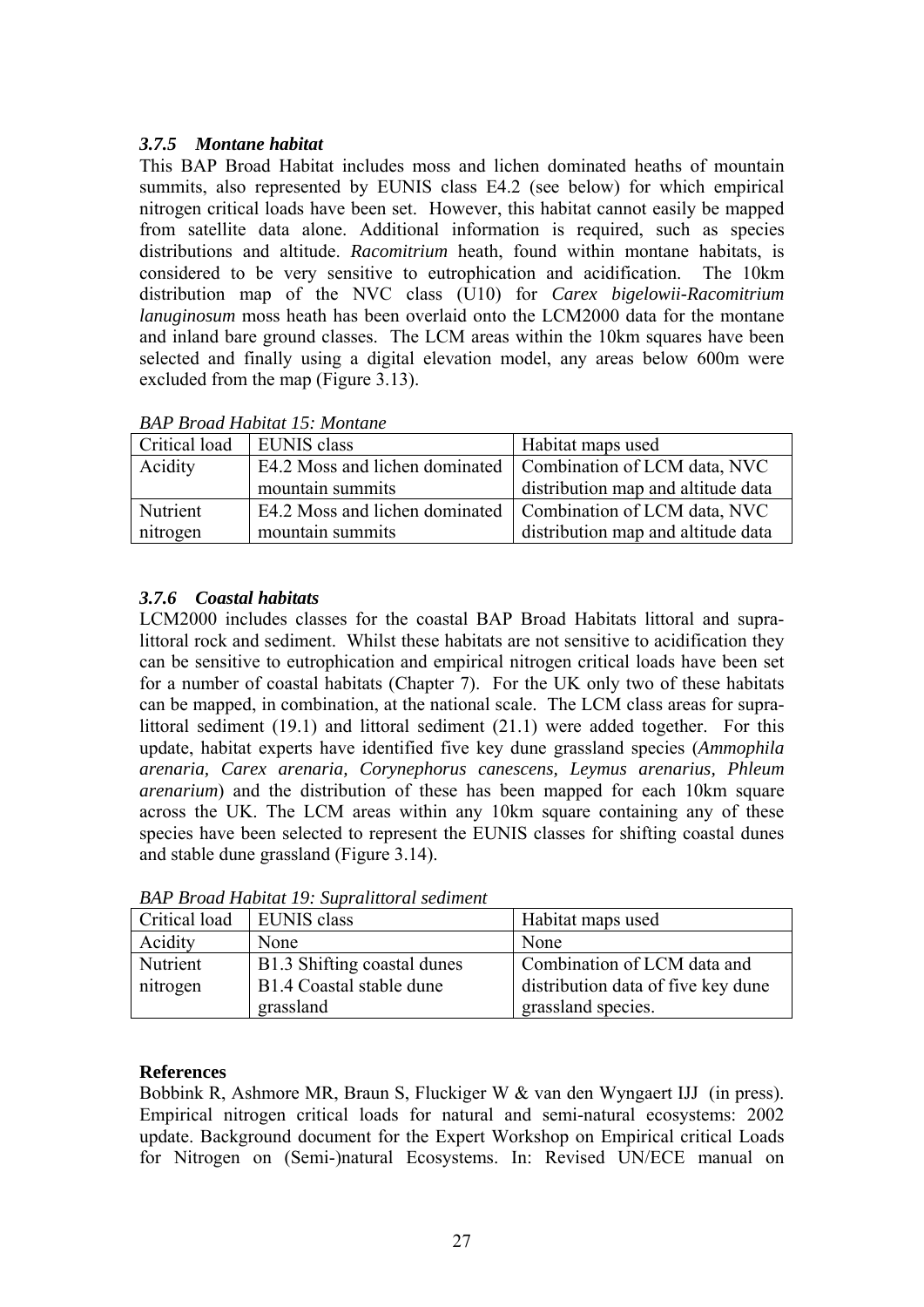methodologies and criteria for mapping critical levels/loads and where they are exceeded. Federal Environment Agency, Berlin.

Boorman, D.B., Hollis, J.M. & Lilly, A. 1995. Hydrology of soil types: a hydrologically-based classification of the soils of the United Kingdom. Institute of Hydrology Report No. 126.

FC. 2001. National inventory of woodland and trees: England. Inventory report. Forestry Commission, Edinburgh.

FC. 2002a. National inventory of woodland and trees: Scotland. Inventory report. Forestry Commission, Edinburgh.

FC. 2002b. National inventory of woodland and trees: Wales. Inventory report. Forestry Commission, Edinburgh.

Fuller, R.M., Groom, G.B. & Jones, A.R. 1994. The Land Cover Map of Great Britain: an automated classification of Landsat Thematic Mapper data. Photogrammetric Engineering and Remote Sensing, **60**, 553-562.

Fuller, R.M., Smith, G.M., Sanderson, J.M., Hill, R.A., & Thomson, A.G. 2002(a). The UK Land Cover Map 2000: construction of a parcel-based vector map from satellite images. Cartographic Journal, **39**, 15-25.

Fuller, R.M., Smith, G.M., Sanderson, J.M., Hill, R.A., Thomson, A.G., Cox, R., Brown, N.J., & Gerard, F.F., 2002(b), Countryside Survey 2000 Module 7: Land Cover Map 2000. Final Report, CSLCM/Final. Unpublished CEH report to DEFRA.

Haines-Young, R., Barr, C. J., Black, H. I. J., Briggs, D. J., Bunce, R. G. H., Clarke, R. T., Cooper, A., Dawson, F. H., Firbank, L. G., Fuller, R. M., Furse, M. T., Gillespie, M. K., Hill, R., Nornung, M., Howard, D. C., McCann, T., Morecroft, M. D., Petit, S., Sier, A. R. J., Smart, S. M., Smith, G. M., Stott, A., Stuart, R. C. & Watkins, J. W. 2000 Accounting for nature: assessing habitats in the UK countryside. London: CEH/DETR.

Hall, J. 2001. Harmonisation of Ecosystem Definitions. In: Modelling and Mapping of Critical Thresholds in Europe. Status Report 2001 Coordination Centre for Effects. Eds: M. Posch, P.A.M. de Smet, J.-P. Hettelingh & R.J. Downing. RIVM Report No. 259101010. ([http://arch.rivm.nl/cce\)](http://arch.rivm.nl/cce)

Hall, J., Bull, K., Bradley, I., Curtis, C., Freer-Smith, P., Hornung, M., Howard, D., Langan, S., Loveland, P., Reynolds, B., Ullyett, J. & Warr, T. 1998. Status of UK Critical Loads and Exceedances – January 1998. Part 1 – Critical Loads and Critical Loads Maps. Report prepared under DETR/NERC Contract EPG1/3/116, ITE Project T07062A1. 26pp. Published October 1998. ([http://critloads.ceh.ac.uk](http://critloads.ceh.ac.uk/))

Hall, J., Ullyett, J., Hornung, M., Kennedy, F., Reynolds, B., Curtis, C., Langan, S. & Fowler, D. 2001. Status of UK Critical Loads and Exceedances. Part 1 – Critical loads and critical loads maps: Update to January 1998 report. Report prepared under DEFRA/NERC Contract EPG1/3/185. [\(http://critloads.ceh.ac.uk\)](http://critloads.ceh.ac.uk/)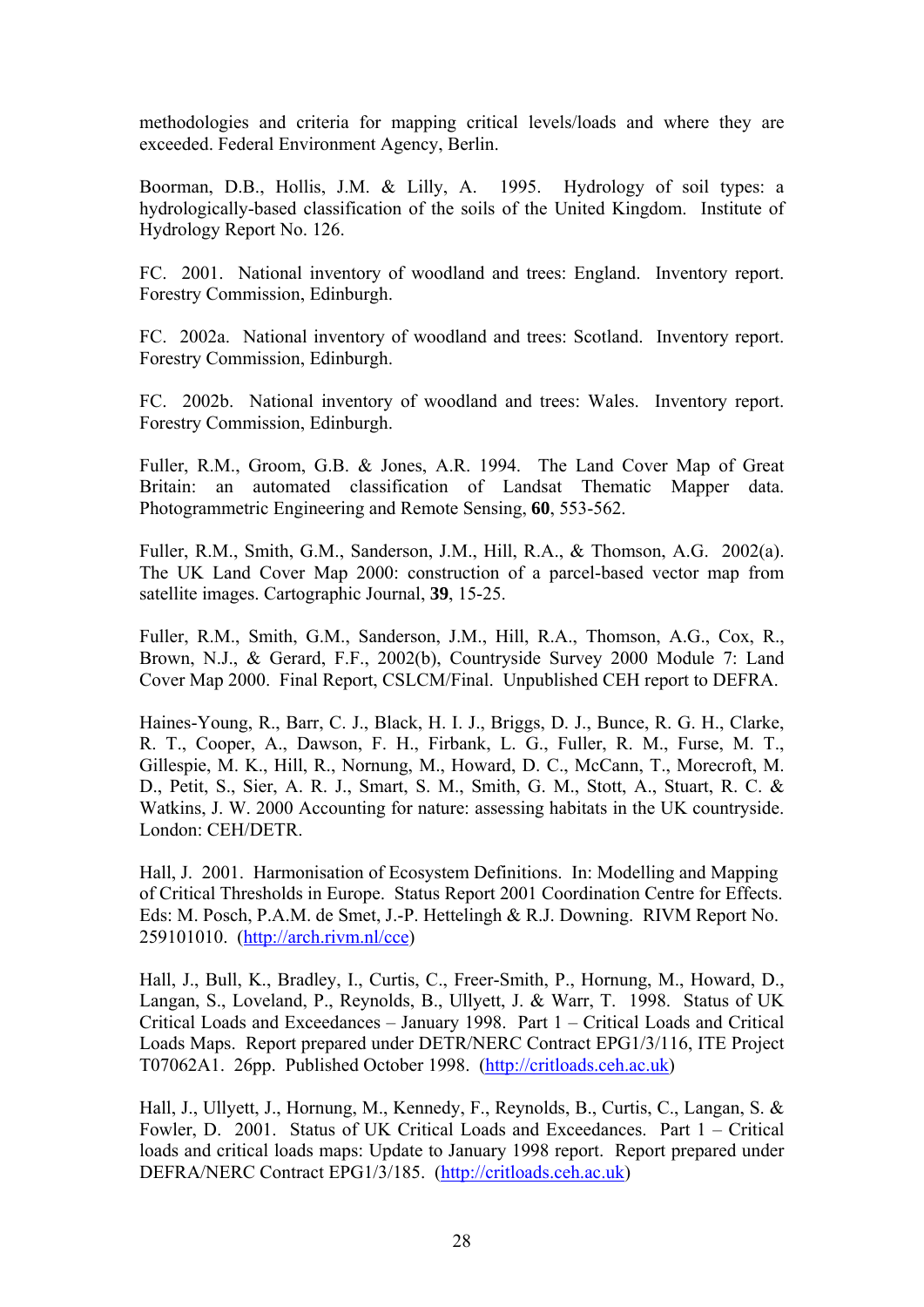Hornung, M., Bull, K.R., Cresser, M., Ullyett, J., Hall, J.R., Langan, S.J., Loveland, P.J. & Wilson, M.J. 1995. The sensitivity of surface waters in Great Britain to acidification predicted from catchment characteristics. Environmental Pollution, **87**, 207-214.

Preston, C. D., Pearman, D. A. & Dines, T. D. (ed.) 2002 New Atlas of the British and Irish flora. Oxford: Oxford University Press.

Preston, C.D., Telfer, M.G., Roy, D.B., Carey, P.D., Hill, M.O., Meek, W.R., Rothery, P., Smart, S.M., Smith, G.M., Walker, K.J. & Pearman, D.A. 2003. The changing distribution of the flora of the United Kingdom: technical report. Report to DEFRA on CEH project C01093. CEH Monks Wood, Huntingdon.

Rodwell, J. S. 1991(a). British plant communities. Vol. 1. Woodlands and scrub. Cambridge: Cambridge University Press.

Rodwell, J. S. 1991(b). British plant communities. Vol. 2. Mires and heaths. Cambridge: Cambridge University Press.

Rodwell, J. S. 1992. British plant communities. Vol. 3. Grasslands and montane communities. Cambridge: Cambridge University Press.

Rodwell, J. S. 1995. British plant communities. Vol. 4. Aquatic communities, swamps and tall-herb fens. Cambridge: Cambridge University Press.

Rodwell, J. S. 2000. British plant communities. Vol. 5. Maritime communities and vegetation of open habitats. Cambridge: Cambridge University Press.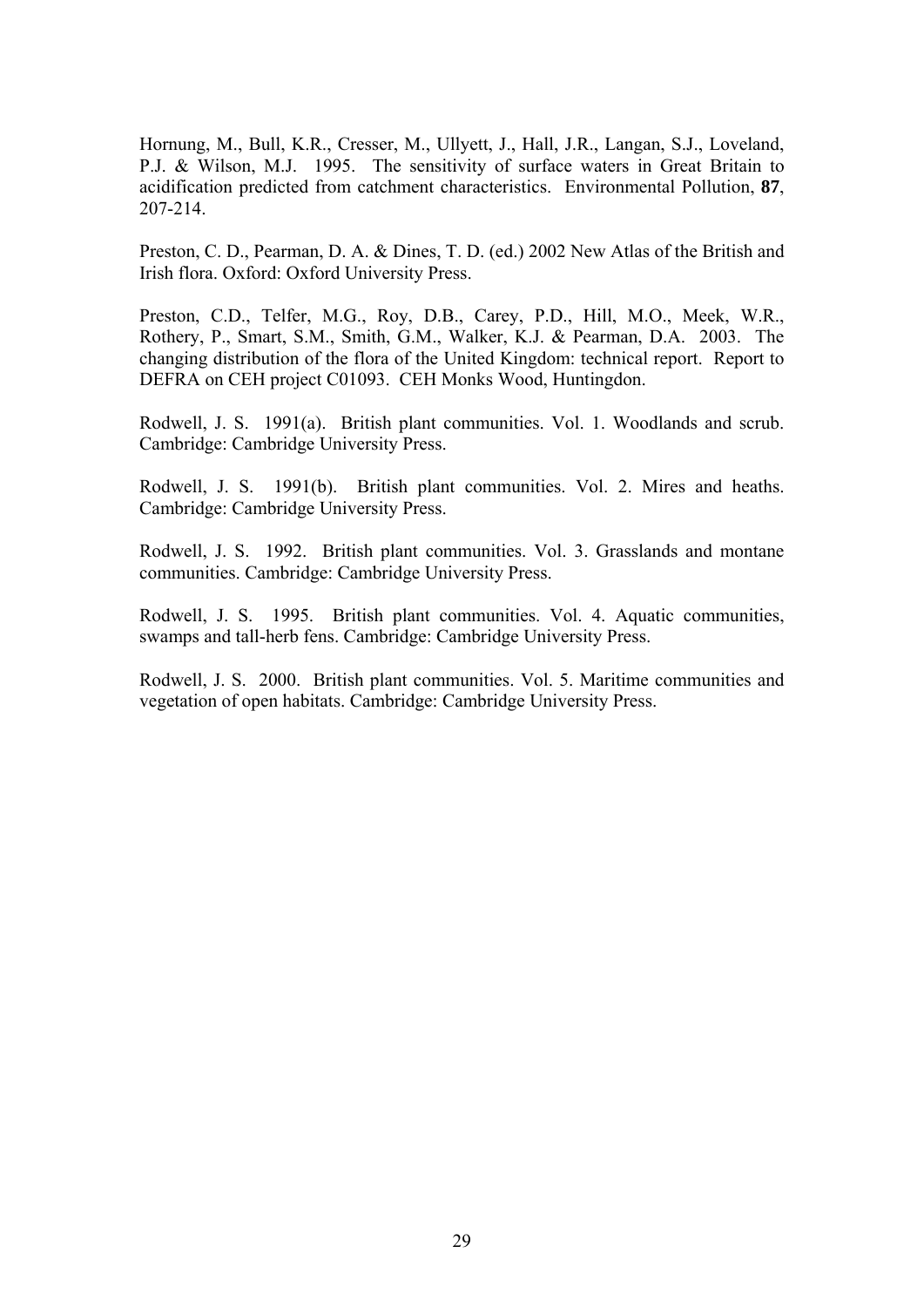# **4. CRITICAL LOADS OF ACIDITY FOR TERRESTRIAL HABITATS**

### **4.1 Introduction**

The National Expert Group on Transboundary Air Pollution (NEGTAP) collated evidence to show that acid deposition has resulted in acidification of acid sensitive soils in the UK. Although there is a paucity of long term monitoring data, there is now emerging evidence that the declines in acid deposition are leading to some recovery (e.g. Countryside Survey 2000, Haines-Young *et al.*, 2000). Recovery from acidification will be a slow process, as it is determined by base cation supply from atmospheric inputs and weathering.

Acidification is caused by nitrogen and sulphur. In the calculation of critical load exceedance maps, it is assumed that all nitrogen (derived from nitrogen oxides or ammonia) is acidifying in the long term. This is consistent with the critical load being a steady state concept (with long timescales being required to reach the steady state). However, there is still much debate within the scientific community to understand the fate of deposited nitrogen. The acidity critical load exceedance maps are considered a worst case scenario, and the future role of nitrogen deposition in acidification and recovery of soils remains an important research topic.

Two methods are used in the UK for calculating acidity critical loads for terrestrial habitats: the empirical approach is used to provide estimates for non-woodland habitats and a simple mass balance equation for woodland habitats. Both methods make use of the empirical critical loads of acidity for soils and this section begins with a description of the recent updates made to the latter.

### **4.2 Critical Loads of Acidity for Soils**

Critical loads are assigned to each 1km square according to the dominant soil type occurring in each square. The critical loads are calculated using two methods: one for mineral and organic soils and another for peat soils. Both are described below. The combination of the critical loads for all soil types into a single map produces a map called the empirical critical loads of acidity for soils (Figure 4.1).

### *4.2.1 Empirical critical loads of acidity for non-peat soils*

The methodology for calculating and mapping acidity critical loads for mineral and organic soils (Hornung *et al.*, 1995) remains unchanged from previous years. One of five critical load classes is assigned to each 1km grid square based on the mineralogy and weathering rate of the dominant soil (series or map unit) in each square.Each critical loads class is associated with a range of critical load values. However as a single value is usually required for each square, the mid-range value is used, with the exception with the critical loads in class 5 where the value is set to the top of the range (Table 4.1). This is consistent with work on soil weathering rates by Langan *et al.* (1995) and Sverdrup *et al.* (1990).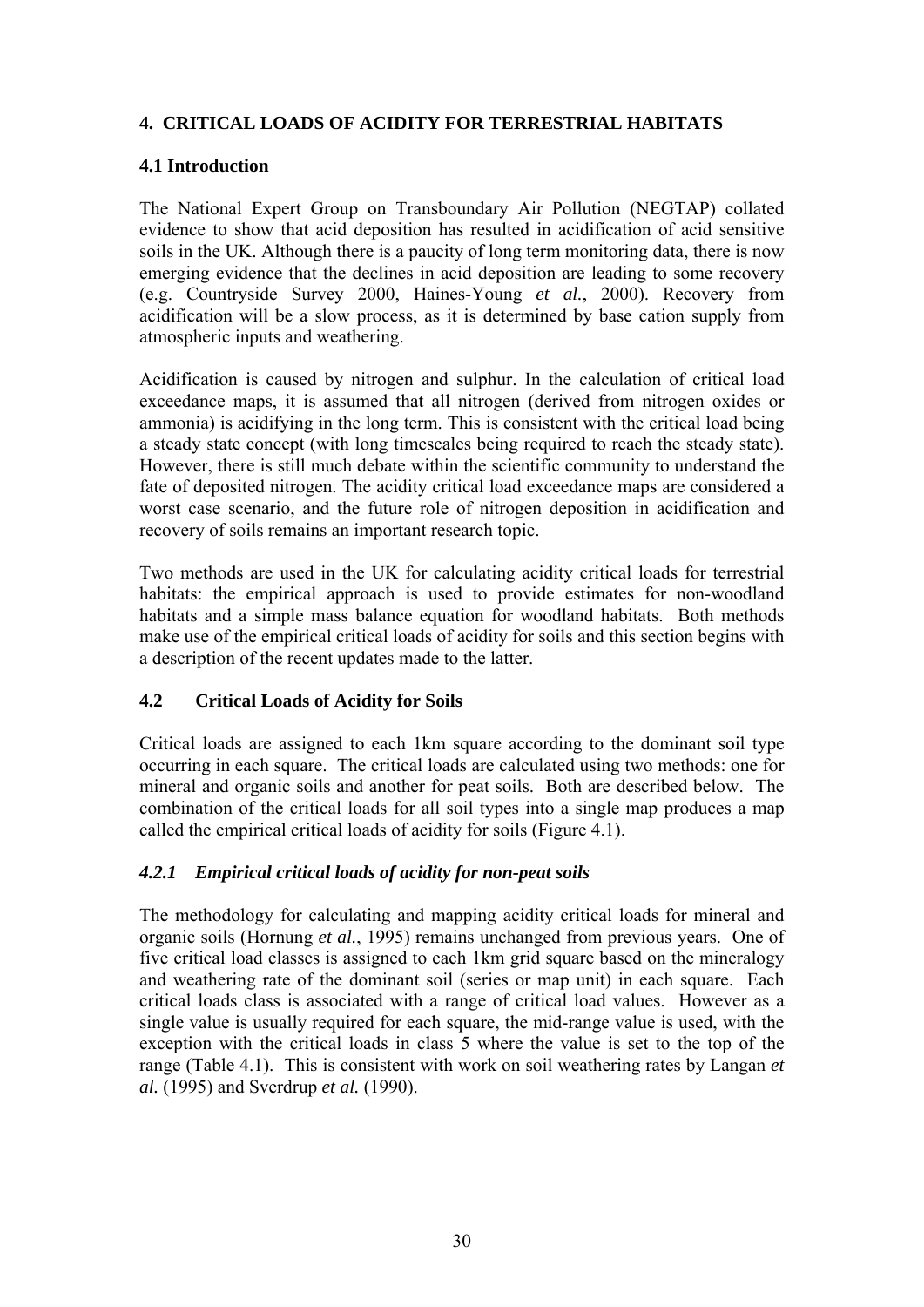| Critical loads class | Critical loads range                     | Mid-range value used                     |
|----------------------|------------------------------------------|------------------------------------------|
|                      | $(\text{keq ha}^{-1} \text{ year}^{-1})$ | $(\text{keq ha}^{-1} \text{ year}^{-1})$ |
|                      | $>2.0$ <=4.0                             | 4.0 (upper limit used)                   |
|                      | $>1.0 \le 2.0$                           |                                          |
|                      | $>0.5 \le 1.0$                           | 0.75                                     |
|                      | $>0.2 \le 0.5$                           | 0.35                                     |
|                      | $\leq=0.2$                               | 0.1                                      |

Table 4.1 Critical loads for non-peat soils

The soil surveys for England and Wales (National Soil Resources Institute - NSRI) and for Scotland (Macaulay Land Use Research Institute – MLURI) have revised their 1km resolution soil databases, which has led to some changes in the percentage areas of different soil types in each grid square. In addition, the revision of Scottish soils data by MLURI has led to a revision of those soils classified as peats. As the empirical map of soil critical loads is based on the dominant soil type, changes to the underlying soil databases have led to changes in the empirical map (see Chapter 8). No changes have been made to the 1km soils data for Northern Ireland, so the map for NI remains unchanged with the exception of the critical loads for peat-dominated squares (Section 4.2.2).

### *4.2.2 Acidity critical loads for peat soils*

In this update, a change has been made to the calculation of acidity critical loads for peat soils. The updated method sets the critical load to the amount of acid deposition that would give rise to an effective rain pH of 4.4, whereas previously the critical load was based on the amount of acid deposition that would cause a fall of 0.2 pH units in the peat pH compared with the estimated pH of "pristine" peat. The rationale for the change in methods is given below.

Critical loads of acidity for peat soils are treated differently from those for mineral soils because of the absence of inputs of alkalinity from mineral weathering (Smith *et al.,* 1992; Gammack *et al.,* 1995; Hornung *et al.*, 1995a & 1995b). The calculation of acidity critical loads for peat soils is based on the concept of effective rain pH ie, total acidifying pollutant load divided by runoff.

Using regression equations relating peat pH to effective rain pH, critical loads were previously based upon the estimated amount of deposited acid that would cause a fall of 0.2 pH units in the peat pH compared with the estimated pH value of "pristine" peat. However, the selection of a value of 0.2 pH units for UK critical loads mapping was primarily chemistry-based, and was only very loosely related to biological impacts at the time. For example, work by Yesmin *et al.* (1995) suggests that this fall of 0.2 pH units may have been over-precautionary and that a substantial exceedance of the critical load would be necessary to induce a significant decline in the total enchytraeid population in *Calluna* moorland peats.

More recent research has demonstrated that the chemical and biological response to acidity in peat is more closely related to the threshold of 4.4 for effective rain pH: Yesmin *et al.* (1996) showed that the best correlation between transformed mycorrhizal infection of *Calluna* roots and deposition parameters was with effective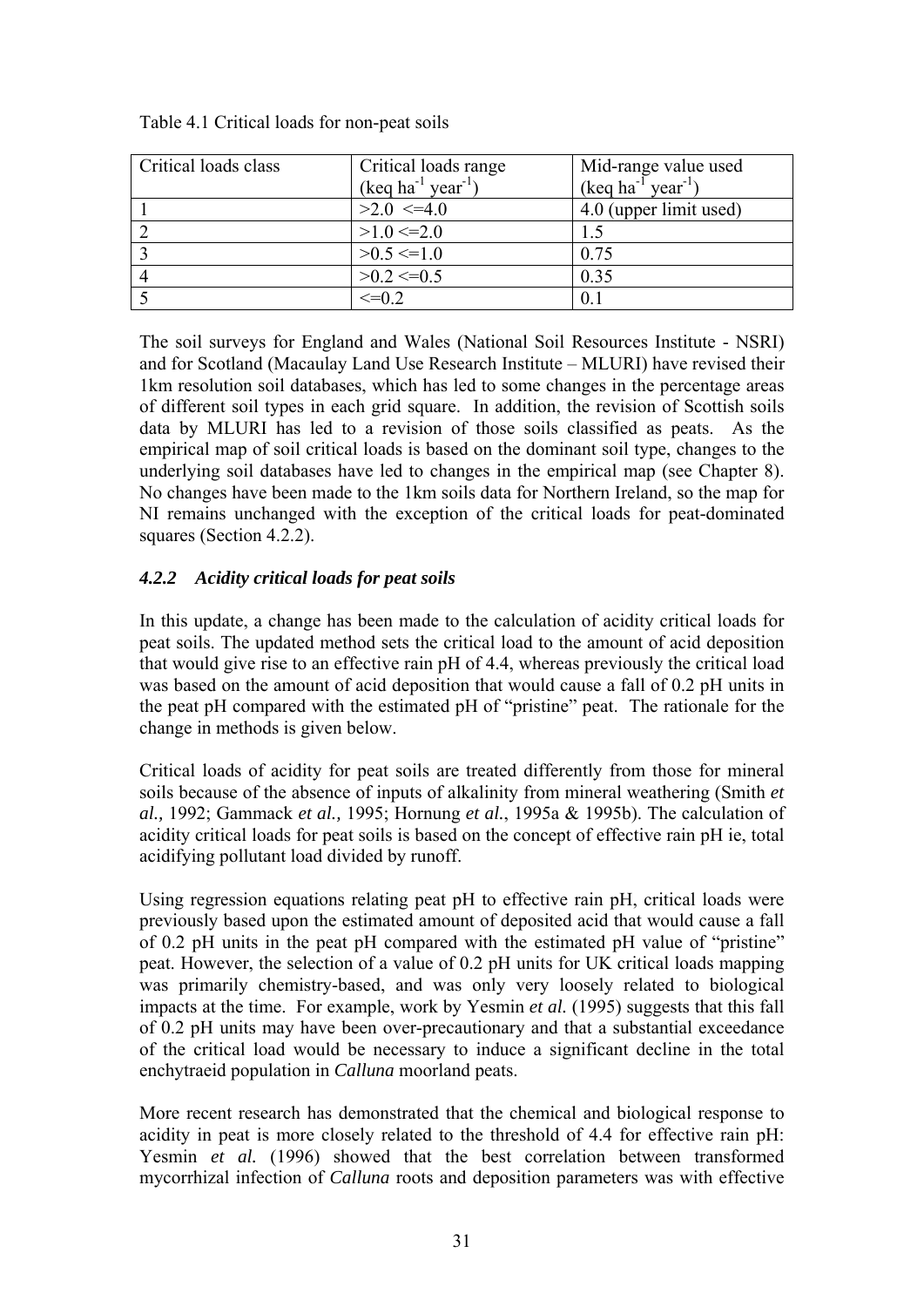rain pH; Dawod (1996), Proctor and Maltby (1998) and Parveen (2001) have shown that peat soil solution pH equals effective rain pH.

A review of the critical loads concept by Cresser (2000) concluded that for peat soils especially, critical load quantification could only sensibly be based upon the prediction of the pH of soil solutions. Such a method could then be meaningfully related to biological and physicochemical effects (Sanger *et al.*, 1996; Cresser *et al.,* 1997). Close scrutiny of the results of Proctor and Maltby (1998), as reproduced by Charman (2002) demonstrates that fitting a curve to their experimental data for peat pH versus effective rain pH is more appropriate than using linear regression, and results in an equilibrium value at ca. pH 4.4. This finding is borne out by Cresser and Calver (in preparation). This pH reflects the buffering effects of organic acids upon peat drainage water pH. There is no justification for attempting to protect the pH of peat soil solution to a value above this equilibrium threshold value. The evidence therefore suggests that critical loads of acidity for peat soils should be set at a value corresponding to the acid deposition load that would give rise to an effective rain pH value of 4.4. In this update, this has been applied in the calculation of acidity critical loads for all peat-dominated 1km squares in the UK using the equation:

 $CLA = q * [H^+]$ 

Where:  $q =$  runoff in metres  $[H^+]$  = critical hydrogen concentration equivalent to pH 4.4

The runoff data are the mean 1km values for 1941-1970; the same data set as used in the Simple Mass Balance equation for acidity critical loads for forest soils.

### *4.2.3 Other implications of the changes to the 1km soils data*

The changes to the underlying 1km soils database has implications for other data sets used in the calculation of critical loads in this update:

- Acidity critical loads for non-woodland terrestrial habitats are based on the empirical soil acidity critical loads map (Section 4.3)
- Base cation weathering rates, used in the simple mass balance (SMB) equation for calculating acidity critical loads for woodland habitats (Section 4.4) are based on the empirical acidity critical loads map.
- Calcium weathering rates, also used in the SMB equation (Section 4.4.4) are also derived from the empirical acidity critical loads map.
- Identification of mineral versus organic soils (non-peat soils), for applying the correct criteria in the SMB equation (Section 4.4).
- Nitrogen immobilisation values used in the calculation of the minimum critical load of nitrogen (Chapter 5) and in the nitrogen mass balance equation (Chapter 7) are assigned according to the dominant soil type in each 1km grid square.
- Denitrification values used in the calculation of the minimum critical load of nitrogen (Chapter 5) and in the nitrogen mass balance equation (Chapter 7) are assigned according to the dominant soil type in each 1km grid square.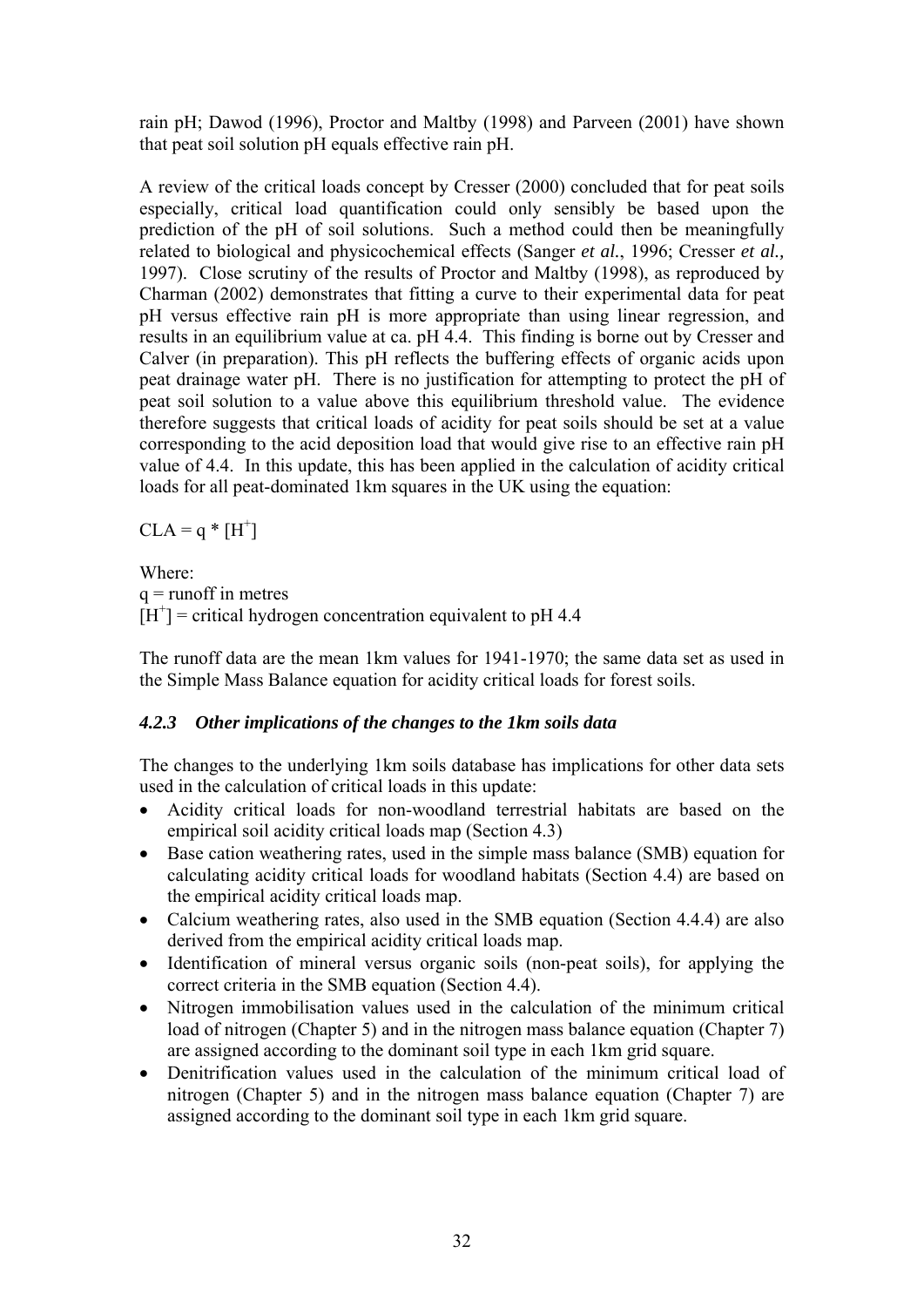### **4.3 Empirical critical loads of acidity for non-woodland habitats**

There has been no change to the method for non-woodland habitats, where the map of empirical critical loads of acidity for soils is used to set critical loads that will protect the soils on which the habitats depend. Changes to that empirical map (section 4.2) also apply here. In order to calculate parameters for the Critical Loads Function (Chapter 5), additional habitat-specific data are used.

### **4.4 Simple mass balance (SMB) acidity critical loads for woodland habitats**

Critical loads for woodland habitats (Figure 4.2) are calculated using the simple mass balance (SMB) equation (summarised in Appendix 1A). In this update, the method remains unchanged, but more recent data have been used in the calculations. Different chemical criteria are used in calculating the critical loads for woodland on mineral soils and woodland on organic soils. The SMB calculation is applied to two BAP Broad Habitats: (i) Broadleaved mixed and yew woodland (comprising managed broadleaved woodland and unmanaged broadleaved and coniferous woodland); (ii) Coniferous woodland (comprising managed coniferous woodland only; the unmanaged component is included in (i)). Details on the woodland categories mapped are provided in Section 3.7.1. Critical loads are calculated for both managed and unmanaged woodlands in order to protect the long-term ecosystem function of the woodland habitats. Where woodland occurs in squares dominated by peat soils, the acidity critical loads for peats described above (Section 4.2.2), are used, as the SMB is considered inappropriate in such areas.

### *4.4.1 Chemical criteria*

The choice of chemical criteria for critical loads for woodland soils remain unchanged since the last submission to the CCE (February 2001). Work by Hall *et al.* (2001a & 2001b) highlighted that the critical molar Ca:Al ratio in the soil solution is more appropriate for mineral soils than organic soils; for the latter a critical pH is considered to be more suitable. The UNECE Workshop on Chemical Criteria and Critical Limits (Hall *et al.*, 2001c) recommended critical soil solution pH as the preferred criterion for organic soils. The pH value of 4.0 is recommended in the UNECE Mapping Manual (UBA, 1996). Therefore, a critical molar soil solution Ca:Al ratio of one, is applied to forested mineral soils and a critical soil solution pH of 4.0 to forested organic (non-peat) soils.

#### *4.4.2 Gibbsite equilibrium constant*

The values for the gibbsite equilibrium constant  $(K_{\alpha ibb})$ , which simulate the relationship between aluminium and hydrogen ions in soil solution, remain unchanged since the last data submission (February 2001). The value applied to mineral soils is 950 m<sup>6</sup>/eq<sup>2</sup> and the value for organic soils is 9.5 m<sup>6</sup>/eq<sup>2</sup>. These values are based on the percentage of organic matter in the soil and are recommended in the UNECE Mapping Manual (UBA, 1996).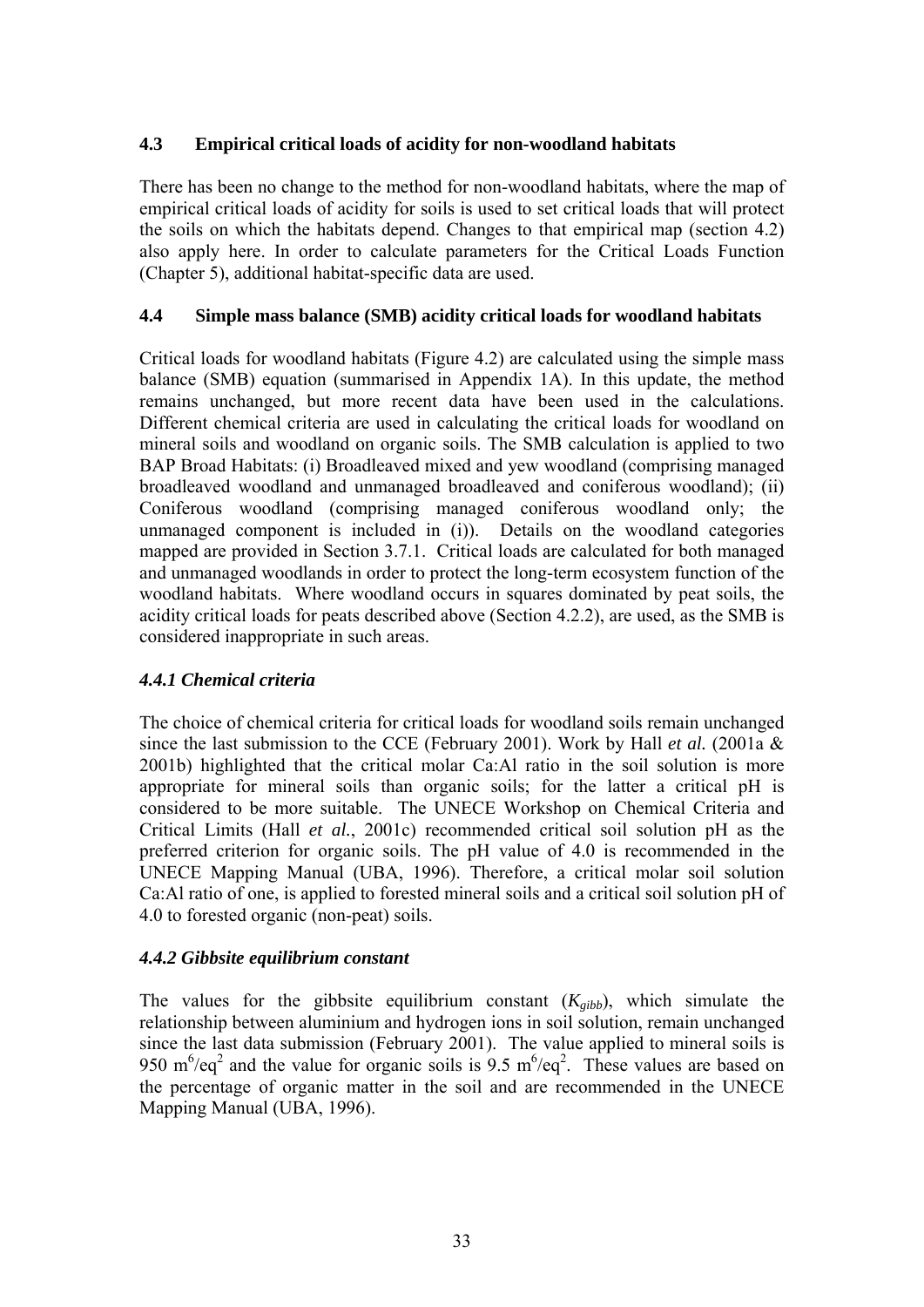### <span id="page-33-0"></span>*4.4.3 Calcium deposition*

The calculation of the acidity critical load for forested mineral soils, based on the Ca:Al criterion, requires total calcium deposition (wet plus dry, marine plus nonmarine) values. More recent calcium deposition maps (for the year 2000) have been  $used<sup>3</sup>$  $used<sup>3</sup>$  $used<sup>3</sup>$ .

### *4.4.4 Base cation and calcium weathering*

Critical loads of acidity (CLA) are calculated in the SMB equation as:

 $CLA = ANC<sub>w</sub> - ANC<sub>le(crit)</sub>$ where  $\text{ANC}_w$  = acid neutralising capacity (ANC) generated by base cation weathering and  $ANC<sub>le(crit)</sub> = critical leading of ANC$ 

The empirical critical loads of acidity for soils (section 4.2), are based on the mineralogy and weathering rate characteristics of the dominant soil, and can therefore be used to provide  $ANC_w$  inputs to the SMB. The weathering rate is set to zero for those 1km grid squares dominated by peat soils.

The formulation of the SMB adopted in the UK for woodland on mineral soils uses a critical molar Ca:Al ratio of one in the soil solution as the chemical effects criteria. This means that the base cation terms in the calculation of  $ANC<sub>le(crit)</sub>$  need to be considered in terms of calcium only (Appendix 1A). As calcium weathering is a fraction of the total base cation weathering, estimates are obtained by applying "calcium correction" values to the base cation values:

Calcium weathering  $= ANC_w *$  calcium correction factor

The correction factors were provided by the NSRI and MLURI soil surveys, either by 1km grid square or by soil type. Some minor changes have been made to the calcium correction factors for England and Wales. Once again the weathering rate is set to zero for the peat-dominated squares.

### *4.4.5 Base cation, calcium and nitrogen uptake values*

 $\overline{a}$ 

These uptake values are required for the calculations of critical loads for managed woodland habitats. For unmanaged woodlands all uptake terms are set to zero assuming that no harvesting, and therefore no removal of base cations, calcium or nitrogen takes place.

<sup>&</sup>lt;sup>3</sup> Calcium deposition is one of the measurements in the UK's Acid Deposition Monitoring Network, running since 1986. For 39 sites over the UK, rainwater samples are analysed for sulphate, nitrate, chloride, phosphate, sodium, magnesium, ammonium, calcium and potassium as well as pH and conductivity. A new ion chromatograph was installed in 2000. It has been found that the previous ion chromatograph underestimated calcium and magnesium concentrations. Although attempts have been made to correct data between 1993 and 1999, this has not proved successful. The recommendation is therefore that calcium values for 2000 should be used as the best estimate for all years between 1993 and 1999. Following further data from the new ion chromatograph, it may be possible to revise this recommendation in 2004.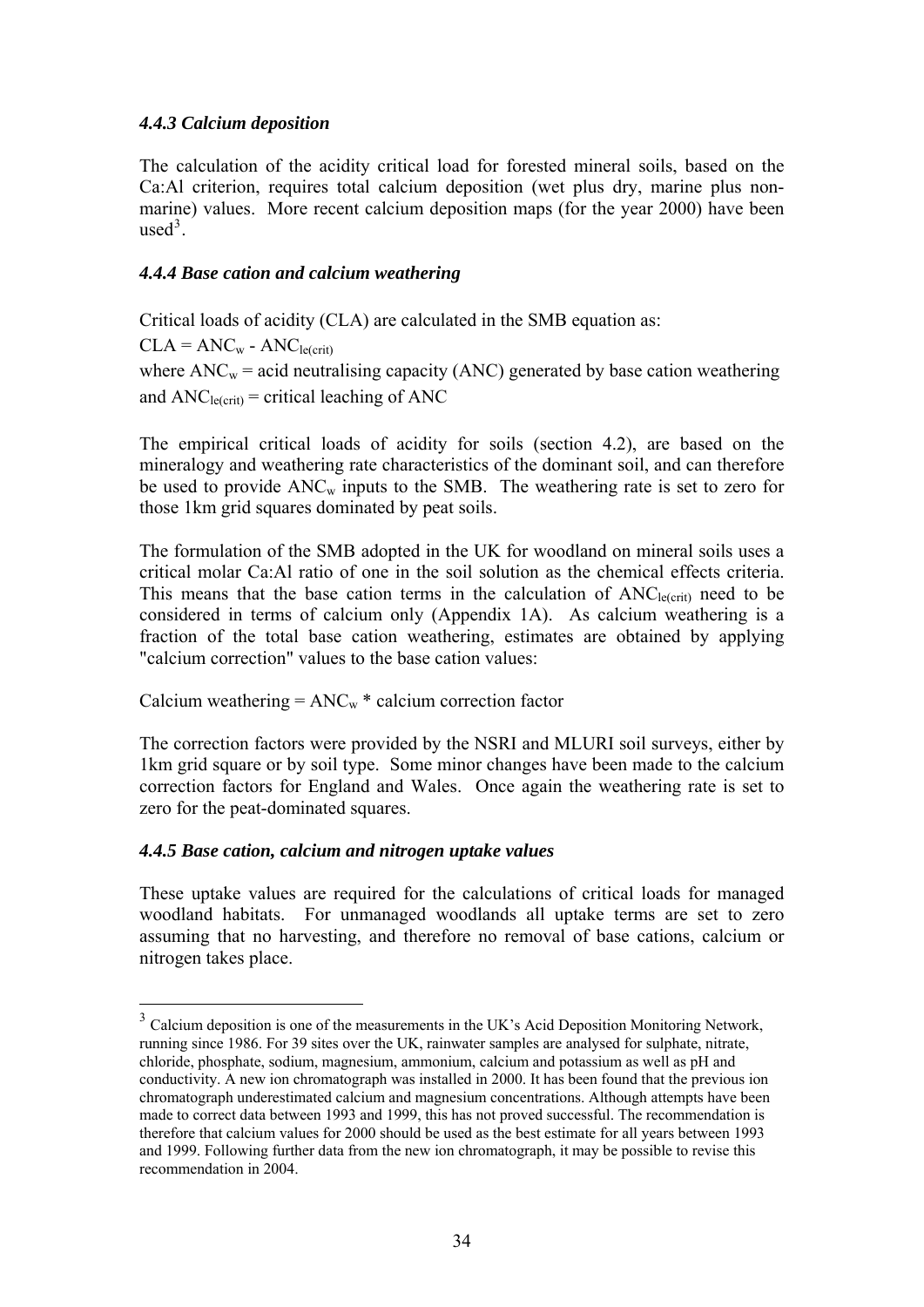The methods used to estimate base cation (Bc), calcium (Ca) and nitrogen (N) losses by uptake and removal during harvesting and thinning operations in forests and woodlands have been updated since those used for the February 2001 CCE data submission (Hall *et al.*, 2001d). New estimates of Bc, Ca and N uptake at harvest are based on site-specific measurements made at the ten UNECE/EU Intensive Forest Health monitoring sites (Level II) in the UK operated by Forest Research between 1995 and the present. The estimates of uptake are calculated using average volume increments (ie, a measurement of yield) which are converted into the amount (Bc etc) removed in harvest based upon the wood density and the concentrations in the wood. All calculations used the same equation:

| Loss from site                           | $=$ | average volume * basic wood * concentration |           |                       |
|------------------------------------------|-----|---------------------------------------------|-----------|-----------------------|
|                                          |     | increment                                   | density   | in wood               |
| $(\text{keq ha}^{-1} \text{ year}^{-1})$ |     | $(m^3 \text{ ha}^{-1} \text{ year}^{-1})$   | $(g m-3)$ | $(\text{keq g}^{-1})$ |

Cumulative volume production including yield from thinnings are predicted from forest yield tables (Edwards and Christie, 1981). Rotation length is based on felling at maximum mean annual increment (MAI) for the two conifer species. In the case of oak, the rotation is extended beyond maximum MAI to 120 or 140 years to reflect typical practice. Overbark (ie, including bark) volumes (as given in the yield tables) are converted to underbark (ie, excluding bark) volumes using industry-accepted, species specific conversion factors (Hamilton, 1975) providing separate estimates of wood and bark volumes.

The three oak plots are assumed to be thinned, while of the conifer species, Sitka spruce is assumed unthinned, and Scots pine, thinned. The mean of the three broadleaved and seven conifer plots are then taken as representative values for their respective forest categories. The mean yield class of these two forest categories (5.0  $m<sup>3</sup>$  ha<sup>-1</sup> year<sup>-1</sup> broadleaf and 15.8 m<sup>3</sup> ha<sup>-1</sup> yr<sup>-1</sup> conifer) are higher than the average for the 0.9 MHa of the Forest Enterprise estate  $(3.2 \text{ and } 11.6 \text{ m}^3 \text{ ha}^{-1} \text{ yr}^{-1}$  respectively), and thus uptake values have been scaled accordingly.

Species specific densities for wood and bark (Lavers, 1969; Hamilton, 1975) are used to calculate biomass. For broadleaved species, branch biomass is calculated additionally, accounting for small diameter timber taken off site for pulp and firewood.

Site specific measured stemwood and bark nutrient concentrations together with published values of branch nutrient concentrations (Allen et al., 1974: for oak only) are then used to estimate total quantities of Ca, Bc and N taken offsite during the rotation. Uptake is assumed to occur at a constant rate over the course of the rotation.

In the base of Ca and Bc uptake by broadleaved species, two of the sites (Savernake and Alice Holt) are assumed to represent calcium-rich soils, and one (the Lakes), calcium poor soils. N uptake of broadleaved species was calculated as the mean of all three sites. Work is on-going with a view to further updating of the uptake values. This process will be augmented by data from an additional ten Level II sites, including beech and Norway spruce which have recently been established.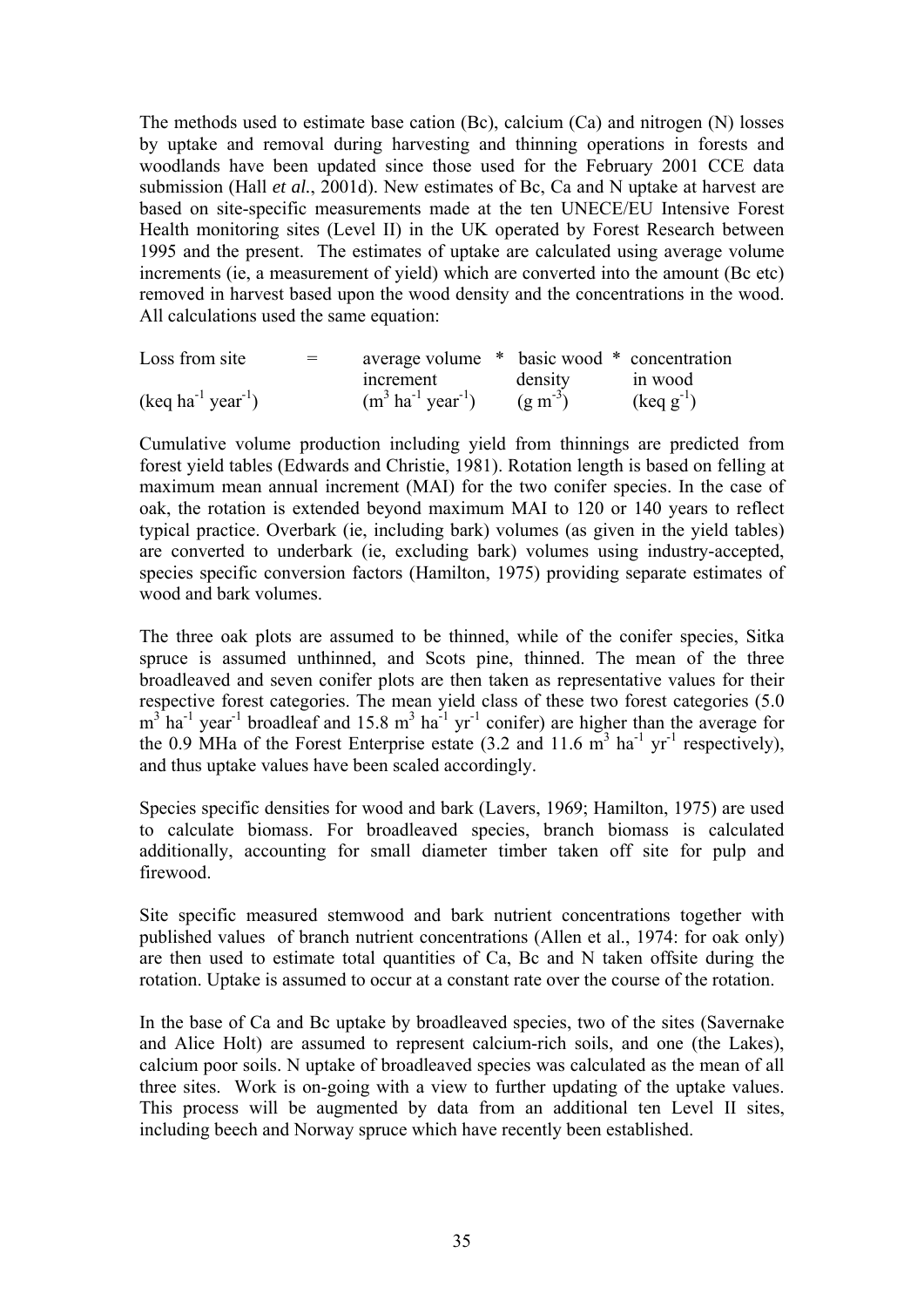| Woodland Type                       | Uptake Values (keq ha <sup>-1</sup> year <sup>-1</sup> ) |         |          | Uptake Values (keq ha <sup>-1</sup> year <sup>-1</sup> ) |         |          |
|-------------------------------------|----------------------------------------------------------|---------|----------|----------------------------------------------------------|---------|----------|
|                                     | February 2001                                            |         |          | February 2003*                                           |         |          |
|                                     | base                                                     | calcium | nitrogen | base                                                     | calcium | nitrogen |
|                                     | cations                                                  |         |          | cations                                                  |         |          |
| Conifers                            | 0.25                                                     | 0.12    | 0.5      | 0.27                                                     | 0.16    | 0.21     |
| <b>Broadleaved</b><br>Ca-rich soils | 0.85                                                     | 0.7     | 0.5      | 0.41                                                     | 0.29    | 0.42     |
| <b>Broadleaved</b><br>Ca-poor soils | 0.4                                                      | 0.33    | 0.5      | 0.315                                                    | 0.195   | 0.42     |

Table 4.1 Base cation, calcium and nitrogen uptake values for managed coniferous and broadleaved woodland

\* Conifer values based on the mean of four Sitka (Coalburn, Tummel, Loch Awe, Llyn Brianne) and three Scots pine (Thetford, Sherwood, Rannoch) sites. Broadleaved values for Ca-poor soils based on the Grizedale oak site and values for Ca-rich soils based on the mean of data for Alice Holt and Savernake oak sites

NB. Where the SMB is applied to unmanaged broadleaved and unmanaged coniferous woodland, all the uptake terms are set to zero, assuming that no harvesting takes place.

#### **References**

Allen, S.E., Grimshaw, M., Parkinson, J.A. & Quarmby, C. 1974. Chemical analysis of ecological materials. Blackwell Scientific Publications, Oxford.

Charman, D. 2002. *Peatlands and Environmental Change*, Wiley, New York.

Cresser, M.S. 2000. The critical loads concept: Milestone or millstone for the new millennium? *The Science of the Total Environment*, **249**, 51-62.

Cresser, M.S., Yesmin, L., Gammack, S.M., Dawod, A., Billett, M.F. 1997. The physical and chemical "stability" of ombrogenous mires in response to changes in precipitation chemistry, *Blanket Mire Degradation: Causes, Consequences and Challenges, British Ecological Society Mires Discussion Group Special Publication*, 153-159, MLURI, Aberdeen.

Dawod, A.M. 1996. The effect of acidifying pollutant deposition on organic upland soils in the UK. PhD Thesis. University of Aberdeen.

Edwards, P.N. & Christie, T.M. 1981. Yield models for forest management. Booklet No. 48. Forestry Commission, Edinburgh.

Gammack, S.M., Smith, C.M.S. and Cresser, M.S. 1995. The approach used for mapping critical loads for ombrotrophic peats in Great Britain, Proceedings of a Conference on: *Acid Rain and its Impact: The Critical Loads Debate,* R.W. Battarbee (Ed.), 180-183, Ensis Publishing, London.

Haines-Young, R., Barr, C.J., Black, H.I.J., Briggs, D.J., Bunce, R.G.H., Clarke, R.T., Cooper, A., Dawson, F.H., Firbank, L.G., Fuller, R.M., Furse, M.T., Gillespie, M.K., Hill, R., Hornung, M., Howard, D.C., McCann, T., Morecroft, M.D., Petit, S., Sier, A.R.J., Smart, S.M., Smith, G.M., Stott, A., Stuart, R.C. & Watkins, J.W. 2000.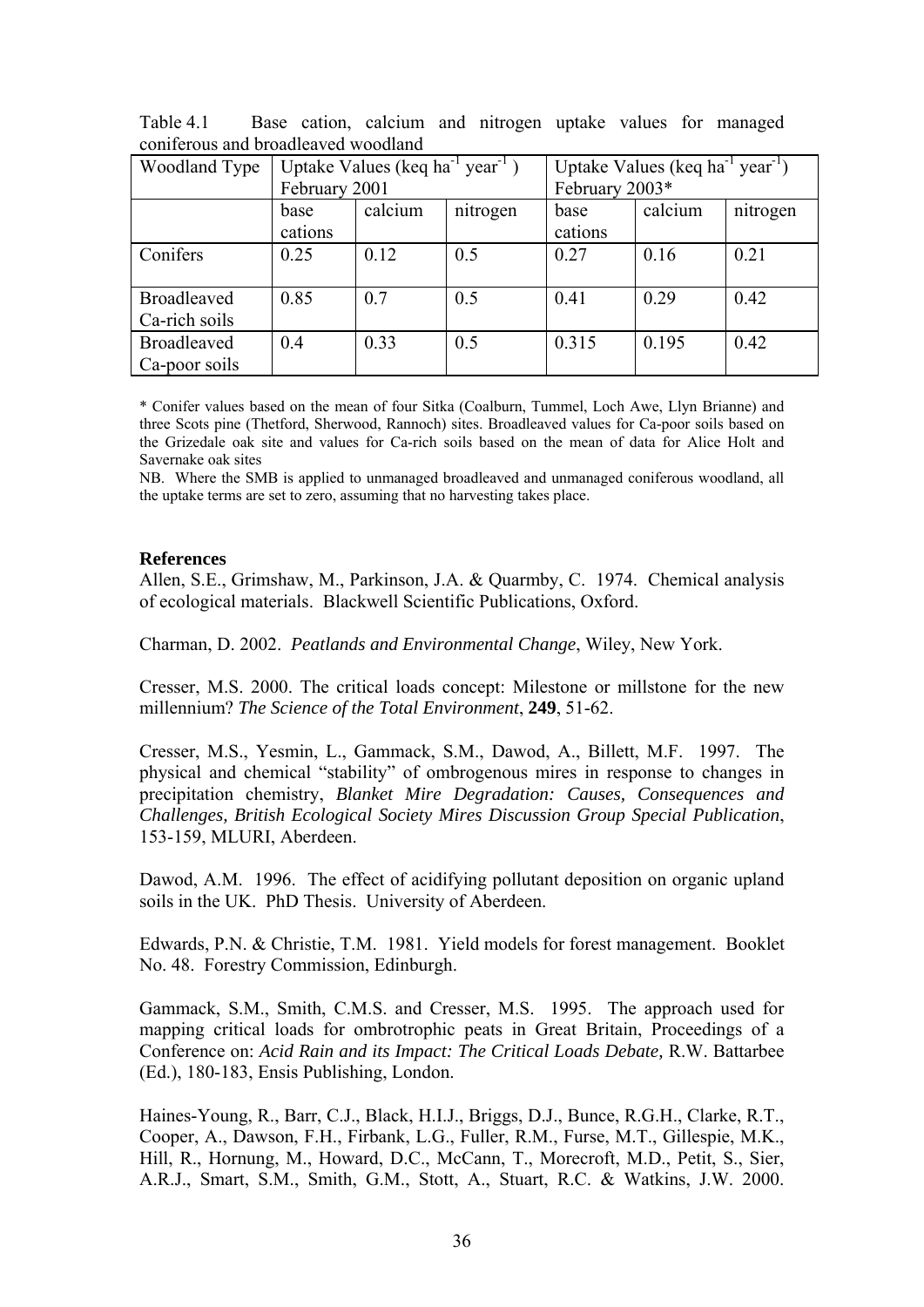Accounting for nature: assessing habitats in the UK countryside. London: CEH/DETR.

Hall, J., Hornung, M., Kennedy, F., Langan, S., Reynolds, B. & Aherne, J. 2001a. Investigating the uncertainties in the Simple Mass Balance equation for acidity critical loads for terrestrial ecosystems. Water, Air and Soil Pollution: Focus **1**: 43-56.

Hall, J., Reynolds, B., Aherne, J. & Hornung, M. 2001b. The importance of selecting appropriate criteria for calculating acidity critical loads for terrestrial ecosystems using the Simple Mass Balance equation. Water, Air and Soil Pollution: Focus **1**: 29- 41.

Hall, J., Ashmore, M., Curtis, C., Doherty, C., Langan, S. & Skeffington, R. 2001c. UNECE Expert Workshop: Chemical Criteria and Critical Limits. In: Modelling and mapping of critical thresholds in Europe. Status Report 2001, Coordination Centre for Effects (eds. M. Posch, P.A.M. de Smet, J.-P. Hettelingh, & R.J. Downing). Coordination Centre for Effects, National Institute for Public Health and the Environment, Bilthoven, Netherlands. ISBN No. 96-9690-092-7. pp 67-71. ([http://arch.rivm.nl/cce\)](http://arch.rivm.nl/cce)

Hall, J., Ullyett, J., Hornung, M., Kennedy, F., Reynolds, B., Curtis, C., Langan, S. & Fowler, D. 2001d. Status of UK Critical Loads and Exceedances. Part 1 – Critical loads and critical loads maps: Update to January 1998 report. Report prepared under DEFRA/NERC Contract EPG1/3/185. [\(http://critloads.ceh.ac.uk\)](http://critloads.ceh.ac.uk/)

Hamilton, G.L. 1975. Forest Mensuration Handbook. Forestry Commission Booklet 39. HMSO, London.

Hornung, M., Bull, K., Cresser, M., Hall, J., Langan, S., Loveland, P. and Smith, C. 1995a. An empirical map of critical loads for soils in Great Britain, *Environmental Pollution*, **90**, 301-310.

Hornung, M., Bull, K., Cresser, M., Hall, J., Loveland, P., Langan, S., Reynolds, B. and Robertson, W.H. 1995b. Mapping critical loads for the soils of Great Britain, Proceedings of a conference on: *Acid Rain and its Impact: The Critical Loads Debate*, 43-51, Ensis Publishing, London.

Langan, S.J., Sverdrup, H.U. & Coull, M. 1995. The calculation of base cation release from the chemical weathering of Scottish soils using the PROFILE model. Water, Air and Soil Pollution, **85**, 2497-2502.

Lavers, G.M. 1969. The strength properties of timbers. Forest products Research Bulletin No. 50. HMSO, London.

Parveen, Z., Smart, R., White, C., Gammack S., Deacon, C. and Cresser, M. 2001. Effects of simulated H2SO4 deposition on *Calluna vulgaris*/peat microcosms and associated soil solutions, *Chemistry and Ecology*, **17**, 293-314.

Proctor, M.C.F. and Maltby, E. 1998. Relations between acid atmospheric deposition and the surface pH of some ombrotrophic bogs in Britain, *Journal of Ecology*, **86**, 329-340.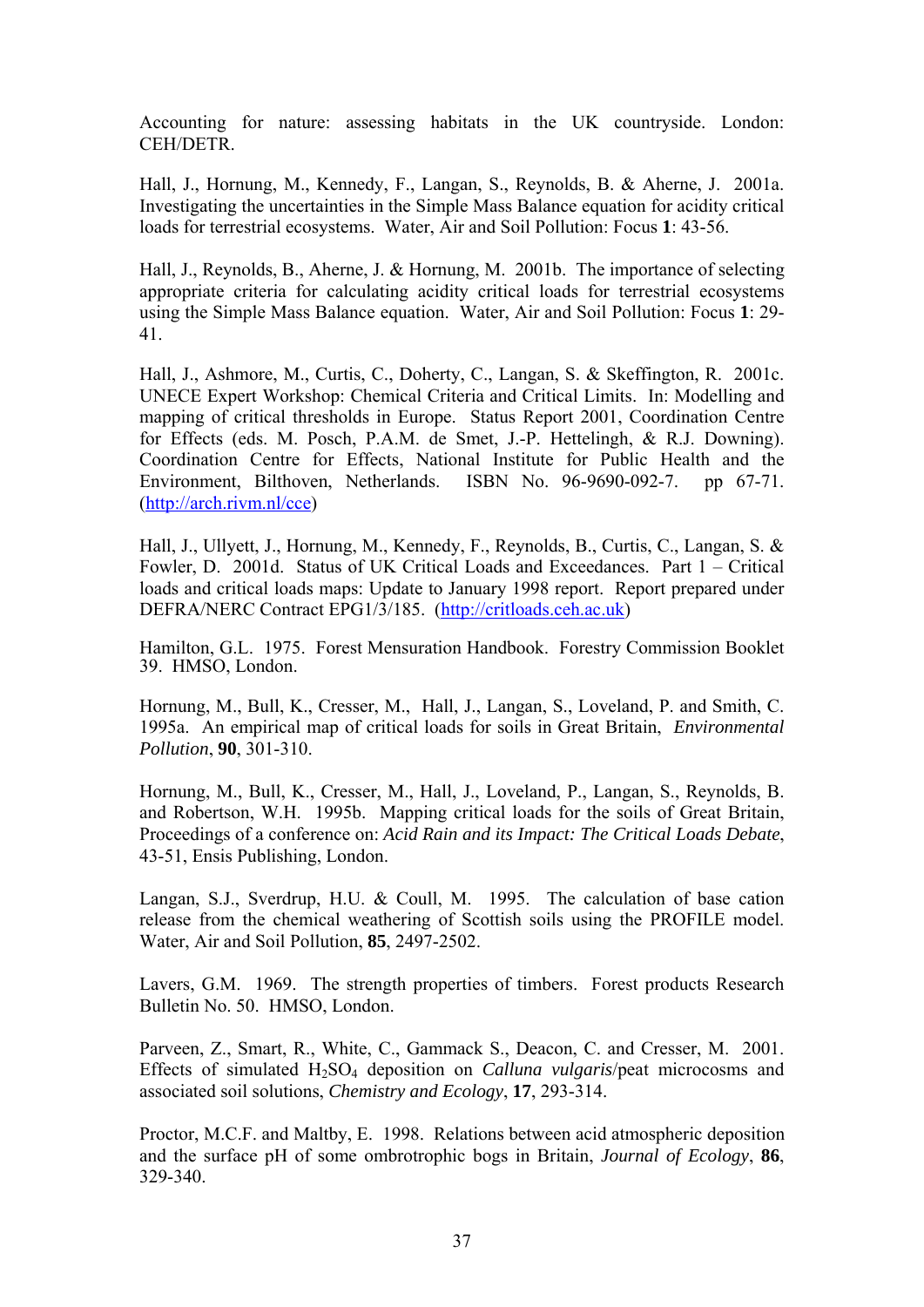Sanger, L.J., Billett, M.F. and Cresser, M.S. 1996. The effect of precipitation chemistry upon anion and cation fluxes from ombrotrophic peat in the UK, *Journal of Applied Ecology*, **33**, 754-772.

Smith, C.M.S., Cresser, M.S. and Mitchell, R.D.J. 1992. Sensitivity to acid deposition of dystrophic peat in Great Britain, *Ambio*, **22**, 22-26.

Sverdrup, H., de Vries, W. & Henriksen, A. 1990. Mapping critical loads. Guidance to criteria, methods and examples for mapping critical loads and areas where they have been exceeded. Annex to the UNECE Task Force on Mapping manual on methodologies and criteria for mapping critical levels/loads and geographical areas where they are exceeded. Report 1990: 14, Nord 1990: 98. Copenhagen: Nordic Council of Ministers.

UBA. 1996. Manual on methodologies and criteria for mapping critical levels/loads and geographical areas where they are exceeded. UNECE Convention on Long-Range Transboundary Air Pollution. Federal Environmental Agency (Umweltbundesamt), Berlin.

Yesmin, L., Fitzpatrick, E.A. and Cresser, M.S. 1995. Evidence for atmospheric deposition impacts on the enchytraeid worm population of UK upland ombrotrophic peats, *Chemistry and Ecology*, **11**, 193-205.

Yesmin, L., Gammack, S.M. and Cresser, M.S. 1996. Effects of atmospheric nitrogen deposition on ericoid mycorrhizal infection of *Calluna vulgaris* growing in peat soils, *Applied Soil Ecology*, **4**, 49-60.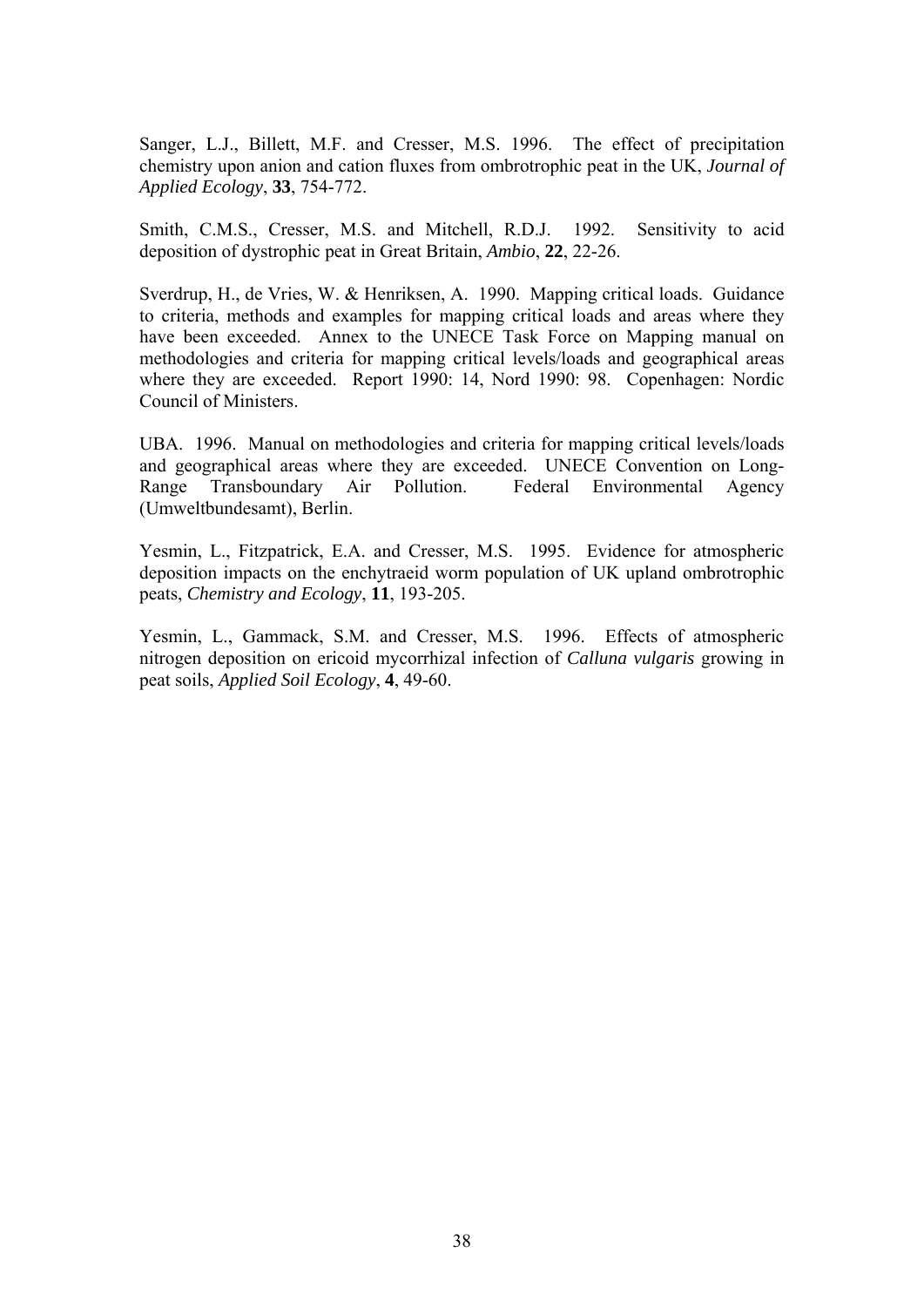## **5. ACIDITY CRITICAL LOADS FUNCTION (CLF) FOR TERRESTRIAL HABITATS**

## **5.1 Introduction**

Deposition of both sulphur and nitrogen compounds can contribute to exceedance of the acidity critical load. The Critical Load Function, developed under the UNECE CLRTAP (Posch *et al.*, 1999; Posch & Hettelingh, 1997; Posch *et al.*, 1995; Hettelingh *et al.*, 1995), defines combinations of sulphur and nitrogen deposition that will not cause harmful effects. The Critical Load Function (CLF) is - a three-node line on a graph representing the acidity critical load. Combinations of deposition above this line (the CLF) would exceed the critical load, while all areas below or on the line represent an "envelope of protection" where critical loads are not exceeded (Figure 5.1). Further information on the CLF is provided in Appendix 1.

The paragraphs below describe the methods used to calculate these critical loads and identifies where any changes have been made to the input data used. The calculation of these critical loads for freshwaters is dealt with separately in Appendix 1B.

## *5.2 Maximum Critical Load of Sulphur (CLmaxS)*

*CLmaxS* is based on the acidity critical load values but also takes into account the net base cation deposition to the soil system and base cation removal from the system:

 $CL_{max}S = CL(A) + BC_{dep} - BC_u$ Where  $CL(A)$  = acidity critical load (empirical or SMB)  $BC_{dep}^*$  = non-marine base cation less non-marine chloride deposition  $BC_u$  = base cation uptake by vegetation

The national maps of *CLmaxS* for each broad habitat are shown in figures 5.2, 5.3 and 5.4. The acidity critical loads used in this calculation are those described in Chapter 4 Base cation deposition data for the year 2000 have been used (section 4.4.3).

The values of  $BC_u$  remain unchanged for all non-forest habitats. The value is set at zero for acid grassland, dwarf shrub heath , bog and montane., all based on Rawes & Heal (1978) and Reynolds *et al.* (1987). It is highlighted that previously dwarf shrub heath, bog and montane were not mapped individually. Dwarf shrub heath was previously included in the heathland ecosystem. Bog was included in both acid grassland and heathland, both of which have a *BC<sub>u</sub>* value of zero. Montane areas were not specifically identified and are likely to have fallen within both the heathland and acid grassland ecosystems. The value for calcareous grassland remains unchanged at  $0.222$  keq ha<sup>-1</sup> year<sup>-1</sup>.

The distinction between managed and unmanaged woodland in this Update allows separate  $BC_u$  values to be assigned, whereas previously all woodland was assumed to be managed. For the managed woodland habitats the new  $BC_u$  values described in Section 4.4.5 and listed in Table 4.1, were used. For unmanaged woodland the uptake values were set to zero, assuming no harvesting, and therefore no base cation removal, is taking place.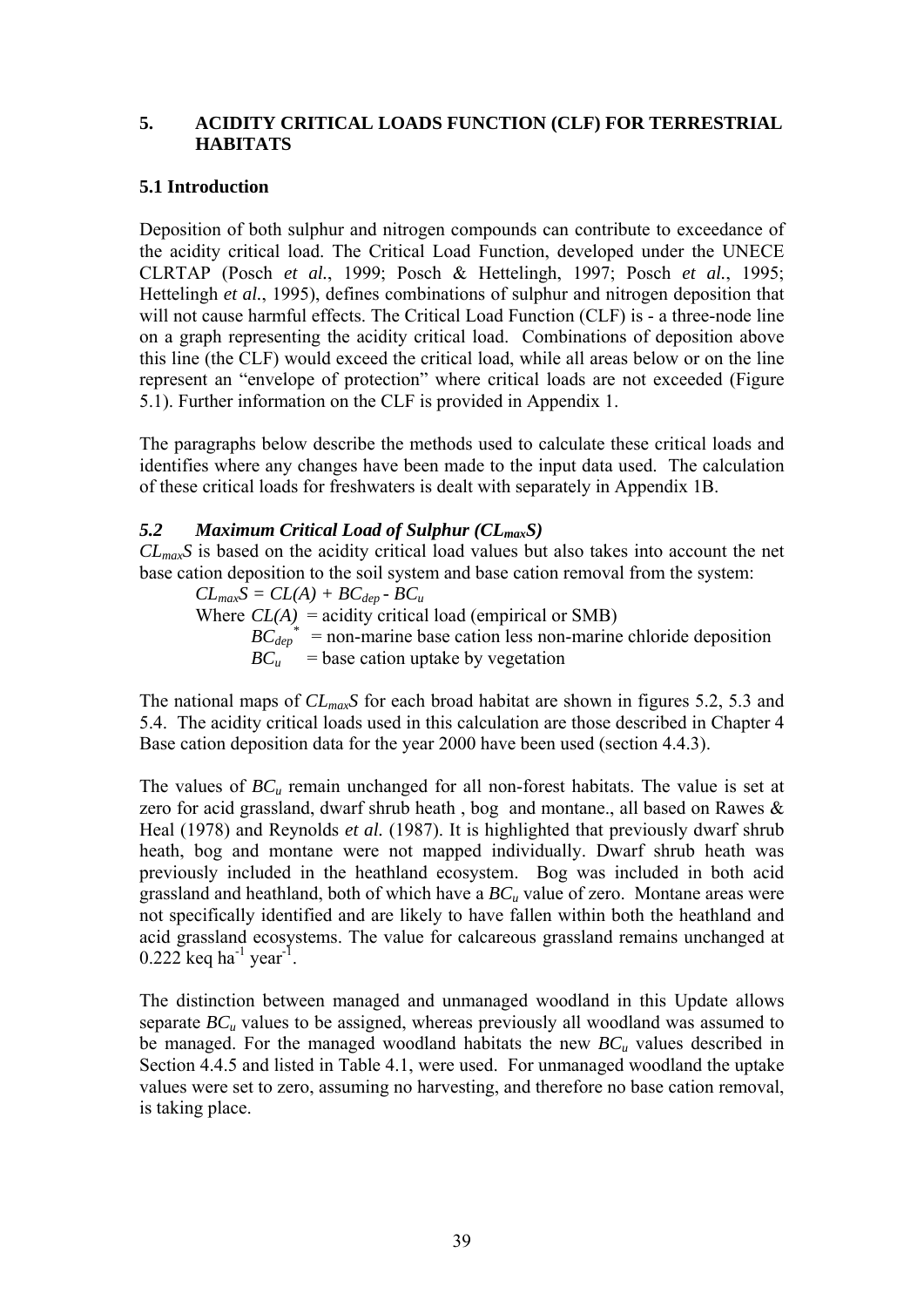#### *5.3 Minimum Critical Load of Nitrogen (CLminN)*

*CLminN* is calculated as:

 $CL_{min}N = N_u + N_i + N_{de}$ <br>Where  $N_u$  = nitro = nitrogen uptake  $N_i$  = nitrogen immobilisation  $N_{de}$  = denitrification

The national maps of  $CL_{min}N$  for each broad habitat are shown in figures 5.5, 5.6 and 5.7. In this update, changes to  $N_i$  and  $N_{de}$  arise from the changes in the map of empirical critical loads of acidity for soils, as they are based on the dominant soil type in each grid square. The values of  $N_i$  and  $N_d$  for each soil type have not changed: with  $N_i$  values of 1 and 3 kg N ha<sup>-1</sup> year<sup>-1</sup> and  $N_{de}$  values of 1, 2 and 4 kg N ha<sup>-1</sup> year<sup>-1</sup>, based on soil type.

In addition, *Ni* values have been amended for the dwarf shrub heath habitats to take account of nitrogen losses through fire (ie,  $N_{fire}$ ), in accordance with the UNECE Mapping Manual (UBA, 1996).  $N_{fire}$  values of 4.5 kg N ha<sup>-1</sup> year<sup>-1</sup> in areas of wet dwarf shrub heath (EUNIS class F4.11 Northern wet heaths) and 15 kg N ha<sup>-1</sup> year<sup>-1</sup> in areas of dry dwarf shrub heath (EUNIS class F4.2 dry heaths) have been used.

These values have been derived from the available literature. For lowland heath in Dorset, Chapman (1967) calculates a total loss of 182.2 kg N ha<sup>-1</sup> on burning a 12 year old stand. Dividing this by 12 gives an annual value of 15 kg N ha<sup>-1</sup> year<sup>-1</sup>. For blanket peat in the Pennines,  $45 \text{ kg N}$  ha<sup>-1</sup> can be lost with a single burn (Allen. 1964), and the burn frequency for the Pennines varies between 7 and 20 years. Hornung (pers. comm. 2002) assumed an average burn frequency of 10 years, therefore deriving an annual value of 4.5 kg N  $ha^{-1}$  year<sup>-1</sup> for upland heath. Based on this information it was agreed to use a value of  $4.5 \text{ kg N} \text{ ha}^{-1}$  year<sup>-1</sup> in areas of wet dwarf shrub heath and 15 kg N ha<sup>-1</sup> year<sup>-1</sup> in areas of dry dwarf shrub heath.

In this update, revisions have been made to the following nitrogen uptake values:

- The value for acid grassland has been changed from 1 kg N ha<sup>-1</sup> year<sup>-1</sup> to 1.14 kg N ha<sup>-1</sup> year<sup>-1</sup> based on data from Frissel (1978).
- The value previously used for heathland  $(4 \text{ kg N ha}^{-1} \text{ year}^{-1})$  was considered to be too high. This view was supported by Perkins 1978, Rawes & Heal 1978, Reynolds *et al*. 1987, Batey 1982 and Gordon *et al.* 2001. From the literature a range of 0.5 to 1 kg N ha<sup>-1</sup> year<sup>-1</sup> was suggested, and a value of 0.5 kg N ha<sup>-1</sup> year-<sup>1</sup> was agreed as the value to be applied to the dwarf shrub heath habitat.
- For the bog habitat the same value as for dwarf shrub heath, has been used, ie, 0.5  $kg \text{N}$  ha<sup>-1</sup> year<sup>-1</sup> (Reynolds, Woodin, pers. comm.).
- New uptake values for the managed woodland habitats are given in Section 4.4.5 and Table 4.1. For unmanaged woodland the uptake values were set to zero, assuming no harvesting, and therefore no nitrogen removal, is taking place.

The uptake value for calcareous grassland remains unchanged at 10 kg N ha<sup>-1</sup> year<sup>-1</sup>, though there remains some concern that this value is too high.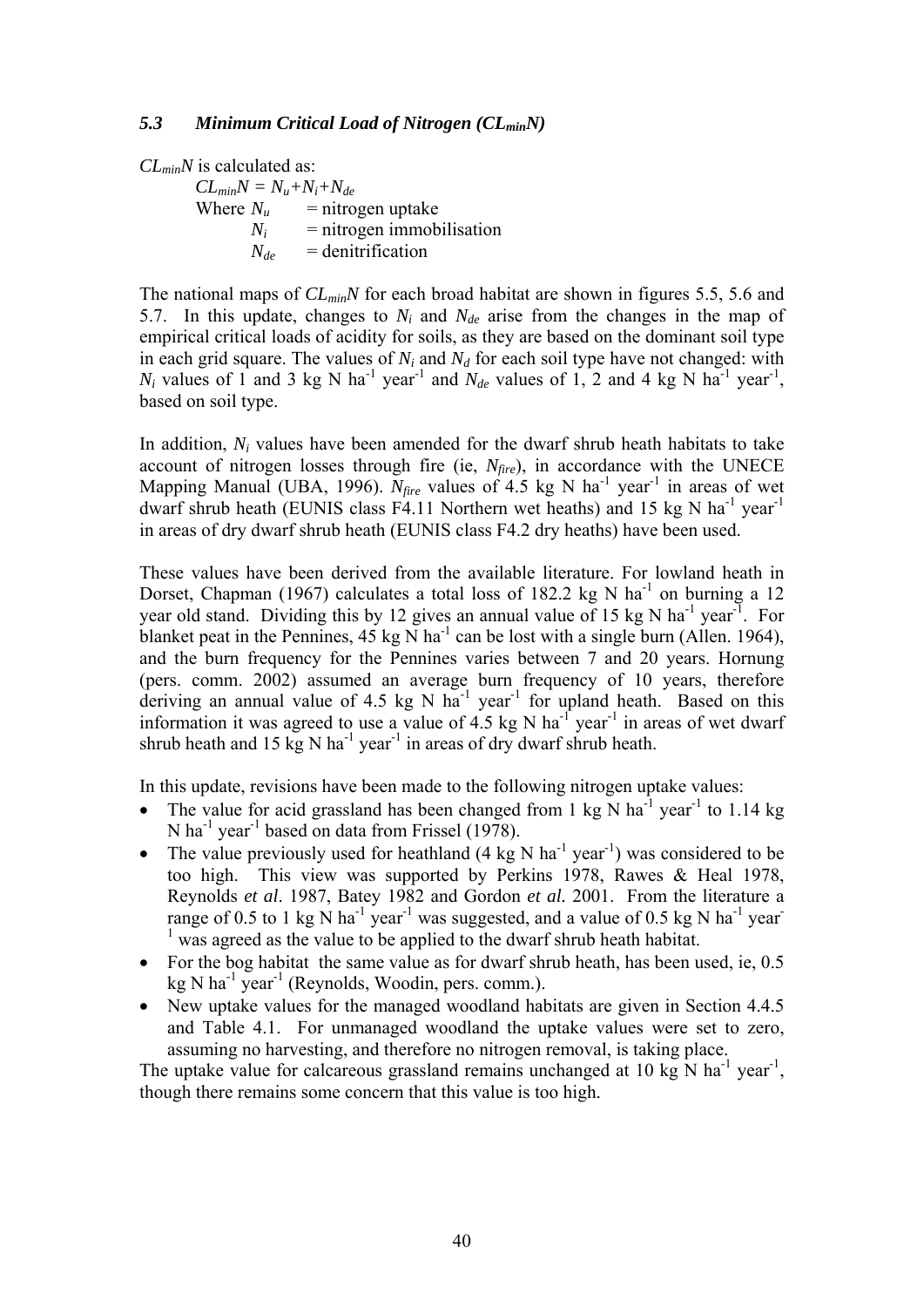### *5.4 Maximum Critical Load of Nitrogen (CLmaxN)*

## *CLmaxN* is calculated as:

 $CL_{max}N = CL_{min}N + CL_{max}S$ 

Therefore, any changes to the input data used in the calculations of *CLminN* and *CLmaxS* can lead to changes in the values of *CLmaxN* (Chapter 8). Figures 5.8, 5.9 and 5.10 show the national maps of *CLmaxN* for each broad habitat.

#### **References**

Allen, S.E. 1964. Chemical aspects of heather burning. J. Appl. Ecol. 1, 347-367.

Batey, T. 1982. Nitrogen cycling in upland pastures of the UK. Phil. Trans. R. Soc. Lond., B 296, 551-556.

Chapman, S.B. 1967, Nutrient budgets for a dry heath ecosystem in the south of England. J. Ecol, 55, 677-689.

Frissel, M.J. (ed) 1978. Cycling of mineral nutrients in agricultural ecosystems. Developments in Agricultural and Managed-Forest Ecology, 3, Elsevier, Amsterdam, 356pp.

Gordon, C., Emmett, B.A., Jones, M.L.M., Barden, T., Wildig, J., Williams, D.L., Woods, C., Bell, S.A., Norris, D.A., Ashenden, T.W., Rushton, S.P. & Sanderson, R.A. 2001. Grazing/nitrogen deposition interactions in upland acid moorland. Welsh Office, Countryside Council for Wales, National Power, Powergen, Eastern Generation Joint Environment Programme. 83pp.

Hettelingh, J.-P., Posch, M., de Smet, P.A.M. & Downing, R.J. 1995. The use of critical loads in emission reduction agreements in Europe. Water, Air and Soil Pollution, **85**, 2381-2388.

Perkins, D.F. 1978. The distribution and transfer of energy and nutrients in the Agrostis-Festuca grassland ecosystem. In: Production Ecology of British Moors and Montane Grasslands (Eds. O.W. Heal and D.F. Perkins), Ecological Studies 27, 374- 395, Springer-Verlag, Berlin.

Posch, M. & Hettelingh, J.-P. 1997. Remarks on critical load calculations. In: Posch, M., de Smet, P.A.M., Hettelingh, J.-P. & Downing, R.J. (Eds.), Calculation and Mapping of Critical Thresholds in Europe: Status Report 1997. Coordination Centre for Effects, National Institute of Public Health and the Environment (RIVM), Bilthoven, The Netherlands. pp 25-28. (http://arch.rivm.nl/cce)

Posch, M., de Smet, P.A.M. & Hettelingh, J.-P. 1999. Critical loads and their exceedances in Europe: an overview. In: Posch, M., de Smet, P.A.M., Hettelingh, J.- P. & Downing, R.J. (Eds.), Calculation and Mapping of Critical Thresholds in Europe: Status Report 1999. Coordination Centre for Effects, National Institute of Public Health and the Environment (RIVM), Bilthoven, The Netherlands. pp 3-11. ([http://arch.rivm.nl/cce\)](http://arch.rivm.nl/cce)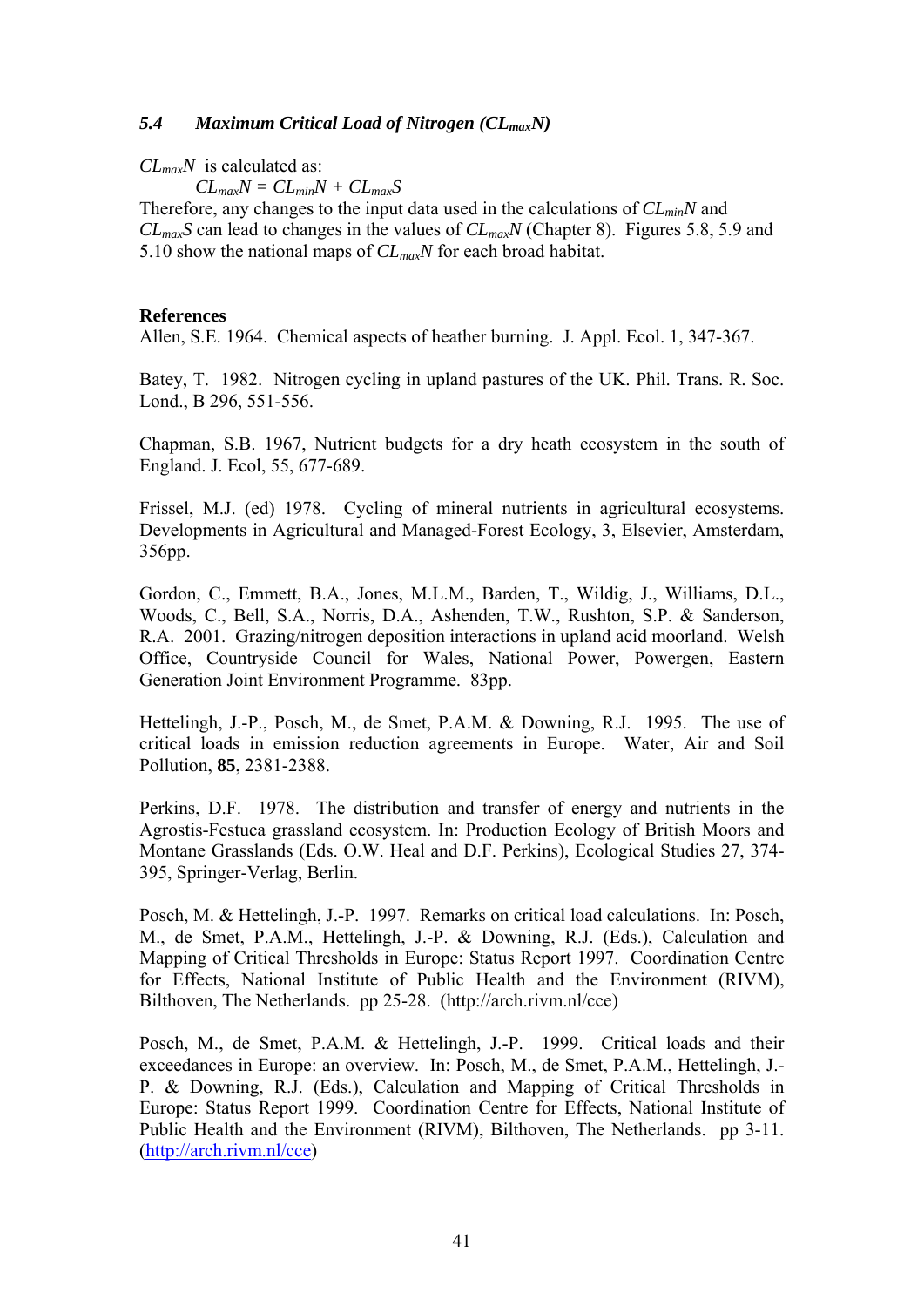Posch, M., de Vries, W. & Hettelingh, J.-P. 1995. Critical loads of sulphur and nitrogen. In: Posch, M., de Smet, P.A.M., Hettelingh, J.-P. & Downing, R.J. (Eds.), Calculation and Mapping of Critical Thresholds in Europe: Status Report 1995. Coordination Centre for Effects, National Institute of Public Health and the Environment (RIVM), Bilthoven, The Netherlands. pp 31-41. ([http://arch.rivm.nl/cce\)](http://arch.rivm.nl/cce)

Rawes, M. & Heal, O.W. 1978. The blanket bog as part of a Pennine moorland. In: Production ecology of British moors and montane grasslands (eds. O.W. Heal & D.F. Perkins), Ecological Studies 27, 224-243. Springer-Verlag, Berlin.

Reynolds, B., Hornung, M. & Stevens, P.A. 1987. Solute budgets and denudation rate estimates for a mid-Wales catchment. Catena, **14**, 13-23.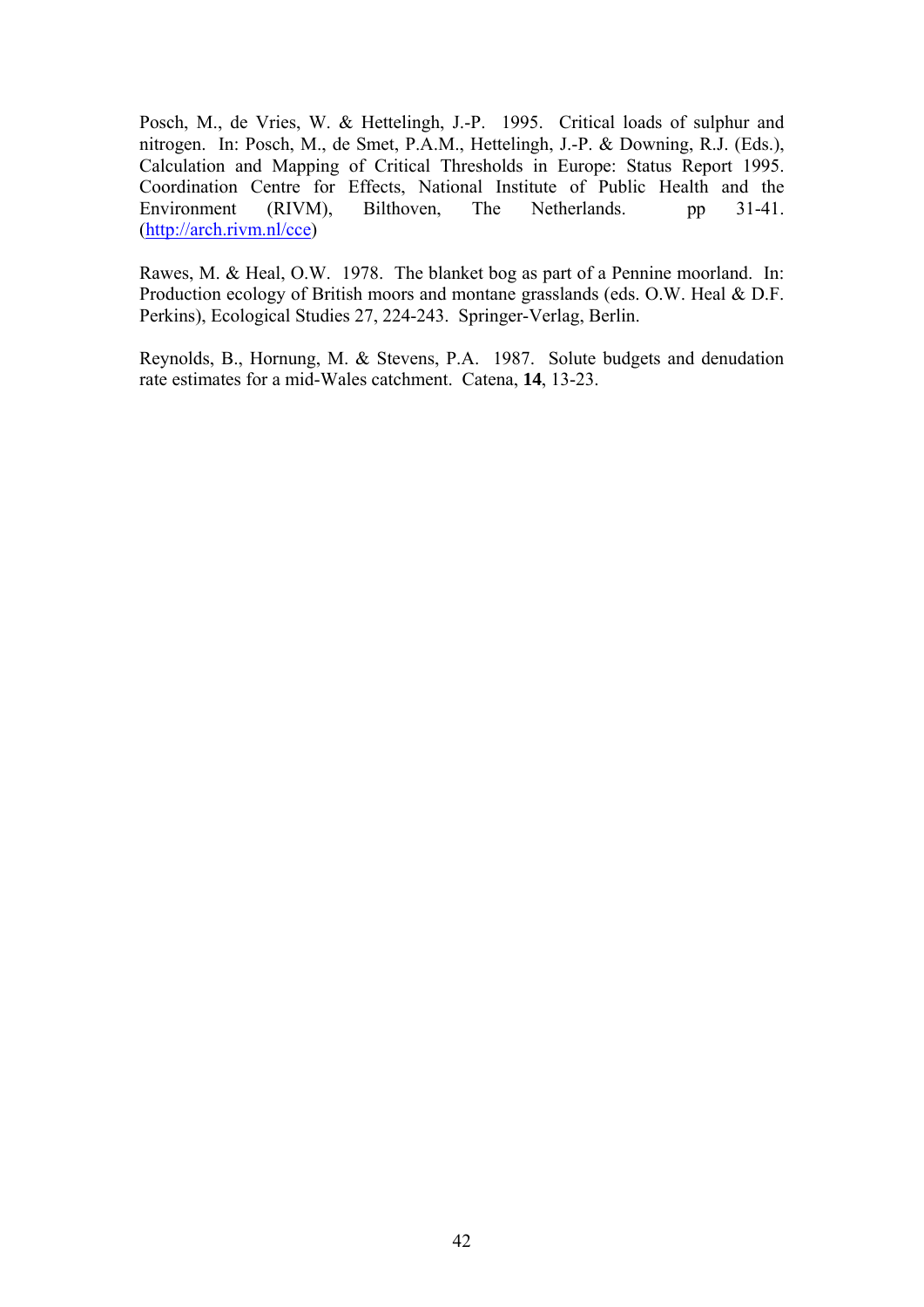## **6. CRITICAL LOADS OF ACIDITY FOR FRESHWATERS**

## **6.1 Introduction**

Recent publications of the Acid Waters Monitoring Network (AWMN: Monteith & Evans, 2000) and NEGTAP (2001) have focussed on the response of natural systems to the reductions in sulphur deposition achieved over the last 15 years. Data from the AWMN have shown that although chemical change consistent with recovery is evident at many monitoring sites, only the very first stages of biological recovery have been detected, and only at a small number of these sites.

Current research efforts under the Freshwaters Umbrella programme (Defra contract, EPG 1/3/183) are focused on targets and timescales for recovery, in particular the processes responsible for the hysteresis in biological recovery. Updating of the national critical loads dataset for freshwaters also falls within the remit of the Freshwater Umbrella group, and new data on the effects of acid episodes, organic substances and dissolved aluminium are being used to refine the critical loads approach for freshwaters in the UK.

Although the science behind the critical loads models of acidity for fresh waters is well established (Appendix 1B), there is still debate over the most appropriate parameterisation of models developed in Scandinavia for UK conditions. One aspect of the debate centres on the choice of a single value of ANC<sub>crit</sub> for diverse UK waters, while the other key aspect focuses largely on current understanding of nitrogen retention and leaching processes, especially the timescales over which nitrate may contribute to acidification or delay chemical and biological recovery as sulphate leaching declines.

## **6.2 Updates to parameters in FAB model**

The FAB model (Appendix 1B) continues to be used for the calculation of critical loads of acidity for freshwaters (Figure 6.1), using the dataset of lakes and streams described in section 3.7.4. The dataset can be said to represent part, but not all, of two BAP Broad Habitats, with lake sites associated with "Standing open water and canals" and stream sites with "Rivers and streams". However, all sites are presented in a single UK map (Figure 6.1). Revisions to values for some of the parameters in the FAB model have been made in this update: forest uptake, denitrification, long term nitrogen immobilisation.

## *6.2.1 Forest uptake data*

As described in section 3.7.1, the maps of woodland cover have been updated, and now make the distinction between managed and unmanaged. The freshwater critical load data set therefore incorporates new  $N<sub>unt</sub>$  data based on new woodland cover data. Only managed woodland, where there is net removal of biomass from the catchment, provides a long-term sink for N. Also, data on the coverage of managed broadleaved woodland is included for the first time. Previous FAB model applications have used coniferous woodland coverage only, and assumed that all of it is managed and providing a potential sink for N. A net N uptake value of 5.88 kgN ha<sup>-1</sup> yr<sup>-1</sup> is assumed for managed broadleaved woodland. The default value for net N uptake in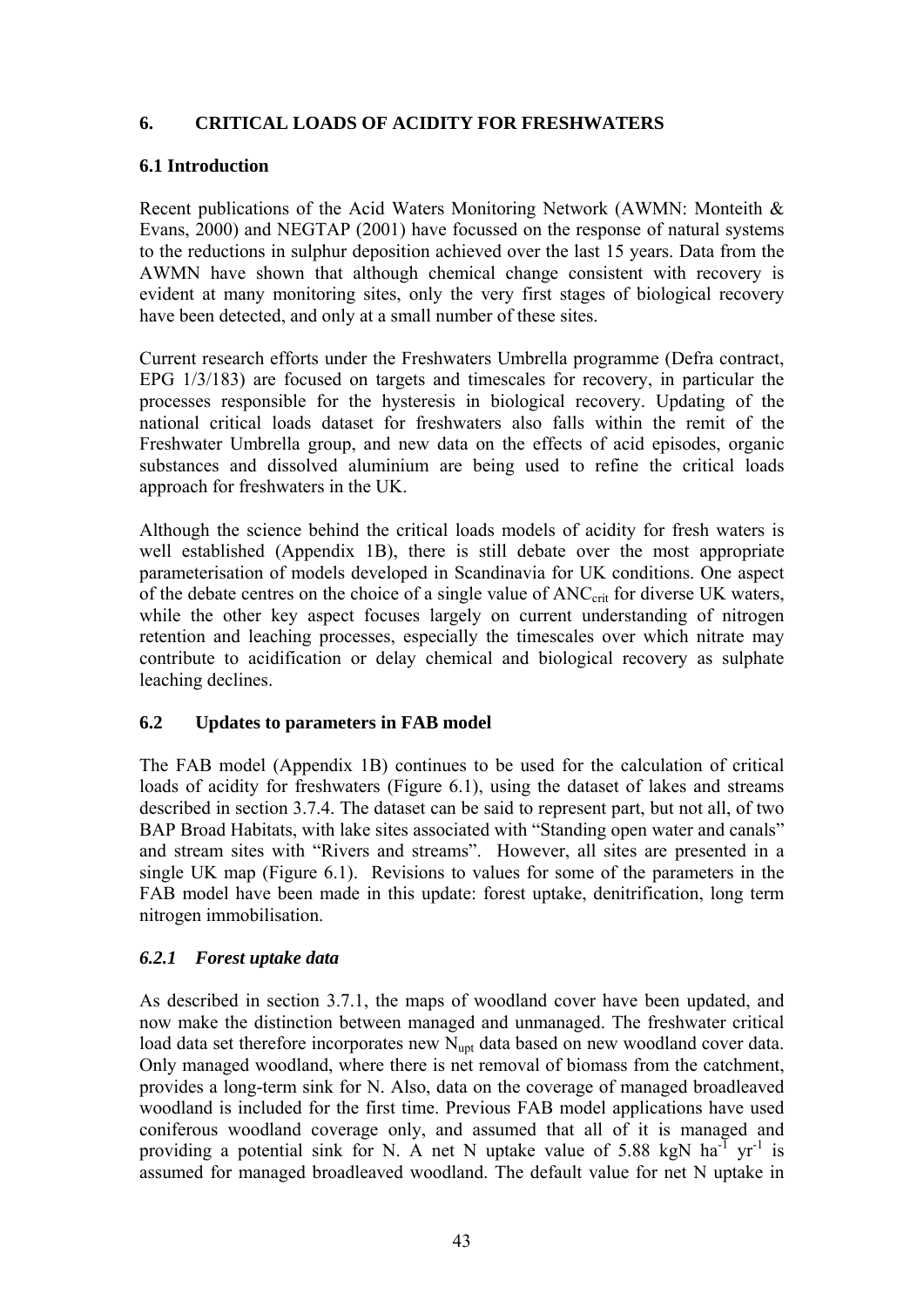managed coniferous forest has also been updated to 2.94 kgN ha<sup>-1</sup> yr<sup>-1</sup> (see section 4.4.5)

## *6.2.2 Denitrification data*

The UK FAB model application employs default values for denitrification (Hall *et al.*, 1998, see Appendix 1B). Recent work under Defra's Freshwater Umbrella (Curtis, 2001; Curtis, 2003), suggests that the default values are much more appropriate than the UNECE Mapping Manual (UBA, 1996) suggested method of 10-80% denitrification, determined by percentage peat cover. The assumption of very high denitrification rates in peat soils disguises the fact that most retained N in mass balance models is probably immobilised in soils rather than denitrified.

## *6.2.3 In lake retention component*

It has been suggested by critics of the FAB model that the default mass-transfer coefficients employed in FAB, derived from studies in large Canadian lakes, may be inappropriate for UK conditions, and could underestimate net in-lake retention. However, there is no evidence from existing data to suggest that in-lake retention of S and N is being under-estimated in the model, and if anything it may actually be overestimated. Monthly measurements of water chemistry in upland lake inflows and outflows over 2 years under a previous DoE contract (CLAG) indicated very little difference in concentrations of nitrate or sulphate from the inflow to the outflow, except for a time lag related to lake retention time. Norwegian studies (Berge *et al.*, 1997) have also found negligible in-lake retention in acid-sensitive upland lakes. It may be true that in-lake retention can be significant in eutrophic lowland lakes but there is little to suggest this is a major sink for acidity in oligotrophic, acid-sensitive upland lakes in the UK. It is true that FAB ignores denitrification in rivers, but no major rivers are included in the UK freshwaters mapping dataset - sites are either standing waters or low order streams. Denitrification from streams is not quantified but there is no evidence that this is a major sink for N in the low-order, acid-sensitive upland streams which show critical load exceedance.

# *6.2.4 Long-term N immobilisation*

Results from the first Freshwaters Umbrella contract (Curtis, 2001; Curtis 2003) suggest that current rates of Nimm are much higher than the long-term default values provided in the UNECE Mapping Manual (UBA, 1996). This phenomenon is well known (and stated in the Mapping Manual) and presents a key problem for parameterisation of mass balance models for N. The major uncertainty is related to the process of N saturation and the capacity of a catchment to assimilate N through time until increased N leaching occurs, i.e. what is the sustainable rate of N immobilisation under enhanced N deposition? This question is particularly difficult to address because of the complex dynamics of N, links to the carbon cycle, and the potentially long timescales involved, superimposed on a situation of ecological and climatic change. The process is not yet sufficiently well understood to allow adaptation of steady-state models, so default values continue to be used (see Hall *et al.*, 1998).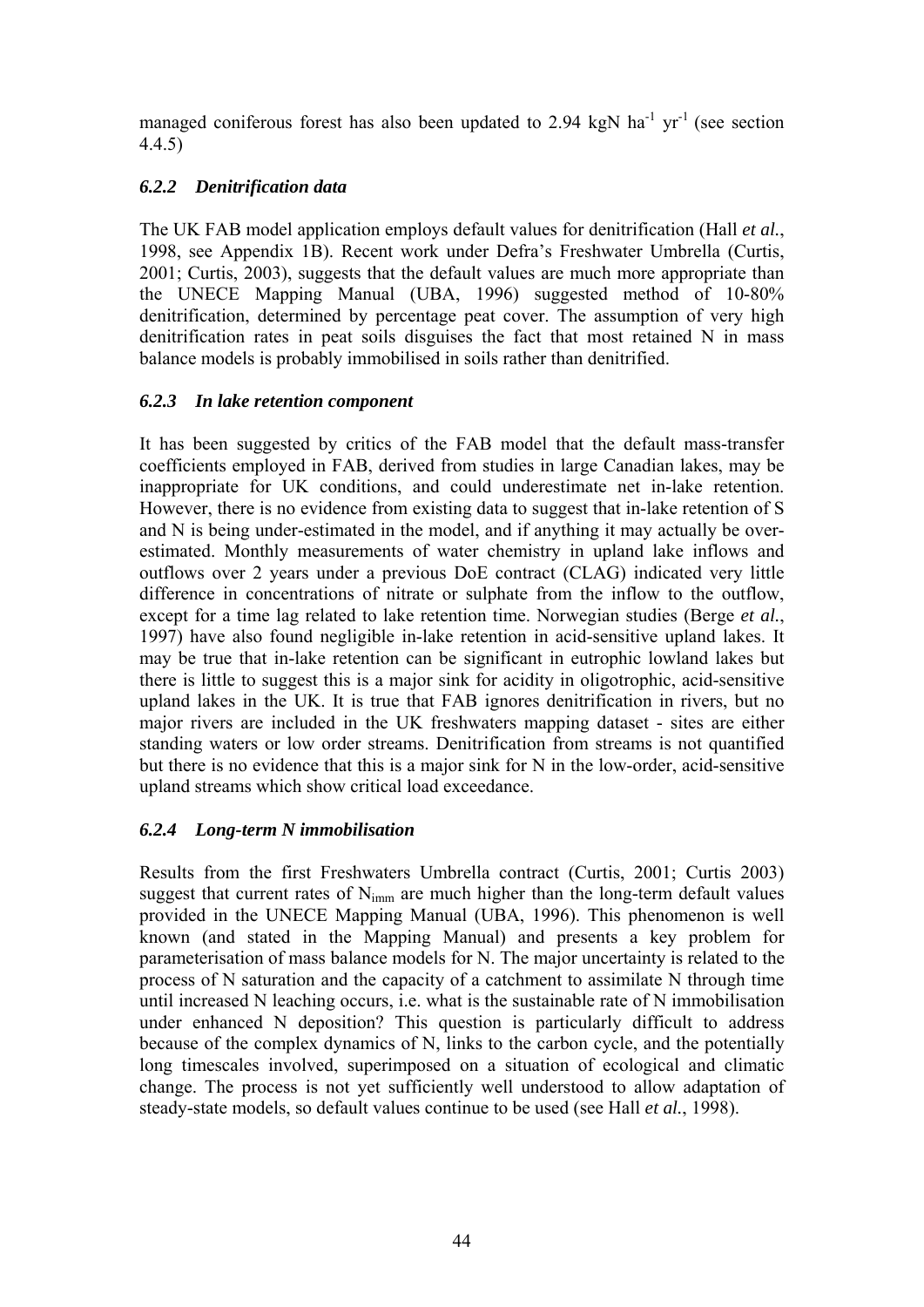# 6.3 Choice of  $ANC_{crit}$  (0, 20  $\mu$ eql<sup>-1</sup> or variable ANC?)

No change has been made to the value of critical chemical criterion  $(ANC = 0 \mu eqI^{-1})$ in this update. However, questions remain over the most appropriate choice of  $\text{ANC}_{\text{crit}}$ for UK surface waters, because of their great variety in terms of water chemistry and catchment hydrology. The currently used value of 0  $\mu$ eql<sup>-1</sup> is deemed too low for many sensitive sites to facilitate rapid biological recovery, but the wholesale adoption of a more precautionary value of 20  $\mu$ eql<sup>-1</sup> has been hampered by uncertainties about the possible presence of lakes with natural ANC values below this threshold, for which critical loads could never be achieved.

Various options are being explored for the application of variable ANC<sub>crit</sub> methods according to different criteria, including threshold values for labile aluminium, alkalinity and TOC. Such methods are, however, subject to problems of chemical change through acidification which affects the critical load, removing the time invariant characteristic required of static critical loads. Other options, such as the use of catchment soils data to classify relative risk of acid episodes with high concentrations of labile aluminium, have also been explored and are currently ruled out because of limitations with soils data resolution.

Work is currently underway to evaluate and determine the effects of new  $\text{ANC}_{\text{crit}}$ values on exceedances in the UK national mapping freshwater dataset. Despite continuing work on the biological response of freshwaters to acidification in the UK, it appears that there are still insufficient data to adapt the Norwegian dose-response curve for brown trout (Lien *et al.*, 1996) to UK conditions. Hence it is still not possible to determine whether  $ANC_{crit}$  of 0  $\mu$ eql<sup>-1</sup> does indeed provide a 50% probability of damage to brown trout populations for UK waters. Although recent publications have shown that streams are likely to require a higher mean ANC<sub>crit</sub> to provide the same level of protection (i.e. likelihood of damage) as that given to lakes because of the much greater impacts of acid episodes in streams, there is not the required spatial and temporal coverage of chemical and biological data to quantify the required ANC<sub>crit</sub>. Hence there is currently no strong case on a purely scientific basis for recommending a change to an  $ANC_{\text{crit}}$  value of 20  $\mu$ eql<sup>-1</sup> for all UK freshwaters. Therefore, at present, an  $ANC_{\rm crit}$  of 0  $\mu$ eql<sup>-1</sup> will continue to be used.

However, the Freshwater Umbrella group has voiced its concern over the maintenance of the status quo for ANC<sub>crit</sub> in the light of increasing concerns over impacted species other than brown trout and the lack of clear signs of recovery in many biological groups in extensive areas of the acid uplands (e.g. Wales). A key issue is the question of whether a 50% probability of damage to brown trout is acceptable for surface waters in areas of conservation or recreational interest. Furthermore, organisms other than brown trout are of great importance in many surface waters within Special Areas of Conservation (SACs) and some of these are potentially more sensitive to acidification than brown trout, as shown by previous work reviewed under an ongoing Environment Agency project (EA R&D Project Ref 12094: Freshwater Screening and Assessment Based on Freshwater Critical Loads). For example, salmon have long been known to be more acid sensitive than brown trout and the biodiversity in macrophyte communities of naturally acidic upland lakes may be reduced even where acidification has not reduced ANC to zero.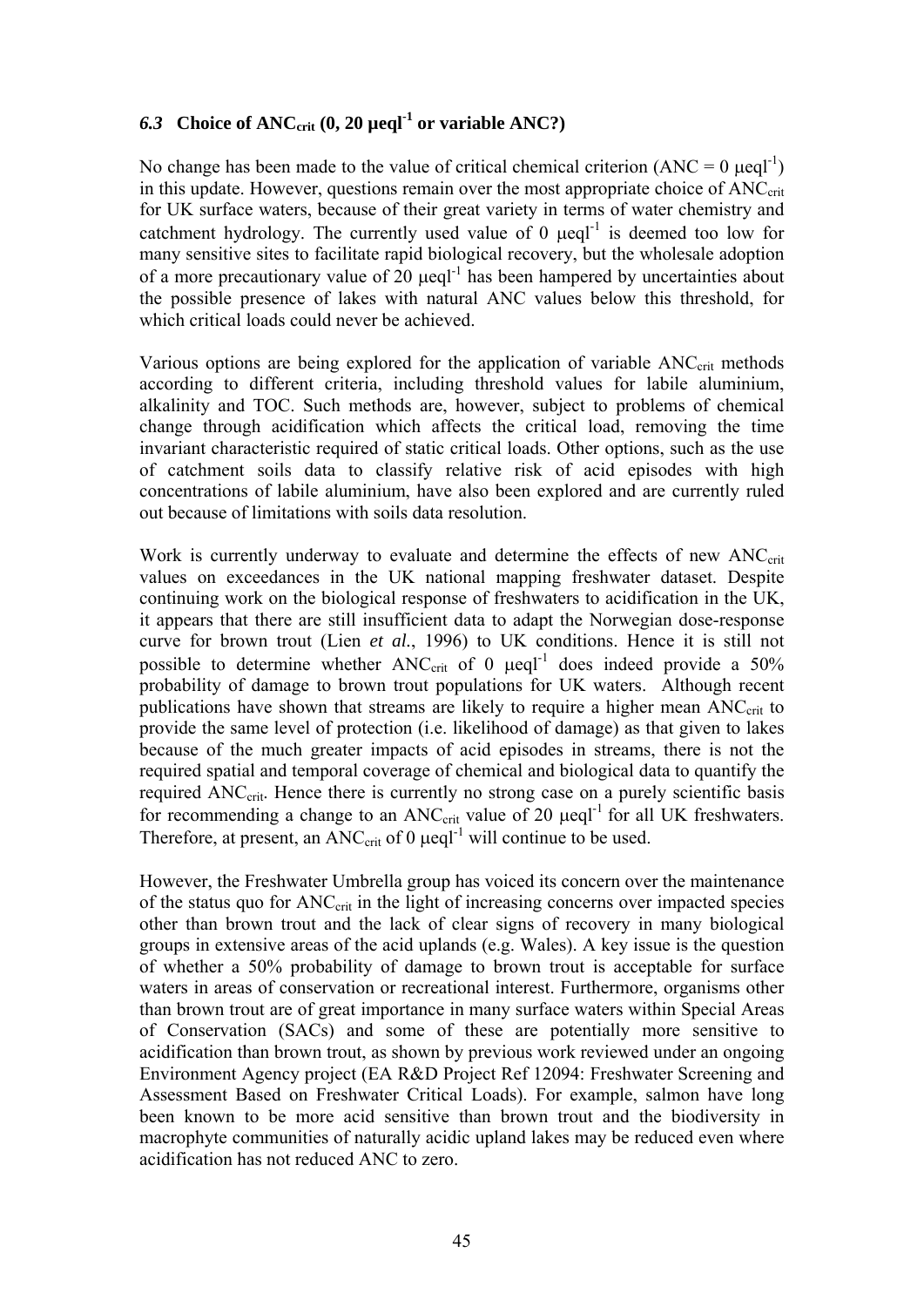As more research findings are published on the response of freshwater biota to acidification and acid episodes, there are two questions which should be considered.

- 1. Should a higher ANC<sub>crit</sub> be selected to protect organisms that may be more acid sensitive than brown trout?
- 2. Is a 50% probability of damage an acceptable level, given increasing concerns in areas of conservation interest in the context of the EU Habitats Directive?

#### **References**

Berge, D., Fjeld, E., Hindar, A. and Kaste, Ø. 1997. Nitrogen retention in two Norwegian watercourses of different trophic status. *Ambio* **26**, 282-288.

Curtis, C. 2001. Task 1.1: Review values for catchment nitrogen sinks reported in the literature. In: C. Curtis & G. Simpson (Eds.), *Summary of research under DETR contract "Acidification of freshwaters: the role of nitrogen and the prospects for recovery" EPG/1/3/117, Work Package 1: Nitrogen.* ECRC Research Report No. 79, University College London, London, UK, pp 5-17.

Curtis, C.J. 2003. An assessment of the representation of moorland nitrogen sinks in static critical load models for freshwater acidity. Unpublished PhD Thesis, University of London.

Hall, J., Bull, K., Bradley, I., Curtis, C., Freer-Smith, P., Hornung, M., Howard, D., Langan, S., Loveland, P., Reynolds, B., Ullyett, J. & Warr, T. 1998. Status of UK Critical Loads and Exceedances – January 1998. Part 1 – Critical Loads and Critical Loads Maps. Report prepared under DETR/NERC Contract EPG1/3/116, ITE Project T07062A1. 26pp. Published October 1998. ([http://critloads.ceh.ac.uk](http://critloads.ceh.ac.uk/))

Lien, L., Raddum, G.G., Fjellheim, A. and Henriksen, A. (1996) A critical limit for acid neutralizing capacity in Norwegian surface waters, based on new analyses of fish and invertebrate responses. *Sci. Tot. Env.* **177**, 173-193.

Monteith, D.T. and Evans, C.D. (2000) *UK Acid Waters Monitoring Network: 10 Year Report. Analysis and interpretation of results April 1988 – March 1998.* ENSIS Publishing, London, UK, 364pp.

NEGTAP (2001) *Transboundary Air Pollution: Acidification, Eutrophication and Ground-Level Ozone in the UK.* Report of the National Expert Group on Transboundary Air Pollution, CEH Edinburgh, Penicuik, UK, 314pp.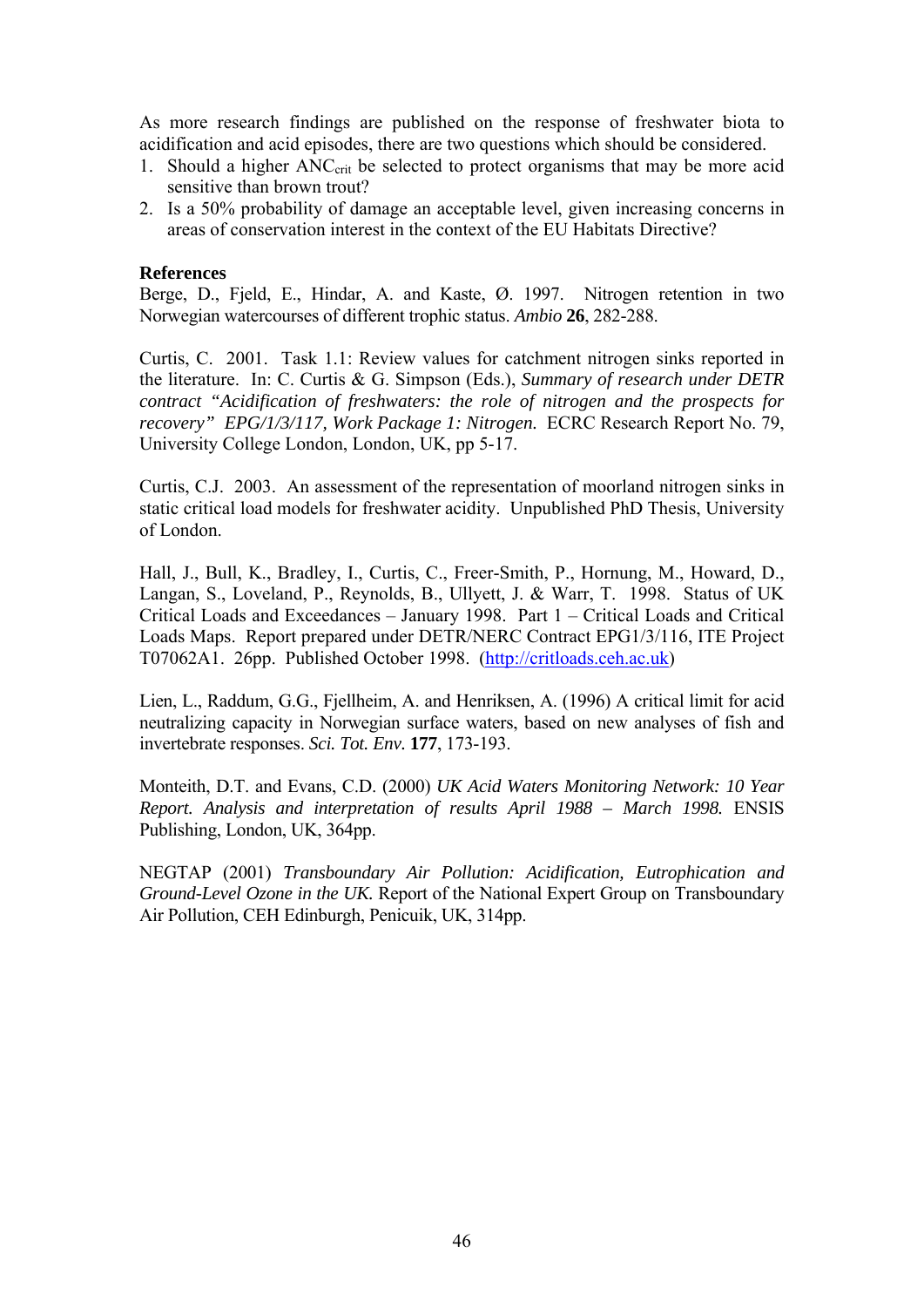## **7. CRITICAL LOADS OF NUTRIENT NITROGEN FOR TERRESTRIAL ECOSYSTEMS**

## **7.1 Introduction**

### *7.1.1. Ecological and Ecosystem Responses to Nitrogen Deposition*

Nitrogen is the main soil derived nutrient and plays a major role in plant and ecological processes. Through industrial and agricultural activity, humans have significantly increased the conversion of inert  $N<sub>2</sub>$  into reactive chemical forms of nitrogen. These compounds may all be assimilated by plants and soils and contribute to their nitrogen demand. As increasing amounts of pollutant nitrogen become available plants and soils suffer from an excessive supply or 'eutrophication'. The optimum amount of nitrogen required varies widely for different systems and this gives rise to the range of proposed critical loads for habitats within the UK. While agricultural crops are unlikely to be directly affected by typical rates of nitrogen deposition, many natural and semi-natural ecological communities are more sensitive because nitrogen is the main limiting nutrient. These systems, such as heaths, moors, bogs and grassland, are adapted to low nutrient supply and the plants survive and compete successfully in these impoverished conditions.

The ultimate consequence of an excessive nitrogen supply to nutrient-poor communities is a shift in the composition of the community so that nitrogen-sensitive plants are lost and an overall reduction is seen in biodiversity. The mechanisms through which nitrogen causes these changes are many, owing to the different N pollutant forms deposited, the contrasting plant receptors and the diverse range of processes in which nitrogen is involved. The potential effects of nitrogen are discussed in NEGTAP (2001), and are summarised below.

- Direct toxic effects of nitrogen pollutants on above ground parts of plants resulting in poor growth and performance
- Accumulation of nitrogen compounds in soil and subsequent increase in their availability to plants causing change in plant community composition
- Increased susceptibility of plants to secondary stress and disturbance factors such as frost, drought, pathogens and herbivores.
- Increased leaching of nitrogen from soils into waters with consequences for stream water chemistry and aquatic biota
- Acidification of soils leading to nutrient imbalance and changes in plant community composition

### *7.1.2 Critical loads for nutrient nitrogen*

This wide range of possible impacts means that different types of critical load may be appropriate for use, depending on the impacts of concern. UNECE recommend two main approaches to calculating critical loads for nutrient nitrogen. The first is a steady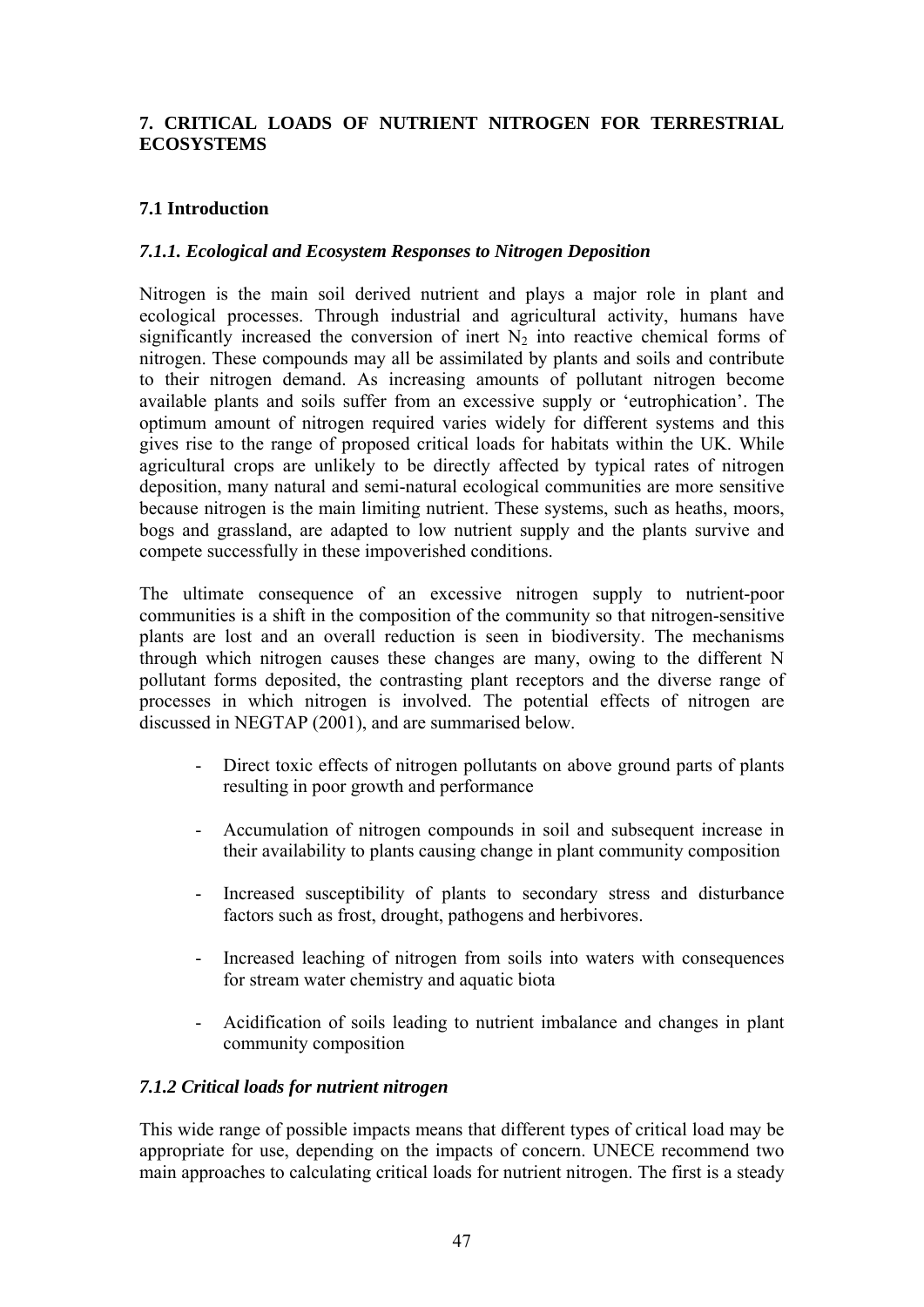state mass balance approach (section 7.5) in which the long-term inputs and outputs of nitrogen from the system are calculated, with the critical load being exceeded when any excess nitrogen input is calculated to lead to exceedance of a critical rate of nitrogen leaching. The steady state mass balance for nutrient nitrogen is calculated as:

 $CL_{nut}N = N_u + N_i + N_{le(acc)} + N_{de}$ <br>Where  $N_u$  = nitrogen upt = nitrogen uptake  $N_i$  = nitrogen immobilisation  $N_{le(ncc)}$  = acceptable level of nitrogen leaching  $N_{de}$  = denitrification

This mass balance approach is applied to managed woodlands (section 7.5) to ensure the long-term ecosystem function (eg, soils, soil biological resources, trees and linked aquatic ecosystems) is protected.

The second is an empirical approach, in which critical loads are estimated, rather than calculated, for different ecosystems based on experimental or field evidence of thresholds for change in species composition, plant vitality or soil processes. The mass balance approach is better suited to managed ecosystems of low biodiversity, in which inputs and outputs can be quantified with some confidence and in which the key concern is nitrate leaching. The empirical approach is better suited to semi-natural communities for which the long-term protection of biodiversity and/or ecosystem function is the key concern. For these reasons, the UK chooses to use both mass balance and empirical approaches in mapping critical loads across the country, applying them to different types of ecosystem. Since the empirical critical loads are applied to a wider range of communities, these are considered first.

## **7.2 Empirical Critical Loads for Nutrient Nitrogen**

## *7.2.1. Introduction*

This update of UK mapping values for empirical critical loads of nitrogen has been closely linked to a review of the empirical critical loads recommended for application across Europe. This review resulted in the adoption of new recommended empirical critical values at a formal UNECE workshop held in Berne in November 2002. In order to provide a basis for discussion of the revised values of critical loads, a comprehensive review of new literature was commissioned by UNECE, from which proposals were made for revised critical load values (Bobbink *et al.*, in press). This review was presented at the Berne meeting and provided the basis for discussion by experts at the meeting, and for the final recommendations for empirical critical loads to be applied within UNECE. A revised version of the review of Bobbink et al. (in press) is currently in draft, taking into account the results of discussions at the Berne workshop. UK experts provided input to, and scientific review of the Bobbink *et al.* (in press) document, and actively participated in the Berne workshop. There is high confidence, therefore, that this international review process has taken full account of latest UK research and the views of UK experts.

Because of the rigour of the review process underlying the new values for empirical critical loads recommended at the Berne workshop, and the active engagement of UK experts in the process, these critical load values have been used in revising recommended empirical critical loads for national mapping in the UK. In terms of UNECE, the values recommended at the Berne workshop replace those which were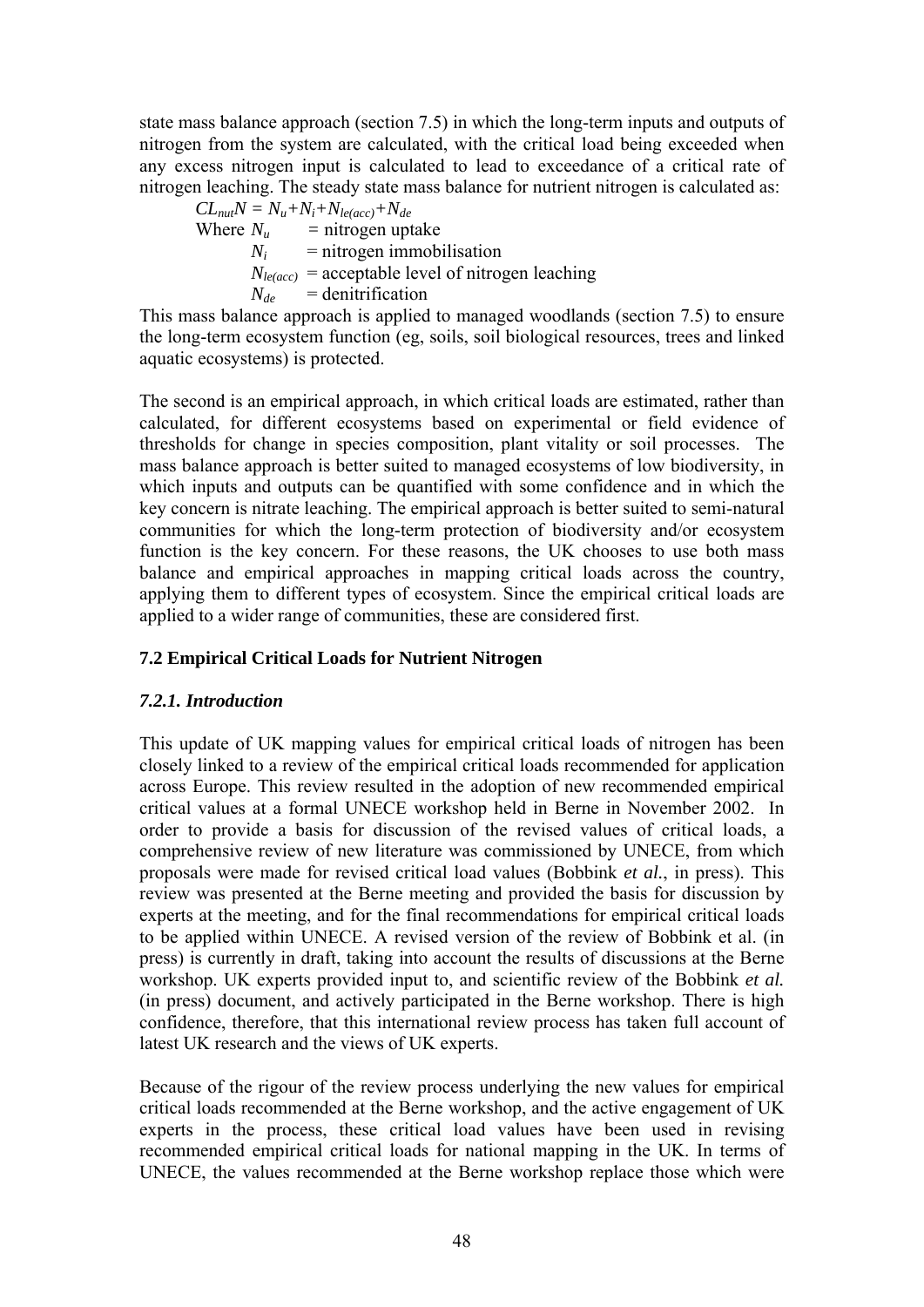adopted in 1996, based on the earlier review of Bobbink *et al.* (1996). The need for the formal revision of these values was based primarily on a preliminary assessment of new scientific evidence at a UNECE workshop held in York in March 2000 (Hall *et al.*, 2001). In 2000, the National Expert Group on Transboundary Air Pollution (NEGTAP) recommended some changes to the empirical critical loads for UK mapping, based on the results of the York workshop and its review of eutrophication in the UK (NEGTAP, 2001).

This part of the UK Status report aims to summarise:-

- the outcomes of the Berne workshop
- how these outcomes have been used to recommend new mapping values for empirical critical loads of nitrogen in the UK
- where appropriate, how the adoption at the Berne workshop of the EUNIS classification (section 3.4) in defining communities with differing critical loads has altered the UK mapping process for critical loads.

This section of the report aims to summarise the process by which the revised critical loads for the UK were defined. More details on the impacts of nitrogen deposition, the principles through which empirical critical loads are defined, and the evidence underlying the recommendation of specific critical loads at the Berne workshop can be found in NEGTAP (2001) and Bobbink *et al.* (in press). An important component of the evidence underlying the values of empirical critical loads are field manipulation experiments, in which plots are exposed to different rates of simulated nitrogen deposition under field conditions. An updated review of such field manipulation experiments, with an emphasis on UK studies, was recently published by the Joint Nature Conservation Committee (Cunha *et al.*, 2002). This review provides further details of specific experiments that are mentioned in Section 7.3.

Table 7.1 summarises, for non-forest ecosystems, the recommendations from the Berne workshop, alongside the critical loads which were used for European mapping prior to the Berne workshop. For forest ecosystems, a rather different approach was adopted, as described in Section 7.4. In some cases, the values in Table 7.1 remain unchanged, in some cases revised values have been adopted, and in other cases new critical loads have been identified for new communities. Empirical critical loads are not recommended by UNECE for all plant communities – *the focus is on those communities which are likely to be sensitive to nitrogen deposition and which have a distribution which makes them significant nationally and internationally. This therefore may exclude communities which are of local high conservation value.*

It is important to note in interpreting Table 7.1 that:-

- 1. The critical loads are expressed as a range rather than a single value. This range indicates the real variation in sensitivity within a particular ecosystem, for example, because of differences in nutrient status, management etc.
- 2. That the uncertainty in the critical load range is expressed qualitatively, by assessing the critical load as being reliable, quite reliable and expert judgement. It is important to note that this represents a judgement of the extent and quality of the scientific evidence available from which critical loads might be estimated.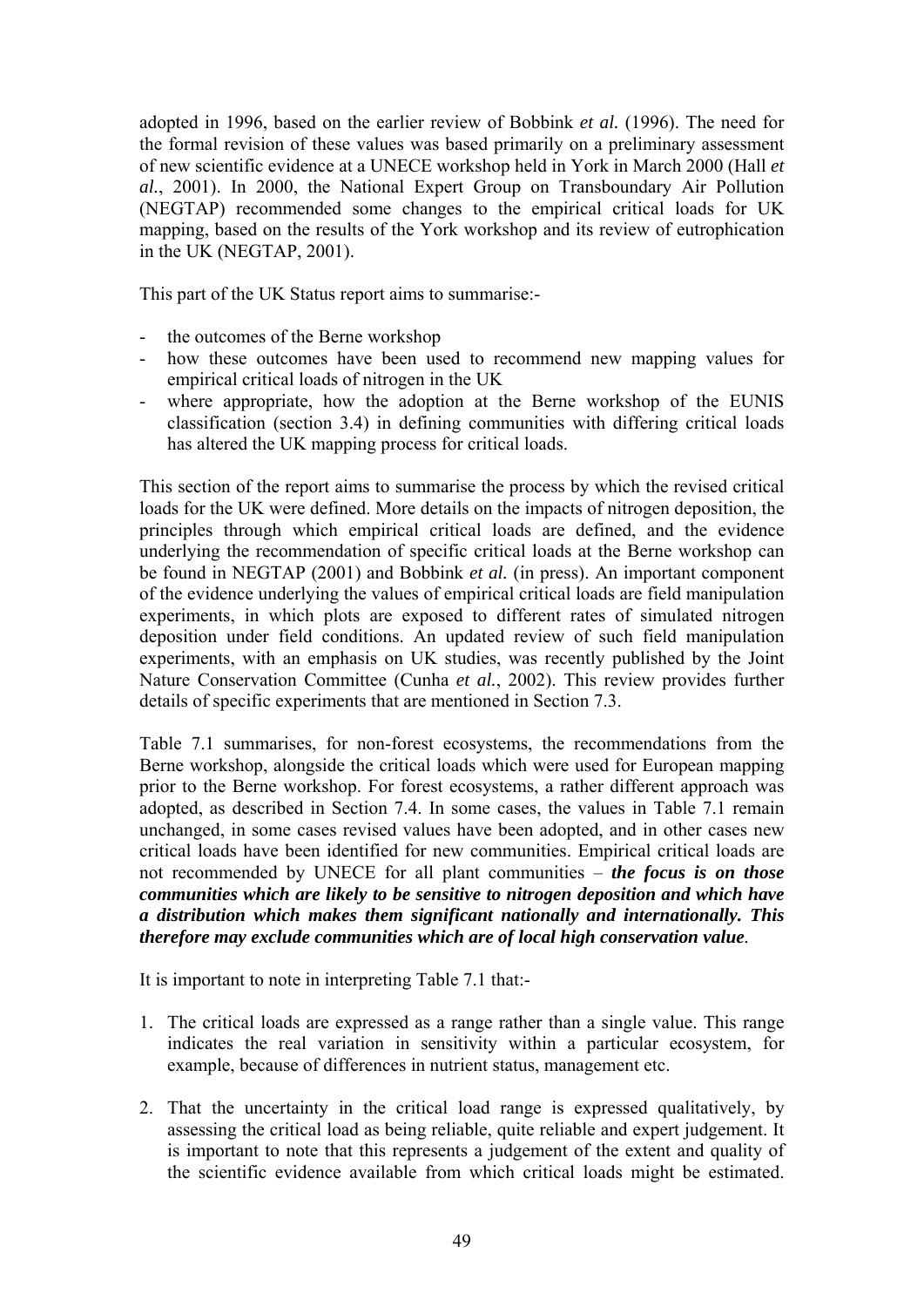Even where the evidence is classed as reliable, there may be different views on its interpretation and therefore on the appropriate critical load range.

3. The background document provides some guidelines on how local site conditions might influence the appropriate value of the critical load. The relevance of this guidance to specific UK communities is explained in more detail in Section 7.3.

The empirical critical loads recommended by UNECE for each community are defined as a range, rather than a single value. This means that mapping values within the range for each community need to be defined for the UK. In order to do this, a set of basic principles have been used which are described and discussed in the next section.

## **7.2.2.** *Principles underlying the choice of UK mapping values for empirical nutrient nitrogen critical loads*

In theory, it would be possible to use information about the environmental factors influencing the critical loads within the range of the UNECE Berne recommendations, alongside appropriate national datasets, to provide national maps with a range of critical load values for each ecosystem. However, the current judgement of UK experts is that, while qualitative statements can be made about the influence of modifying factors such as phosphorus status, management and climate on the critical load, there is not an adequate basis on which to make quantitative estimates of the effects of these factors across the country. Therefore a single mapping value has been selected for use in mapping critical loads across the UK. However, these modifying factors might be taken into account when evaluating the appropriate critical load for a specific site, for which more detailed information may be available.

In deciding which value to use for UK mapping, it is important to consider whether it is possible to map the national distribution of a specific target ecosystem. A key change in the recommended values adopted at the Berne workshop was the use of the EUNIS classification, which allows a standard European approach to ecosystem classification. The adoption of this new method of ecosystem classification, and the fact that new ecosystems have been identified for inclusion, means that significant changes have to be made to UK mapping procedures. These issues are considered in more detail in terms of defining critical loads in Section 7.3; those issues related to mapping EUNIS categories were considered in Section 3.5.

The proposed mapping values for non-forest ecosystems in the UK are summarised in Table 7.1, alongside the recommended ranges of critical loads adopted at the Berne workshop, and the mapping values previously used for the UK (NEGTAP, 2001). The reasons for the choice of the new mapping values are explained in more detail in the individual sections for each type of ecosystem in Section 7.3. However, at these stage, some general points of principle can be identified:-

• For those critical loads identified as expert judgement, a mapping value is not recommended unless there is a specific body of evidence of relevance to the UK, and it refers to a significant UK plant community. However, in some cases the recommended values are low, and there is clearly an urgent need for research to test their validity.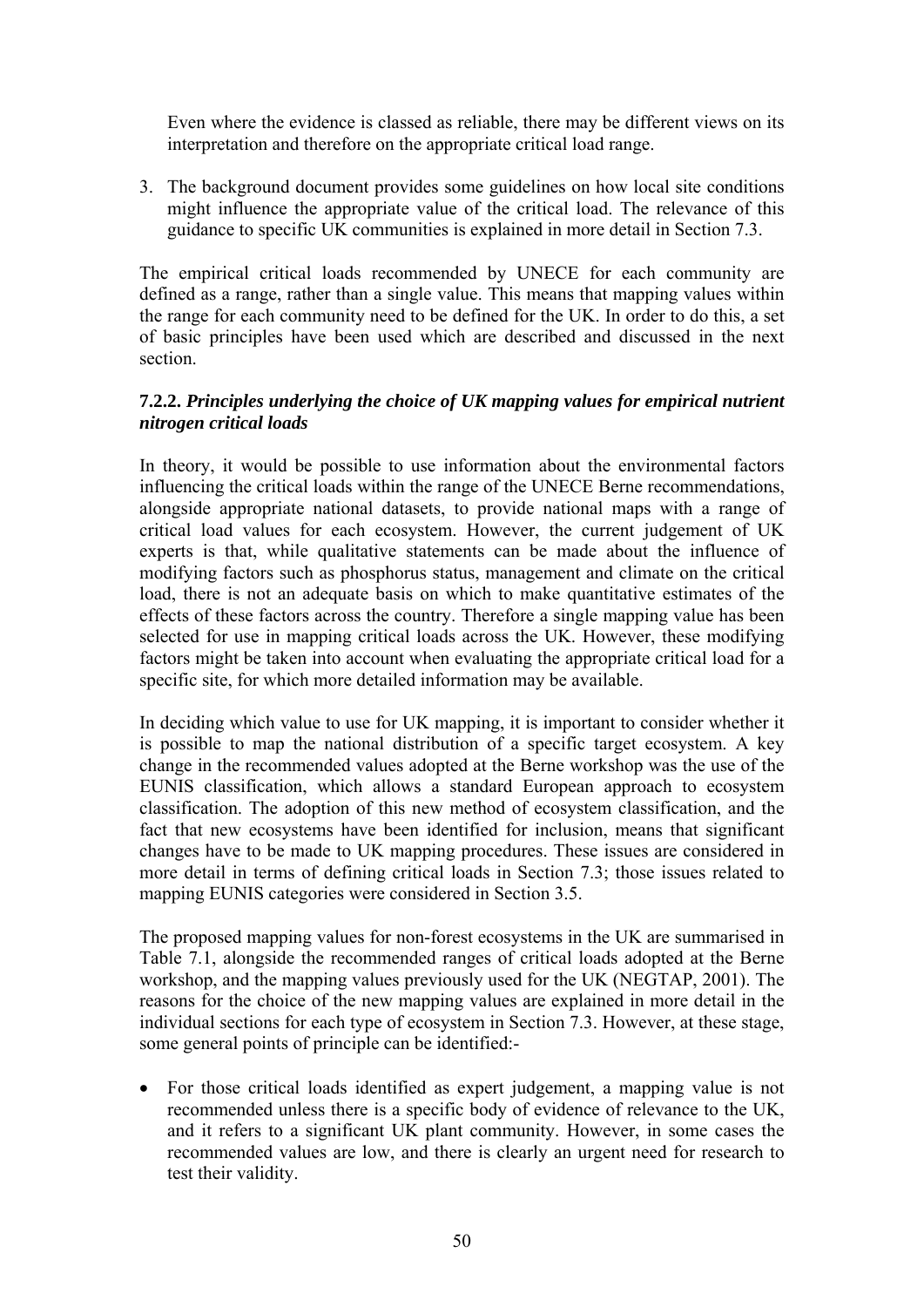- UK mapping values which are not in the middle of the UN/ECE range are recommended where the field or experimental evidence from the UK specifically suggests that this is not appropriate
- Values other than the mid-range have in some cases been recommended where knowledge of UK ecosystems suggests that they are more or less sensitive than the median for this ecosystem across Europe.
- When there is no specific UK evidence to suggest otherwise, the middle of the range from the Berne workshop is recommended for UK mapping.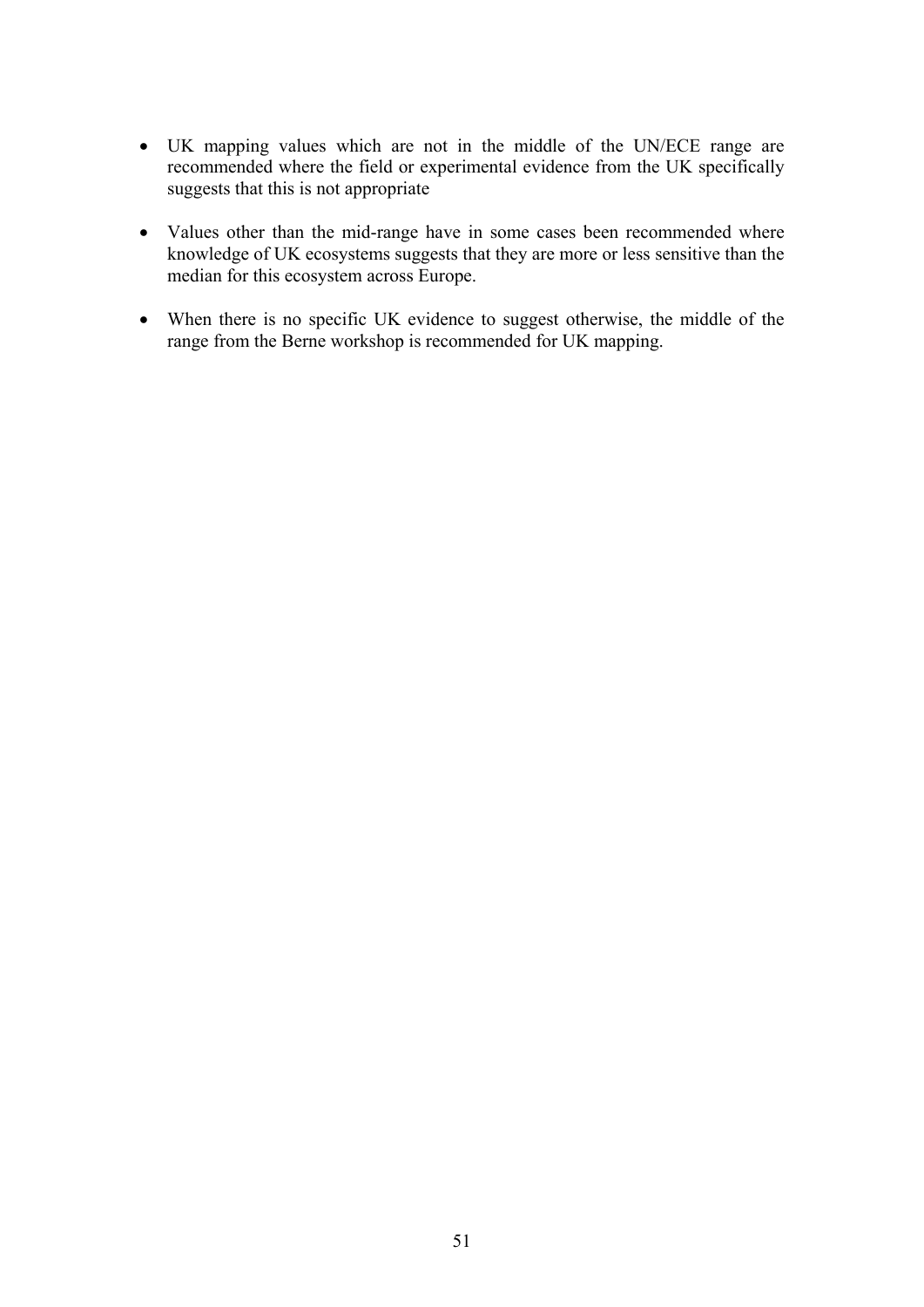#### **Table 7.1: SUMMARY OF 2000 AND REVISED EMPIRICAL CRITICAL LOADS FOR NITROGEN (kg ha-1 yr-1) FOR NON-FOREST ECOSYSTEMS**

| (a) Ecosystem (with corresponding EUNIS      | $(b) 2001$ UK | (c) Critical  | (d) Critical | (e) Revised    |
|----------------------------------------------|---------------|---------------|--------------|----------------|
| class, where used)                           | mapping value | load range in | load range   | UK mapping     |
|                                              |               | 1996 Mapping  | from Berne   | value          |
|                                              |               | Manual        | workshop     |                |
| <b>Grasslands</b>                            |               |               |              |                |
| Dry acid and neutral closed grassland (E1.7) | 25            | $20 - 30$ #   | $10-20#$     | 15             |
| Calcareous grassland (E1.26)                 | $25^{(1)}$    | $15-35#$      | $15-25$ ##   | 20             |
| Montane grassland                            | 12            | $10-15$ (#)   |              |                |
| Hay meadows (E2.2)                           |               |               | $20-30$ (#)  |                |
| Montane hay meadows (E2.3)                   |               |               | 10-20 $(\#)$ |                |
| Arctic/sub-alpine grass (E4.3 $&$ E4.4)      |               |               | $10-15$ (#)  | $\blacksquare$ |
| Moist/wet oligotrophic grass (E3.5)          |               |               | $10-20#$     | 15             |
| Molinia meadows (E3.51)                      |               |               | $15-25$ {#)  | $\blacksquare$ |
| Nardus stricta swards (E3.52)                |               |               | $10-20#$     | 15             |
| Moss/lichen mountain summits (E4.2)          |               |               | $5 - 10#$    | $\tau$         |
| Inland dune pioneer grass (E1.94)            |               |               | 10-20 $(\#)$ |                |
| Inland dune silicaceous grass (E1.95)        |               |               | 10-20 $(\#)$ | -              |
| Heathland/moorland                           |               |               |              |                |
| Lowland dry heaths (F4.2)                    | 17            | $15-20$ ##    | $10-20$ ##   | 12             |
| Lowland <i>Erica</i> wet heaths (F4.11)      |               | $17-22#$      | $10-25#$     | 15             |
| Upland Calluna wet heaths (F4.11)            | 15            | $10-20$ (#)   | $10-20$ (#)  | 15             |
| Arctic/alpine heaths (F2)                    | 7.5           | 5-15 $(\#)$   | 5-15 $(\#)$  | $\overline{a}$ |
| Tundra (F1)                                  |               |               | $5 - 10#$    |                |
| <b>Coastal habitats</b>                      |               |               |              |                |
| Coastal stable dune grasslands (B1.4)        |               | $20 - 30$ #   | $10-20#$     | 15             |
| Shifting coastal dunes (B1.3)                |               |               | $10-20#$     | 15             |
| Coastal dune heaths (B1.5)                   |               |               | 10-20 $(\#)$ |                |
| Moist-wet dune slacks (B1.8)                 |               |               | $10-25$ (#)  |                |
| Dune slack pools (C1.16)                     |               |               | 10-20 $(\#)$ |                |
| Salt marshes $(A2.64 & A2.65)$               |               |               | 30-40 $($ #) |                |
| Softwater oligotophic lakes                  |               |               |              |                |
| Permanent oligotrophic lakes (C1.1)          |               | $5-10$ ##     | $5 - 10$ ##  |                |
| <b>Bogs, mires and fens</b>                  |               |               |              |                |
| Ombrotrophic and raised bogs (D1)            | 10            | $5 - 10#$     | $5 - 10$ ##  | 10             |
| Poor fens $(D2.2)$                           |               |               | $10-20#$     | 15             |
| Rich fens (D4.1)                             |               |               | 15-35 (#)    |                |
| Montane rich fens (D4.2)                     |               |               | $15-25$ (#)  |                |

The reliability of the recommended range is indicated as:-

(#): expert judgement

#: quite reliable

##: reliable

The tabulated values are taken from the following sources:- (b) NEGTAP (2001); (c) Bobbink *et al.* (1996); (d) Bobbink *et al.* (in press); (e). This document

 $^{(1)}$  25 kg N ha<sup>-1</sup> year<sup>-1</sup> was the value recommended by NEGTAP (2001). However, this decision was taken after the data submission in February 2001, in which a value of 50 kg N ha<sup>-1</sup> year<sup>-1</sup> was applied.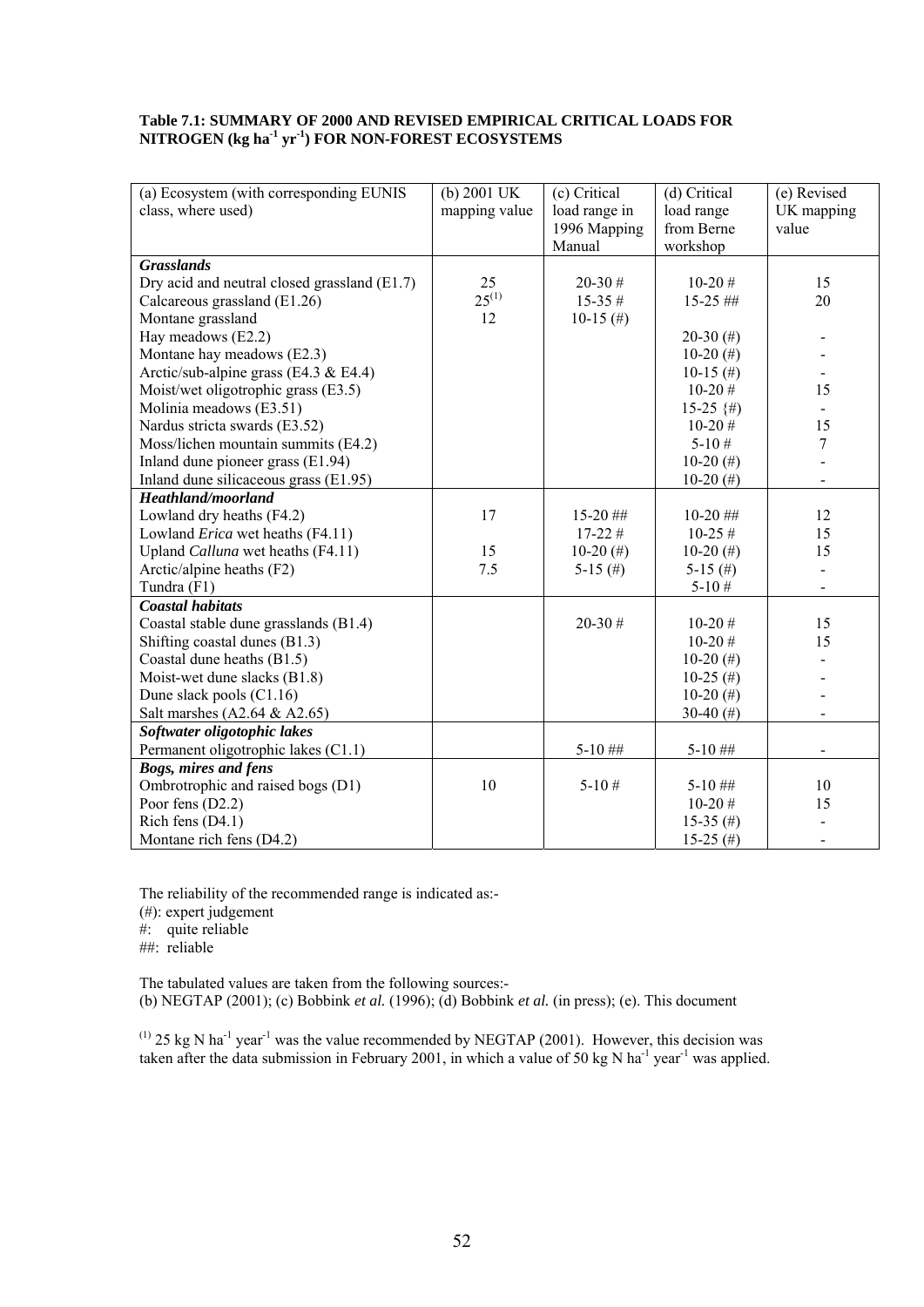## *7.2.3. Interpretation of Exceedance of Empirical Critical Loads of Nitrogen*

Exceedance of critical loads simply indicates that there exists a potential for adverse effects of nitrogen pollution on the most sensitive elements within particular habitats. Currently, it is not possible to state unequivocally either the timescale, or to quantify the extent, of the change that is likely to occur in the majority of habitats. These constraints reflect the highly complex functions of nitrogen in habitats and ecosystems. For example, while we can quickly recognise replacement of nitrogen sensitive species by more competitive nitrophilic ones, it is very difficult to predict, and indeed to detect, longer term impacts of such changes in individual species composition on wider community functions such as nutrient or carbon cycling and plant-animal interactions.

Indicators of adverse change resulting from nitrogen deposition vary from responses of individual plants, through to alterations in soil and water chemistry and increased leaching from ecosystems. The key indicators of exceedance used to define empirical critical loads at the Berne workshop, and as discussed in NEGTAP (2001), are principally changes in plant community composition, since these are often the prime conservation interest. However, research into higher plant-soil systems indicates that the soil microbial community is at least equally sensitive to nitrogen supply, and that changes in microbial activity that influence nutrient availability may both pre-empt the initial plant response and also have a longer lasting influence on key soil processes and ecosystem function. Evidence of changes in soil biological activity are therefore valuable indicators of ecological change, underpinning, and in some cases explaining, observations of plant response above ground. In addition, there is a need to protect the whole ecosystem, including the soil, from nitrogen enrichment in order to sustain future ecosystem health and function.

The benefits of reductions in nitrogen deposition to UK ecosystems are likely to be apparent over lengthy time scales. Evidence from experiments and observations in the field indicate that much of the nitrogen deposited to terrestrial systems in recent decades has accumulated in soil compartments and it is likely to be retained there for a long time, even if future deposition is dramatically lowered. The build-up of nitrogen in the soil potentially stores up problems for N-limited communities and will increasingly push the balance in favour of nitrogen demanding competitor species. Future environmental conditions resulting from climate change may also accelerate the mobilisation of stored nitrogen resulting in adverse changes in soil chemistry and increased leaching.

In the light of long-term nitrogen accumulation within ecosystems, what are likely to be the benefits of reduced emissions? In the UK, the decline in NOx emissions since about 1990 has not, so far, yielded any obvious improvements in ecological health of sensitive habitats (NEGTAP, 2001). However, this is probably not surprising, since NH3 releases have changed little over that time and the modest changes in total nitrogen emissions must be seen against a background of rising inputs over the past two centuries or so.

It is likely that the first signs of improvement in terrestrial ecosystems will be seen in the performance, or distribution, of mosses, lichens and annual flowering plants as these should be the most sensitive to a lower deposition or aerial concentration of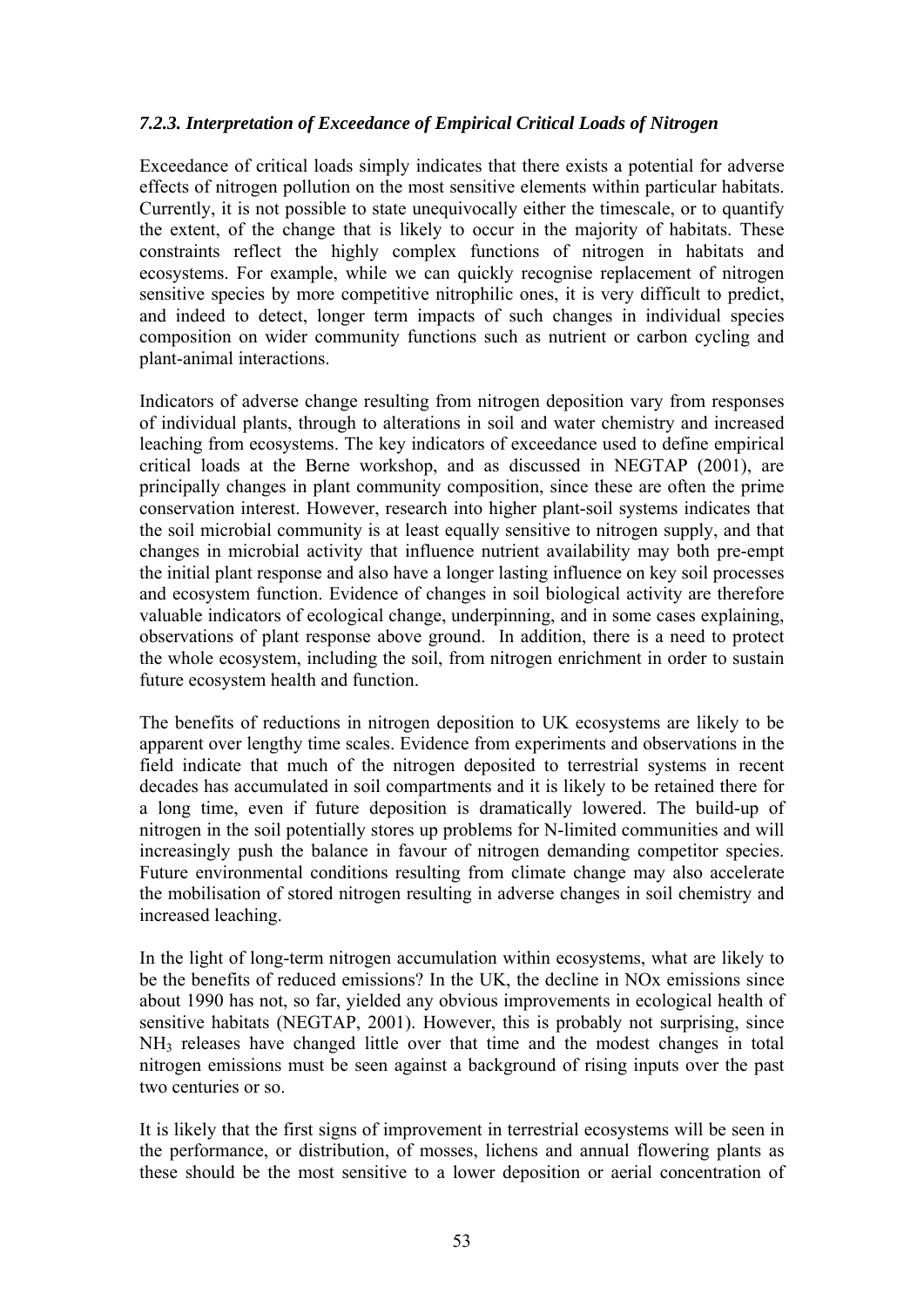anthropogenic nitrogen. Evidence for recovery in mosses has been seen in an experiment at CEH Bangor using mesocosms of grass communities exposed to lower than ambient nitrogen deposition (NEGTAP, 2001). In the Netherlands, some benefits of falling emissions of nitrogen compounds, particularly of ammonia, since the early 1990s have been observed in terms of floristic changes in nitrogen-sensitive habitats (Roelofs, pers. com.). In some habitats, recovery can be accelerated by removal of the organic soil nitrogen pool achieved through turf stripping, a common practise already on some lowland heaths in the UK, which is used extensively in the Netherlands. However, such operations are clearly less practical in other habitats, such as bogs and many upland systems. Other management tools, such as controlled burning, mowing and grazing potentially offer alternative means of removing the stored nitrogen pool. However, recent research suggests that they will only be effective if they reduce nitrogen levels in the soil compartment, where the majority of the additional nitrogen is stored (Caporn *et al.*, 2002; Power *et al.*, 2001).

Active research in the UK and elsewhere is currently aiming to detect and predict the ecological impacts of future reductions in nitrogen emissions. In advance of obtaining clear signs of improvement in the UK as a consequence of reductions in nitrogen emissions, we should at least be confident that a lowering of nitrogen deposition will help guard against further deterioration in the quality of ecosystems and habitats. This is also an important consideration for the many areas of UK semi-natural vegetation where the critical load remains exceeded.

## *7.2.4 Field evidence of impacts of deposited N*

The purpose of this document is to explain how revised critical loads of nutrient nitrogen have been developed. However, it is of relevance to consider the extent to which evidence exists of impacts of nitrogen deposition on sensitive communities in the UK. Deposition rates for nitrogen in many areas of the UK exceed the critical loads summarised in Table 7.1, indicating the potential for long-term impacts of nitrogen deposition across the country (NEGTAP, 2001). Evidence of impacts of nitrogen deposition in the field provides important support for the significance of such exceedance of critical loads. However, it is important to emphasise that the lack of such evidence cannot invalidate the critical loads because:-

- (i) the study design may not be adequate to detect effects of N deposition;
- (ii) the long-term nature of responses to deposited nitrogen means that adverse effects may occur at some point in the future; and
- (iii) local modifying factors may reduce the impacts of N deposition at a specific location.

Three types of field evidence exist:-

- 1. Evidence of changes in species composition, growth or vitality through time. Key issues in the interpretation of such evidence are the continuity in location of the plots, the measurement methods, and the role of other factors such as site management in causing the observed change.
- 2. Evidence of spatial associations between nitrogen deposition and species composition and other responses. A key issue in the interpretation of such evidence will be the confounding effects of factors such as climate. The strongest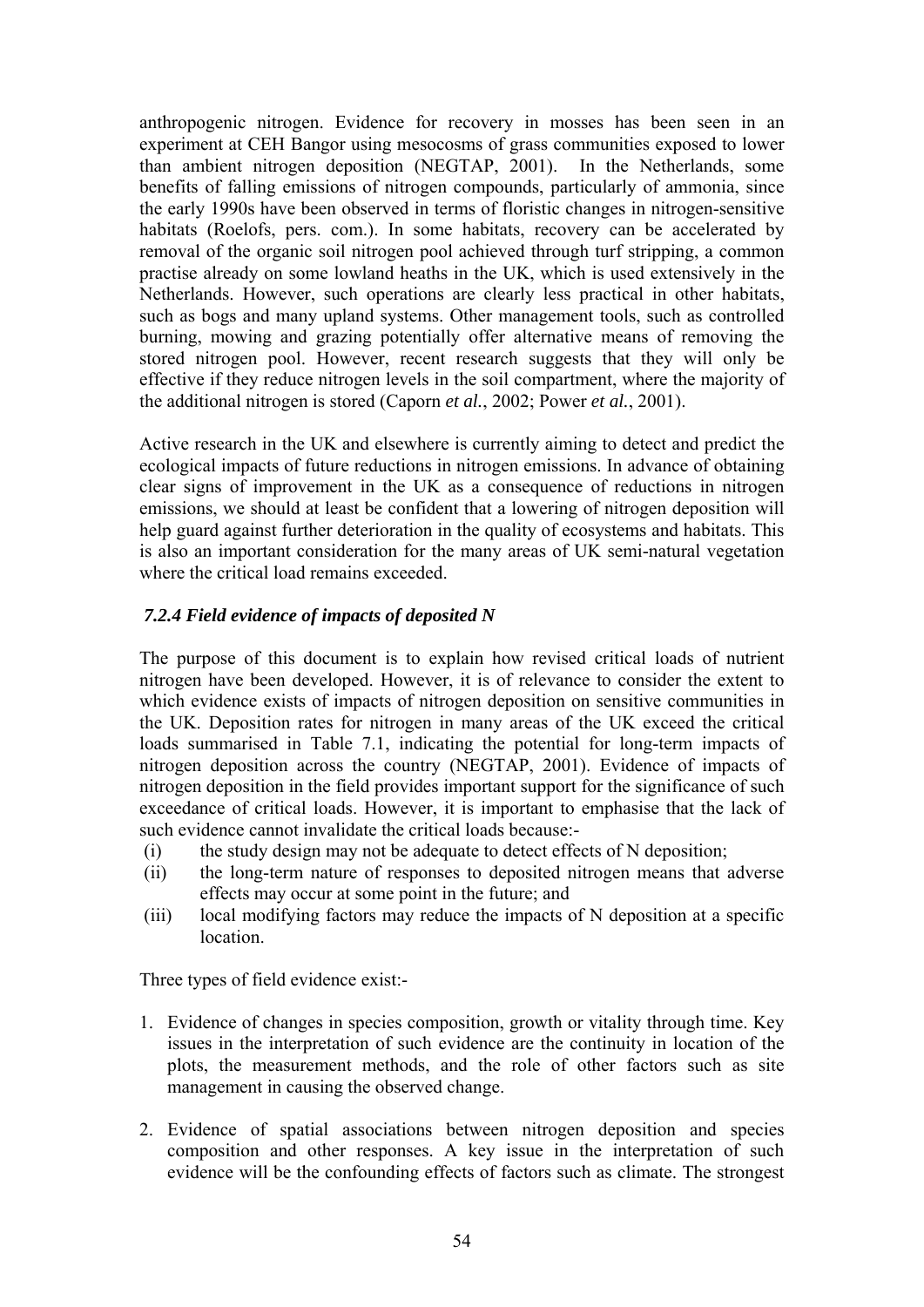evidence of cause-effect relationships from spatial associations will be close to point sources of pollution. For example, Pitcairn *et al.* (1998) reported a gradient study of ground flora composition in an acid woodland away from an intensive livestock unit and found a greater frequency of nitrophilic species above an estimated deposition rate of  $15{\text -}20$  kg ha<sup>-1</sup> yr<sup>-1</sup>.

3. Evidence that the nitrogen content of foliage has increased over time in areas with high levels of nitrogen deposition. There is evidence of increases in the nitrogen content of mosses and heather in many areas of the UK over the last few decades, which is consistent with a cumulative effect of nitrogen deposition (e.g. Pitcairn *et al.*, 1995).

The evidence of changes in foliar nitrogen content and of species composition in the UK, and their links to experimental evidence, were critically reviewed and summarised by NEGTAP (2001). The clearest evidence of a national signal of the impacts of nitrogen deposition on species composition across the UK countryside comes from the Countryside Vegetation Survey (CVS) (Haines-Young *et al.*, 2000). These data have been analysed using the Ellenberg fertility index which rates each species in terms of whether it has a high or low demand for nutrients such as nitrogen. Analysis of the CVS survey data for the period 1990-98 showed a significant increase in the Ellenberg index of ground flora in some upland, but not lowland, woodland plots, and in infertile grassland, moorland grass, and heaths and bogs. This suggests a decrease in the cover of species adapted to low nitrogen conditions. As expected, these changes were not observed in fertile grasslands or arable plots, which were already dominated by species with a high nutrient demand.

A recent more detailed analysis of these data has assessed whether the change in Ellenberg fertility index showed any significant relationships with nitrogen deposition, i.e. whether there had been greater reduction in the cover of species adapted to low nitrogen conditions in areas with high nitrogen deposition. The results indicated that this was the case for grasslands and for heaths and bogs, but not for woodlands (Smart *et al.*, pers. comm.). Furthermore, analysis of individual species data for heaths and bogs over the period 1978-90 showed that the probability of a decrease in cover for the three dominant ericaceous species: *Calluna vulgaris*, *Erica tetralix* and *Erica cinerea* was associated with modelled deposition of reduced nitrogen. Experiments and field studies have shown that these nitrogen-sensitive species are liable to be replaced by grass at high rates of nitrogen deposition.

While this, and other, field evidence is not conclusive proof of the national impact of nitrogen deposition on UK communities, it is consistent with the fact that critical loads for these more sensitive communities are exceeded over significant areas of the UK. The field evidence is also broadly consistent with the changes observed in shorter-term field manipulation experiments, which are important in providing support for empirical critical loads (NEGTAP, 2001; Cunha *et al.*, 2002).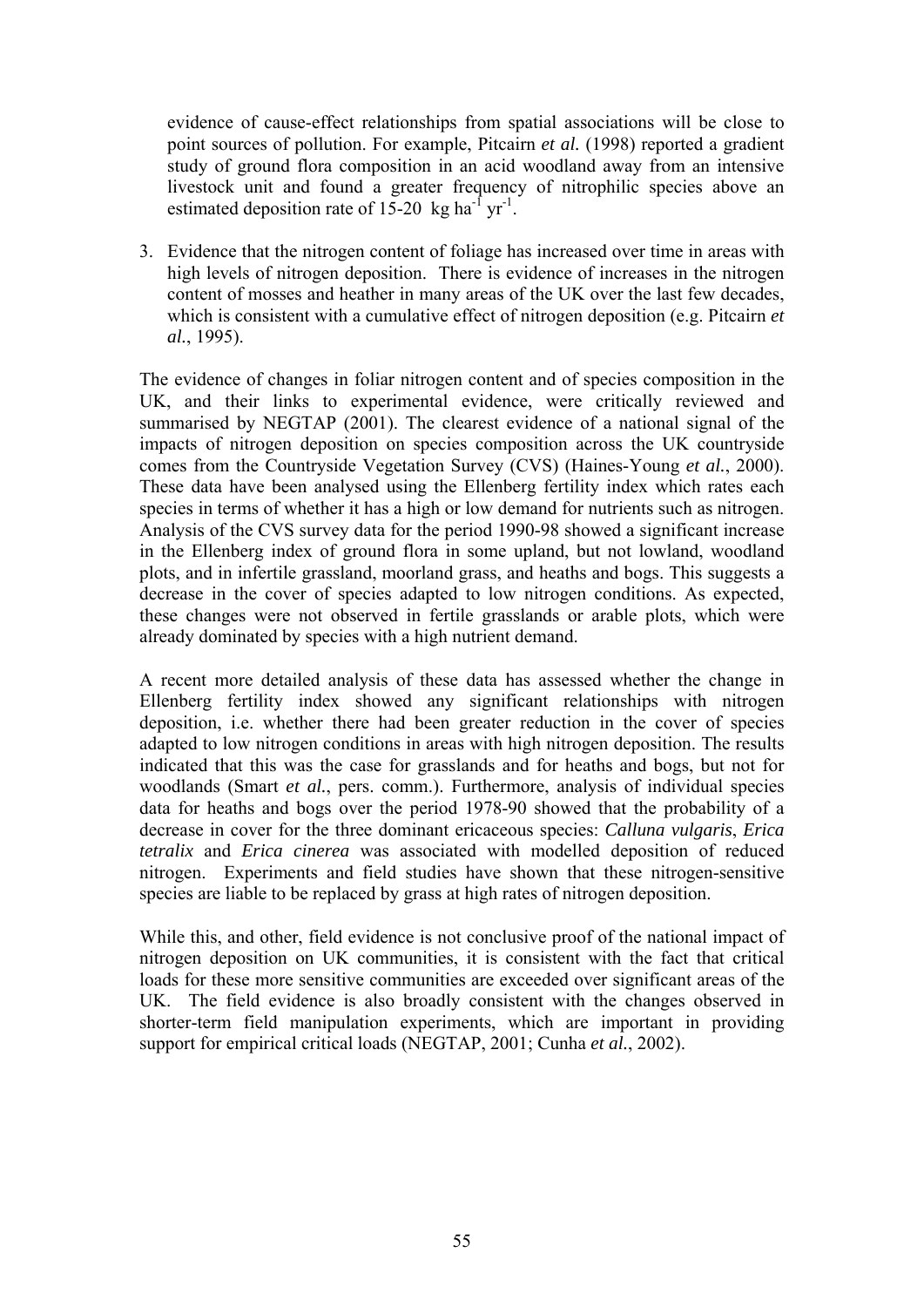### **7.3 UK Mapping values for non-forest ecosystems**

A key conclusion of the Berne workshop was the adoption of different approaches to assigning critical loads for forest and non-forest ecosystems. For non-forest ecosystems, different critical loads are assigned to different ecosystem types. In contrast, the emphasis for forests was to identify critical loads for different responses which might be applied to a range of forest communities. In this section, the main non-forest classifications (grasslands, heathlands, wetlands and coastal habitats) are considered in turn. It is important to note that the list of ecosystems in Table 7.1 is limited, and does not cover all EUNIS categories. This is because:-

- 1. For some major ecosystem types, primarily in Mediterranean and eastern Europe, there is simply no information from which to estimate a critical load value.
- 2. The focus is on ecosystems which are likely to be affected by enhanced nitrogen deposition – hence many ecosystems of high nutrient status are omitted
- 3. Many ecosystem types are too localised for national and international mapping, and therefore, despite a low nutrient status, have no critical load assigned.

Those ecosystem types under (3) will include some of high conservation value, which require protection under the Habitats Directive. The implications of this for the conservation agencies and for local site assessment are beyond the scope of this document, which is concerned with national mapping of critical loads.

## *7.3.1. Grasslands (Figure 7.1)*

Bobbink *et al.* (in press) note the overwhelming range of grassland types across Europe. The Berne workshop recommended empirical critical loads only for a small number of these grassland types, identified as being of low nutrient status, for which some evidence was available. Furthermore several of the critical load ranges for grasslands that were recommended at the Berne workshop were either based only expert judgement, were for communities not relevant to the UK, or were too localised for national mapping. Therefore, in proposing new mapping values for the UK only four categories were considered. These fall within the broad EUNIS categories of dry grasslands (E1), wet grasslands (E3) and alpine/subalpine grasslands (E4); no critical load is recommended for UK mapping for mesic grasslands (E2). These mesic grasslands include the improved grasslands which dominate many areas of the lowland UK landscape. While more detail on each category is provided below, it can be pointed out at this stage that, for all four categories, no strong argument was identified to vary from the policy of using the middle of the critical load range agreed at the Berne workshop.

### *Sub-Atlantic semi-dry calcareous grassland (E1.26)*

A wide range of critical load values for calcareous grassland (15-35 kg ha<sup>-1</sup> yr<sup>-1</sup>) was recommended by Bobbink *et al.* (1996). A basic assumption underlying this range was that the impact of N deposition in calcareous grasslands was through an increase in plant growth, which led to increased competition, and loss of sensitive species adapted to lower nutrient levels. On this basis, the higher end of this range referred to those grasslands (including most of those in the UK) where phosphorus supply was limited. On such grasslands, it was assumed that there would be no response of plant growth to additional N deposition, and hence no increase in competition and no loss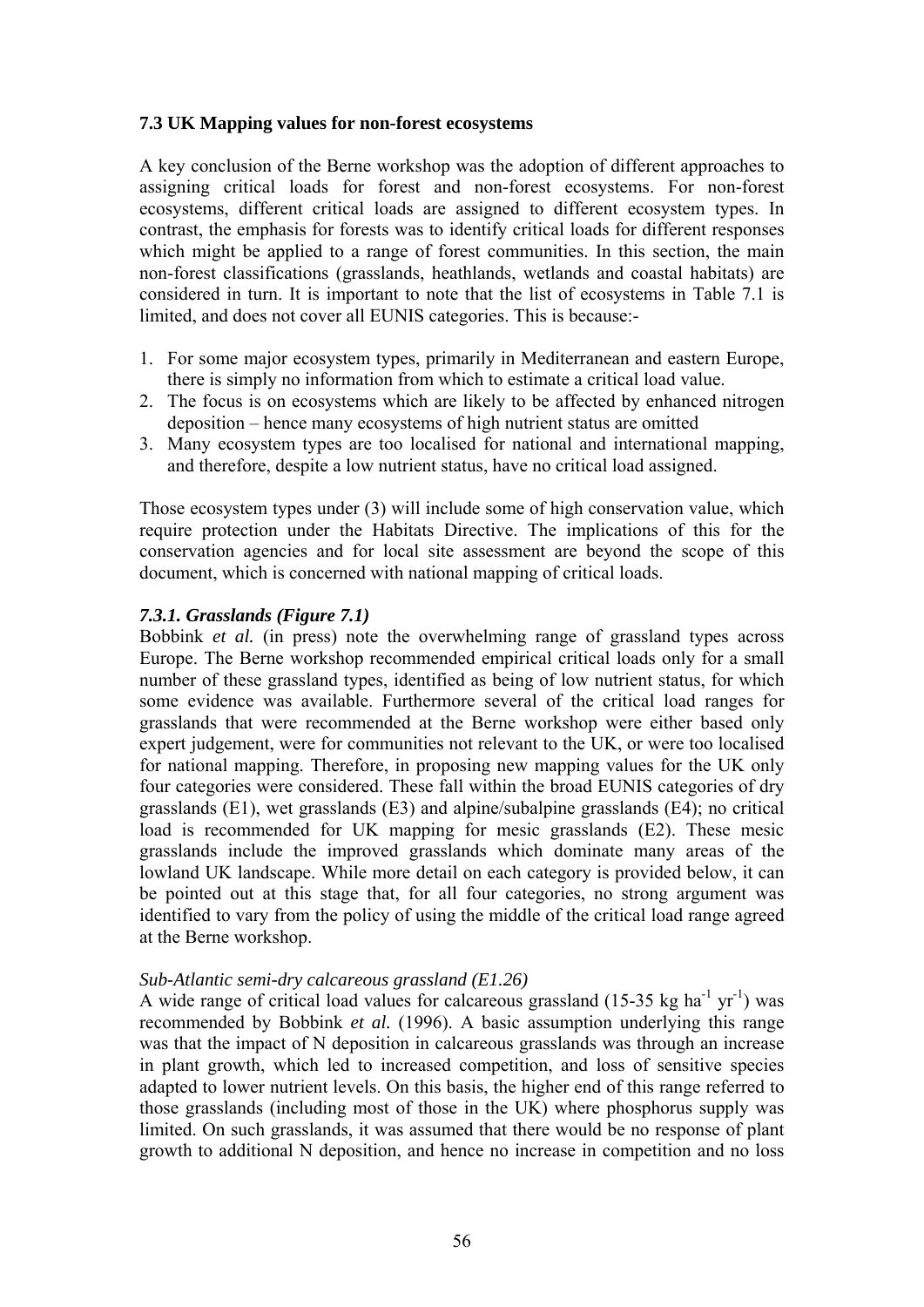of species. The intention was that the high end of the range should be used in P limited systems and the lower end of the range when P was not limiting.

However, more recent experimental data detailed in Cunha *et al.* (2002), including work in the UK, has shown that significant effects on vegetation composition (increases in grasses and decreases in herbs, legumes and geophytes) can occur on Plimited grasslands in response to increased N deposition. The cover of typical bryophyte species has also declined in experimental studies in response to increased N deposition. These changes occur even though total plant growth and vegetation cover is decreased, rather than increased, in response to increased N supply. This new evidence suggests that direct toxicity, rather than competitive exclusion as originally hypothesised by Bobbink *et al.* (1996), may be responsible for the observed responses. It is also important to note that these experimental studies, and associated model simulations, suggest that these changes may take 5-15 years to become apparent, even at relatively high deposition rates.

The new evidence of the response of P-limited calcareous grasslands led to a reduction in the critical load recommended at Berne to 15-25 kg ha<sup>-1</sup> yr<sup>-1</sup>, removing the higher end of the previous range. Given that some of the evidence supporting this revised critical load is based on experimental studies in P-limited UK grasslands (see Cunha *et al.*, 2002), it is appropriate to apply the mid-range value of the range recommended at the Berne workshop, i.e.  $20 \text{ kg ha}^{-1} \text{ yr}^{-1}$  (see Figure 7.1a).

#### *Non-Mediterranean dry acid and neutral closed grassland (E1.7)*

In the previous process of assigning critical loads adopted by Bobbink *et al.* (1996), dry acid grasslands with high species diversity were assigned a critical load of 10-15  $kg$  ha<sup>-1</sup> yr<sup>-1</sup>, whereas other acid and neutral grasslands were assigned a higher critical load of 20-30 kg ha<sup>-1</sup> yr<sup>-1</sup>. The adoption of the EUNIS system has meant that the categorisation of grassland communities has changed, and this factor needed to be recognised alongside the new experimental and field evidence, at the Berne workshop. In particular, dry grasslands (E1) are distinguished from mesic grasslands (E2). The latter are likely to have a higher critical load, corresponding to the value of 20-30 kg ha<sup>-1</sup> yr<sup>-1</sup> for other grasslands proposed by Bobbink *et al.* (1996), but this is only based on expert judgement. Therefore, such mesic grasslands, although an extensive component of UK vegetation, do not have a mapping value assigned to them. *It is also important to note that all the evidence considered by Bobbink et al. (in press) in recommending a critical load for EUNIS class 1.7 is derived from acid, rather than neutral, grassland communities.*

New mesocosm studies, including very low rates of nitrogen deposition, suggest that significant changes in species composition occur above 20 kg ha<sup>-1</sup> yr<sup>-1</sup> after two years. Furthermore, new evidence from a long-term field experiment in the UK shows that significant effects on species composition of higher plants occur at all applications above current deposition in the southern Pennines (about 20 kg  $ha^{-1}$  yr<sup>-1</sup>) after ten years, and in species composition of mosses after two years (Bobbink *et al.* (in press), Cunha *et al.* (2002)). On the basis of this, and other, evidence a critical load range of 10-20 kg ha<sup>-1</sup> yr<sup>-1</sup> was adopted at the Berne workshop. The middle of this range (15 kg)  $\text{ha}^{-1}$  yr<sup>-1</sup>) is recommended as the UK mapping value (Figure 7.1b). Since the evidence supporting this critical load was based on acid grassland studies, only acid grassland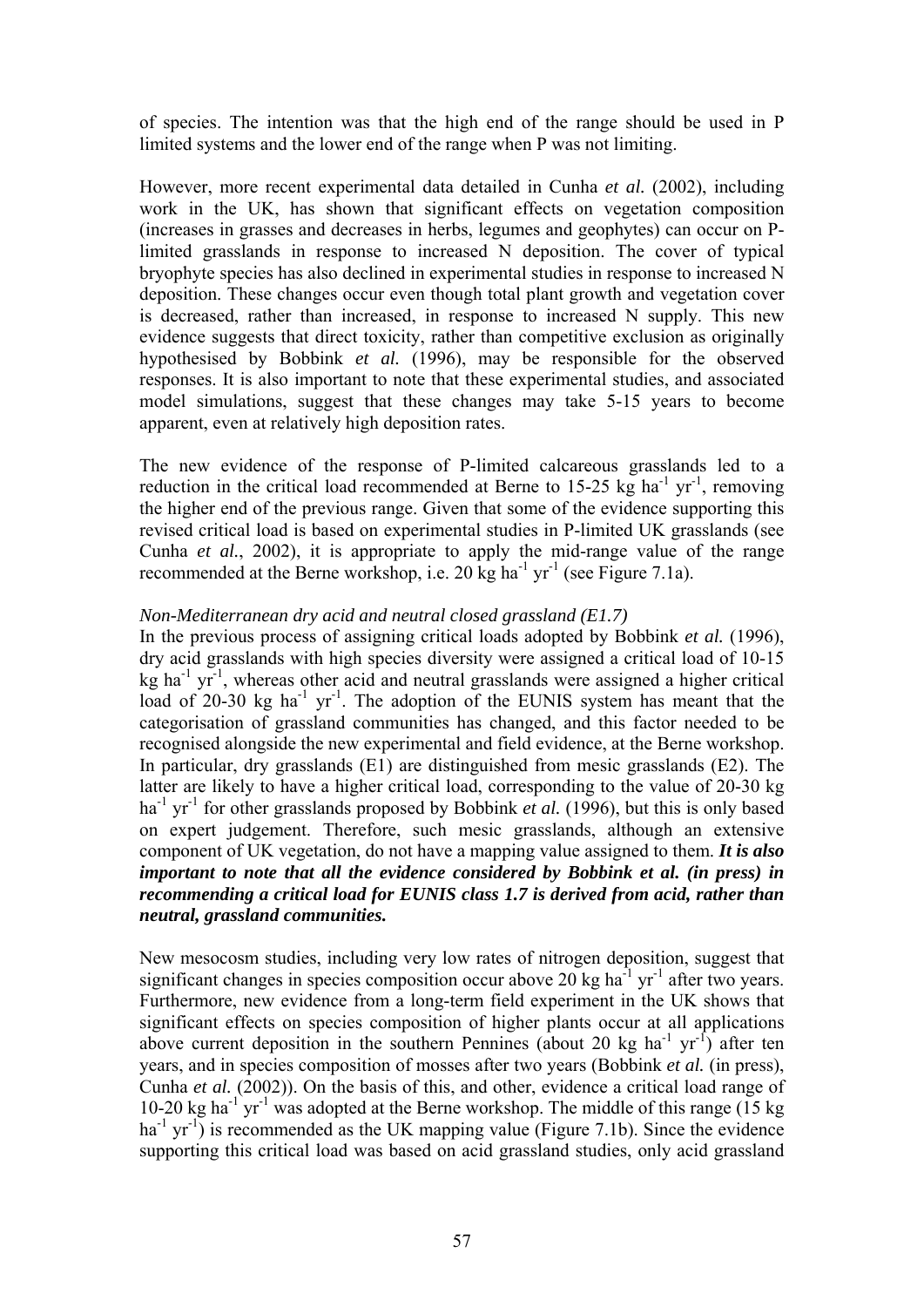communities are mapped when assessing exceedance of this critical load; dry neutral grassland communities are not mapped.

### *Moist and wet oligotrophic grasslands (E3.5), including* Nardus stricta *swards (E3.52)*

Recent field and mesocosm studies on upland oligotrophic communities in the UK provide a basis for setting a specific critical load for these communities; this was not done by Bobbink *et al.* (1996), because of the lack of relevant data. In both field and mesocosm studies, significant changes in higher plant species composition, along with increased nitrate leaching, were found above 20  $kg$  ha<sup>-1</sup> yr<sup>-1</sup> after 3-4 years of treatment. In contrast, effects on the cover and species composition of the moss component were found below 20 kg ha<sup>-1</sup> yr<sup>-1</sup>, and in some cases below 10 kg ha<sup>-1</sup> yr<sup>-1</sup>. The results from these experiments were used at the Berne workshop to recommend a critical load of 10-20  $kg$  ha<sup>-1</sup> yr<sup>-1</sup>. Since UK experiments provided the main empirical evidence for this range, it is logical to use the middle of the range  $(15 \text{ kg ha}^{-1} \text{ yr}^{-1})$  for UK mapping (see Figure 7.1b).

#### *Moss and lichen dominated mountain summits (E4.2)*

Within the EUNIS system, E4.2 is a sub-category of arctic and sub-alpine grassland without extensive snow cover, which is dominated by moss and lichen communities. The only evidence available to Bobbink *et al.* (in press) to support the recommendation of a critical load for this EUNIS category was UK evidence related to *Racomitrium* heath, which is a community of high conservation value found on mountain summits in Britain. There is evidence in the UK of a serious decline in these communities over the past two decades, which may at least partly be associated with increased nitrogen deposition, as well as changes in grazing pressure and other factors (Pearce & van der Val, 2002).

Field experiments in the Scottish Highlands (Pearce & van der Val, 2002; Cunha *et al.*, 2002) have shown large declines in *Racomitrium* growth and cover, with increased grass cover, at N addition rates within two years at only 10 kg ha<sup>-1</sup> yr<sup>-1</sup> above the estimated current deposition rate of 12 kg ha<sup>-1</sup> yr<sup>-1</sup>. The fact that these were very large and rapid effects, which are consistent with observed field declines, led to a precautionary approach in assessing the empirical critical load at the Berne workshop. Based on this study, and other supportive evidence, the critical load range adopted at the Berne workshop was  $5{\text -}10 \text{ kg} \text{ ha}^{-1} \text{ yr}^{-1}$ . Given that the evidence supporting this critical load was from UK studies, a value in the middle of the range  $(7 \text{ kg ha}^{\text{T}} \text{ yr}^{\text{-1}})$ has been adopted for UK mapping (Figure 7.1c).

#### *7.3.2. Heathland/moorland*

Critical loads for UK mapping in this category refer to temperate heathland (EUNIS class F4). The recommendations from the Berne working group considering heathlands and moorlands identified a number of modifying factors of specific relevance to these systems. These were:-

1. Management. These semi-natural systems are essentially maintained by some form of management. The intensity of management can lead to the removal of different amounts of nitrogen from the system, but can also affect responses to nitrogen in more subtle ways.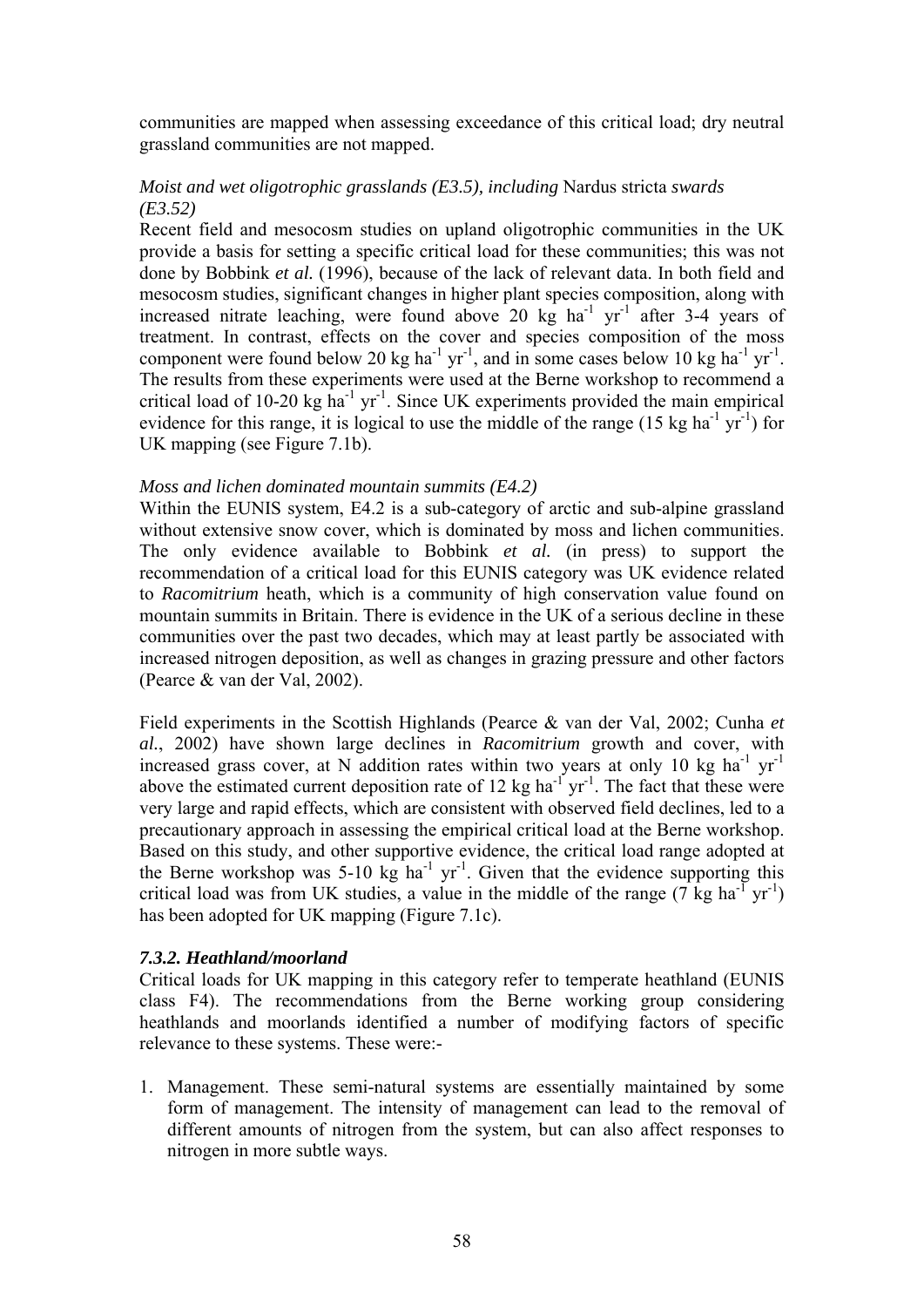2. Phosphorus availability. In general, when soil availability of phosphorus is limiting, a smaller degree of response to additional atmospheric nitrogen is expected.

When applying these critical loads to specific sites, it is clear that the nutrient status of the site and its current management need to be considered in order to identify the appropriate value within the range. Indeed changes in management practice may effectively alter the sensitivity of the site to atmospheric deposition and hence change the local critical load. For national mapping purposes, we cannot take this site-specific approach. Therefore, the following reasoning has been used.

### *Dry heaths (F4.2)*

The previous value of 15-20 kg ha<sup>-1</sup> yr<sup>-1</sup> (Bobbink *et al.*, 1996) for dry heathland was based on long-term model simulations based on Dutch data, which assumed management by sod-cutting every 50 years. These models, which describe competition between one of two ericaceous shrubs, and one of two invasive grass species, were based on extensive experimental and field research and hence are reliable. Discussion at the Berne workshop focussed on whether this narrow critical load range was appropriate for application to all European dry heathland.

Research in the UK, in which these models have been parameterised for UK dry heaths, has clearly demonstrated that the critical load for conversion of *Calluna*dominated wet heaths into acid grassland communities is reduced under conventional UK management, such as mowing, by 5 kg ha<sup>-1</sup> or more, compared with sod-cutting. In addition, an experiment of over ten year's duration, on a UK lowland heath (see Cunha *et al.*, 2002), shows significant effects on growth, nutrient budgets and lichen flora, of the addition of N deposition at 8 kg  $ha^{-1}$  yr<sup>-1</sup>. UK maps suggest that N deposition at this site is about 15 kg  $ha^{-1}$  yr<sup>-1</sup>. However, recent site–specific measurements by Power & Barker (2003) report a value of 8 kg ha<sup>-1</sup> yr<sup>-1</sup>, excluding aerosol and nitric acid deposition

Based on this new evidence from modelling and from experimental studies, the Berne workshop proposed a reduction in the lower end of the critical load range, giving a range of  $10-20$  kg ha<sup>-1</sup> yr<sup>-1</sup>. Given that the higher end of this range is based on model simulations using intensive sod-cutting management, not widely practised in the UK, and taking account of the field experiment in the UK which suggests a threshold of 8- 15 kg ha<sup>-1</sup> yr<sup>-1</sup>, a UK mapping value of 12 kg ha<sup>-1</sup> yr<sup>-1</sup> (towards the lower end of the new range) is recommended (Figure 7.2).

### *Northern wet heath (F4.11)*

This EUNIS class can be divided into *Calluna* dominated wet heath, characteristic of the uplands, and *Erica tetralix* dominated wet heath, more characteristic of lowland heaths. For both categories, expert judgement was indicated as the basis of the critical load agreed at the Berne workshop. However, given the high cover of this community in the UK, and the existence of long-term field experiments in this country, a mapping value is required for the UK.

For *Calluna*-dominated wet heath, or moorland, a long-term field manipulation experiment in North Wales shows significant effects of adding 40 kg ha<sup>-1</sup> yr<sup>-1</sup> to a background deposition of 25 kg ha<sup>-1</sup> yr<sup>-1</sup> over a period of ten years. Long-term effects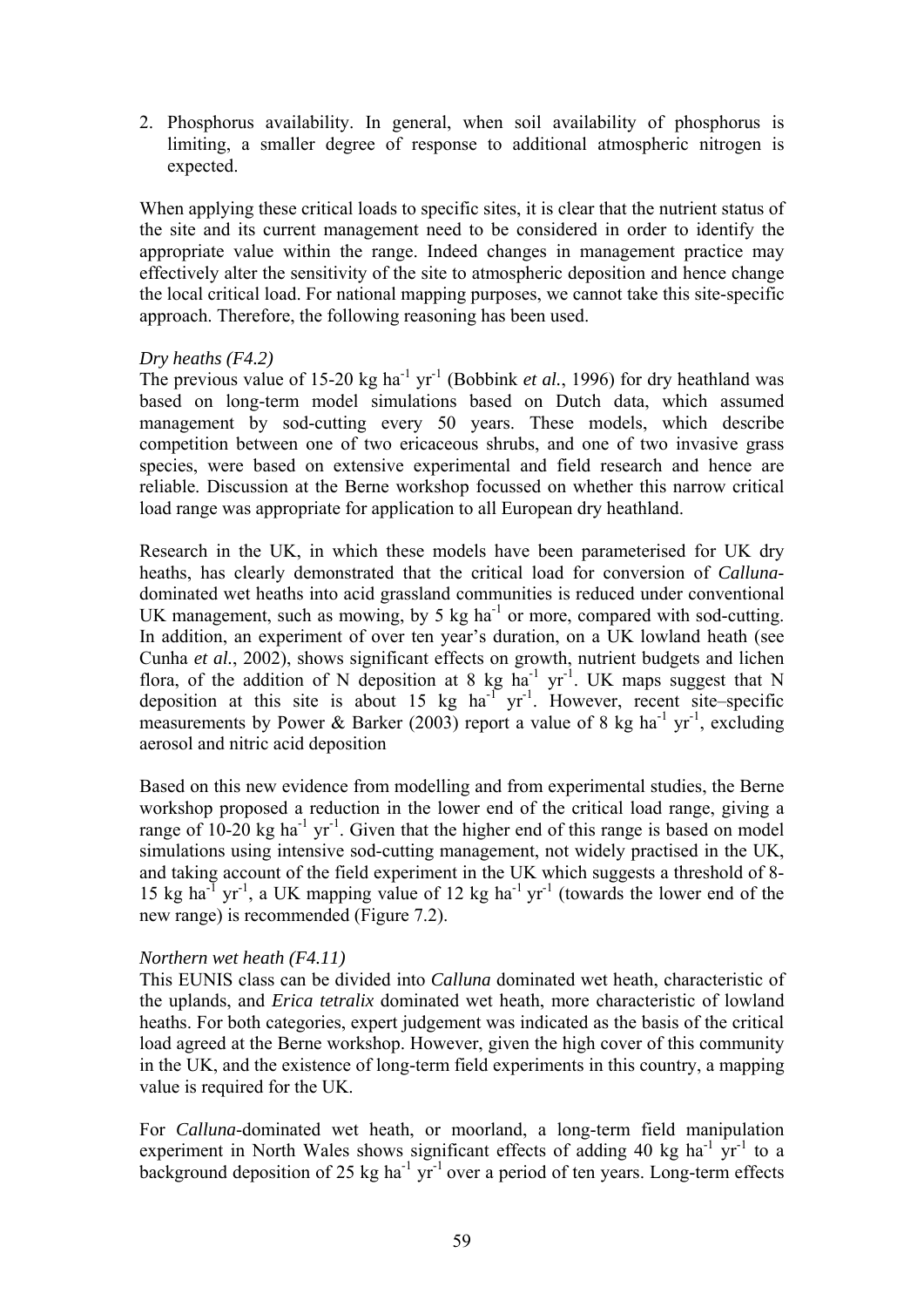at lower rates of deposition have not been examined, and therefore it is difficult to identify an effect threshold for this community. The recommendation of experts at the Berne workshop was that the same critical load range  $(10{\text -}20 \text{ kg ha}^{-1} \text{ yr}^{-1})$  should be set for *Calluna* dominated wet and dry heaths. This decision is supported by comparisons of experimental studies on wet and dry heaths in the UK, in which the nature of the observed responses were comparable (Cunha *et al.*, 2002). The modifying effect of management in wet heath communities is less certain than for dry heath, as, in terms of grazing in particular, the interactions may be complex. Therefore, there is no basis for recommending the use in the UK of either end of the critical load range and a mapping value is recommended of 15 kg ha<sup>-1</sup> yr<sup>-1</sup>, the middle of the range of 10-20 kg ha<sup>-1</sup> yr<sup>-1</sup> adopted at the Berne workshop.

For *Erica tetralix* dominated heath, the range recommended at the Bern workshop was  $10-25$  kg ha<sup>-1</sup> yr<sup>-1</sup>, based on the results of modelling studies conducted in the Netherlands. However, the upper end of this range was based on simulation models using the intensive management of sod-cutting and therefore is inappropriate for the UK. A mapping value of  $15 \text{ kg}$  ha<sup>-1</sup> yr<sup>-1</sup> is therefore recommended for the UK (Figure 7.2).

## *7.3.3. Wetlands*

EUNIS class D covers a wide range of wetland communities. However, only for two broad classes – raised and blanket bogs and poor fens – are the critical loads based on experimental and field evidence, rather than expert judgement.

### **Raised and blanket bogs (D1)**

The assessment for the workshop at Berne provided significant new empirical evidence to support the previous critical load range of  $5\text{-}10 \text{ kg}$  ha<sup>-1</sup> yr<sup>-1</sup>. At the lower end of the range, the key response expected is a change in species composition within the bryophyte layer. In contrast, at the higher end of the range it was considered that the capacity of the bryophyte layer to absorb deposited nitrogen would be saturated, and increased nitrogen availability in the rooting zone will lead to increased competition from vascular plants.

A key modifying factor for bogs considered at the Berne workshop was precipitation. In general terms, evidence suggests that the impact of N deposition would be lower in areas where precipitation is high. This is important, as much of the key evidence used to support the critical load in terms of changes in bryophyte species composition comes from regions of Europe, especially the Netherlands and Scandinavia, where precipitation is much lower than in bog areas of the UK. In contrast, the evidence for N saturation of the bryophyte layer comes from data at an international range of sites with different levels of precipitation (Bobbink *et al.*, in press). It is concluded that the upper end of the proposed critical load range is applicable to the UK, but that the lower end may not be appropriate at our high precipitation rates. Hence, a UK mapping value of 10 kg ha<sup>-1</sup> yr<sup>-1</sup> is recommended (Figure 7.3).

Phosphorus status was also identified at the Bern workshop as an important factor modifying responses of bog systems, but this will depend on the response of interest. Differential growth responses between bryophyte species, and hence changes in species composition, may be less likely in P-limited sites, but the capacity of the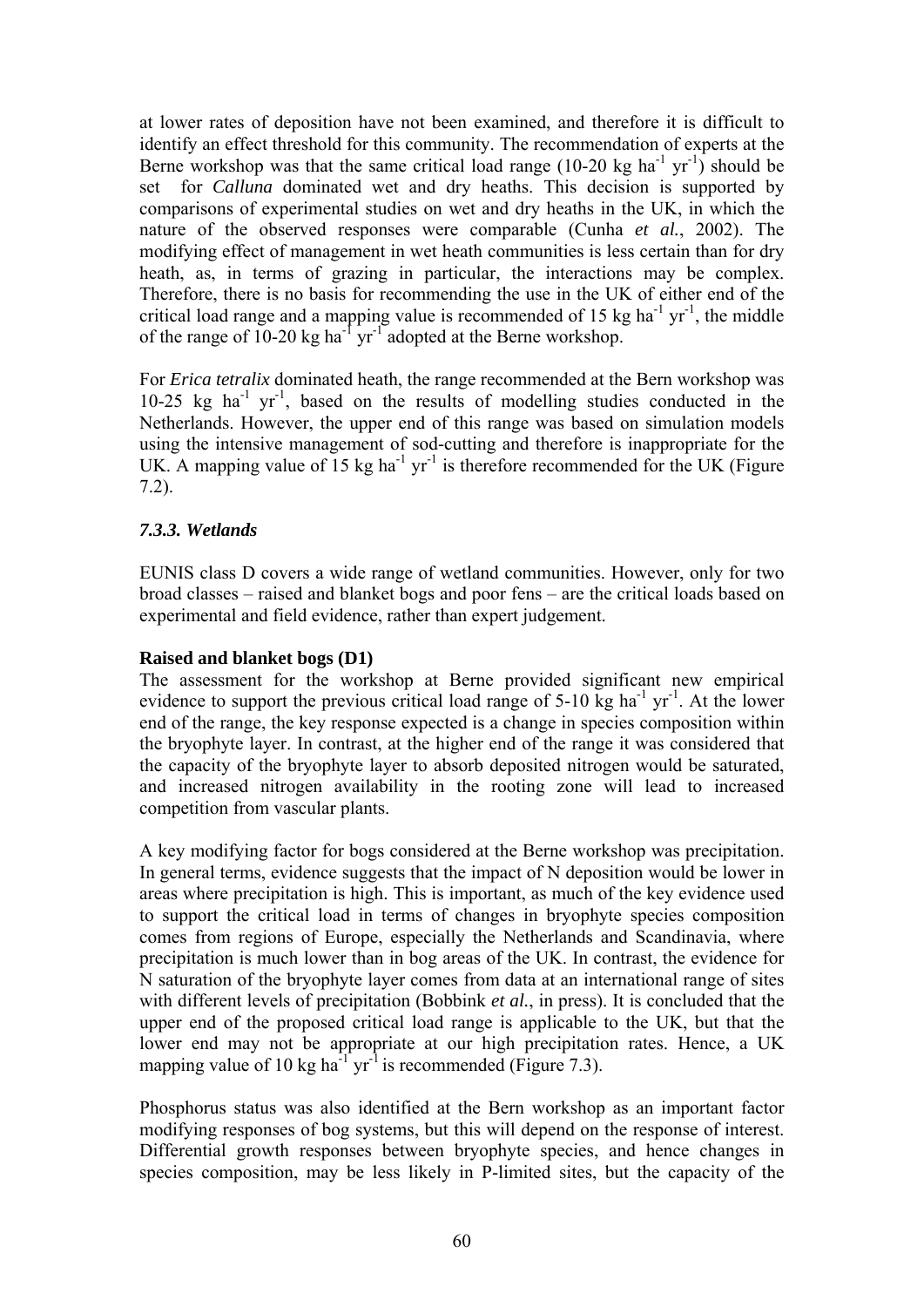bryophyte layer to absorb deposited nitrogen may conversely be lower at such sites. Therefore, no specific use has been made of phosphorus availability in recommending UK mapping values.

### **Valley mires, poor fens and transition mires (D2)**

A new critical load of 10-20  $kg$  ha<sup>-1</sup> yr<sup>-1</sup> was proposed for poor fens and related communities at the Berne workshop, based on new field experiments in Scandinavia and northern continental Europe. There is no reason to expect differences in response between these communities and poor fens in the UK, and hence a mapping value of 15 kg ha<sup>-1</sup> yr<sup>-1</sup> could be applied. However, these communities are too localised in the UK for national mapping of critical load exceedance to be possible.

### *7.3.4. Coastal Habitats*

In previous exercises, no UK mapping of coastal habitats has taken place. However, new evidence of effects on a range of dune communities, including evidence from the UK which was important in setting the revised critical loads for dunes at the Berne workshop, has led to a revision of this view. These studies suggest that changes in species composition may occur in coastal stable dune grasslands (EUNIS class B1.4) at rates of N deposition above 15 kg ha<sup>-1</sup> yr<sup>-1</sup>, leading to a recommended critical load range of  $10-20$  kg ha<sup>-1</sup> yr<sup>-1</sup>. Responses at similar deposition rates are expected in shifting coastal dunes. These were the only coastal communities for which the critical load ranges adopted at Berne were based on experimental and field evidence rather than expert judgement, and therefore these are the only coastal communities for which a UK mapping value is recommended. The UK mapping value  $(15 \text{ kg ha}^{-1} \text{ yr}^{-1})$  has been set at the middle of the range (Figure 7.4). This decision is supported by recent field surveys in Wales and SW England, which suggest that several chemical and biological indicators can be exceeded at deposition rates above the proposed mapping value (Jones *et al.*, 2002).

### **7.4. Summary of new empirical critical loads for nitrogen for forest ecosystems**

Up to the Berne workshop in November 2002, critical load values recommended for forests had differentiated between broad woodland types (e.g. deciduous/coniferous, acid/calcareous) and major types of chemical and biological response within forests (Bobbink *et al.*, 1996). This approach was abandoned at Berne, because it was considered to be impossible to differentiate the threshold for responses in different types of woodland. This also meant that, unlike for non-forest systems, the EUNIS system is not applied in differentiating empirical critical loads of nitrogen. Instead, it was proposed to define critical load ranges for different types of chemical and biological response (Bobbink *et al.*, in press). The Berne workshop also suggested a single critical load value for forests of 10-20 kg ha<sup>-1</sup> yr<sup>-1</sup>, as quite reliable, and suggested that national experts used broad guidance on modifying factors to decide on national mapping values. However, an approach based on specific response variables was considered to be more appropriate for use in the UK.

Critical load ranges were recommended for seven types of response at the Berne workshop. Four of these are not adopted for UK mapping. These relate to effects on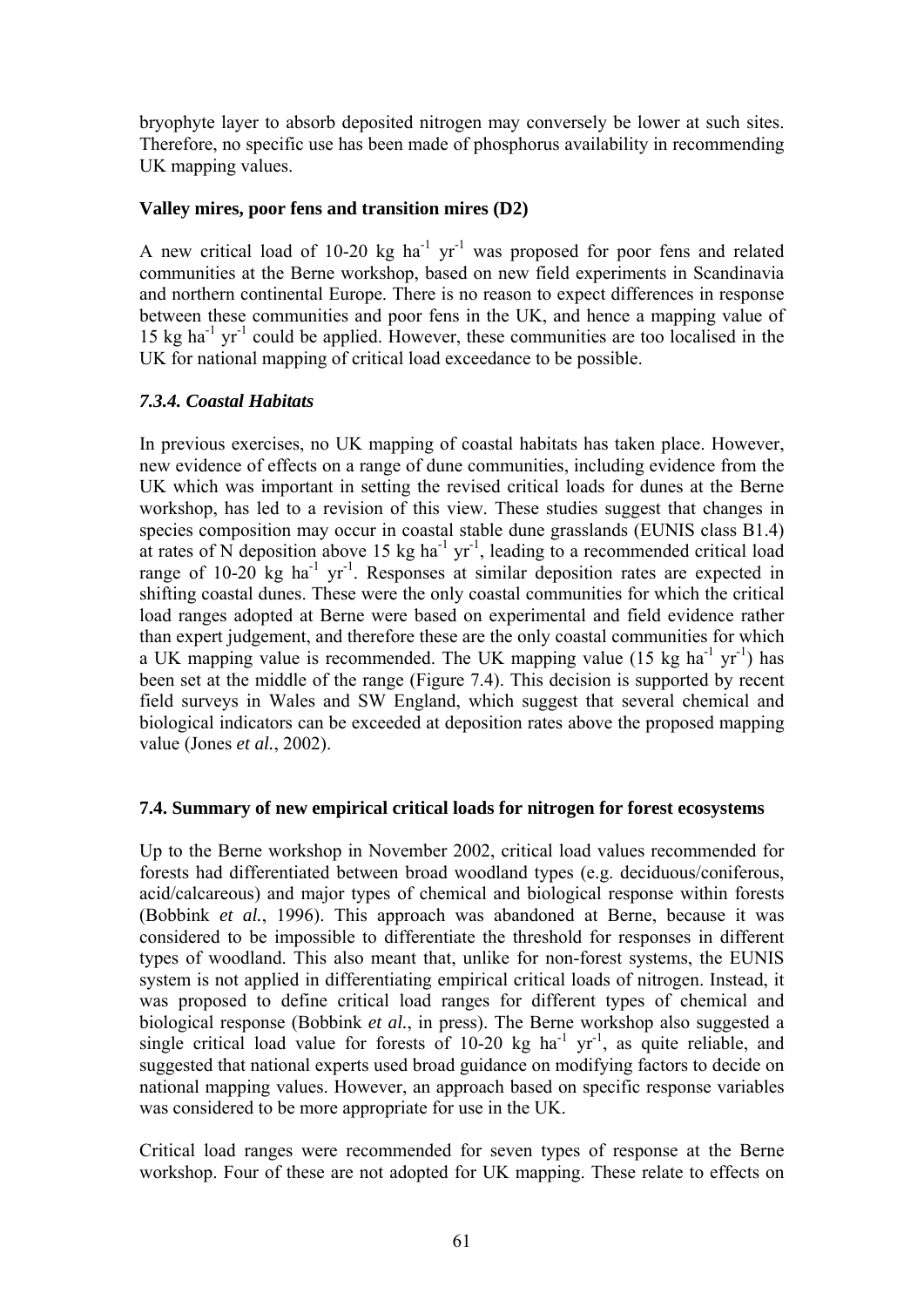(i) mycorrhizae and (ii) pathogen susceptibility, which are both based on expert judgement, and (iii) nutrient imbalances (iv) and nitrification and mineralisation, as these cannot be related directly to responses in community composition or ecosystem function. It is therefore proposed to use effects on nitrate leaching, ground flora and epiphytic lichens and algae, for defining critical loads in the UK.

The critical load ranges adopted at Berne for these three responses are summarised in Table 7.2, with an indication of the woodland types within the UK for which these responses might be most relevant, and the revised UK mapping values. Table 7.2 also summarises the critical load ranges from Bobbink *et al.* (1996) and the 2000 UK mapping values, where these can be compared.

In deciding the UK mapping values for forests, it is important to remember that the steady-state mass balance approach is also available for application. This approach appears to be a more appropriate basis for assessing effects on nitrate leaching, but cannot be applied to effects on ground flora or epiphytes. This is consistent with the previous approach within the UK. The method and parameterisation of the steadystate mass balance approach in UK mapping is described in Section 7.5. A value of 12  $kg$  ha<sup>-1</sup> yr<sup>-1</sup>, in the middle of the recommended range for nitrate leaching from the Berne workshop, could be applied at specific sites where the data to make steady-state mass balance calculations are not available.

In the case of the response of ground flora, field studies reviewed by Bobbink *et al.* (in press) supporting the critical load of  $10-15$  kg ha<sup>-1</sup> yr<sup>-1</sup> were located in temperate forests of southern Sweden and northern continental Europe. A single value was adopted, rather than the differentiated values with wider ranges proposed by Bobbink *et al.* (1996), as there is little clear evidence that deciduous and coniferous forests differ in terms of the threshold for effects on ground flora. The mid-range value of 12 kg ha<sup>-1</sup> yr<sup>-1</sup> is proposed for UK mapping (Figure 7.5a), in the absence of any specific evidence that UK forests differ in terms of response to N from continental forests. Specific field evidence from the UK to support this critical load is lacking, although effects on ground flora have been observed above 20 kg ha<sup>-1</sup> year<sup>-1</sup> close to point sources of ammonia. Further field evidence is therefore urgently needed.

Prior to this update (ie, in February 2001), UK maps were produced by applying the steady-state mass balance approach (SSMB) to all UK woodlands, and mapping the minimum of this value and the empirical critical load of 12 kg ha<sup>-1</sup> yr<sup>-1</sup> for ground flora. This resulted in maps based on a combination of ecosystem effects.

However, an approach which is more consistent with the difference between these chemical and biological responses is that they are applied to the most relevant woodland types. In general terms, the steady-state mass balance is best applied to managed woodlands, with regular harvesting, where ground flora diversity is low, and is dominated by the management cycle. The ground flora empirical critical load, likewise in general terms, is best applied to mature woodlands with no regular felling and with high ground flora diversity. However, mapping the distribution of these woodland types is problematic, as was discussed in Chapter 3, and in some cases different management regimes may be practised in close proximity within the same wood.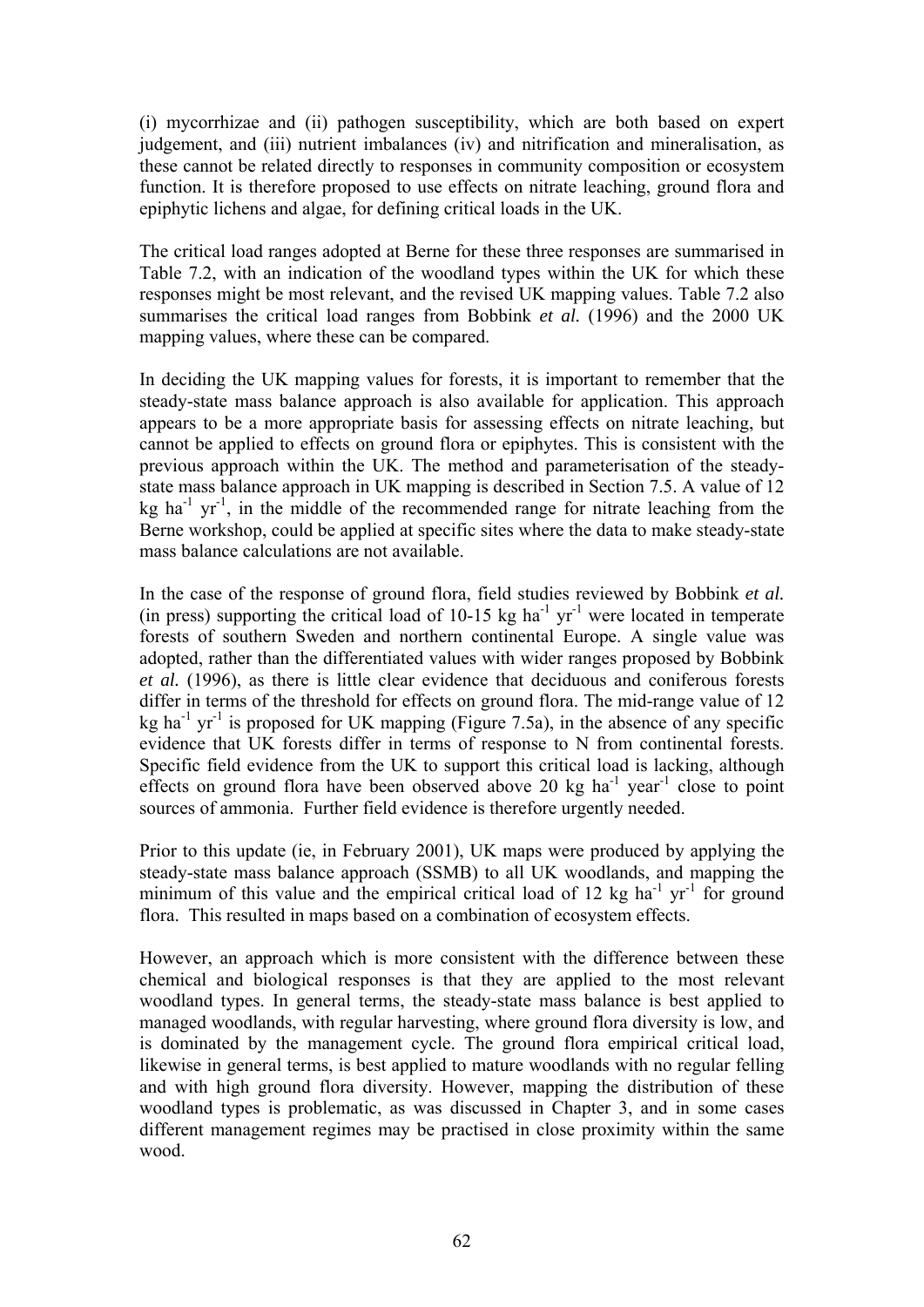The background document for the Berne workshop identified a number of field studies in Scandinavia which suggested that changes in epiphytic species composition could be detected at deposition rates in the range  $5-10 \text{ kg ha}^{-1} \text{ yr}^{-1}$  a value which is consistent with the expert judgement made by Bobbink *et al.* (1996) (cf. Table 7.2). However, each of these field studies is subject to problems of interpretation because the gradients of nitrogen deposition are confounded by climatic gradients or gradients in deposition of other pollutants, and concerns were raised that the deposition rates in these studies may have been under-estimated. Therefore, the Berne workshop recommended a value of 10-15 kg ha<sup>-1</sup> yr<sup>-1</sup> as expert judgement, to prevent loss of sensitive epiphytic lichen species and to prevent increased cover of epiphytic algae.

Although this value is only expert judgement, and uncertainty over interpretation of these and other field studies remains, the epiphytic lichen and bryophyte flora of the UK is of very high international significance. It is therefore recommended that a mapping value of 10 kg ha<sup>-1</sup> yr<sup>-1</sup>, at the lower end of the range proposed at Berne, is used in the UK (Figure 7.5b). Application of this value to woodlands with a high diversity of epiphytes (eg, Atlantic oak woods) would provide added protection above the ground flora mapping value of 12 kg ha<sup>-1</sup> yr<sup>-1</sup>.

#### *7.5* **Steady state mass balance critical load for nutrient nitrogen**

As explained above, the steady-state mass balance (SSMB) method is used to provide critical loads to protect the long-term ecosystem function of the woodland habitats. In this update the SSMB continues to be used, but is now only applied to managed (coniferous and broadleaved) woodlands. The critical load is calculated as:

 $CL_{nut}N = N_u + N_i + N_{le(acc)} + N_{de}$ <br>Where  $N_u$  = nitrogen up = nitrogen uptake  $N_i$  = nitrogen immobilisation  $N_{le(acc)}$  = acceptable level of nitrogen leaching  $N_{de}$  = denitrification

The national maps of  $CL_{nuf}N$  for managed coniferous and broadleaved woodland are shown in Figure 7.6. The data and values used for  $N_u$  are given in Table 4.1 (Section 4.4.5), and  $N_i$  and  $N_{de}$  are described in Section 5.3. Changes have been made to the value of  $N_{leq(acc)}$  (previously a value of 6 kg N ha<sup>-1</sup> year<sup>-1</sup> was used for both coniferous and deciduous woodland). In this update, for managed conifers, a range of 1-5 kg N ha<sup>-1</sup> year<sup>-1</sup> was considered, with a single value of 4 kg N ha<sup>-1</sup> year<sup>-1</sup> used in the calculation of  $CL_{nuf}N$ , supported by Emmett *et al.* (1993) and Emmett & Reynolds (1996). For managed broadleaved woodland, a range of  $1-3$  kg N ha<sup>-1</sup> year<sup>-1</sup> (Emmett, submitted) was considered, and a value of  $3 \text{ kg N}$  ha<sup>-1</sup> year<sup>-1</sup> has been used in the calculation of *CLnutN*.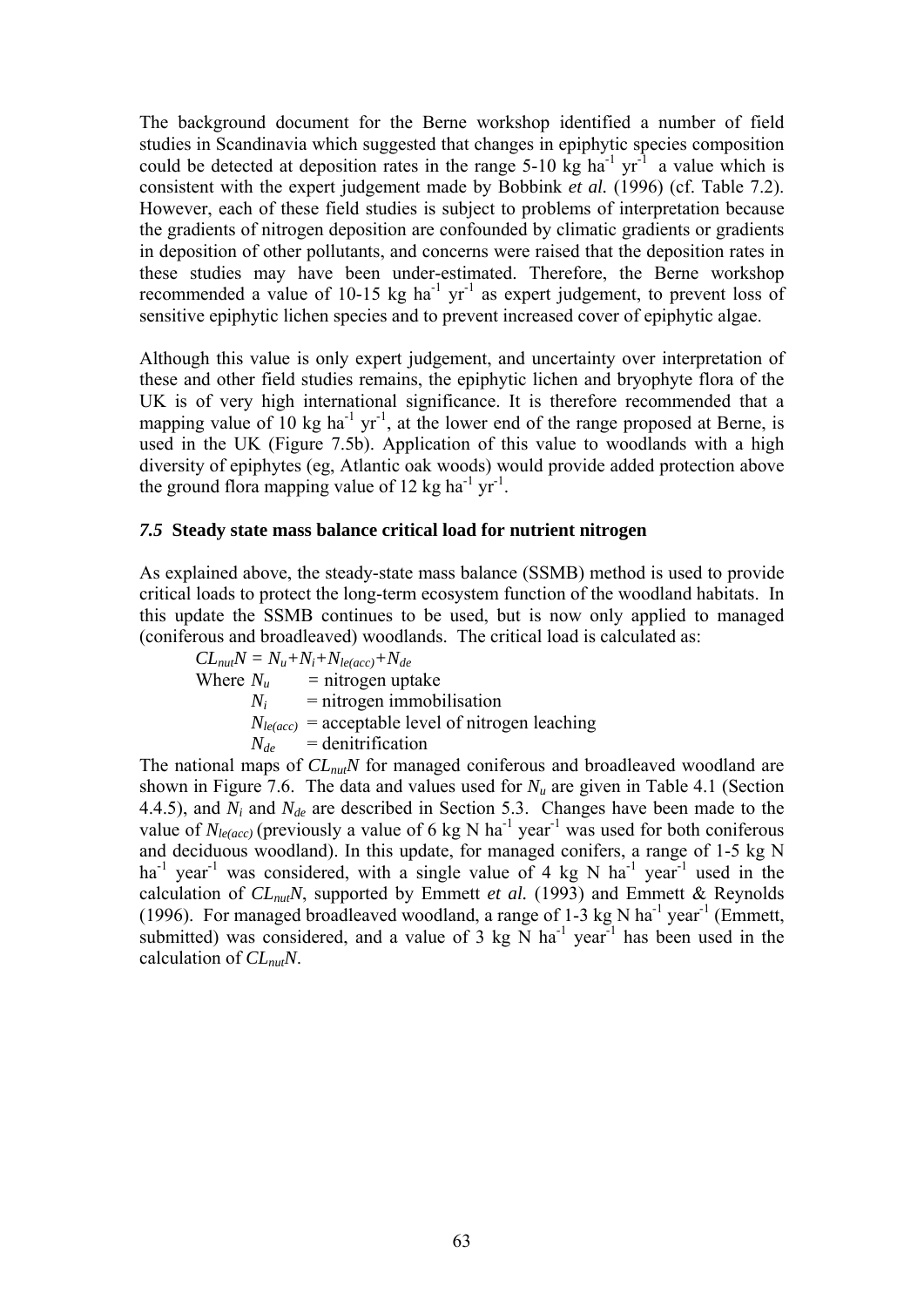## **Table 7.2: SUMMARY OF PROPOSED NEW EMPIRICAL CRITICAL LOADS FOR NITROGEN (kg ha-1 yr-1) FOR FORESTS**

| <b>Response and</b><br>forest type | (b) 2001<br>UK<br>mapping<br>value | (c) Critical<br>load range in<br>1996 mapping<br>manual | (d) Critical load<br>range<br>recommended<br>at Berne<br>workshop | (e) Updated<br><b>UK</b> mapping<br>value (Feb<br>2003) | <b>Updated UK</b><br>woodland<br>receptors (Feb<br>2003) |
|------------------------------------|------------------------------------|---------------------------------------------------------|-------------------------------------------------------------------|---------------------------------------------------------|----------------------------------------------------------|
| Nitrate leaching                   |                                    |                                                         |                                                                   |                                                         | Managed                                                  |
| Coniferous                         | <b>SSMB</b>                        |                                                         | $10-15$ ##                                                        | <b>SSMB</b>                                             | woodland                                                 |
| Deciduous                          |                                    |                                                         | $10-15$ (#)                                                       |                                                         | ecosystems                                               |
| Ground flora                       |                                    |                                                         |                                                                   |                                                         | Unmanaged                                                |
| Coniferous                         | 13                                 | $7-20$ ##                                               | $10-15 \#$                                                        | 12                                                      | woodlands with                                           |
| Deciduous                          | 17                                 | $10-20 \#$                                              | (all forests)                                                     | (all forests)                                           | high diversity of                                        |
|                                    |                                    |                                                         |                                                                   |                                                         | ground flora                                             |
| Epiphytic                          |                                    |                                                         |                                                                   |                                                         | Woodlands with                                           |
| lichens and                        |                                    | 5-10 $(\#)$                                             | $10-15$ (#)                                                       | 10                                                      | high diversity of                                        |
| algae                              |                                    |                                                         |                                                                   |                                                         | epiphytic lichens                                        |

#### **Notes:**

SSMB: steady state mass balance

The reliability of the recommended range is indicated as:-

- (#): expert judgement
- #: quite reliable
- ##: reliable

The tabulated values are taken from the following sources:-

(b) NEGTAP (2001); (c) Bobbink *et al.* (1996); (d) Bobbink *et al.* (in press); (e). This document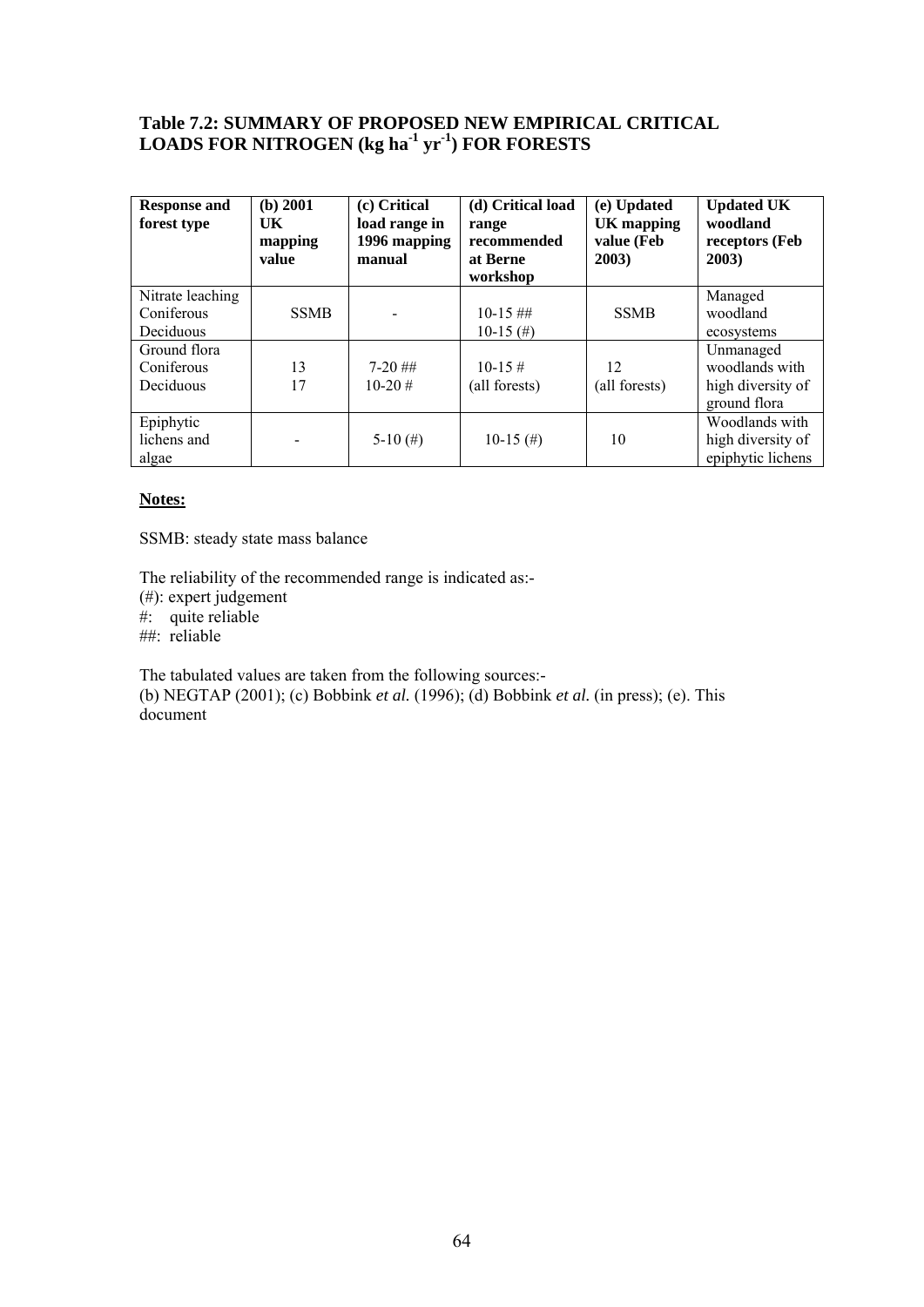## **References**

Bobbink, R., Hornung, M. & Roelofs, J.G.M. 1996. Empirical critical loads for natural and semi-natural ecosystems. In; UNECE manual on methodologies and criteria for mapping critical levels/loads and where they are exceeded. Federal Environment Agency, Berlin. ([http://www.umweltbundesamt.de/mapping/\)](http://www.umweltbundesamt.de/mapping/)

Bobbink, R., Ashmore, M.R., Braun, S., Fluckiger, W. & van den Wyngaert, I.J.J. In press. Empirical nitrogen critical loads for natural and semi-natural ecosystems: 2002 update. Background document for the Expert Workshop on Empirical critical Loads for Nitrogen on (Semi-)natural Ecosystems. In: Revised UN/ECE manual on methodologies and criteria for mapping critical levels/loads and where they are exceeded. Federal Environment Agency, Berlin

Caporn, S.J.M., Wilson, D., Pilkington, M., Carroll, J., Cresswell, N. & Ray, N. 2002. Long term impacts of enhanced and reduced nitrogen deposition on seminatural vegetation. In: Progress Report of UK DEFRA Terrestrial Umbrella programme – Eutrophication and Acidification of Terrestrial Ecosystems in the UK.

Cunha, A., Power, S.A., Ashmore, M.R., Green, P.R.S., Haworth, B.J. & Bobbink, R. 2002. Whole ecosystem nitrogen manipulation: an update review. Report no 331, Joint Nature Conservation Committee, Peterborough. [\(http://www.jncc.gov.uk](http://www.jncc.gov.uk/) and [http://www.airquality.uk.](http://www.airquality.uk/))

Haines-Young, R.H., Barr, C.J., Black, H.I.J., Briggs, D.J., Bunce, R.G.H., Clarke, R.T., Cooper, A., Dawson, F.H., Firbank, L.G., Fuller, R.M., Furse, M.T., Gillespie, M.K., Hill, R., Hornung, M., Howard, D.C., McCann, T., Morecroft, M.D., Petir, S., Sier, A.R.J., Smart, S.M., Smith, G.M., Stott, A.P., Stuart, R.C. & Watkins, J.W. 2000. Accounting for nature: assessing habitats in the UK countryside. DETR, London.

Hall, J., Ashmore, M., Curtis, C., Doherty, C., Langan, S. & Skeffington, R. 2001. UN/ECE Workshop: Chemical Criteria and Critical Limits. In: M. Posch., P.A.M. de Smet, J.-P. Hettelingh & R.J. Downing (eds). Mapping and Modelling Critical Thresholds in Europe. Status Report 2001, Coordinating Centre for Effects, National Institute for Public Health and the Environment, Biltoven, the Netherlands, pp. 67-71. ([http://arch.rivm.nl/cce\)](http://arch.rivm.nl/cce)

Jones, M.L.M., Hayes, F., Brittain, S.A., Haria, S., Williams, P.D., Ashenden, T.W., Norris, D.A. & Reynolds, B. 2002. Changing nutrient budget of sand dunes: consequences for the nature conservation interest and dune management. Centre for Ecology and Hydrology, Bangor.

NEGTAP. 2001. Transboundary Air Pollution. Acidification, Eutrophication and Ground-level Ozone in the UK. ([www.nbu.ac.uk/negtap\)](http://www.nbu.ac.uk/negtap)

Pearce, I.S.K. & van der Val, R. 2002. Effects of nitrogen deposition on growth and survival of montane *Racomitrium lanuginosum* heath. Biological Conservation, **104**, 83-89.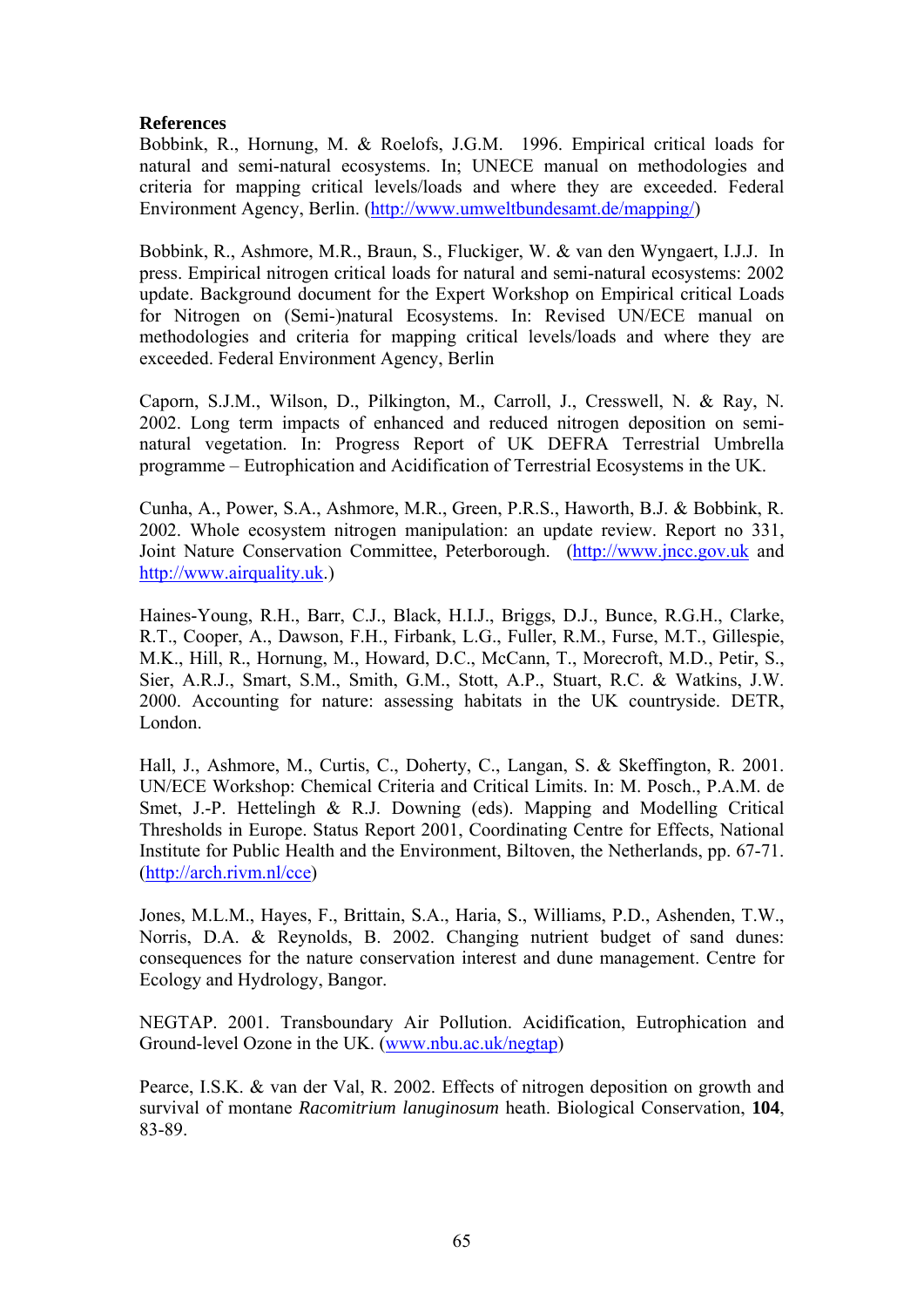Pitcairn, C.E.R., Fowler, D. & Grace, J. 1995. Deposition of fixed atmospheric nitrogen and foliar content of bryophytes and *Calluna vulgaris*. Environmental Pollution, **88**, 193-205.

Pitcairn, C.E.R., Leith, I.D., Sheppard, L.J., Sutton, M.A., Fowler, D., Munro, R.C., Tang, S. & Wilson. D. 1998. The relationship between nitrogen deposition, species composition and foliar nitrogen concentrations in woodland ground flora in the vicinity of livestock farms. Environmental Pollution, **102**, 41-48.

Power, S.A. & Barker, C.J. 2003. Deposition measurements at Thursley Common nature reserve. Background paper, to be published in proceedings of the Berne workshop.

Power, S.A., Barker, C.G., Allchin, E.A., Ashmore, M.R. & Bell, J.N.B. 2001. Habitat management - a tool to modify ecosystem impacts of nitrogen deposition? *The Scientific World*, **1**, 741-721.

Roelofs, J.J.J. (pers. comm.) Department of Geobiology, Utrecht University, 3508 TB Utrecht, Netherlands.

Smart, S.M. (pers.comm.). Centre for Ecology and Hydrology, Merlewood Research Station, Grange over Sands, Cumbria LA11 6JU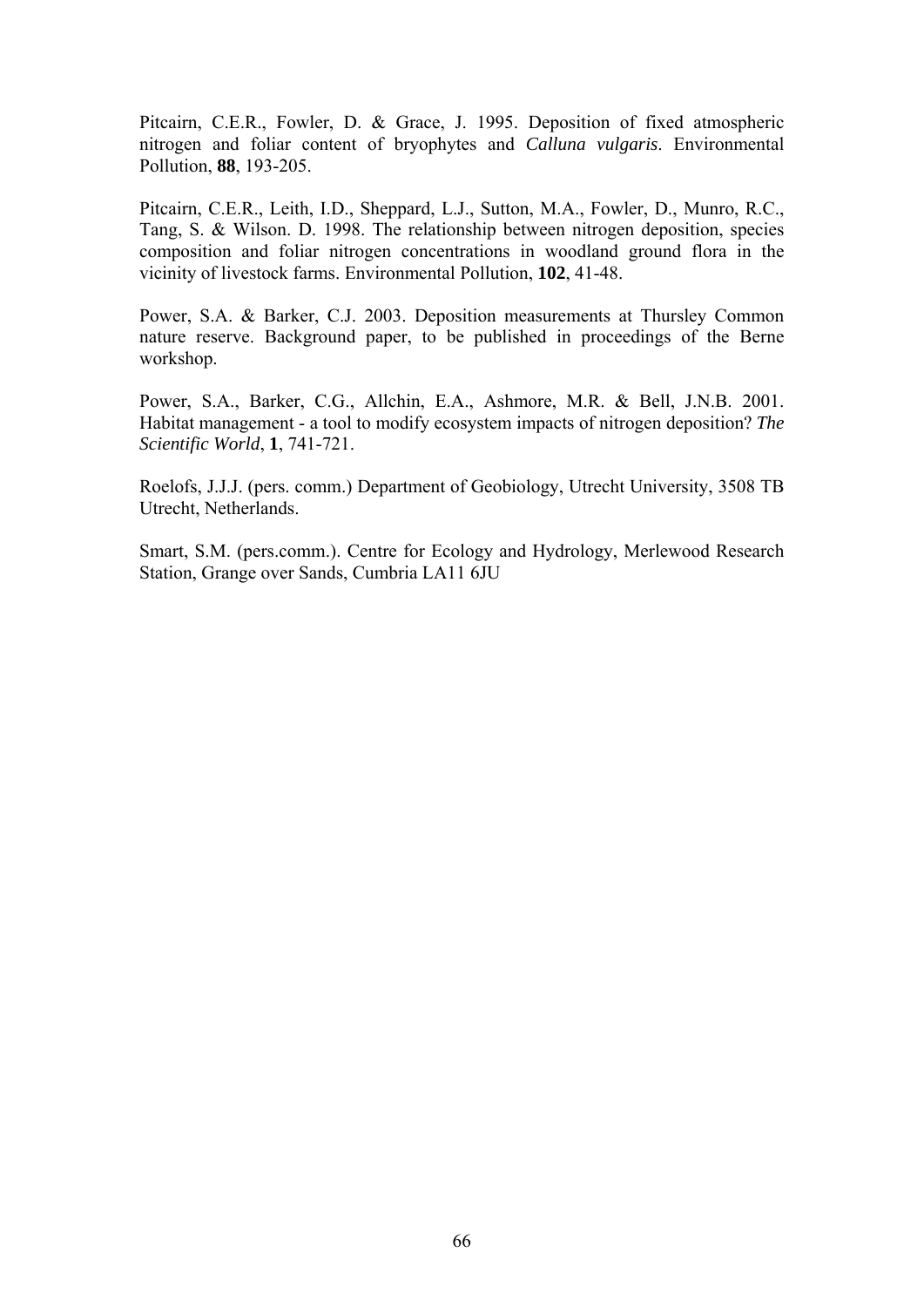## **8. Overview of changes to UK critical load maps**

## **8.1 Introduction**

Chapters 3 to 7 of this Report document the updates made to the data and methods used to calculate and map critical load values for acidity and nutrient nitrogen. This chapter presents an overview of the resultant critical load maps, and summarises the main changes.

The main areas that have been updated in the critical loads maps are:

- i) choice of habitats for which critical loads are mapped
- ii) maps of distribution of habitats
- iii) changes to underlying data
- iv) changes in methods to calculate or assign critical loads

This chapter aims to describe and illustrate the main changes. A selection of maps is presented here. It would be possible to produce a very large number of maps showing different combinations of the various changes. However, it should be noted that the change in the habitat classes for which critical loads are assigned (ie, from ecosystem classes to BAP broad habitats) means a like for like comparison between the previous and updated critical loads maps is not always straightforward.

Maps of the previous (Feb 2001) and updated (Feb 2003) critical loads, mapped according for each habitat type, are presented in Appendix 4 (see below). The main areas of change are described in Sections 8.2-8.5 and the implications of these changes on critical load values are described in Section 8.6 and 8.7.

## **8.2 Choice of habitats for which critical loads are mapped**

For the February 2001 and earlier data submissions to the CCE, critical loads were mapped for 6 ecosystems considered sensitive to acidification and/or eutrophication. For this update, critical loads are mapped for BAP broad habitats sensitive to acidification and/or eutrophication, where sufficient data are available to enable the habitats to be mapped at the national scale. The changes to the choice of habitats are summarised in Table 8.1 below. The differences in the previous and updated mapping methods (ecosystems vs habitats) are summarised in Section 8.3.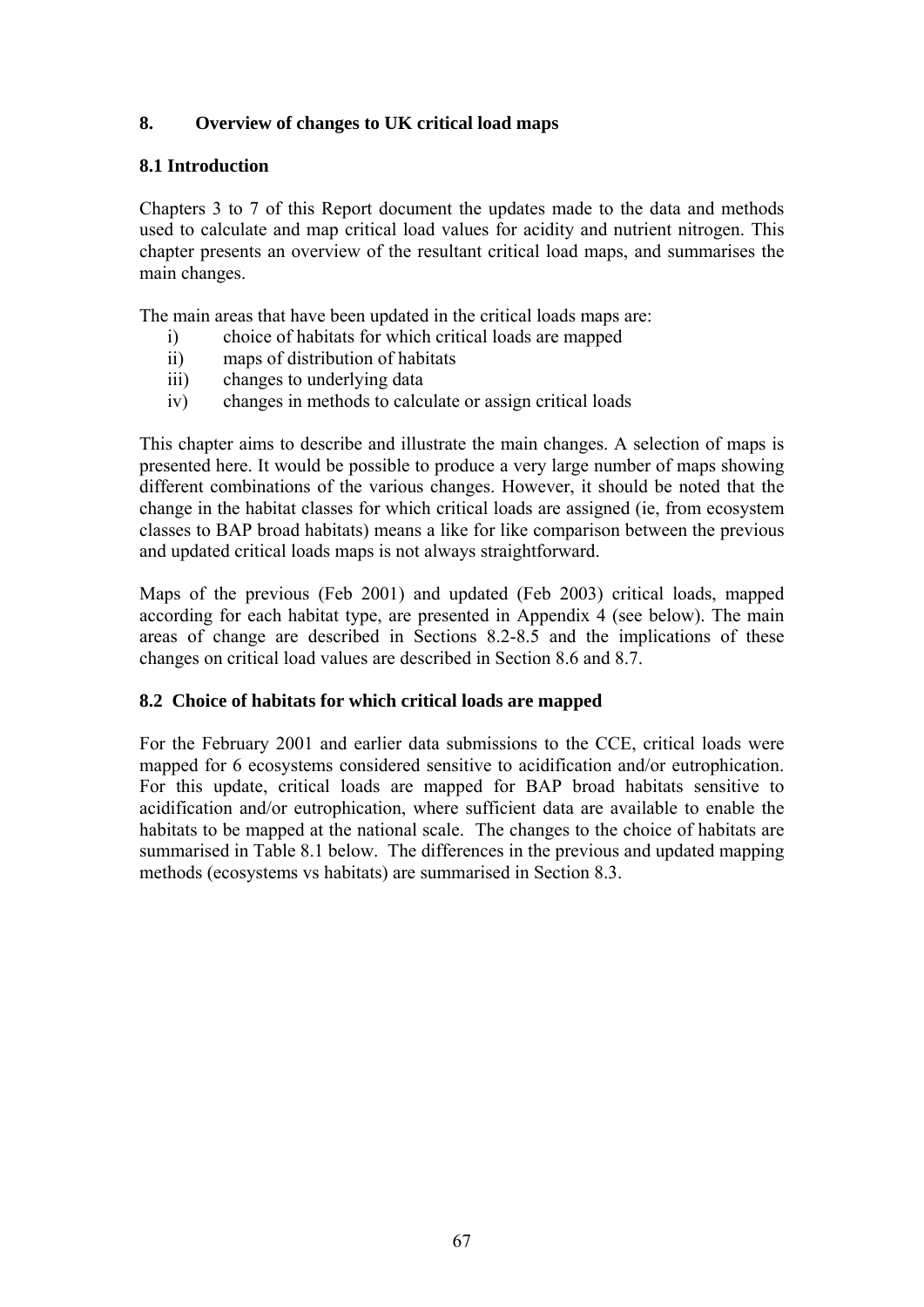| Feb 2003 (Updated)                                                |                                                                            | Feb 2001 (Previous)                                                  |                                                                 |  |
|-------------------------------------------------------------------|----------------------------------------------------------------------------|----------------------------------------------------------------------|-----------------------------------------------------------------|--|
| <b>Broad habitat</b>                                              |                                                                            | <b>Ecosystem</b>                                                     |                                                                 |  |
| <b>Acidity broad habitat</b>                                      | Categories within<br>broad habitat mapped<br>for nutrient nitrogen         | <b>Acidity ecosystem</b>                                             | Categories within<br>ecosystems mapped<br>for nutrient nitrogen |  |
| Acid grassland                                                    | wet acid grassland<br>dry acid grassland                                   | Acid grassland                                                       | sub-alpine grass<br>bogs                                        |  |
| Calcareous grassland                                              | as for acidity                                                             | Calcareous grassland                                                 | as for acidity                                                  |  |
| Dwarf shrub heath                                                 | wet heathland<br>dry heathland                                             | Heathland                                                            | upland Calluna moor<br>arctic/alpine heath<br>bogs              |  |
| Standing open water,<br>rivers & streams                          | not mapped                                                                 | Freshwaters                                                          | not mapped                                                      |  |
| Coniferous woodland<br>(managed areas only) $1$                   | as for acidity                                                             | Coniferous woodland<br>(no distinction between<br>managed/unmanaged) | as for acidity                                                  |  |
| <b>Broadleaved</b><br>woodland<br>(managed areas only)            | as for acidity                                                             | Deciduous woodland<br>(no distinction between<br>managed/unmanaged)  | as for acidity                                                  |  |
| Broadleaved, mixed &<br>yew woodland<br>(unmanaged areas<br>only) | Atlantic oak woods<br>separated from other<br>unmanaged areas <sup>2</sup> | Not mapped                                                           | Not mapped                                                      |  |
| Montane                                                           | as for acidity                                                             | Not mapped                                                           | Not mapped                                                      |  |
| <b>Bog</b>                                                        | as for acidity                                                             | Not mapped                                                           | Not mapped                                                      |  |
| not mapped                                                        | Supralittoral sediment                                                     | Not mapped                                                           | Not mapped                                                      |  |

Table 8.1 Ecosystems and Habitats mapped for critical loads

not mapped Supralittoral sediment Not mapped Not mapped Not mapped<br><sup>1</sup>Unmanaged coniferous woodland (including native Scots Pine) is included in the "Broadleaved, mixed & yew woodland (unmanaged)" habitat (see Section 3.7.1).

<sup>2</sup>Empirical nitrogen critical loads applied separately to Atlantic oak woods (to protect epiphytic lichens) and to the ground flora in all other unmanaged woodland.

### **8.3 Habitat distribution maps**

The methods used to map the BAP broad habitats for acidity and nutrient nitrogen critical loads are described in detail in Chapter 3. The following paragraphs explain the differences in the methods used for mapping ecosystems in 2001 and broad habitats in 2003. It should also be noted that the previous maps (Feb 2001, mapped by ecosystem) excluded 1km grid squares where the ecosystem occupied <5% of the area (Hall *et al.*, 1998 & 2001), whereas the new broad habitat maps include all 1km squares where the habitat is present.

#### *8.3.1 Acid grassland ecosystem vs Acid grassland broad habitat (Figure 8.1)*

LCM1990 did not have a land cover class for acid grassland, so an aggregation of eight land cover classes were used to map the area referred to as "acid grassland ecosystem" for the earlier data submissions. However, some of the classes included in the map, would now be associated with heathland on LCM2000. The total area of acid grassland in the UK mapped in this way was  $55784 \text{ km}^2$ .

The acid grassland broad habitat map, produced in this update, is based on the LCM2000 class for acid grassland, further refined by species data for this broad habitat. The total area mapped for acidity is  $15621 \text{ km}^2$  and for nutrient nitrogen 15241 km<sup>2</sup>; the latter is slightly smaller because the HOST data used to distinguish wet and dry acid grassland do not have values for all the 1km habitat squares mapped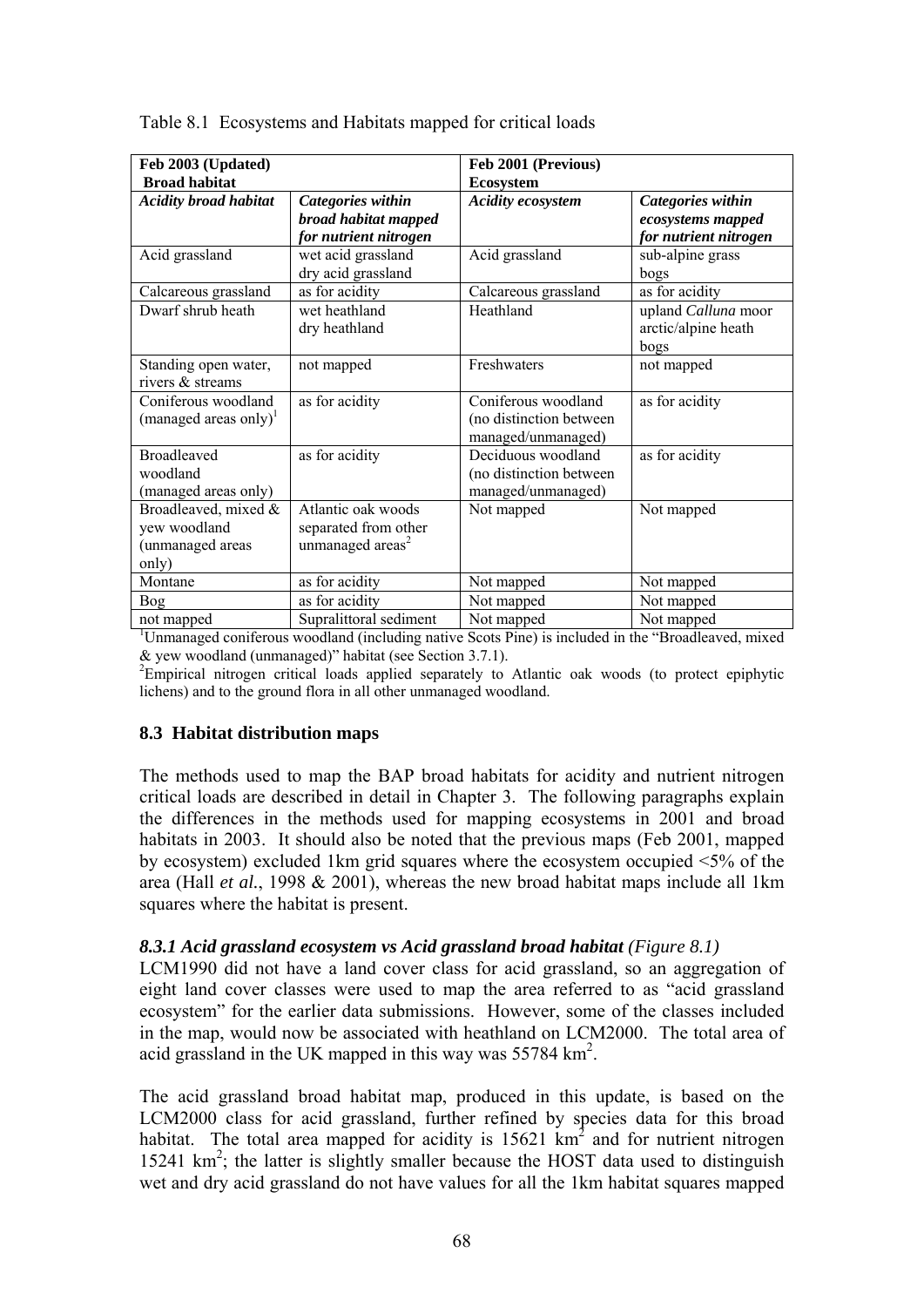(Section 3.7.2). Both of these are significantly smaller than the previous map (above), because (a) they focused on a more specific habitat(s), and (b) they no longer include land cover classes associated with other habitats.

### *8.3.2 Calcareous grassland ecosystem vs Calcareous grassland broad habitat (Figures 8.2 & 8.3)*

As for acid grassland, LCM1990 did not have a specific class for calcareous grassland. Instead classes for pasture/amenity grass and meadow/verge/unimproved grassland were selected and the area refined using key species distribution data for calcareous grassland. Areas where the empirical acidity critical load for soils were  $\leq$  $0.5$  keq ha<sup>-1</sup> year<sup>-1</sup> were excluded from the map, on the basis that calcareous grassland should not occur in these areas (see Section 3.7.2). The total area of the calcareous grassland ecosystem is  $24978 \text{ km}^2$ ; the area is very high because of the high percentages associated with the grassland land cover classes used.

For the broad habitat of calcareous grassland in this update, the specific LCM2000 class for this habitat is used. Once again, the area is refined using species data, but this time the species data include all species associated with the broad habitat. This map (Figure 8.2) is used for mapping nutrient nitrogen critical loads for calcareous grassland. To map this habitat for acidity critical loads a further refinement is made, excluding areas where the empirical acidity critical load for soils were  $\leq 2.0$  keq ha<sup>-1</sup>  $year<sup>-1</sup>$  (Figure 8.3). This is done on the basis that calcareous grassland is not likely to occur on the acid soil dominating the 1km square and upon which the empirical acidity critical load is based (see Section 3.7.2). The total areas of calcareous grassland broad habitat are  $1812 \text{ km}^2$  for acidity (Figure 8.3) and 3577 km<sup>2</sup> for nutrient nitrogen (Figure 8.2). The values are significantly lower than for the calcareous grassland ecosystem, because there are more grassland classes on LCM2000, and this refinement has meant that in this update, a single class is used.

### *8.3.3 Heathland ecosystem vs Dwarf shrub heath broad habitat (Figure 8.4)*

The heathland ecosystem map was based on an aggregation of four LCM1990 classes and had a total area of  $10211 \text{ km}^2$ . Some of the LCM1990 classes that would now be considered as heathland, were previously mapped as part of the acid grassland ecosystem, hence this area is smaller than the updated map (below).

The broad habitat map, in this update, is based on two LCM2000 classes and further refined with species data for this habitat. With the improved distinction between grassland and heathland classes on LCM2000, the area of the dwarf shrub heath broad habitat at  $25748 \text{ km}^2$  is considerably larger than the previous heathland ecosystem map. The area mapped for nutrient nitrogen critical loads is slightly lower (24820  $km<sup>2</sup>$ ) because the HOST data used to distinguish between wet and dry heath do not contain values for all 1km habitat squares mapped.

## *8.3.4 Coniferous woodland ecosystem vs coniferous woodland broad habitat (Figure 8.5)*

The coniferous woodland ecosystem map was based on a single LCM1990 class for coniferous woodland. The total area in the UK was  $7464 \text{ km}^2$ ; this included all woodland, both managed and unmanaged.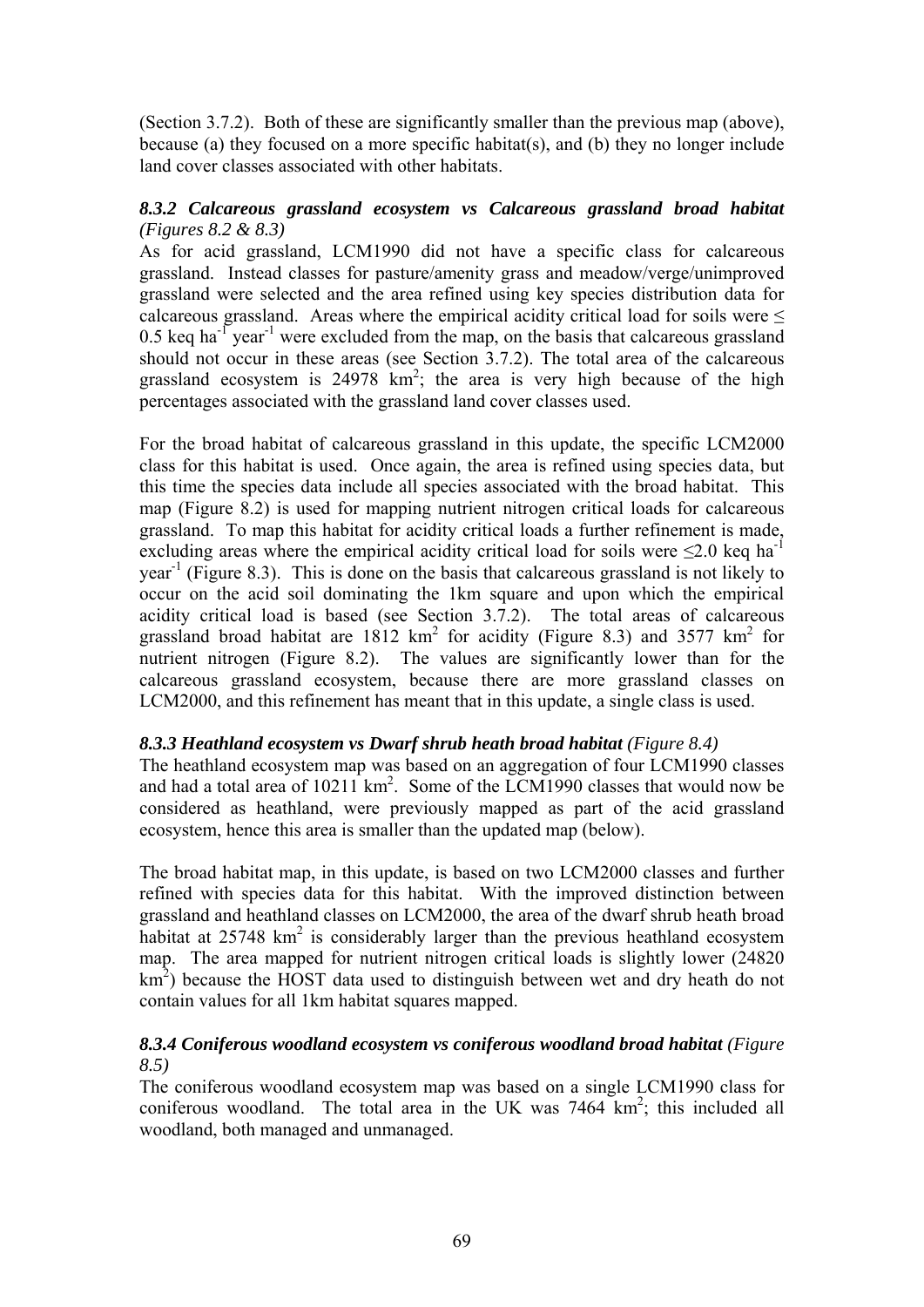The broad habitat map, in this update, is for managed (productive) coniferous woodland only; unmanaged conifers (including native Scots Pine) are included in the unmanaged component of the "Broadleaved, mixed and yew woodland" broad habitat (see Section 3.7.1). For GB managed coniferous woodland is based on the cooccurrence of the LCM2000 coniferous woodland class and Forest Research woodland inventory data for managed woodland. The ratio of FR managed to FR total woodland is applied to the LCM2000 data to estimate the managed woodland area for the purposes of critical loads. For NI, data are not available to distinguish between managed and unmanaged woodland, so the LCM2000 values are used, assuming all coniferous woodland in NI are managed (see Section 37.1). The total area is  $8165 \text{ km}^2$  for acidity and 7979 km<sup>2</sup> for nutrient nitrogen; the area is slightly smaller for the latter because the nitrogen immobilisation and denitrification data used in the nitrogen mass balance equation do not have values for all 1km habitat squares mapped.

## *8.3.5 Deciduous woodland ecosystem vs broadleaved, mixed and yew woodland broad habitat (Figure 8.6)*

The deciduous woodland ecosystem map was based on two LCM1990 classes (deciduous woodland and scrub/orchard), giving a total area of  $10511 \text{ km}^2$ . No distinction was made between managed and unmanaged woodland.

The broadleaved, mixed and yew woodland broad habitat, in this update, is subdivided into two categories for mapping acidity critical loads:

- managed (productive) broadleaved woodland
- unmanaged (ancient and semi-natural) coniferous and broadleaved woodland including Atlantic oak woods

and into three categories for mapping nutrient nitrogen critical loads:

- managed (productive) broadleaved woodland
- unmanaged (ancient and semi-natural) coniferous and broadleaved woodland,
- Atlantic oak woods.

Refer to Chapter 3 for more details. For the managed and unmanaged woodland habitats, the maps have been based on the co-occurrence of LCM2000 and FR woodland inventory data. The Atlantic oak woods are a sub-set of the unmanaged woodland and were defined using a combination of LCM2000, FR woodland inventory and National Vegetation Classification data (see Section 3.7.1). The areas are: managed broadleaved woodland  $7617 \text{ km}^2$ , unmanaged coniferous and broadleaved woodland (including Atlantic oaks)  $4209 \text{ km}^2$ , giving a total of 11826  $km^2$ .

### **8.4 Changes to underlying data**

Changes made to the data underpinning the UK critical load calculations are documented in detail elsewhere in the report. Table 8.2 summarises these changes.

### **8.5 Changes in methods to calculate or assign critical loads**

Only two changes have been made to the methods to calculate or assign critical loads and these are documented in detail elsewhere in the report. They are:

- Calculation of acidity critical loads for peat soils
- Assignment of empirical critical loads of nutrient nitrogen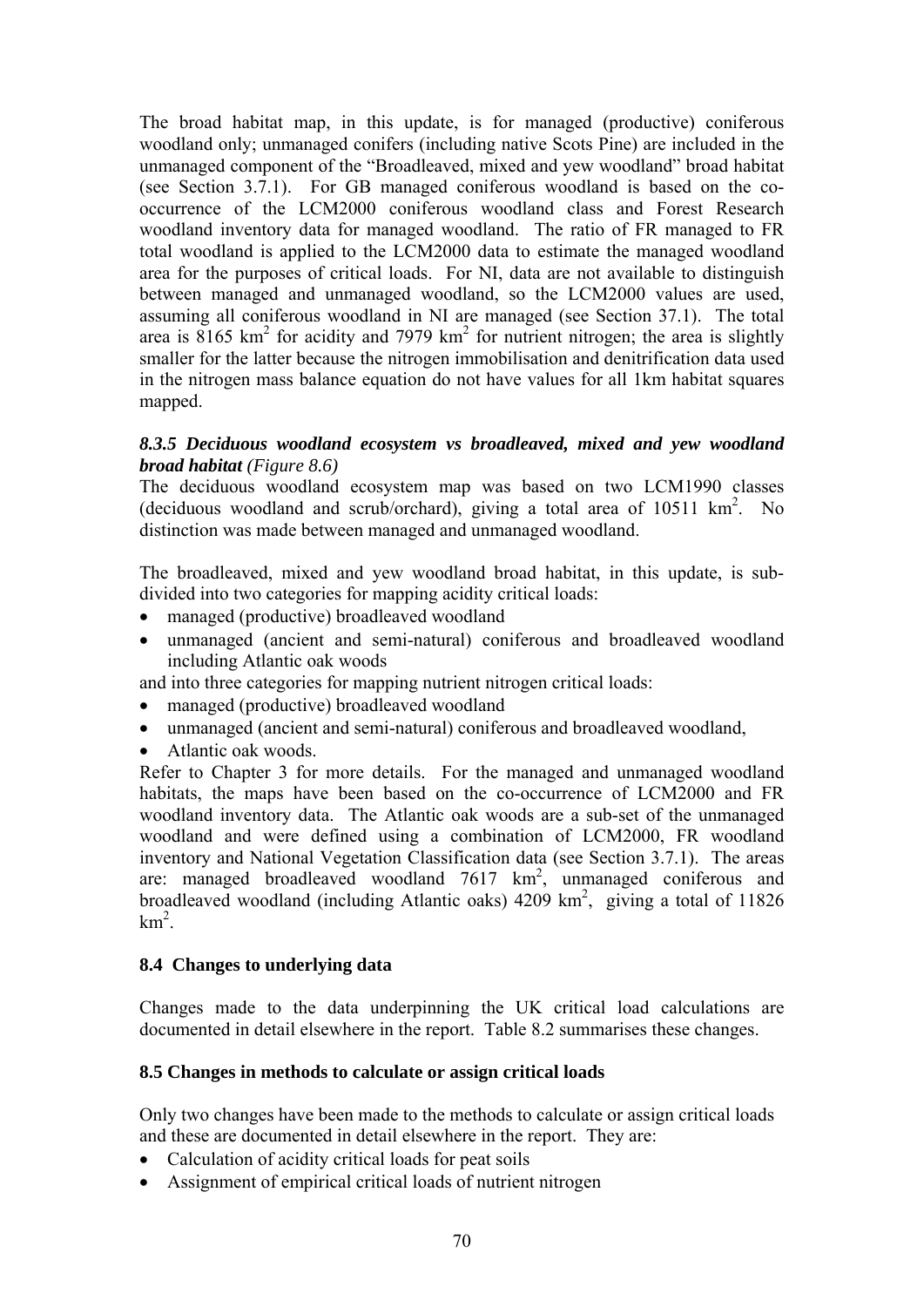#### **8.6 Changes in acidity critical load values**

Revisions to the underlying data sets and methods (see above) lead to changes in the mapped critical loads. The effect of changing the underlying 1km soils database for GB on the map of acidity critical loads for non-peat soils can be seen in figure 8.7. Changes are most apparent in East Anglia, south Wales and central England. The new method for calculating acidity critical loads for peat soils has increased the mean critical load value from  $0.1$  keq ha<sup>-1</sup> year<sup>-1</sup> to  $0.226$  keq ha<sup>-1</sup> year<sup>-1</sup> (Figure 8.8). It is this change in the peat critical loads that has the largest effect on the map of empirical acidity critical loads for (all) soils in the UK (Figure 8.9). However, overall the mean critical load value on this map (Figure 8.9) has only increased by 0.04 keq ha<sup>-1</sup> year<sup>-1</sup>.

Changes in the input values to the SMB acidity critical load maps for woodland habitats can be seen in figures 8.10 and 8.11. The mean critical load for managed coniferous woodland has increased from 1.851 keq ha<sup>-1</sup> year<sup>-1</sup> to 2.057 keq ha<sup>-1</sup> year<sup>-1</sup>. For the managed broadleaved woodland the mean critical load has increased from 2.313 keq ha<sup>-1</sup> year<sup>-1</sup> to 2.826 keq ha<sup>-1</sup> year<sup>-1</sup>.

As described in Chapter 5, the acidity Critical Load Function (CLF) is used to take account of the combined effects of sulphur and nitrogen deposition on acidification. The CLF is defined by three values, CLmaxS, CLmaxN, CLminN, which are determined by a range of parameters, including acidity critical loads (empirical values for soils, SMB values for woodland soils), non-marine base cation and chloride deposition, and uptake values for base cations, calcium and nitrogen. Broad changes to the mean CLmaxS, CLmaxN and CLminN for each habitat type are summarised in Table 8.3. The changes to the national maps are shown in figures 8.12 to 8.16 for CLmaxS, figures 8.17 to 8.21 for CLminN and figures 8.22 to 8.26 for CLmaxN.

Whether these changes result in the habitat being considered more or less sensitive to acid deposition depends on the incoming deposition (the amounts of S and N) in relation to the updated CLF. Each 1km grid square has a different CLF and each 5km grid square experiences a different deposition. Two examples of the possible effects of changing the CLF are given in figures 8.27 and 8.28. These examples are based on the mean previous and updated values of CLmaxS, CLminN and CLmaxN (Feb 2001 and Feb 2003) given in Table 8.3, using a fixed deposition (corresponding to the mean UK deposition values for 1995-97). Figure 8.27 for acid grassland shows that a small increase in mean CLminN and a decrease in mean CLmaxS and CLmaxN lead to a smaller CLF and a larger critical loads exceedance in 2003. By comparison, the decrease in mean CLminN and increase in mean CLmaxS and CLmaxN lead to a larger CLF for managed broadleaved woodland (Figure 8.28). However, the values for both 2001 and 2003 are above the mean deposition values, so no exceedance would occur with either set of values. For exceedance maps based on the CLF see Section 8.8 and the Addendum to this report.

### **8.7 Changes in nutrient nitrogen critical loads**

Chapter 7 describes in detail the assignment of empirical nutrient nitrogen critical loads to the EUNIS habitat classes, and also the calculation of nutrient nitrogen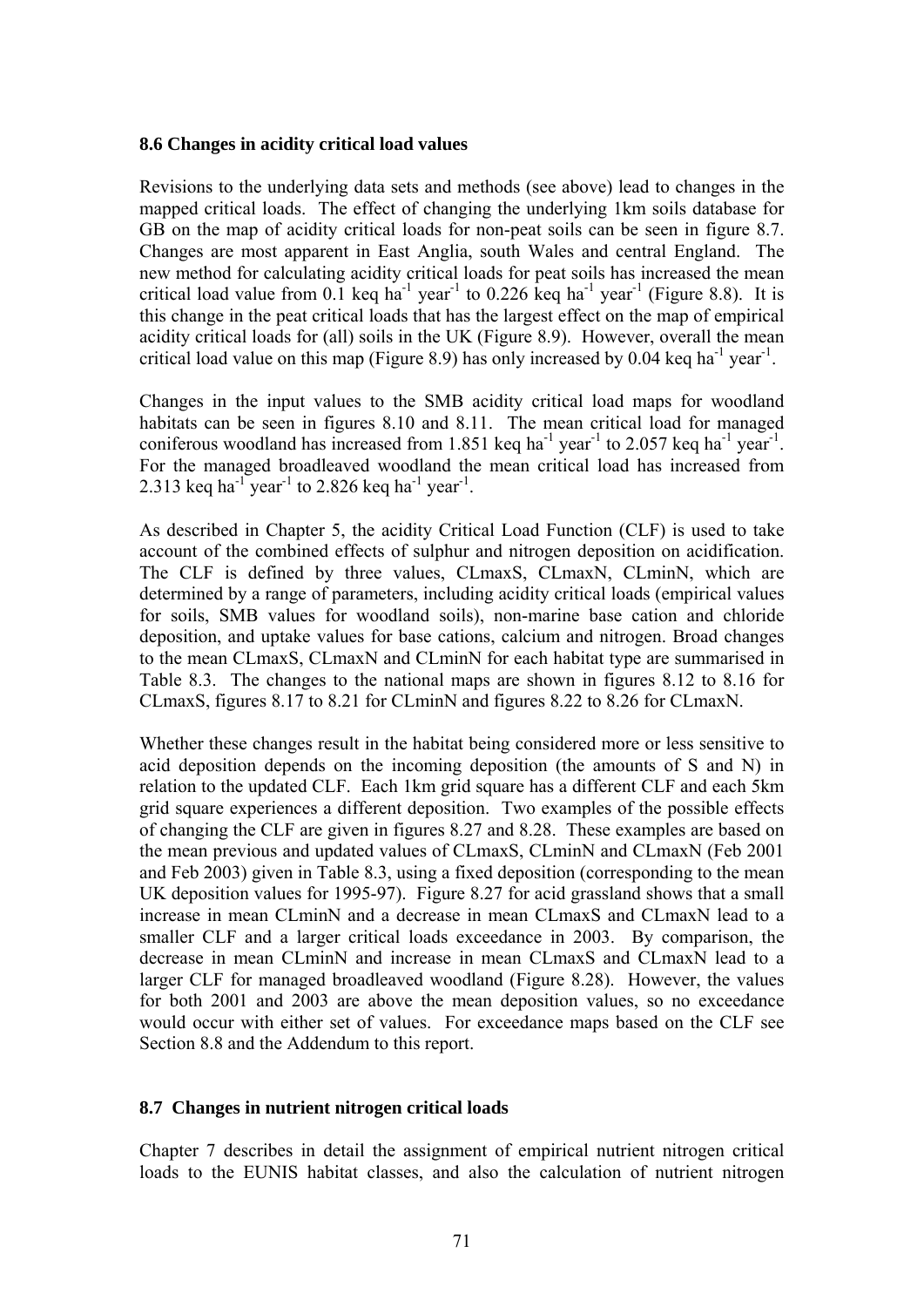critical loads for managed woodland habitats using the nitrogen mass balance equation. Table 8.4 summarises the new and old critical load values by habitat. The implications of changes in the values are not always clear on the national maps (Figures 8.29 to 8.33) because of the mapping class divisions used for consistency with maps of acidity critical loads.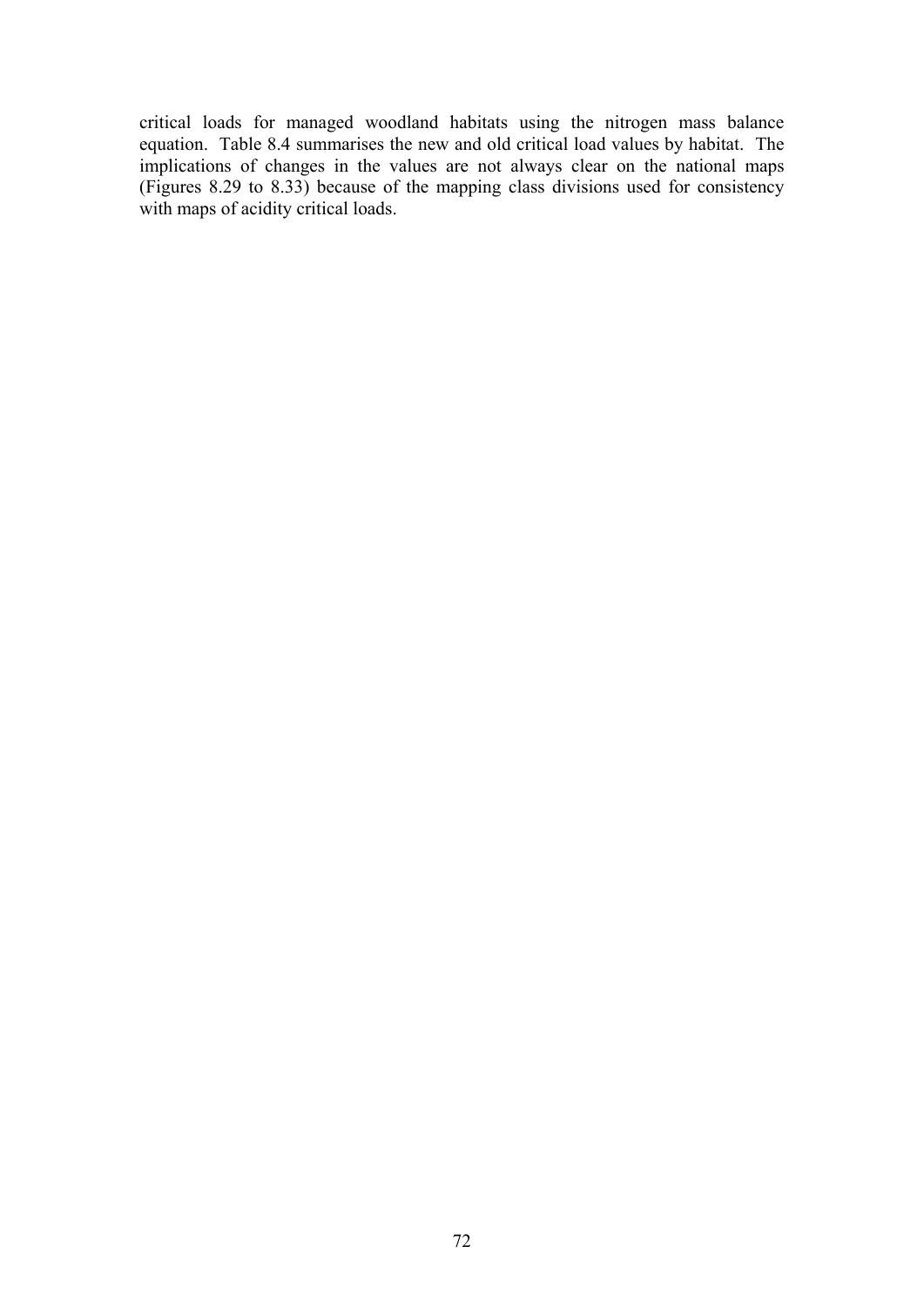| Data set                                   | <b>Broad Habitat</b>                         | <b>Change</b>                                                                                                                      |  |  |
|--------------------------------------------|----------------------------------------------|------------------------------------------------------------------------------------------------------------------------------------|--|--|
| Empirical acidity critical loads for soils |                                              | Revised 1km soils databases for GB                                                                                                 |  |  |
| Acidity critical loads for peat soils      |                                              | New method for calculation                                                                                                         |  |  |
| Non-marine base cation deposition          | All terrestrial habitats mapped              | New data for 2000 used                                                                                                             |  |  |
| Non-marine chloride deposition             | All terrestrial habitats mapped              | New data for 2000 used                                                                                                             |  |  |
| Total calcium deposition                   | Coniferous woodland (managed)                | New data for 2000 used                                                                                                             |  |  |
|                                            | Broadleaved woodland (managed)               | New data for 2000 used                                                                                                             |  |  |
|                                            | unmanaged woodland                           | New data for 2000 used (not previously mapped)                                                                                     |  |  |
| Base cation uptake                         | Coniferous woodland (managed)                | New value 0.27 keq ha <sup>-1</sup> year <sup>-1</sup> ; old value 0.25 keq keq ha <sup>-1</sup> year <sup>-1</sup>                |  |  |
|                                            | Broadleaved woodland (managed)               | New value for Ca-poor soils 0.315 keq ha <sup>-1</sup> year <sup>-1</sup> ; old value 0.4 keq ha <sup>-1</sup> year <sup>-1</sup>  |  |  |
|                                            |                                              | New value for Ca-rich soils 0.41 keq ha <sup>-1</sup> year <sup>-1</sup> ; old value 0.85 keq ha <sup>-1</sup> year <sup>-1</sup>  |  |  |
| Calcium uptake                             | Coniferous woodland (managed)                | New value 0.16 keq ha <sup>-1</sup> year <sup>-1</sup> ; old value 0.12 keq keq ha <sup>-1</sup> year <sup>-1</sup>                |  |  |
|                                            | Broadleaved woodland (managed)               | New value for Ca-poor soils 0.195 keq ha <sup>-1</sup> year <sup>-1</sup> ; old value 0.33 keq ha <sup>-1</sup> year <sup>-1</sup> |  |  |
|                                            |                                              | New value for Ca-rich soils 0.29 keq ha <sup>-1</sup> year <sup>-1</sup> ; old value 0.7 keq ha <sup>-1</sup> year <sup>-1</sup>   |  |  |
| Base cation weathering $(ANCw)$            | Coniferous woodland (managed)                | Revised 1km soils databases for GB                                                                                                 |  |  |
|                                            | Broadleaved woodland (managed)               | Revised 1km soils databases for GB                                                                                                 |  |  |
|                                            | unmanaged woodland                           | Revised 1km soils databases for GB (habitat not previously mapped)                                                                 |  |  |
| Nitrogen uptake                            | Acid grassland                               | New value 1.14 kg N ha <sup>-1</sup> year <sup>-1</sup> ; old value 1.0 kg N ha <sup>-1</sup> year <sup>-1</sup>                   |  |  |
|                                            | Dwarf shrub heath                            | New value 0.5 kg N ha <sup>-1</sup> year <sup>-1</sup> , old value 4.0 kg N ha <sup>-1</sup> year <sup>-1</sup>                    |  |  |
|                                            | Coniferous woodland (managed)                | New value 2.94 kg N ha <sup>-1</sup> year <sup>-1</sup> ; old value 7.0 kg N ha <sup>-1</sup> year <sup>-1</sup>                   |  |  |
|                                            | Broadleaved woodland (managed)               | New value 5.88 kg N ha <sup>-1</sup> year <sup>-1</sup> ; old value 7.0 kg N ha <sup>-1</sup> year <sup>-1</sup>                   |  |  |
|                                            | <b>Bogs</b>                                  | Value 0.5 kg N ha <sup>-1</sup> year <sup>-1</sup> (habitat not previously mapped)                                                 |  |  |
|                                            | Montane                                      | Value $0.5 \text{ kg N} \text{ ha}^{-1} \text{ year}^{-1}$ (habitat not previously mapped)                                         |  |  |
| Nitrogen immobilisation                    | All terrestrial habitats mapped $^2$         | Revised 1km soils databases for GB                                                                                                 |  |  |
| Denitrification                            | All terrestrial habitats mapped <sup>2</sup> | Revised 1km soils databases for GB                                                                                                 |  |  |
| Acceptable nitrate leaching                | Coniferous woodland (managed)                | New value 4 kg N ha <sup>-1</sup> year <sup>-1</sup> ; old value 6 kg N ha <sup>-1</sup> year <sup>-1</sup>                        |  |  |
|                                            | Broadleaved woodland (managed)               | New value 3 kg N ha <sup>-1</sup> year <sup>-1</sup> ; old value 6 kg N ha <sup>-1</sup> year <sup>-1</sup>                        |  |  |

Table 8.2 Summary of changes made to input parameters for acidity and nutrient nitrogen critical loads

<sup>1</sup>The "broadleaved, mixed and yew woodland" broad habitat is separated into "broadleaved woodland (managed)" and "unmanaged (ancient and semi-natural) coniferous and broadleaved woodland" abbreviated to "unmanaged woodland" above; the latter includes Atlantic oak woods and unmanaged coniferous woodland (see Section 3.7.1).<br><sup>2</sup>Nitrogen immobilisation and denitrification values for "stan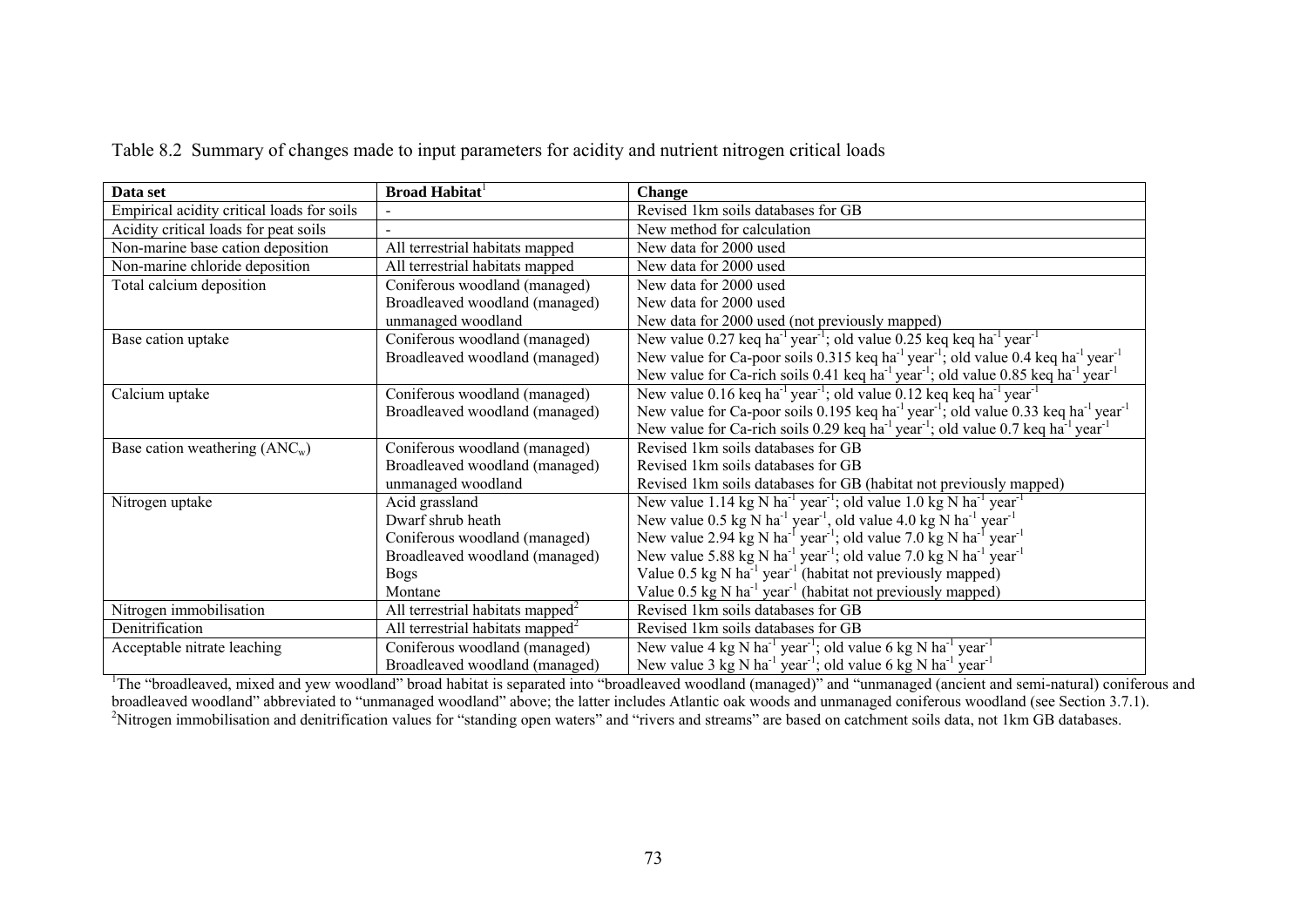| Critical | $\cdots$ $\cdots$ $\cdots$ $\cdots$ $\cdots$ $\cdots$ $\cdots$ $\cdots$<br>Broad habitat <sup>1</sup> | Previous (Feb 2001)                      | Updated (Feb 2003)                       | Difference between previous    |  |
|----------|-------------------------------------------------------------------------------------------------------|------------------------------------------|------------------------------------------|--------------------------------|--|
| load     |                                                                                                       | mean value                               | mean value                               | and updated means <sup>2</sup> |  |
|          |                                                                                                       | $(\text{keq ha}^{-1} \text{ year}^{-1})$ | $(\text{keq ha}^{-1} \text{ year}^{-1})$ |                                |  |
| CLmaxS   | Acid grassland                                                                                        | 1.046                                    | 0.824                                    | Decrease 21.2%                 |  |
|          | Calcareous grassland                                                                                  | 2.768                                    | 3.920                                    | Increase 29.4%                 |  |
|          | Dwarf shrub heath                                                                                     | 0.843                                    | 0.843                                    | No change                      |  |
|          | Coniferous woodland (managed)                                                                         | 1.828                                    | 1.965                                    | Increase 7.0%                  |  |
|          | Broadleaved woodland (managed)                                                                        | 2.101                                    | 2.660                                    | Increase 21.0%                 |  |
|          | Unmanaged woodland                                                                                    | Not mapped                               | 3.243                                    |                                |  |
|          | <b>Bogs</b>                                                                                           | Not mapped                               | 0.901                                    |                                |  |
|          | Montane                                                                                               | Not mapped                               | 0.557                                    |                                |  |
|          | Standing open waters, rivers & streams                                                                | 5.019                                    | 3.636                                    | Decrease 27.6%                 |  |
| CLminN   | Acid grassland                                                                                        | 0.351                                    | 0.367                                    | Increase 4.4%                  |  |
|          | Calcareous grassland                                                                                  | 1.214                                    | 0.889                                    | Decrease 26.8%                 |  |
|          | Dwarf shrub heath                                                                                     | 0.580                                    | 0.851                                    | Increase 31.8%                 |  |
|          | Coniferous woodland (managed)                                                                         | 0.782                                    | 0.478                                    | Decrease 38.9%                 |  |
|          | Broadleaved woodland (managed)                                                                        | 0.747                                    | 0.663                                    | Decrease 11.2%                 |  |
|          | Unmanaged woodland                                                                                    | Not mapped                               | 0.245                                    |                                |  |
|          | <b>Bogs</b>                                                                                           | Not mapped                               | 0.343                                    |                                |  |
|          | Montane                                                                                               | Not mapped                               | 0.318                                    |                                |  |
|          | Standing open waters, rivers & streams                                                                | 0.288                                    | 0.307                                    | Increase $6.2\%$               |  |
| CLmaxN   | Acid grassland                                                                                        | 1.397                                    | 1.192                                    | Decrease 14.7%                 |  |
|          | Calcareous grassland                                                                                  | 3.687                                    | 4.809                                    | Increase 23.3%                 |  |
|          | Dwarf shrub heath                                                                                     | 1.424                                    | 1.695                                    | Increase 16.0%                 |  |
|          | Coniferous woodland (managed)                                                                         | 2.611                                    | 2.443                                    | Decrease 6.4%                  |  |
|          | Broadleaved woodland (managed)                                                                        | 2.599                                    | 3.323                                    | Increase 21.8%                 |  |
|          | Unmanaged woodland                                                                                    | Not mapped                               | 3.488                                    |                                |  |
|          | <b>Bogs</b>                                                                                           | Not mapped                               | 1.244                                    |                                |  |
|          | Montane                                                                                               | Not mapped                               | 0.874                                    |                                |  |
|          | Standing open waters, rivers & streams                                                                | 8.031                                    | 5.308                                    | Decrease 33.9%                 |  |

Table 8.3 Summary of changes in CLmaxS, CLminN, CLmaxN.

The "broadleaved, mixed and yew woodland" broad habitat is separated into "broadleaved woodland (managed)" and "unmanaged (ancient & semi-natural) coniferous and broadleaved<br>woodland" abbreviated to "Unmanaged woodland" ab

<sup>2</sup>An increase or decrease in the mean critical load values does not necessarily mean that all values for that habitat have increased or decreased, some may have increased in value and others decreased in value.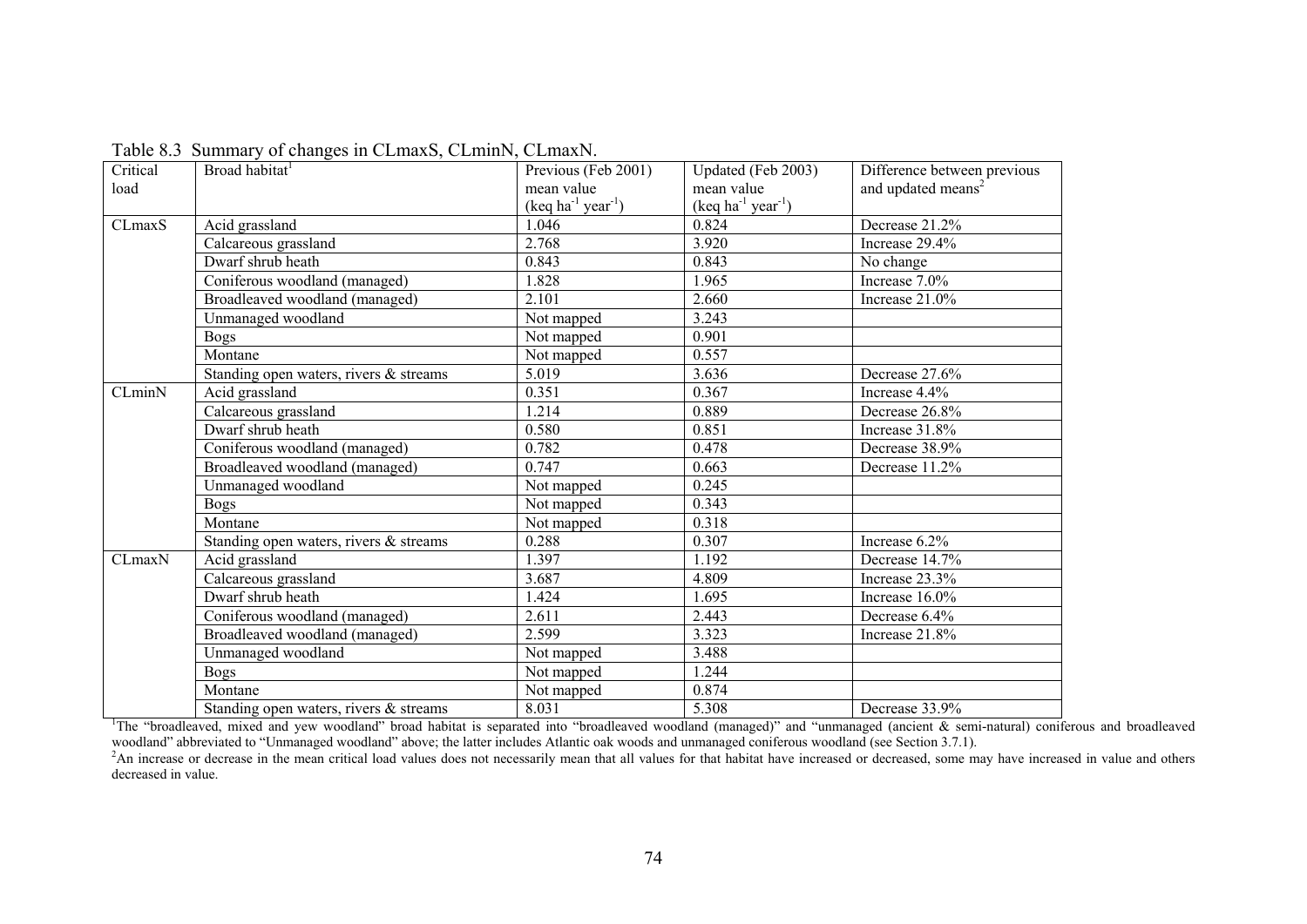|  | Table 8.4 Summary of changes in CLnutN |  |
|--|----------------------------------------|--|
|--|----------------------------------------|--|

| <b>UPDATE</b> (Feb 2003)                                                                                                                                                 |                                                                            |                                       | PREVIOUS (Feb 2001)         |                                                                                   |                                               |  |
|--------------------------------------------------------------------------------------------------------------------------------------------------------------------------|----------------------------------------------------------------------------|---------------------------------------|-----------------------------|-----------------------------------------------------------------------------------|-----------------------------------------------|--|
| Broad Habitat <sup>1</sup>                                                                                                                                               | <b>EUNIS</b> classes                                                       | CLnutN values<br>$(kg N ha-1 year-1)$ | Ecosystem                   | CLnutN categories                                                                 | CL nut N values<br>$(kg N ha^{-1} year^{-1})$ |  |
| Acid grassland                                                                                                                                                           | Dry acid & neutral closed grassland<br>Moist or wet oligotrophic grassland |                                       | Acid grassland <sup>#</sup> | Neutral-acid species rich grassland<br>Montane sub-alpine grassland<br>Peat (bog) | 25<br>12.5<br>10                              |  |
| Calcareous grassland                                                                                                                                                     | Semi-dry calcareous grassland                                              |                                       | Calcareous grassland        | Calcareous species-rich grassland                                                 | 50                                            |  |
| Dwarf shrub heath                                                                                                                                                        | Northern wet heaths                                                        | 15                                    | Heathland <sup>##</sup>     | Lowland wet & dry heaths                                                          | 17                                            |  |
|                                                                                                                                                                          | Dry heaths                                                                 | 12                                    |                             | Species-rich heath/acid grassland                                                 |                                               |  |
|                                                                                                                                                                          |                                                                            |                                       |                             | Upland Calluna moor                                                               | 15                                            |  |
|                                                                                                                                                                          |                                                                            |                                       |                             | Arctic & alpine heath                                                             | 10                                            |  |
|                                                                                                                                                                          |                                                                            |                                       |                             | Peat (bog)                                                                        | 10                                            |  |
| <b>Bogs</b>                                                                                                                                                              | Raised and blanket bogs                                                    | 10                                    |                             | Mapped as part of acid grassland and<br>heathland as above                        |                                               |  |
| Coniferous woodland                                                                                                                                                      | Coniferous woodland                                                        | $8.9 - 13.9$                          | Coniferous woodland         | Minimum of empirical value (13 kg N)                                              | 13                                            |  |
| $(managed)*$                                                                                                                                                             |                                                                            | mean $10.7$                           |                             | or N mass balance (higher values)                                                 |                                               |  |
| Broadleaved woodland                                                                                                                                                     | Broadleaved woodland                                                       | $10.9 - 15.9$                         | Deciduous woodland          | Minimum of empirical value (17 kg N)                                              | $15 - 17$                                     |  |
| $(managed)*$                                                                                                                                                             |                                                                            | mean 12.3                             |                             | or N mass balance                                                                 | mean 16.1                                     |  |
| Unmanaged woodland                                                                                                                                                       | Broadleaved woodland                                                       | 12                                    | Not mapped                  |                                                                                   |                                               |  |
|                                                                                                                                                                          | (effects on ground flora)                                                  |                                       |                             |                                                                                   |                                               |  |
| Broadleaved woodland                                                                                                                                                     | Broadleaved woodland                                                       | 10                                    | Not mapped                  |                                                                                   |                                               |  |
| (Atlantic oak woods)                                                                                                                                                     | (effects on epiphytic lichens)                                             |                                       |                             |                                                                                   |                                               |  |
| Montane                                                                                                                                                                  | Moss & lichen dominated summits                                            | $\overline{7}$                        | Not mapped                  | Not specifically mapped - areas                                                   |                                               |  |
|                                                                                                                                                                          |                                                                            |                                       |                             | included in acid grassland & heathland                                            |                                               |  |
| Supralittoral sediment                                                                                                                                                   | Shifting coastal dunes                                                     | 15                                    | Not mapped                  |                                                                                   |                                               |  |
|                                                                                                                                                                          | Stable dune grassland                                                      | 15                                    |                             |                                                                                   |                                               |  |
| <sup>1</sup> The "broadleaved, mixed and yew woodland" broad habitat is separated into "broadleaved woodland (managed)", "broadleaved woodland (Atlantic oak woods)" and |                                                                            |                                       |                             |                                                                                   |                                               |  |

"unmanaged (ancient & semi-natural) coniferous and broadleaved woodland" (excluding Atlantic oak woods) abbreviated to "Unmanaged woodland" above; the latter includes unmanaged coniferous woodland (see Section 3.7.1).<br>\* Nitrogen mass balance used (ie Nu + Ni + Nde + Nl

\* Nitrogen mass balance used (ie,  $\overline{Nu}$  + Ni + Nde + Nl)<br>  $*$  Mean value on acid grassland man = 22.7 kg N ba<sup>-1</sup> va

<sup>#</sup> Mean value on acid grassland map = 22.7 kg N ha<sup>-1</sup> year<sup>-1</sup>

<sup>##</sup> Mean value on heathland map =  $14.9 \text{ kg N} \text{ ha}^{-1} \text{ year}^{-1}$